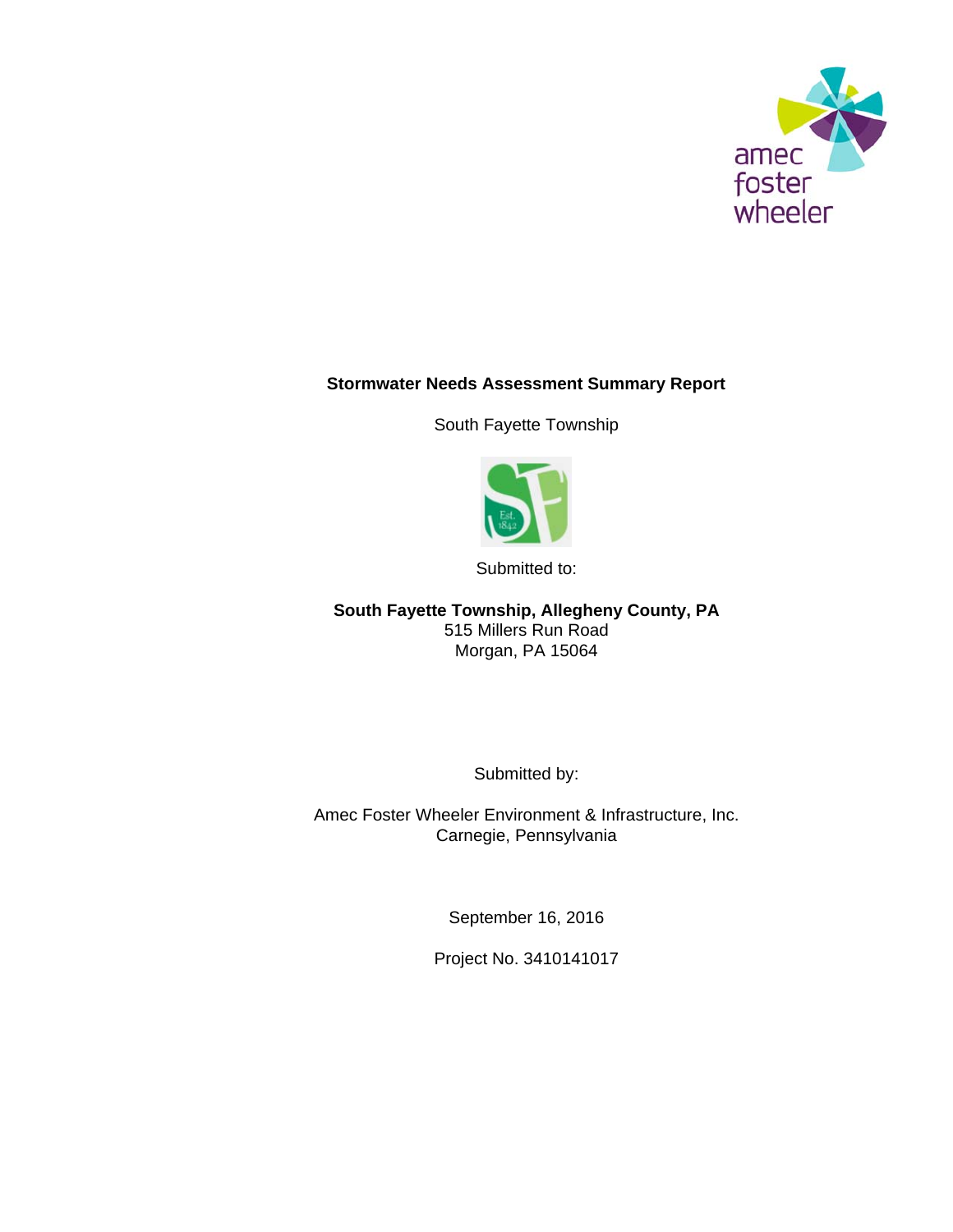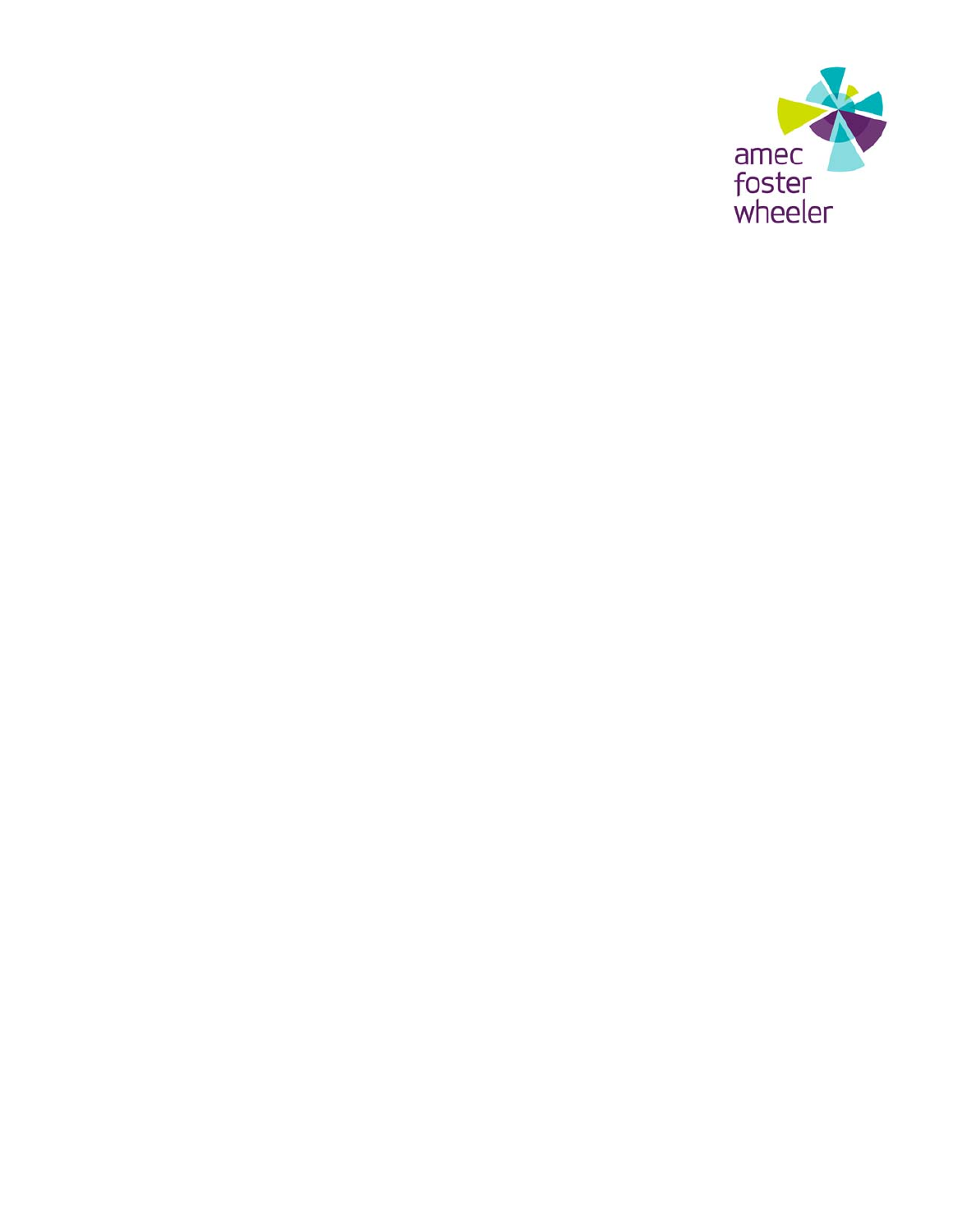# **TABLE OF CONTENTS**

| 1.0 |                                                                                               |
|-----|-----------------------------------------------------------------------------------------------|
| 2.0 | 2.1                                                                                           |
| 3.0 | 3.1<br>Current Township Stormwater Infrastructure Inventory 3<br>3.1.1<br>3.1.2<br>3.2<br>3.3 |
| 4.0 |                                                                                               |
| 5.0 |                                                                                               |
| 6.0 | 6.1<br>6.2<br>6.2.1<br>6.2.2<br>6.2.2.1<br>6.2.2.2                                            |
| 7.0 | 7.1<br>7.2                                                                                    |
| 8.0 |                                                                                               |
| 9.0 |                                                                                               |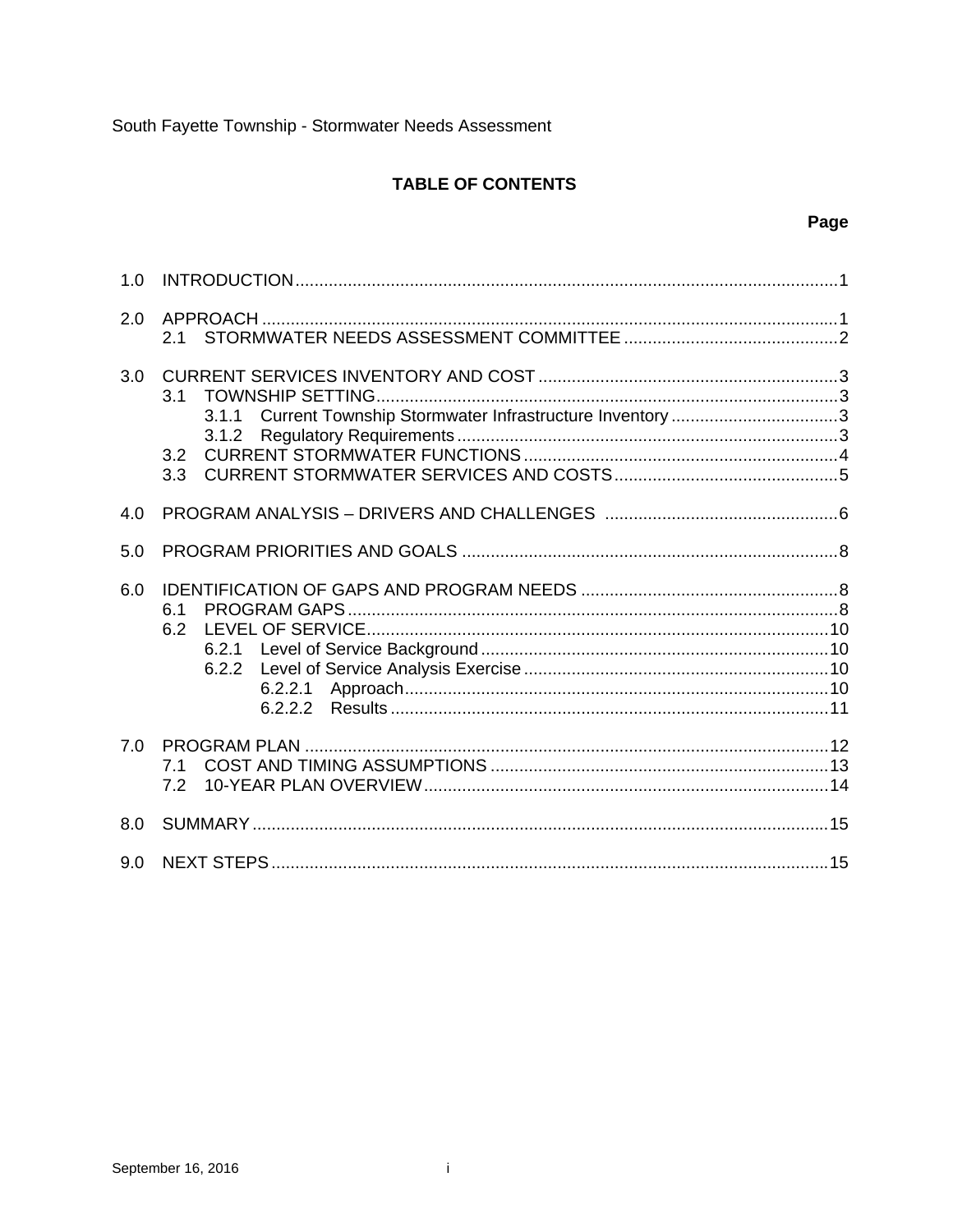# **LIST OF APPENDICES**

APPENDIX A CURRENT SERVICES REPORT APPENDIX B DRIVERS AND CHALLENGES APPENDIX C PRIORITIES AND GOALS APPENDIX D GAPS APPENDIX E LEVEL OF SERVICE ANALYSIS APPENDIX F DRAFT 10-YEAR PROGRAM PLAN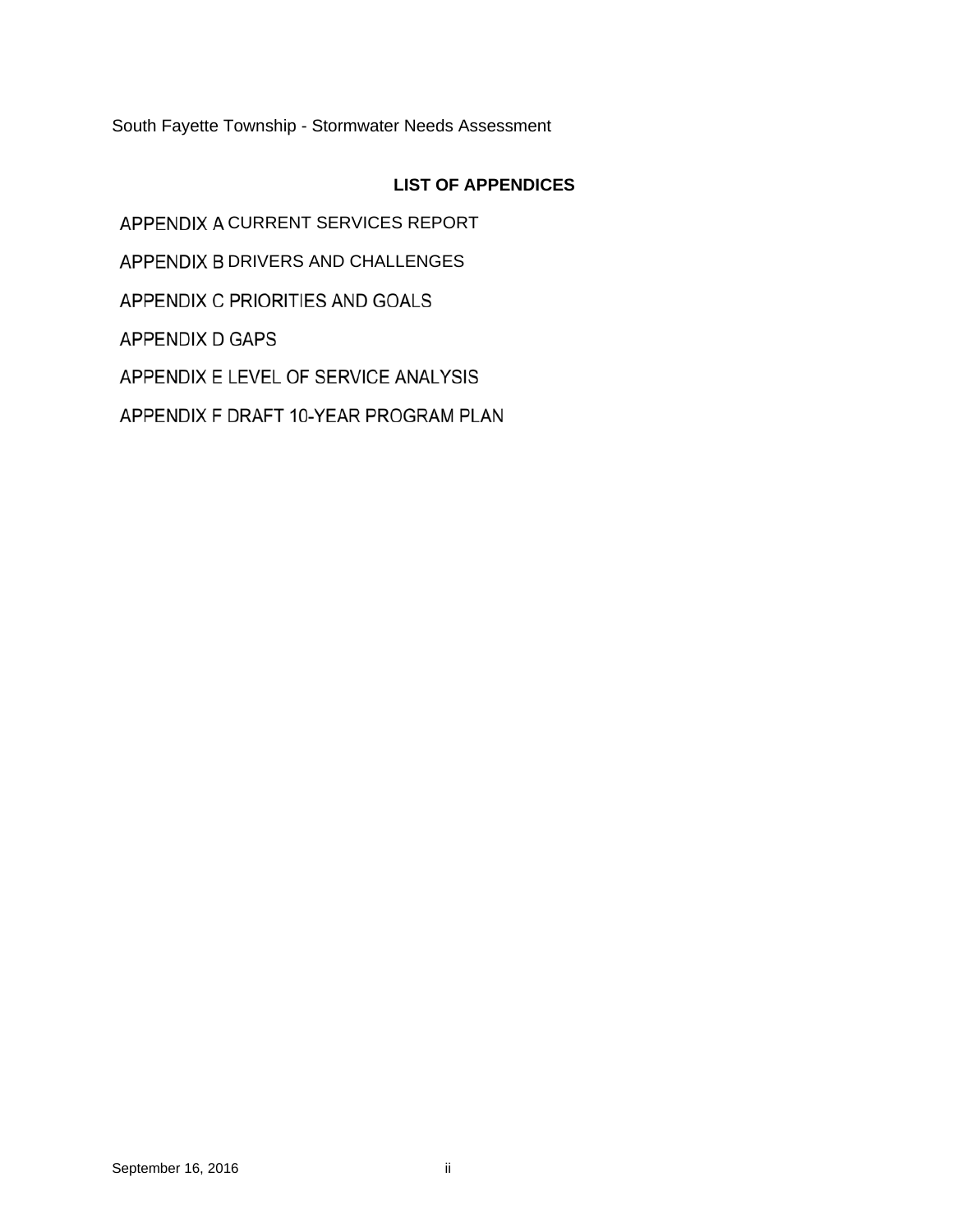#### **EXECUTIVE SUMMARY**

The following summary report discusses the process by which a future 10-year stormwater program plan for South Fayette Township (the Township) was developed through both detailed analysis and the incorporation of input and feedback from Staff and the Stormwater Needs Assessment Committee (SNAC) along the way. The existing program was evaluated to identify and assess where additional support may be needed to meet the goals of the community now and into the future, namely:

- Maintain and Replace Aging Infrastructure
- Protect Water Quality
- Address Flooding Issues
- Meet Regulatory Compliance Requirements
- Plan for Community Growth

The resulting future program can be described in terms of its overall focus and priorities as follows:

| Years    | <b>Focus</b>                                 | <b>Priorities</b>                                                                                                                                                                                                                                                                                                                                                                     |
|----------|----------------------------------------------|---------------------------------------------------------------------------------------------------------------------------------------------------------------------------------------------------------------------------------------------------------------------------------------------------------------------------------------------------------------------------------------|
| $1$ to 5 | <b>Understanding the</b><br>System           | Learn all that we can about the system:<br>1.<br>Extent of the systems<br>Ownership<br>Current conditions<br>What investment is needed<br>Build an asset management system / database<br>2.<br>Maintain the current program with some additional investment<br>3.<br>in key areas to maintain a consistent baseline of service. At a<br>minimum provide a basic LOS for all elements. |
| 6 to 10  | Implementing the<br><b>Optimized Program</b> | As the system inventory is completed, identify the required<br>resources to achieve the goal of fully mature program -<br>proactively managed and well maintained.<br>Ramp up resources needed to meet the refined program needs.<br>2.<br>By Year 10, achieve targeted LOS for each program element.<br>3.                                                                           |

The overall goal of the 10-year program plan would be to move the Township from what could be described as a reactive, unplanned, under‐resourced and emergency oriented program to a proactive, planned, supported and scripted program.

In terms of financial impact, the results of the stormwater needs assessment would suggest the township may need triple the available program budget in the next 10 years to provide the necessary resources to meet the recommended target level of service. While this is an increase from the current spending level for South Fayette, many Pennsylvania communities who have undertaken similar evaluations have identify the need to increase their program budgets by similar amounts.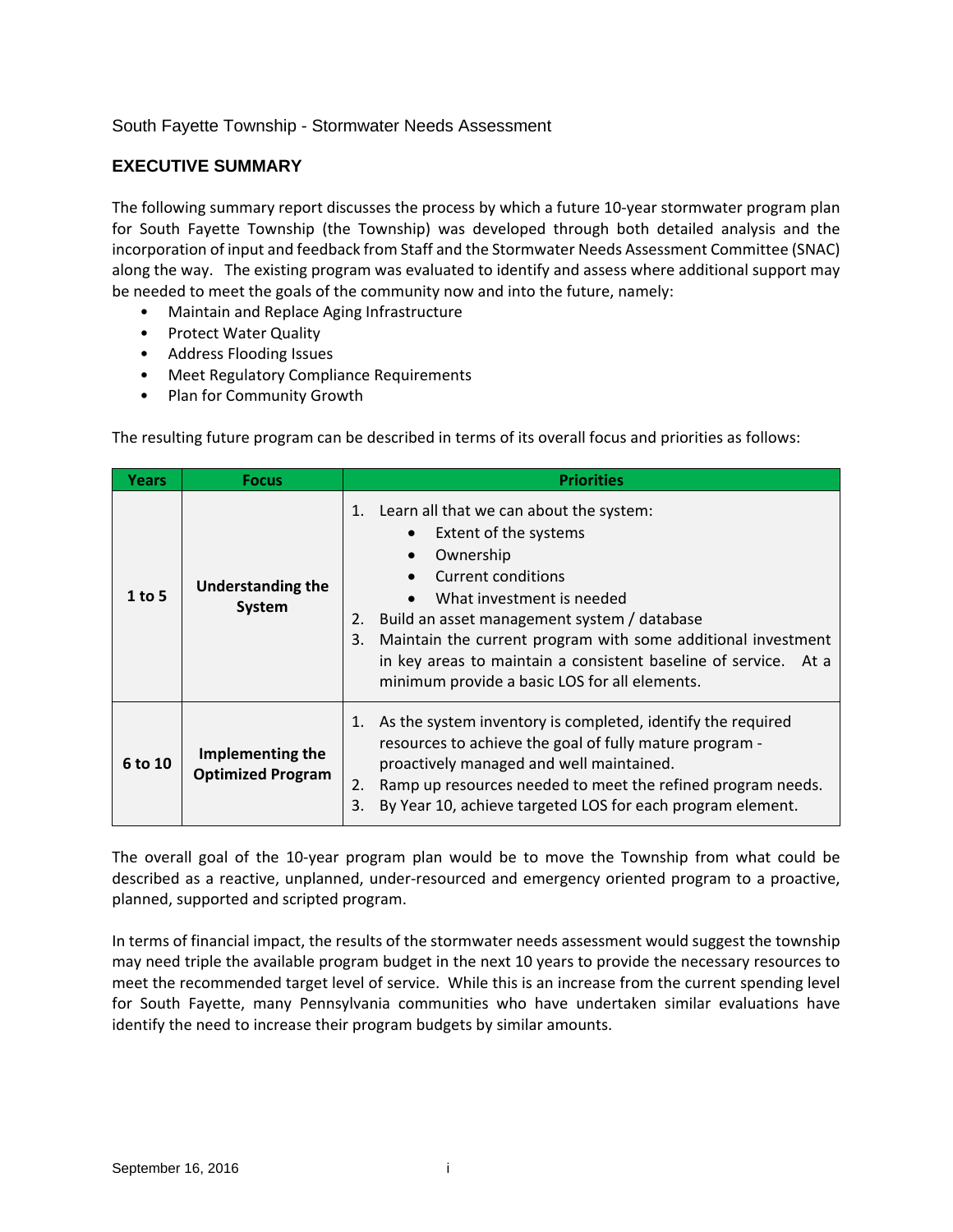The table below presents the estimated program costs for the current program, and average annual costs for the future program for the first and second 5 year periods.

| # | <b>COST CENTER</b>                                   | <b>Current LOS</b> | <b>Total Avg. Cost</b><br>Years 1 to 5 | <b>Total Avg. Cost</b><br>Years 6 to 10 |
|---|------------------------------------------------------|--------------------|----------------------------------------|-----------------------------------------|
|   | 1 Program Administration                             | \$5,000            | \$65,000                               | \$65,000                                |
|   | 2 Infrastructure Operation & Maintenance             | \$241,000          | \$405,000                              | \$538,000                               |
|   | Engineering, Compliance & Asset<br>Management        | \$47,000           | \$276,000                              | \$218,000                               |
|   | Capital Projects, Equipment & System<br>Replacement* | \$48,000           | \$281,000                              | \$400,000                               |
|   | TOTAL                                                | \$341,000          | \$1,027,000                            | \$1,221,000                             |

#### **Total Average Annual Funding**

While the program plan does not necessarily address all of the Township's potential stormwater issues, it would make strides in moving the current program from a reactive program to one that is deliberate and planned, making better use of available funding and targeting investment where it is most needed. The plan would also help in positioning South Fayette for the future, providing leadership and staff the opportunity to maximize the community's investment in existing stormwater infrastructure while putting into place the necessary information, staffing and resources needed to allow for continued growth.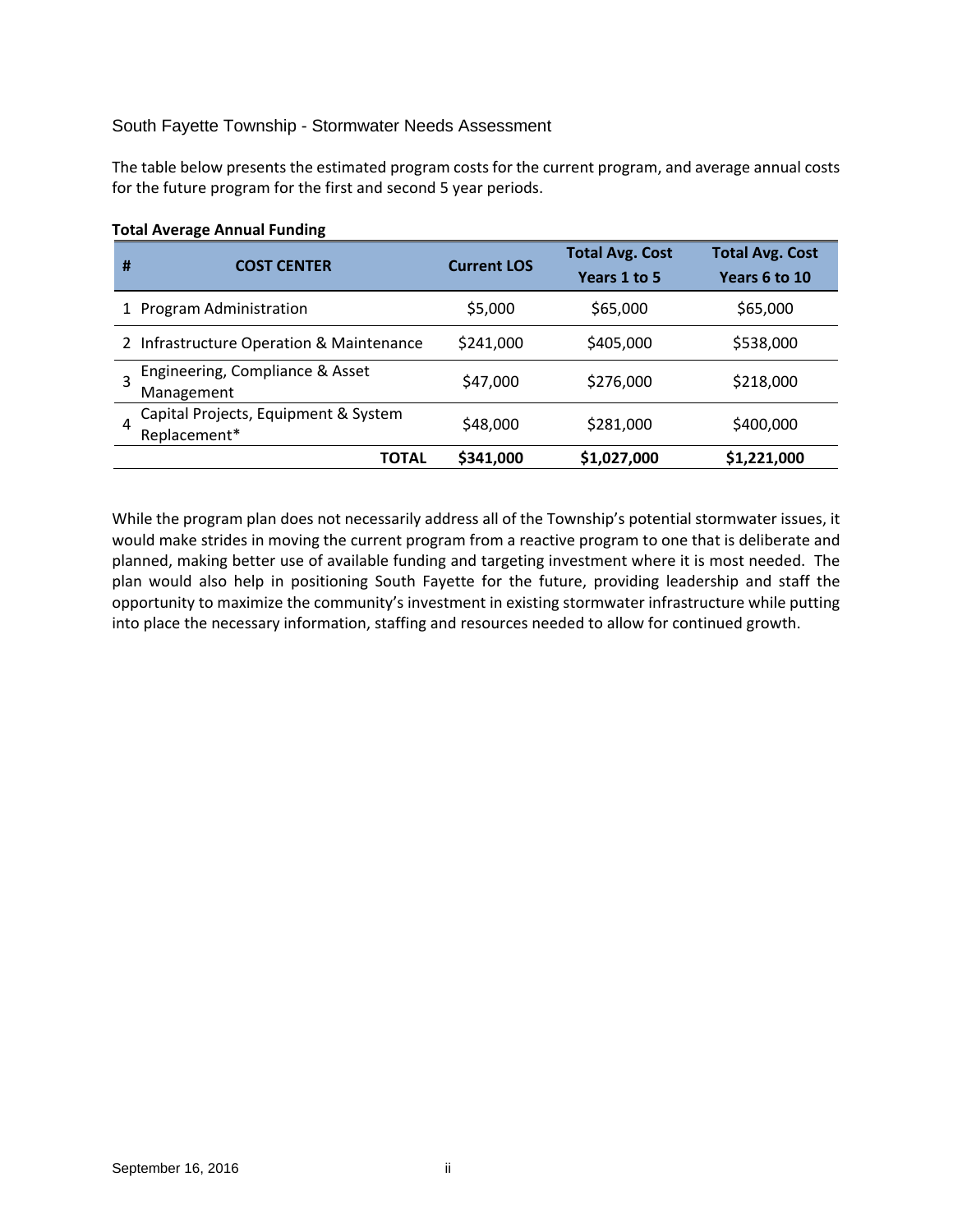# **1.0 INTRODUCTION**

South Fayette Township (the Township) retained Amec Foster Wheeler Environment & Infrastructure, Inc. (formerly AMEC) in August 2014 to assist the Township in reviewing their current stormwater program, assessing potential adjustments to the program and estimating the level of funding needed to support those changes. The needs assessment is intended to help provide an understanding of overall stormwater service and funding needs, by considering the following questions:

- 1. What is the Township currently doing in terms of stormwater management and what is the current estimated annual expenditure?
- 2. What stormwater program priorities should guide the Township in the next three to five years?
- 3. What significant program improvements would the Township like to make and what would the associated approximate costs be?
- 4. What are the immediate next steps needed to evaluate funding options should a decision be made to move forward with a further analysis?

This report provides a high‐level summary of the findings of the stormwater needs assessment, presents the draft program plan and identifies immediate next steps.

# **2.0 APPROACH**

This initial phase of work has focused on developing a future stormwater program plan for the Township by:

- *Evaluating drivers and building a compelling case for improving the Township's stormwater services to better meet the community's needs both now and in the future,*
- *Building an internal vision and understanding of both stormwater program and funding needs, on a multi‐year horizon.*

The future program plan was developed in close consultation with Township staff. This included:

- A review of available data and reports,
- Background research, and
- A series of interviews and discussions.

This analysis led to understanding of the current program and drivers for change, identification of goals and priorities for the future program and an assessment of the gap between the current program and the desired program. In addition to the dialogue with Township staff, a Stormwater Needs Assessment Committee (SNAC) was conveyed to provide their input on recommendations and more importantly provide external feedback and input on the Township's priorities and needs – informing the development of the future program.

Both staff and SNAC members worked through a straightforward process as illustrated in the table presented on the following page. The results from each "step" in the process are briefly summarized in the following sections of this summary report. The supporting documents, developed in conjunction with each step are provided in the appendix for further reference.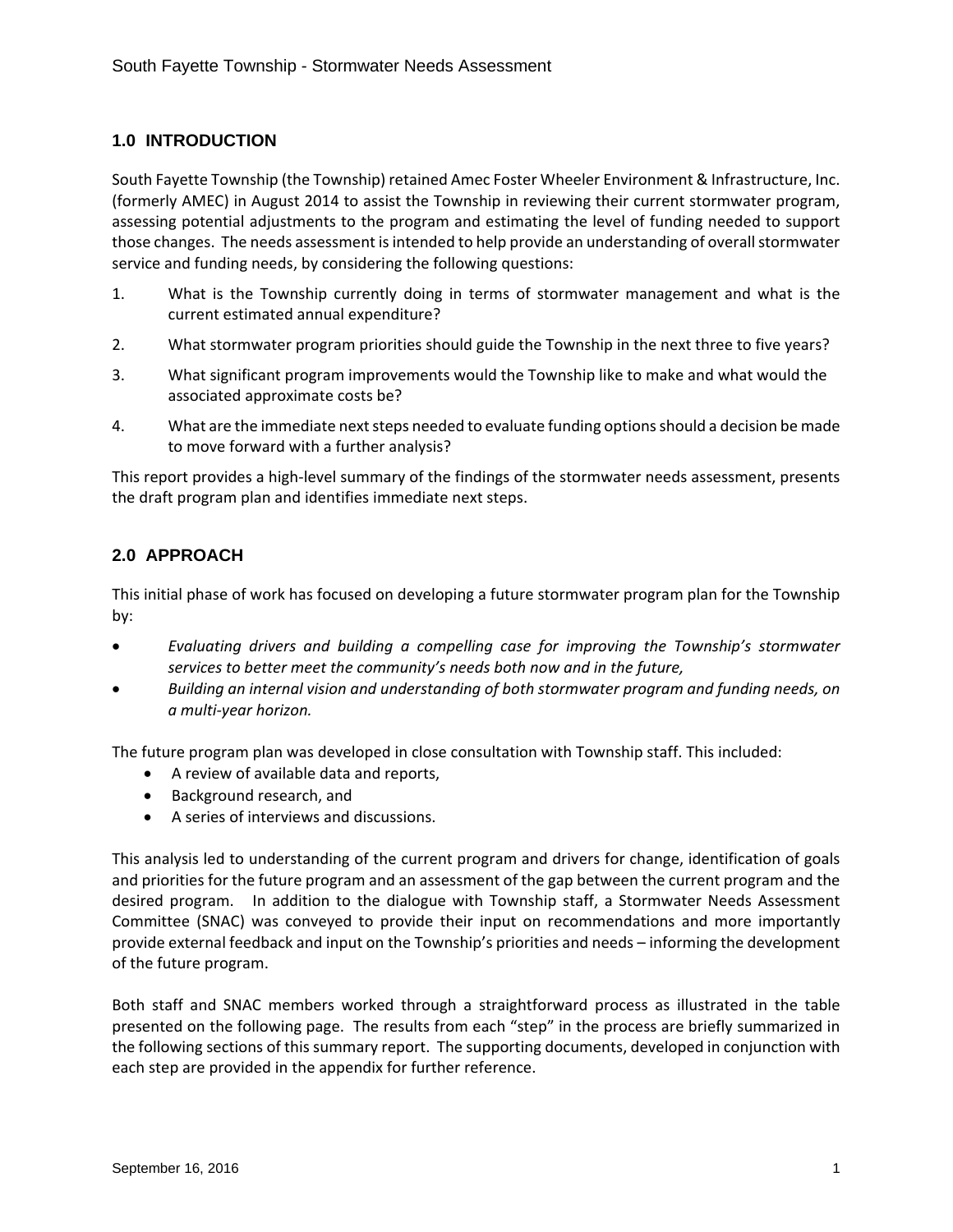| <b>Step</b>    | <b>Task</b>                                               | <b>Purpose</b>                                                                                                                                                           |
|----------------|-----------------------------------------------------------|--------------------------------------------------------------------------------------------------------------------------------------------------------------------------|
| 1              | <b>Current Services Inventory and Cost</b>                | Capture and assess existing program details and<br>costs.                                                                                                                |
| $\overline{2}$ | <b>Program Analysis</b>                                   | Understand future program drivers and challenges.                                                                                                                        |
| 3              | <b>Program Priorities and Goals</b>                       | Develop program priorities and objectives for the<br>stormwater program over the next 5 to 10 years.                                                                     |
| 4              | <b>Identification of Gaps and Program</b><br><b>Needs</b> | Identify the gaps between the current and desired<br>future program; assess and identify the preferred<br>level of service option needed to meet the long-term<br>goals. |
| 5              | <b>Future Program Development</b>                         | Translate the preferred level of service option into a<br>10-year program plan.                                                                                          |
| 6              | <b>Next Steps</b>                                         | Identify immediate next steps to aid in further<br>evaluation and implementation of potential program<br>adjustments.                                                    |

**Table 1 – Stormwater Needs Assessment Approach** 

# **2.1 Stormwater Needs Assessment Committee**

In developing a future program plan, it is important to gain input and feedback from members of the community. To aid in this process, the SNAC was convened to help:

- Develop a better understanding of the Township's existing and future stormwater management challenges and needs.
- Recommend appropriate Levels of Service and the resources required to meet the identified needs.
- Examine and discuss how stormwater in South Fayette should be addressed over the next 5 to 10 years.
- Inform recommendations on the stormwater program plan.

The SNAC we asked to represent diverse voices of the community, attend and be involved at three meetings, provide feedback and input throughout the needs assessment and ultimately inform the recommendations to South Fayette Board of Commissioners. The following members of the Stormwater Needs Assessment Committee, supported the study with their time, input and feedback:

| Jerry Brown        | Doug Kaine       |
|--------------------|------------------|
| Cindy Cox          | David Pope       |
| <b>Steve Frank</b> | Stephanie Silver |
| Jeremy Galish      | Debi Walker      |
|                    |                  |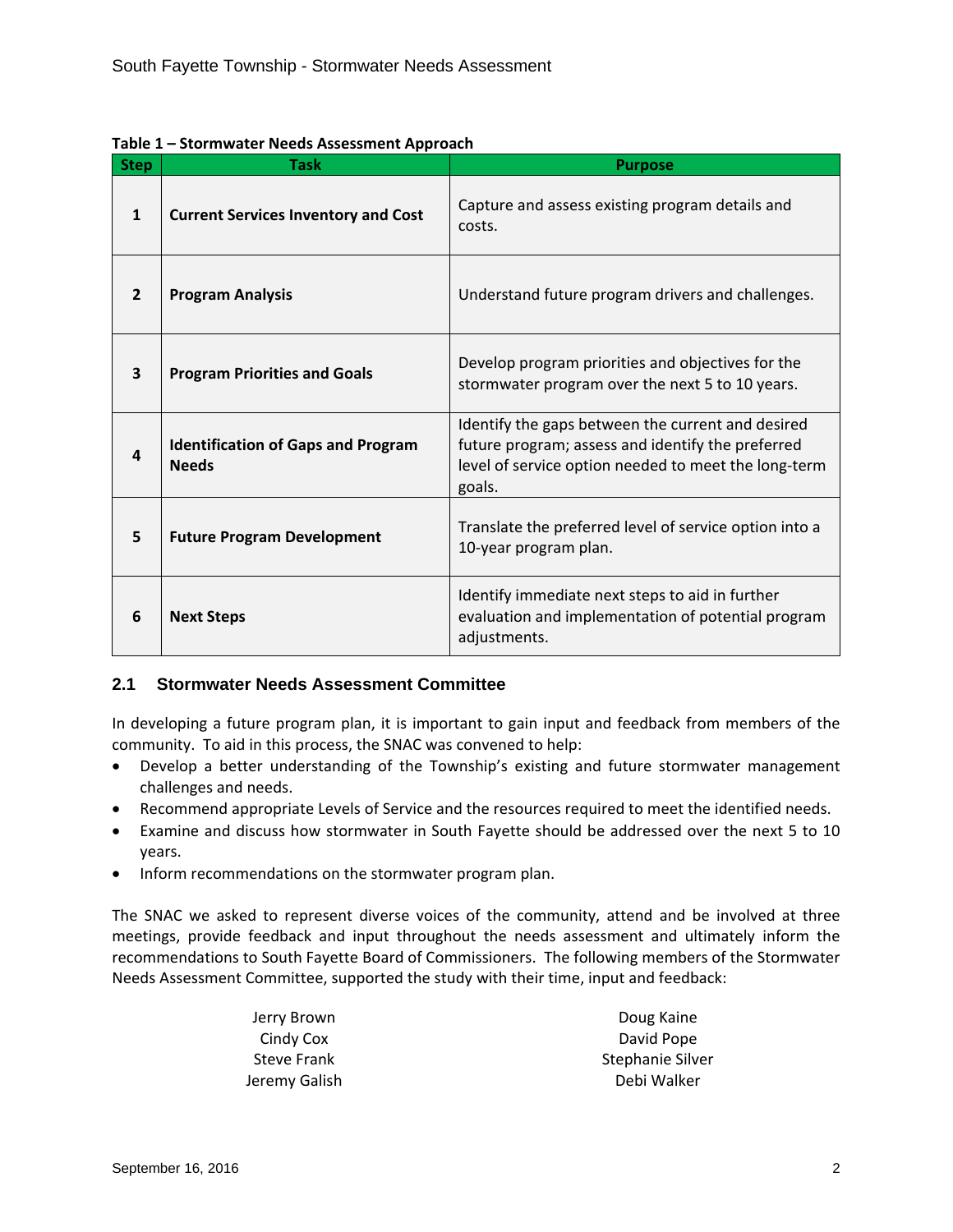# **3.0 CURRENT SERVICES INVENTORY AND COST**

The purpose of assessing the Township's current program is to understand the Township responsibilities, services and costs related to stormwater activities. By understanding the current state of the program, the Township and stakeholders will be able to make informed decisions about how to develop a program that best meets stormwater infrastructure related needs within the community.

A copy of the overall Current Services Report is provided in **Appendix A**.

# **3.1 Township Setting**

South Fayette Township, established in 1842, is a growing community in Allegheny County, Pennsylvania, located about 17 miles southwest of Pittsburgh and 15 miles from Pittsburgh International Airport. According to the US Census Bureau, the Township had a population of 14,416 in 2010.

The Township covers a total area of approximately 20.95 square miles. The topography of the Township is mostly wooded with small hills and floodplains draining to four main streams. The major land uses are residential (25% of total land area), agricultural (24%), and industrial (6%) with smaller percentages of institutional uses (schools, municipal operations), open space, right‐of‐way, and vacant/wooded lots.

The Township consists of seven watersheds, all of which eventually discharge to the Chartiers Creek and ultimately into the Ohio River. The watersheds include: Chartiers Creek, Coal Run, Dolphin Run, Fishing Run, Millers Run, Thoms Run and Robinson Run. All of the main streams are considered impaired, meaning they do not meet designated water quality criteria. Multiple impairments exist throughout the watershed including those related to acid mine drainage, nutrients, PCBs, and sediment.

# **3.1.1 Current Township Stormwater Infrastructure Inventory**

Based upon GIS data and figures provided by Township Staff, the Township's current stormwater infrastructure and related assets include:

- 65 total miles of Township roads and an additional 15 miles of State roads, maintained by the Township via contractual agreement with PennDOT;
- 2300 catch basins\*;
- 204 manholes\*;
- 32 miles of stormwater pipe\*;
- Over 132 outfalls\*; and
- 1 detention basin.

*\*Estimated figures.*

#### **3.1.2 Regulatory Requirements**

South Fayette Township is subject to the National Pollution Discharge Elimination System (NPDES) Municipal Separate Storm Sewer System (MS4) permit requirements. This permit, administered by PADEP, governs the discharge of pollutants in stormwater runoff from municipal storm sewers. The MS4 permit requires the Township to perform and report on specific tasks associated with the following six Minimum Control Measures (MCMs) which are intended to protect water quality:

- I. Public Education and Outreach
- II. Public Participation and Involvement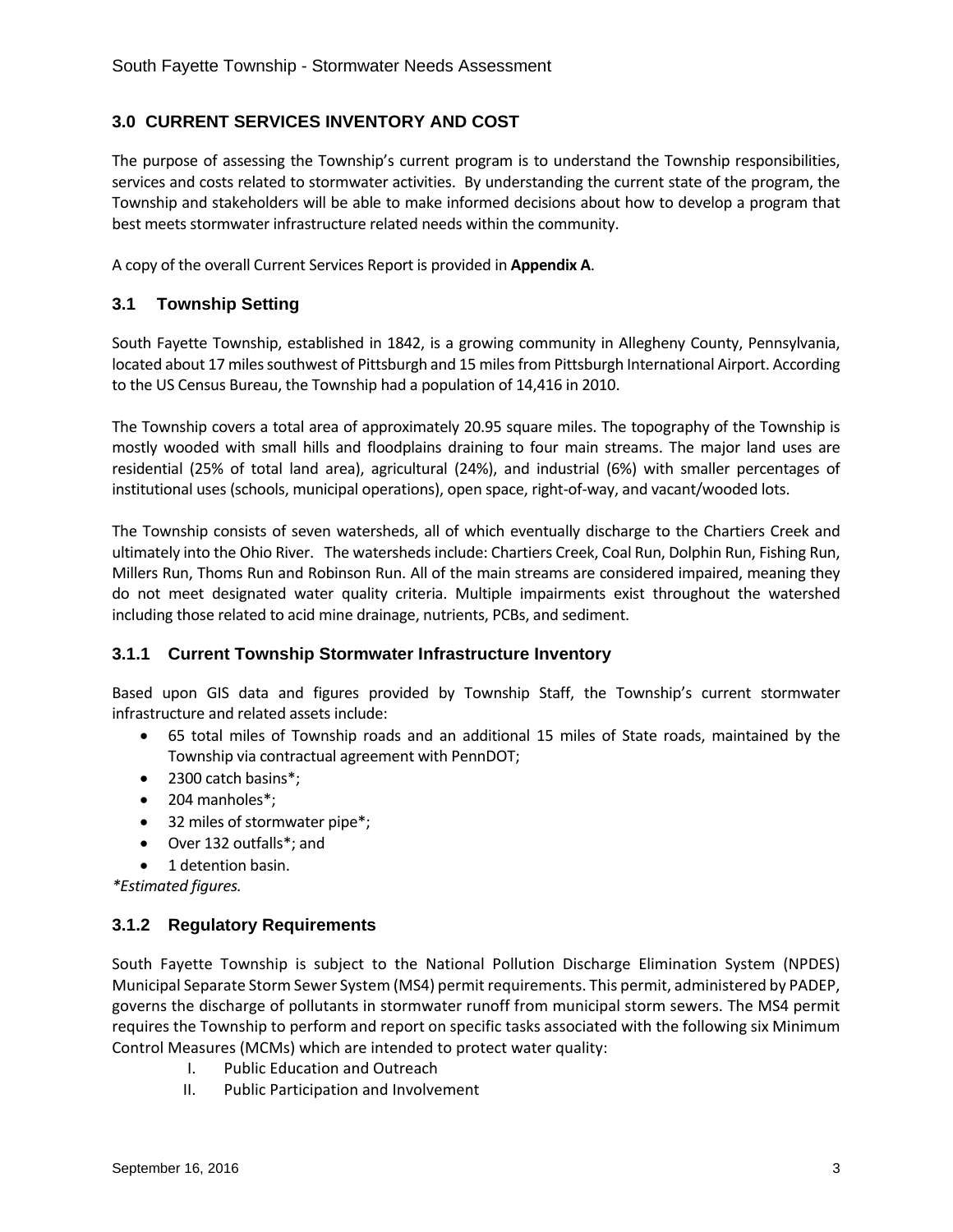- III. Illicit Discharge Detection and Elimination
- IV. Construction Site Stormwater Runoff Control (Erosion Control)
- V. Post-construction Stormwater Management in New Development and Redevelopment
- VI. Pollution Prevention and Good Housekeeping Practices of Municipal Operation and Maintenance

#### **3.2 Current Stormwater Functions**

The stormwater management services and functions provided by the Township are presented in **Table 2**. While many Township personnel support stormwater related activities throughout the Township the bulk of services in South Fayette are primarily handled by staff from the Planning and Engineering and Public Works departments.

| <b>Township Office</b>                   | <b>Functions</b>                                                                                                                                                                                                                                                                                                                                                                                                                                                                                                                                                                                                                                                                                                                                                                                                                                                                                                                                                                                                                                                                                                                                                                                                                                                      |
|------------------------------------------|-----------------------------------------------------------------------------------------------------------------------------------------------------------------------------------------------------------------------------------------------------------------------------------------------------------------------------------------------------------------------------------------------------------------------------------------------------------------------------------------------------------------------------------------------------------------------------------------------------------------------------------------------------------------------------------------------------------------------------------------------------------------------------------------------------------------------------------------------------------------------------------------------------------------------------------------------------------------------------------------------------------------------------------------------------------------------------------------------------------------------------------------------------------------------------------------------------------------------------------------------------------------------|
| <b>Township Manager</b>                  | Coordinates overall Township operations and services including oversight and<br>planning for Township stormwater management activities and capital<br>improvements. Responsible for coordinating annual budget and managing staff.                                                                                                                                                                                                                                                                                                                                                                                                                                                                                                                                                                                                                                                                                                                                                                                                                                                                                                                                                                                                                                    |
| Director of Planning<br>&<br>Engineering | Responsible for the enforcement of the Township's land development, zoning<br>ordinances and flood plain management ordinances. Coordinates updates as<br>needed.<br>Acts as the liaison on the County's Stormwater Management planning efforts and<br>the Township's Environmental Advisory Committee (EAC).<br>Coordinates response to property owner stormwater-related complaints.<br>Manages the Township's GIS system and mapping activities.<br>Coordinates the design and construction of capital improvement projects.<br>Responsible for MS4 Permit Compliance activities and reporting.<br>Responsible for managing permitting, plan review and inspection services<br>performed by the Consulting Engineer, Pubic Works personnel, Code<br>Enforcement Officer, and Assistant Code Enforcement Officer. The services for<br>which the Director of Planning and Engineering provides oversight include:<br>Review and processing of development stormwater management plans<br>$\bullet$<br>Planning and Engineering studies<br>٠<br>Stormwater conveyance facility inspections<br>$\bullet$<br><b>Construction inspections</b><br>The Director also handles contract procurement, payment and invoicing for all<br>service and Township capital projects. |
| <b>Consulting Engineer</b>               | A contracted position, the consulting engineer provides review of subdivision and<br>land development plans including review of stormwater management and<br>erosion and sediment control plans.                                                                                                                                                                                                                                                                                                                                                                                                                                                                                                                                                                                                                                                                                                                                                                                                                                                                                                                                                                                                                                                                      |
| Code Enforcement Officer                 | Assist the Director of Planning and Engineering in providing services related to                                                                                                                                                                                                                                                                                                                                                                                                                                                                                                                                                                                                                                                                                                                                                                                                                                                                                                                                                                                                                                                                                                                                                                                      |
| and<br>Assistant<br>Code                 | GIS mapping, site inspections, and land development plan review. Respond to                                                                                                                                                                                                                                                                                                                                                                                                                                                                                                                                                                                                                                                                                                                                                                                                                                                                                                                                                                                                                                                                                                                                                                                           |
| <b>Enforcement Officer</b>               | property owners stormwater-related complaints.                                                                                                                                                                                                                                                                                                                                                                                                                                                                                                                                                                                                                                                                                                                                                                                                                                                                                                                                                                                                                                                                                                                                                                                                                        |
| <b>Finance Director</b>                  | Responsible for overall accounting, reporting and management of financial affairs<br>including accounting, budgeting, procurement, debt service, payroll and billing.<br>Note: collection of Township taxes and fees are provided by third party vendors.                                                                                                                                                                                                                                                                                                                                                                                                                                                                                                                                                                                                                                                                                                                                                                                                                                                                                                                                                                                                             |
|                                          |                                                                                                                                                                                                                                                                                                                                                                                                                                                                                                                                                                                                                                                                                                                                                                                                                                                                                                                                                                                                                                                                                                                                                                                                                                                                       |

#### **Table 2 ‐ South Fayette Township Stormwater Functions**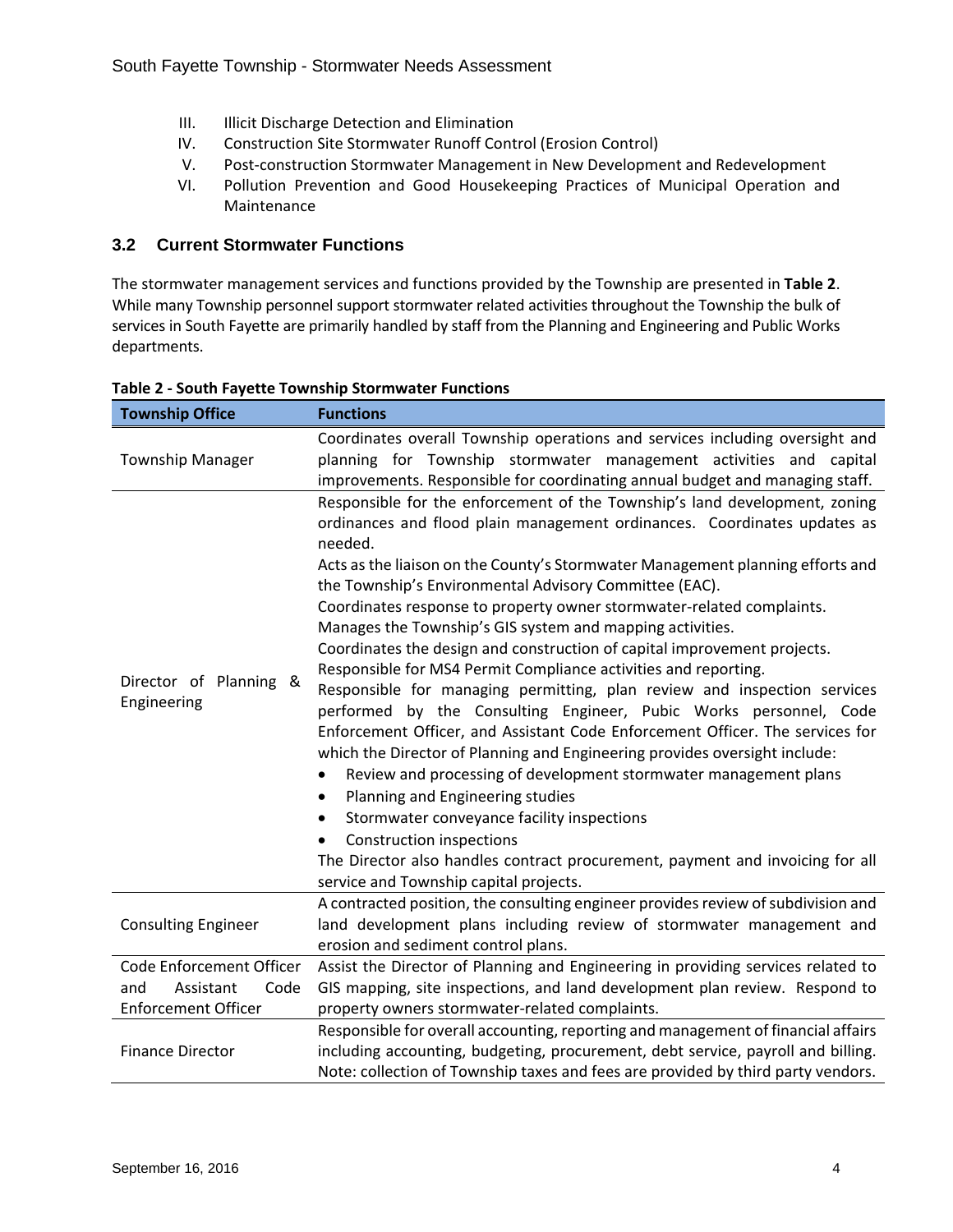| <b>Township Office</b>                                           | <b>Functions</b>                                                                                                                                                                                                                                                                                                                                                                                                                                                                                                                                                                                                                                                                         |
|------------------------------------------------------------------|------------------------------------------------------------------------------------------------------------------------------------------------------------------------------------------------------------------------------------------------------------------------------------------------------------------------------------------------------------------------------------------------------------------------------------------------------------------------------------------------------------------------------------------------------------------------------------------------------------------------------------------------------------------------------------------|
| Public<br>Department<br>of<br>Works                              | Performs Township stormwater services and activities including:<br>Storm sewer inspection and maintenance<br>$\bullet$<br>Catch basin cleaning and repairs<br>٠<br>Storm sewer repairs and minor replacement projects<br>$\bullet$<br>Street sweeping<br>٠<br>Pre and Post storm response<br>Roadside ditch maintenance<br>Maintains fleet vehicles as well as township facilities including material storage<br>areas.<br>The Public Works Director and Superintendent assist the Director of Planning &<br>Engineering in responding to property owner stormwater related complaints.<br>The Public Works Director and Superintendent oversee and manage all<br>maintenance contracts. |
| <b>Municipal Authority</b><br>Township<br>οf<br>South<br>Fayette | MATSF provides support services including: GIS Consultant Services and<br>Televideoing support. MATSF also provides equipment (i.e. mini-excavator) to<br>the Township Public Works Department.                                                                                                                                                                                                                                                                                                                                                                                                                                                                                          |
| Solicitor                                                        | Provides overall legal support to the Township.                                                                                                                                                                                                                                                                                                                                                                                                                                                                                                                                                                                                                                          |
| Environmental<br>Advisory<br>Council                             | The EAC is a 5-member volunteer committee appointed by the BOC. The EAC<br>supports stormwater related activities in a variety of ways, by pursuing and<br>assisting with stream habitat rehabilitation projects, review of development<br>plans related to environmental concerns and pursuit of grant and funding<br>opportunities.                                                                                                                                                                                                                                                                                                                                                    |

Note: While several outside agencies, such as the Allegheny County Conservation District (ACCD) and the Pennsylvania Department of Environmental (PADEP) support oversight of stormwater related activities in the Township, only the responsibilities and needs of the Township were considered in the development of the future program plan.

# **3.3 Current Stormwater Services and Costs**

The first step in evaluating the current stormwater program is to define the current level of service being provided. This baseline information was used to assess the Township's existing program and to identify needs and gaps. The current stormwater program information was organized under four Major Service and Cost Centers:

- 1. Program Administration
- 2. Infrastructure Operations and Maintenance
- 3. Engineering, Compliance and Asset Management
- 4. Capital Projects, Equipment and System Replacement

A detailed description of the existing level of service for each of these cost centers is provided in the Current Services Report provided (refer to **Appendix A**).

To understand the full cost of stormwater management, both the direct and indirect costs associated with each Major Service and Cost Center were identified. This included the costs of all personnel that are engaged in maintaining and managing stormwater activities, as well as non-payroll expenses. Specific items covered include: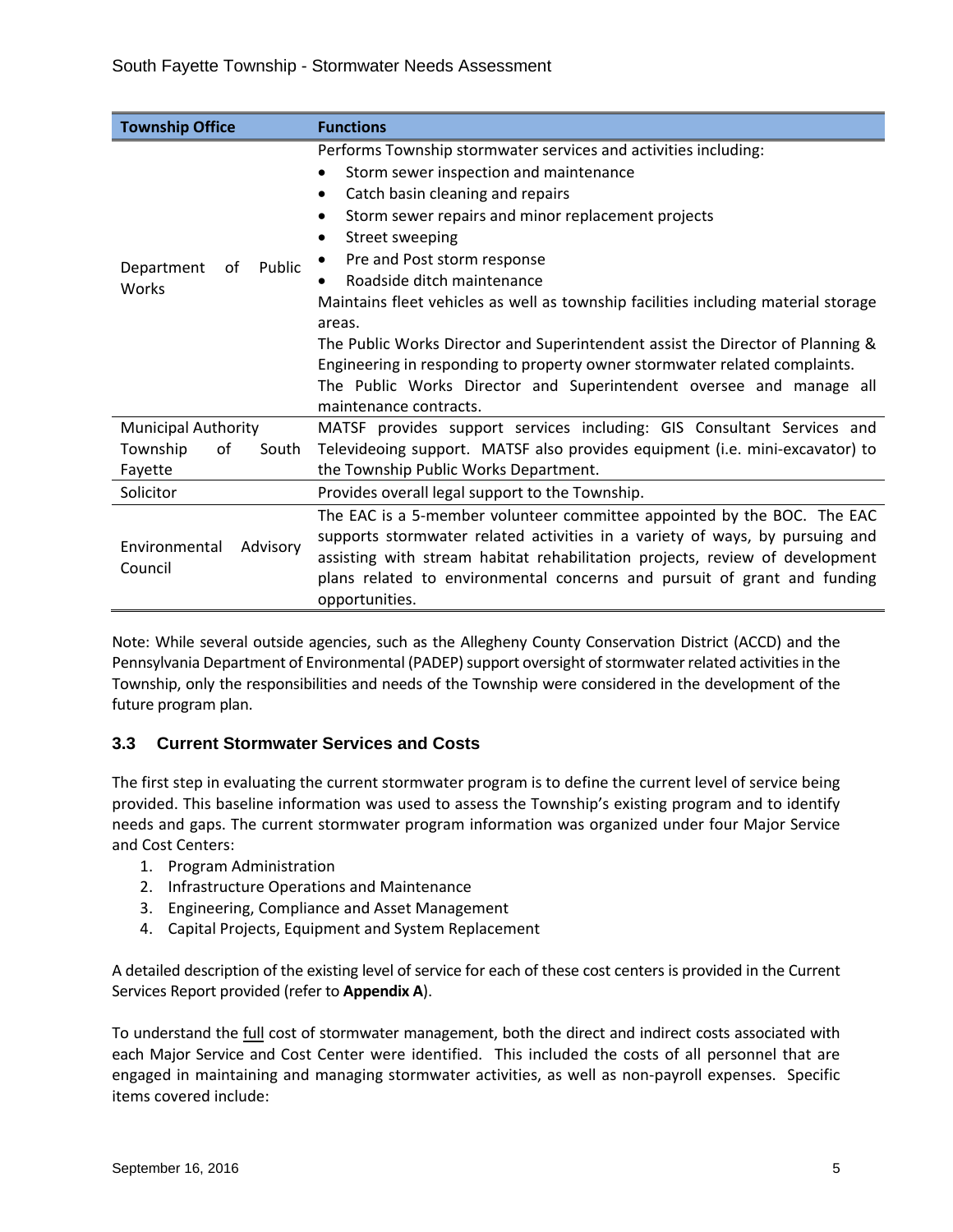- Equipment purchases,
- Equipment maintenance and usage,
- Training and education,
- Non-personnel maintenance and operation costs,
- Materials costs, and
- Administrative and office costs.

**Table 3** presents the estimated 2014 stormwater‐related costs based on budget information, awarded contracts, and activity reports maintained by the Township. Estimates for these costs are based on interviews and discussions with Township staff. As these costs fluctuate from year to year, the table provides a snapshot of the estimated costs for 2014 only.

Note - The costs associated with the review of land development plans and grading permits are largely covered by development review/escrow and grading permit review fees and not included in the costs presented below.

| <b>COST CENTER</b>                                | <b>ESTIMATED COST (2014)</b> |
|---------------------------------------------------|------------------------------|
| Program Administration                            | \$5,000                      |
| <b>Infrastructure Operation &amp; Maintenance</b> | \$241,000                    |
| Engineering, Compliance & Asset Management        | \$47,000                     |
| Capital Projects, Equipment & System Replacement* | \$88,000                     |
| TOTAL                                             | \$381,000                    |

#### **Table 3 ‐ 2014 Stormwater Program Costs**

\*There were no planned capital improvements in 2014 – any replacement activities were carried out by the Township Public Works Staff and captured under Cost Center #2 – Infrastructure Operation & Maintenance.

# **4.0 PROGRAM ANALYSIS – DRIVERS AND CHALLENGES**

South Fayette Township is faced with several local drivers that impact the need to reevaluate current and future public stormwater management services – namely an aging infrastructure, increased development, more intense rain events, and evolving federal and state stormwater regulations. The following section highlights the key challenges and identifies preliminary gaps in the current services that may need to be addressed to meet the stormwater management needs of the community. A full summary of the program drivers and challenges is provided in **Appendix B**.

- South Fayette has experienced continued growth since the early 1980s. The Township's 2013 Comprehensive plan notes that there is capacity for an additional 20,000 residents in the future. With continued residential growth, anticipated accelerated expansion of commercial and industrial development and the planned Turnpike Extension with the creation of 576 Beltway (aka State Route 576), the Township will need to plan for:
	- o New public infrastructure including roads, stormwater conveyance, stormwater best management practices, and stream crossings.
	- o New private stormwater management infrastructure, which will need to be monitored and inspected.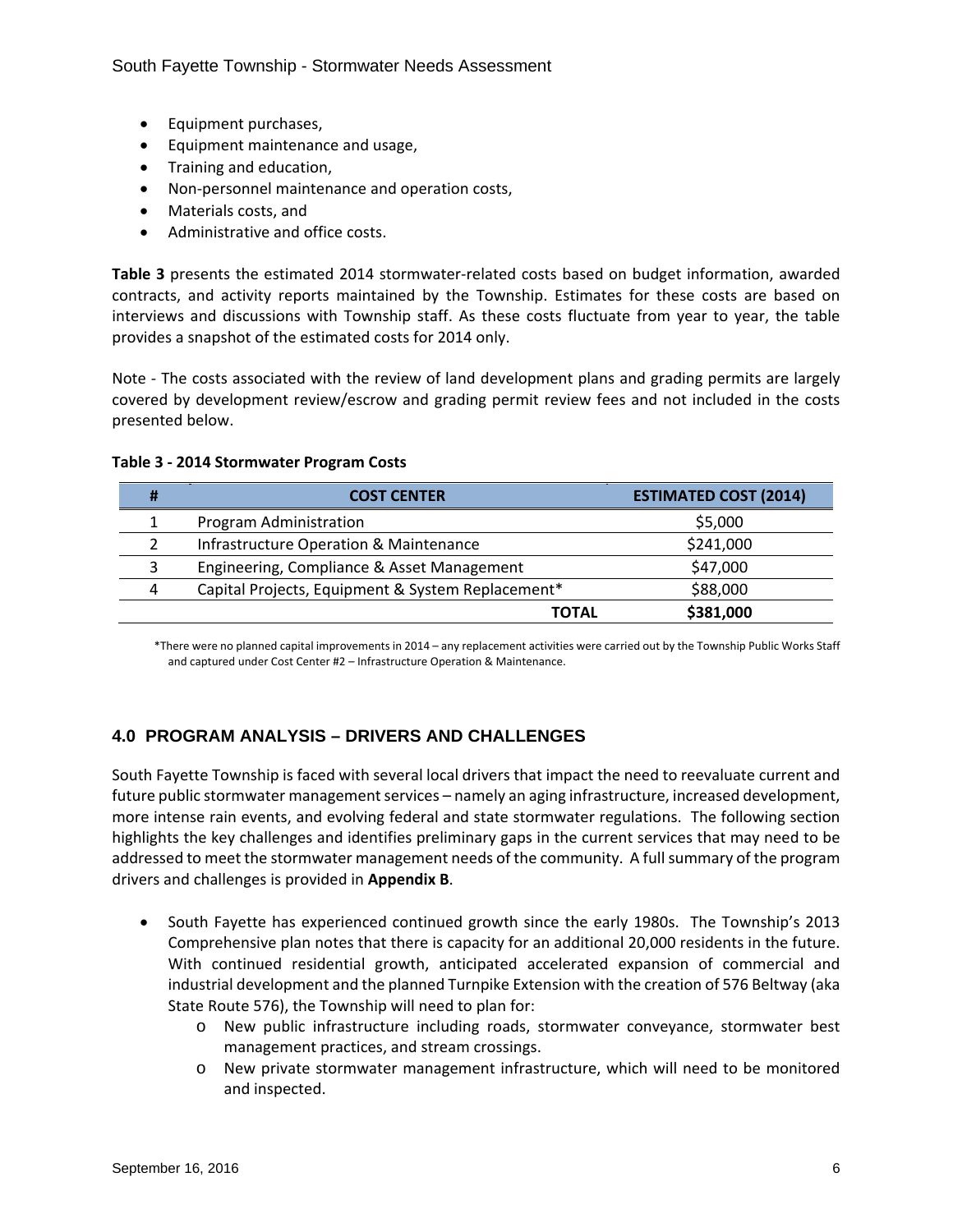- o Increases in impervious area requiring additional management of runoff and potential pollution.
- The majority of existing stormwater best management practices (BMPs) are currently maintained by private property owners and/or home‐owners associations.
	- o As property ownership changes, the maintenance responsibilities need to be clearly communicated to ensure proper on‐going operation.
	- o If not maintained these systems have the potential to impact upstream and downstream property owners alike.
	- o The township does not currently perform routine inspection of these systems.
- Township staff must maintain existing systems and manage previous public investment in stormwater infrastructure.
	- o The current stormwater program is reactive to changes in conditions.
	- o A large portion of the Township's existing stormwater system is beginning to approach the end of its anticipated service life and will eventually need replaced.
	- o The increasing frequency and intensity of rainfall events makesit more critical to maintain system capacity to minimize potential public health and safety hazards.
	- o The township does not currently have a routine maintenance, repair or replacement program.
	- o Expansion of Township owned and maintained infrastructure will put further pressure on existing resources.
	- o The township will likely need to address long‐term maintenance and replacement needs to maintain pace with the growing community.
- State and Federal mandates require the Township to meet the Federal Clean Water Act as part of the Township's Municipal Separate Storm Sewer System (MS4) Permit.
	- o Permit requirements continue to evolve and require additional effort at the local level to ensure compliance.
	- o Water quality related requirements and regulations are also evolving.
- It is the goal of Township Staff to maintain a high-level of service and be able to serve the community while meeting the demands of a growing community. However, limited available resources including personnel and funding negatively impact the Township's ability to address increasing planning, engineering, operation and maintenance needs.
- Township Staff would like to expand the current stormwater program to better meet today's system constraints and regulatory mandates and to allow the Township to plan effectively and efficiently for continued growth without adversely impacting current residents and businesses.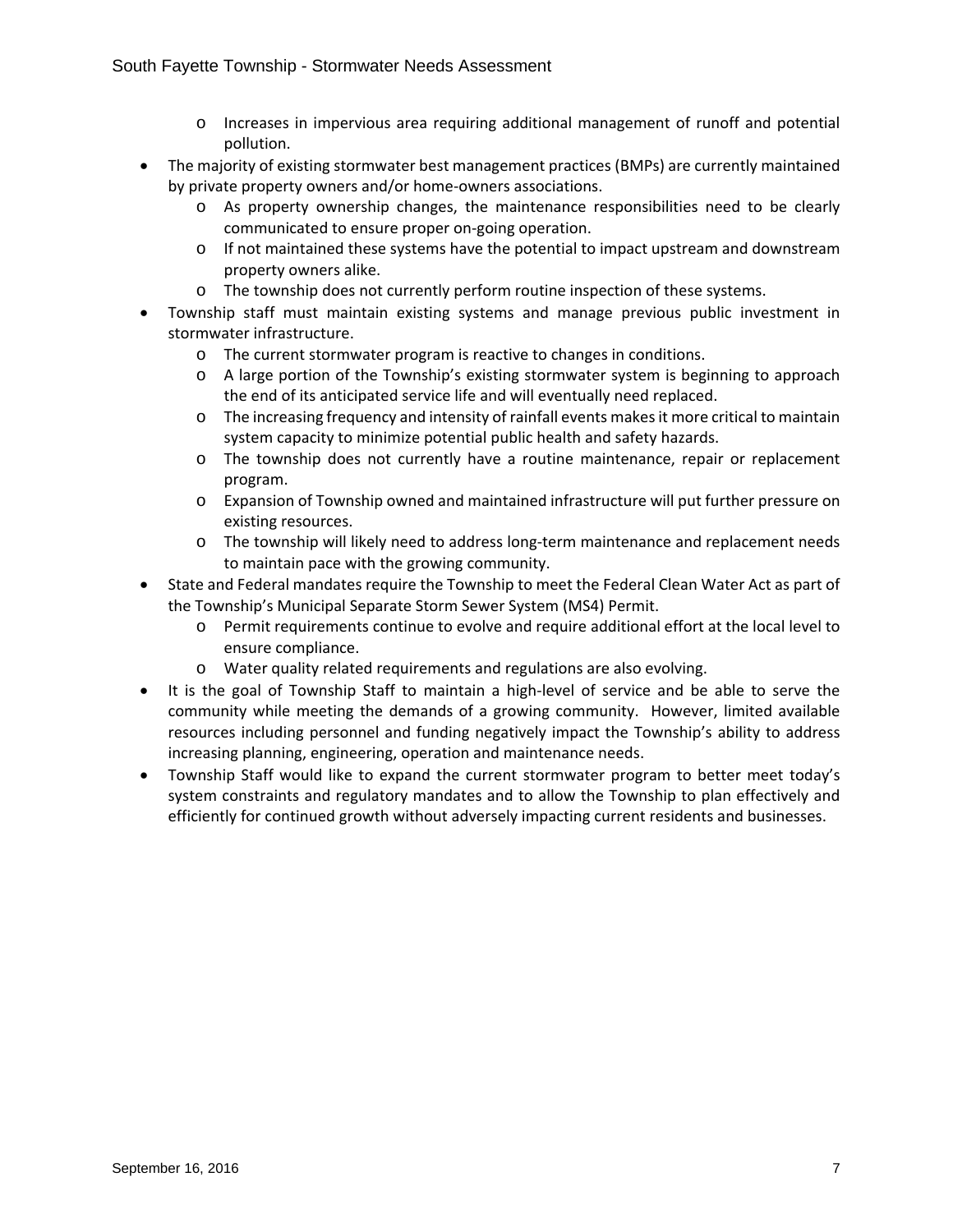# **5.0 PROGRAM PRIORITIES AND GOALS**

The following program priorities and goals are based on discussions with South Fayette staff and the SNAC; these were developed following a review of current Township stormwater services as well as the drivers and challenges discussed in the previous section. These statements are intended to articulate the priorities and goals for the long-term stormwater program over a multi-year horizon (i.e. 5-10 years) rather than immediate/emergency based needs. A full version of the priorities and goals are provided in **Appendix C**.

#### **Priorities:**

Based upon the stormwater related challenges and drivers facing South Fayette, the following priorities were identified**:**

- Maintain and Replace Aging Infrastructure
- Protect Water Quality
- Address Flooding Issues
- Meet Regulatory Compliance Requirements
- Plan for Community Growth

#### **Goals:**

- Inventory the existing stormwater infrastructure system, both public and private, to assess the condition and function of structural elements, and determine parties responsible for operations and maintenance.
- Create a proactive and systematic maintenance, repair and upgrade program to address aging infrastructure issues.
- Establish dedicated and sustainable funding for stormwater management activities to support an appropriate ongoing program that addresses the Township's stormwater priorities and long‐term needs.
- Enforce local stormwater management requirements and protect local water resources through a planned inspection of Best Management Practices and enforcement operations and maintenance agreements.
- Reduce the threat to public safety and local property from stormwater runoff and flooding by actively working with property owners and the development community to address known problem areas.
- Collaborate with local watershed groups and municipalities to promote water quality protection and projects that address local water quality impairments over time.
- Undertake watershed planning efforts to identify and implement projections that protect water quality, habitat and natural channels by proactively managing flows and pollution while supporting continued community growth.
- Adopt a regulatory compliance program that meets the requirements of the Township's Municipal Separate Storm Sewer System (MS4) Permit.

# **6.0 IDENTIFICATION OF GAPS AND PROGRAM NEEDS**

#### **6.1 Program Gaps**

Through interviews with staff and review of existing documents, Amec Foster Wheeler and Township staff have identified a working list of the current stormwater program's limitations and gaps, organized by the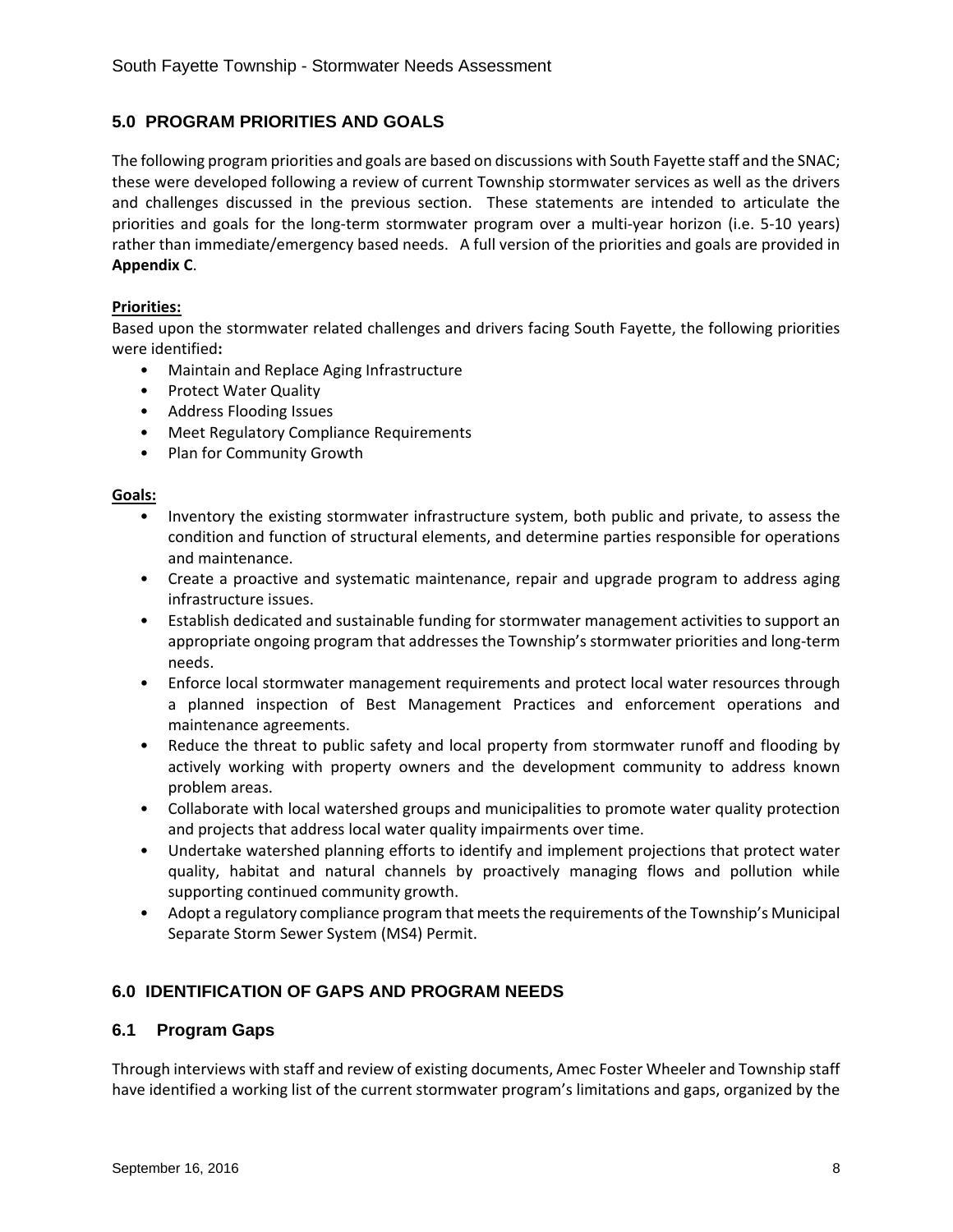same Cost Centers used in the Current Services Report. These gaps help to identify current program elements that may require an increased level of service, additional staffing support or other resources. Some gaps may require new services be implemented to better meet the needs of the community. The complete gap analysis is provided in **Appendix D.**

#### **Infrastructure Operations & Maintenance**

- **Stormwater Conveyance System Cleaning and Repairs** ‐ Regular cleaning, inspection, and stormwater infrastructure maintenance tasks are not completed on a routine basis, but are completed in conjunction with paving activities.
- **Culvert and Channel Maintenance** ‐ The Township clears channels that are known problem areas prior to a storm, other areas are addressed in a reactive fashion and only in the event of an emergency.
- **Maintenance Planning** ‐ There is no comprehensive maintenance plan in place to help direct and prioritize maintenance activities
- **Private Stormwater Management Facilities –** The Township does not currently perform routine maintenance on private stormwater management facilities.

#### **Engineering, Compliance and Asset Management**

- **MS4 Permit Compliance –**South Fayette Township is subject to Municipal Separate Storm Sewer System (MS4) permit requirements as administered by the Pennsylvania Department of Environmental Protection (PADEP). Additional support is needed to maintain compliance.
- **Existing Conditions Assessment** ‐ No dedicated/systematic inspection and assessment plan has been established for stormwater infrastructure.
- **System Mapping and Asset Management** As noted in the current service report, the Township does not have complete mapping of the existing stormwater system and related infrastructure.
- **Stormwater Facility Inspections** The Township does not currently perform routine inspection of private or public stormwater management facilities.
- **Engineering Design –** The Township performs limited in‐house engineering design.
- **Ordinance and Construction Standards Development and Updates –** Township staff have expressed a need to improve and create stormwater‐related construction standards, beyond those covered by the road construction standards.
- **Watershed Planning Support –** Staff have indicated the need for larger scale watershed planning in order to identify management and infrastructure strategiesthat address existing flooding and water quality impairments; as well as to respond to continued pressures from ongoing development.

#### **Capital Projects, Equipment & System Replacement**

- **Capital Projects** ‐ Other than small sections of in‐kind storm sewer replacement, the Township has not taken on any new capital projects related to stormwater management in at least the past 5 years.
- **Water Quality Projects** A visual assessment of 3 of Township's 7 watersheds was conducted by the South Fayette Conservation Group in August 2013. The resulting report identified over \$7.1M of projects throughout the Township that could be implemented as part of the future stormwater program.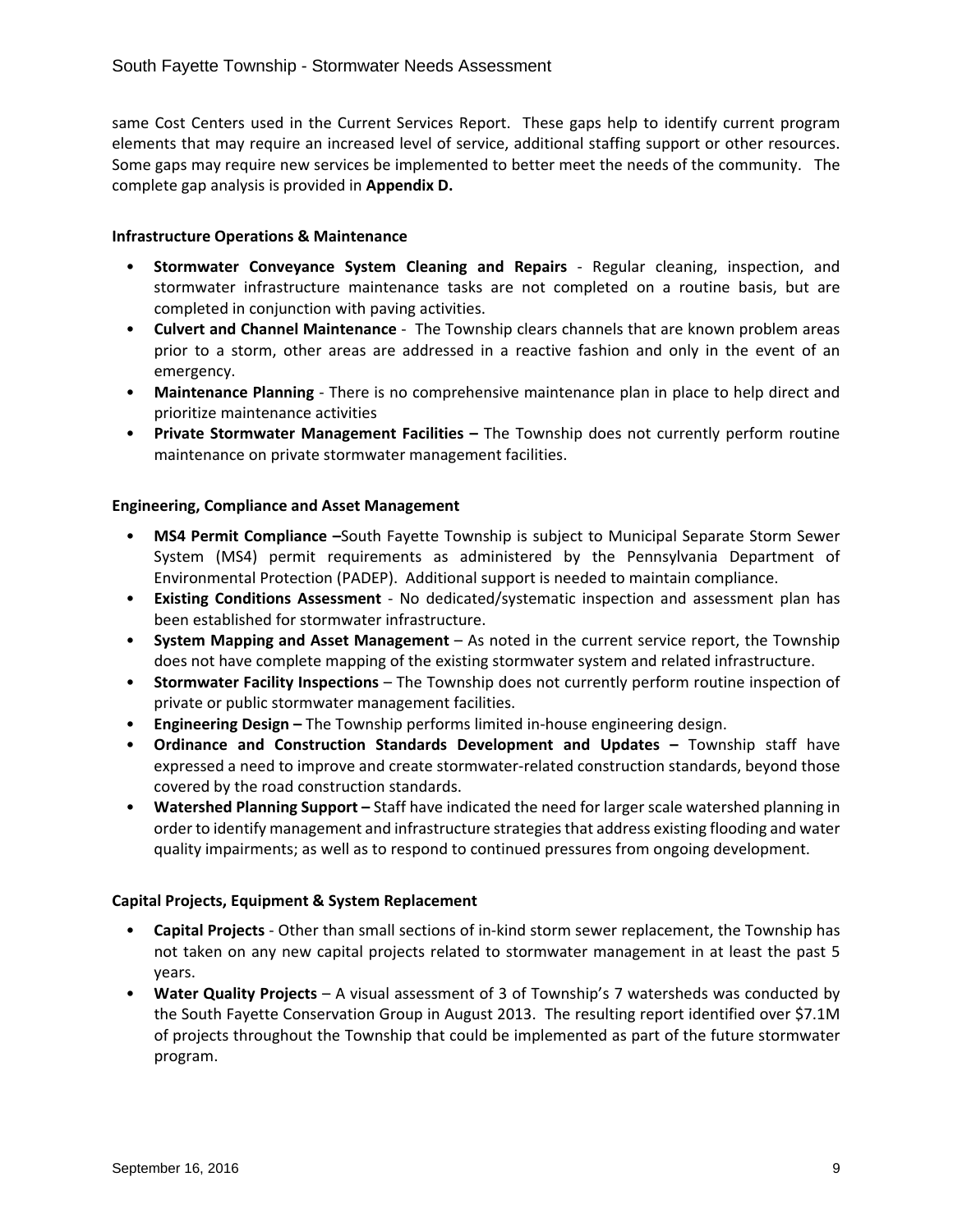- **Storm Sewer Replacement** ‐. Staff estimate that approximately 500 feet of storm sewer pipe was replaced in 2013 (this equates to approximately 0.3% of the existing system). There is no dedicated or systematic pipe replacement program established.
- **New and Replacement Equipment** ‐ There is currently no dedicated fund to routinely replace the estimated \$1.46M in equipment utilized in performing stormwater activities. .

#### **Program Administration**

• **Contracts and Procurement** – Depending on the extent of the future program, the Township staff likely do not have enough capacity to oversee an increase in engineering, construction, and other related services.

# **6.2 Level of Service**

When establishing a formal stormwater management program, it's important to define the Township's activities and services as well as the level at which these services are offered across a planned time‐ horizon. This is often referred to as the level of service (LOS) and sets the foundation for estimating the annual program costs. Establishing the services and associated costs helps to identify the funding that may be needed to support the program. This approach, which considers the full extent of resources needed to successfully manage stormwater, helps to better estimate and identify the total cost of stormwater related activities. Once a LOS target is established, a multi-year program plan can be developed to address the program element and layout how the target can be reached over time.

A copy of the overall Level of Service Analysis is provided in **Appendix E**.

# **6.2.1 Level of Service Background**

A program's LOS is typically comprised of system performance objectives and/or a minimum standard for system condition and is often defined in terms of frequency of service. For example, pipe replacement activities are currently limited by the availability of Public Works personnel. As the Public Works Department is responsible for providing services other than those related to stormwater (i.e., tree removal, repaving, snow removal), setting and achieving annual replacement goals can be difficult. Public Works staff are directed, often on a daily basis, to address the immediate needs of the community. Thus, the amount of the existing system which can be replaced during a given year will be highly impacted by the availability of resources, both staff time and funding. Under an expanded program, the LOS could be defined by the goal of replacing 1% of the existing system annually (e.g. a 100‐year replacement cycle). The cost associated with this LOS would be defined by the resources required to achieve this goal (e.g. staff time, materials costs, equipment costs, etc.). If the Township desires to replace the system on a faster cycle, for example in 50 years, both the effort and associated costs would generally double.

# **6.2.2 Level of Service Analysis Exercise**

# **6.2.2.1 Approach**

To plan for program expansion, it is necessary to gather information and feedback on key priorities to begin moving the program in a direction that reflects the needs of South Fayette Township. To accomplish this a high, medium and low LOS option was developed to address each program gap. Township staff and members of the SNAC were then asked to provide their preferences and feedback on LOS options intended to address each of program gaps identified in the previous section of this report and as summarized in the table below. Staff and the SNAC were asked to consider which LOS option they felt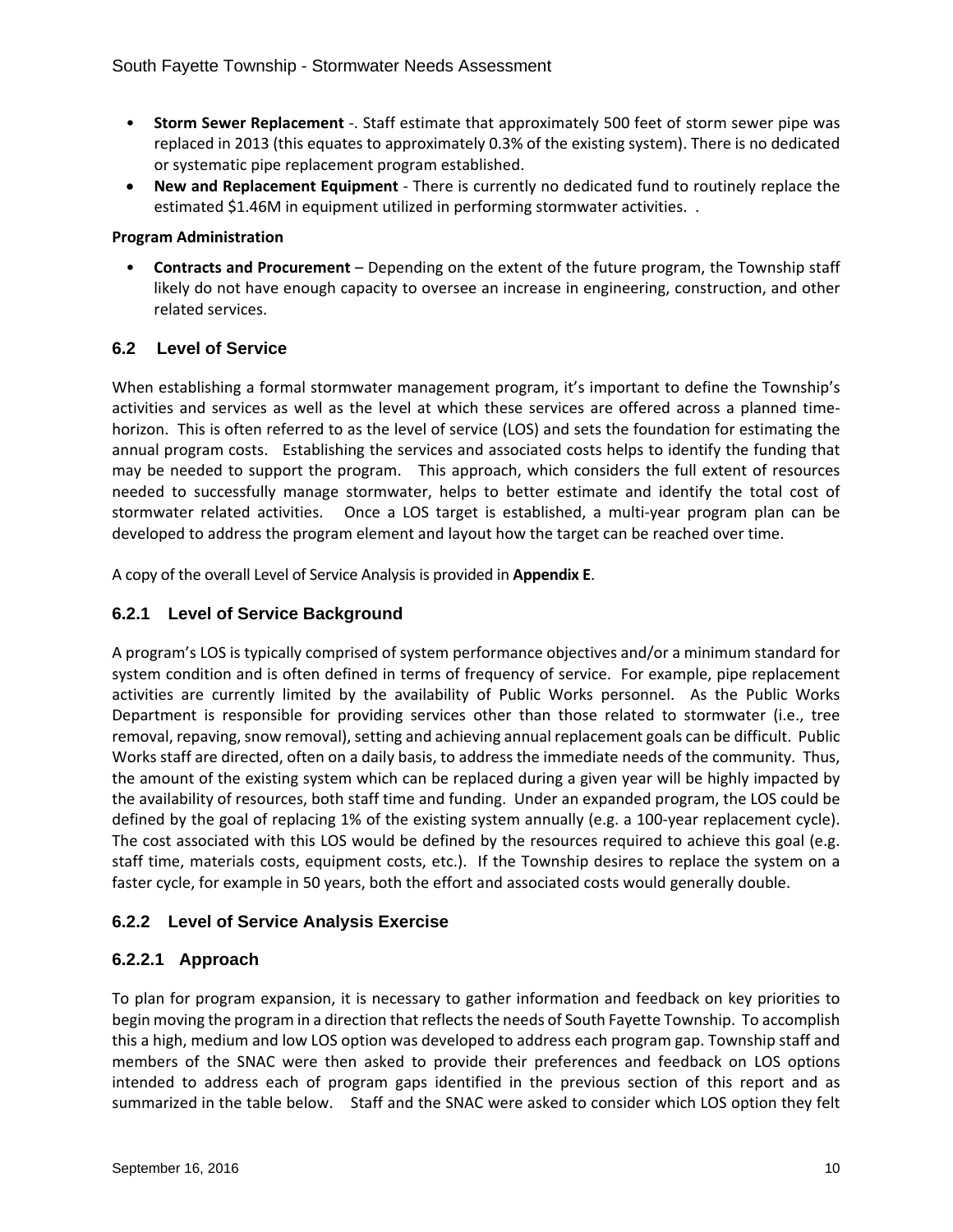best addressed the Township needs at a level they could generally support. Based on the results of this exercise and further consultation with staff, a recommended target LOS for each program gap was then identified. The complete results of this analysis are provided in **Appendix E.**

| <b>COST CENTER</b>                            | <b>PROGRAM ELEMENT</b>                                     |
|-----------------------------------------------|------------------------------------------------------------|
| Capital Projects,                             | <b>Storm Sewer Replacement</b>                             |
| Equipment & System                            | New and Replacement Equipment                              |
| Replacement                                   | <b>Water Quality Projects</b>                              |
| Infrastructure                                | <b>Stormwater Conveyance System Cleaning &amp; Repairs</b> |
| Operations &                                  | <b>Culvert &amp; Channel Maintenance</b>                   |
| Maintenance                                   | <b>Maintenance Planning</b>                                |
|                                               | <b>Private Stormwater Management Facility Support</b>      |
|                                               | <b>MS4 Permit Compliance Support</b>                       |
|                                               | <b>Existing Conditions Assessments</b>                     |
|                                               | <b>System Mapping &amp; Asset Management</b>               |
| Engineering, Compliance<br>& Asset Management | <b>Stormwater Facility Inspections</b>                     |
|                                               | <b>Engineering Design</b>                                  |
|                                               | Ordinance & Construction Standards Development & Updates   |
|                                               | <b>Watershed Planning Support</b>                          |

|  |  |  | Table 4 - LOS Analysis Program Gaps |  |
|--|--|--|-------------------------------------|--|
|--|--|--|-------------------------------------|--|

# **6.2.2.2 Results**

The overall responses to the LOS exercise from both the SNAC and Township staff LOS responses support an increase in all of the identified program areas. When ranked based upon the overall response, the following list of priorities emerges:

#### **Table 5 – LOS Ranking**

| <b>Rank by LOS Selection</b>                                            |
|-------------------------------------------------------------------------|
| <b>System Mapping &amp; Asset Management</b>                            |
| <b>Ordinance &amp; Construction Standards Development &amp; Updates</b> |
| <b>Maintenance Planning</b>                                             |
| <b>Existing Conditions Assessments</b>                                  |
| <b>Culvert &amp; Channel Maintenance</b>                                |
| <b>Stormwater Facility Inspections</b>                                  |
| New and Replacement Equipment                                           |
| <b>Stormwater Conveyance System Cleaning &amp; Repairs</b>              |
| <b>MS4 Permit Compliance Support</b>                                    |
| <b>Watershed Planning Support</b>                                       |
| <b>Private Stormwater Management Facility Support</b>                   |
| <b>Engineering Design</b>                                               |
| <b>Storm Sewer Replacement</b>                                          |
| <b>Water Quality Projects</b>                                           |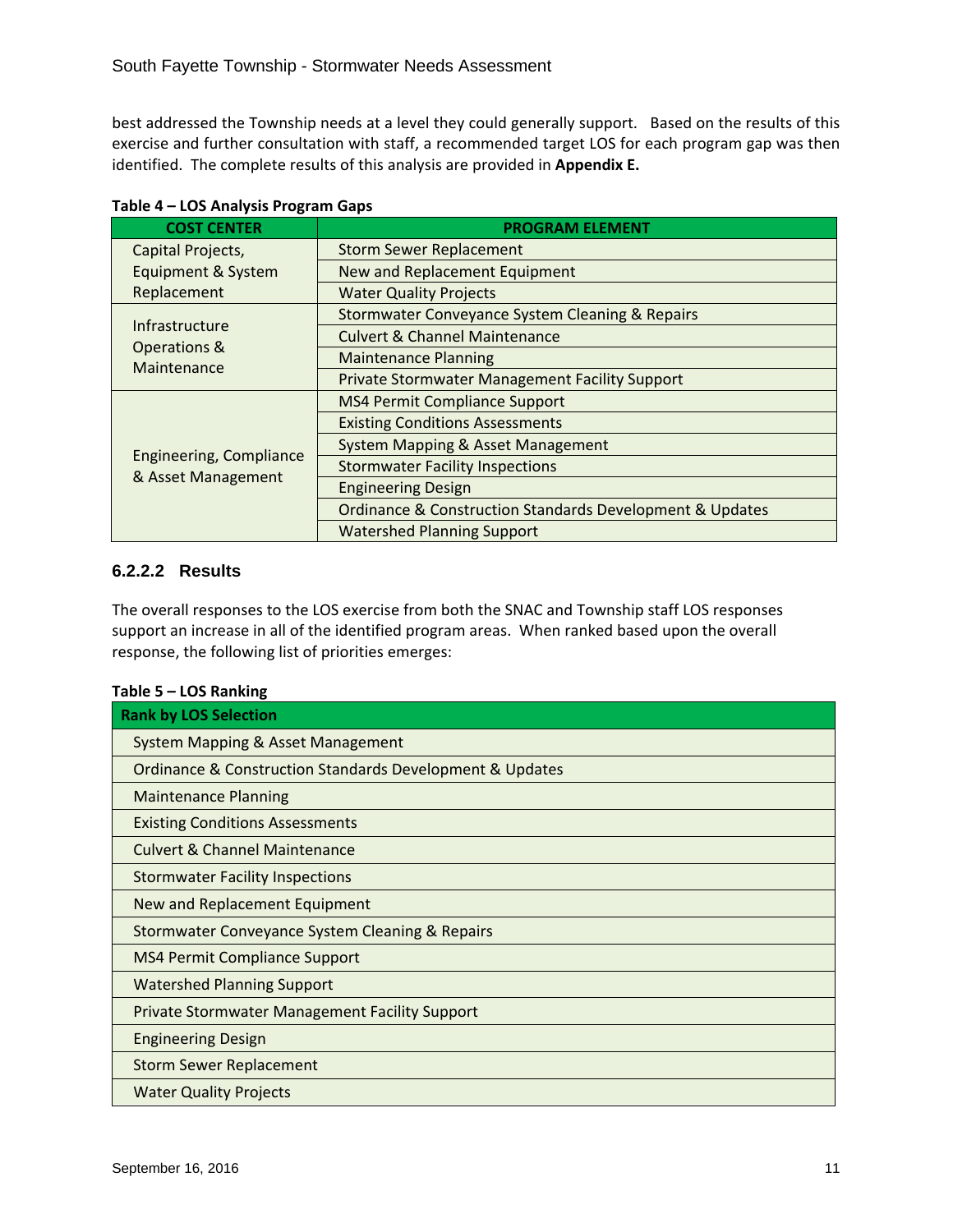Key comments/thoughts from staff and the SNAC included:

- Develop a better understanding of current system conditions through system mapping and assessments prior to making decisions and undertaking larger scale system replacement.
- Create a centralized database of stormwater system information to aid in the decision making process.
- Establish a maintenance plan to direct resources effectively.
- In the meantime, don't "make things worse." Continue operation and maintenance activities at a reasonable level until a more informed decision on resources needs can be made. Focus repairs and replacement on known problem areas until more information is available.
- Where possible, leverage grant funding and partner organizations (e.g. the South Fayette Conservancy Group) to help further water quality improvements and public education efforts.
- The desired level of service for each of the program elements will change over time pending the results of the system evaluations.

#### **Timing**

In terms of timing, the LOS results would suggest that the first years of the initial program be focused on assessing the current system conditions. Once this information is obtained, the resources needed to maintain and systematically replace the system can be establishing based upon prioritized cleaning, repair and replacement needs. Until that time, general replacement and cleaning activities would focus on the existing problem areas at a slightly higher level than currently provided.

In addition, the following one‐time efforts, are recommended for immediate action to create a foundation upon which to build future program activities and direct resources:

- Complete the stormwater system mapping
- Establish an updated MS4 Program Plan
- Update local stormwater management ordinances and design standards
- Implement a routine maintenance plan

#### **Financial Impact**

The recommended changes in levels of service represent nearly 3‐fold increase when compared to estimated 2014 stormwater program costs. Other Pennsylvania communities that have evaluated their stormwater programs have identified a similar need to increase their programs by as much as 2 to 4 times their current budget.

An enhanced LOS will not occur overnight. Expansion of a community's stormwater program to meet a desired LOS typically takes place over several years. The program plan recommendation, discussed in the next section, builds upon the existing program of services, taking into account project timing, staff availability, and capital priorities.

# **7.0 PROGRAM PLAN**

Building upon the LOS analysis and the program priorities, the Draft 10‐Year Stormwater Program Plan as provided in **Appendix F** lays out a path to reach the target LOS for each program element. The planning horizon is presented to show the financial impacts of adjusting the stormwater program over a 10-year planning period and to identify those program activities which may need to be pursued following the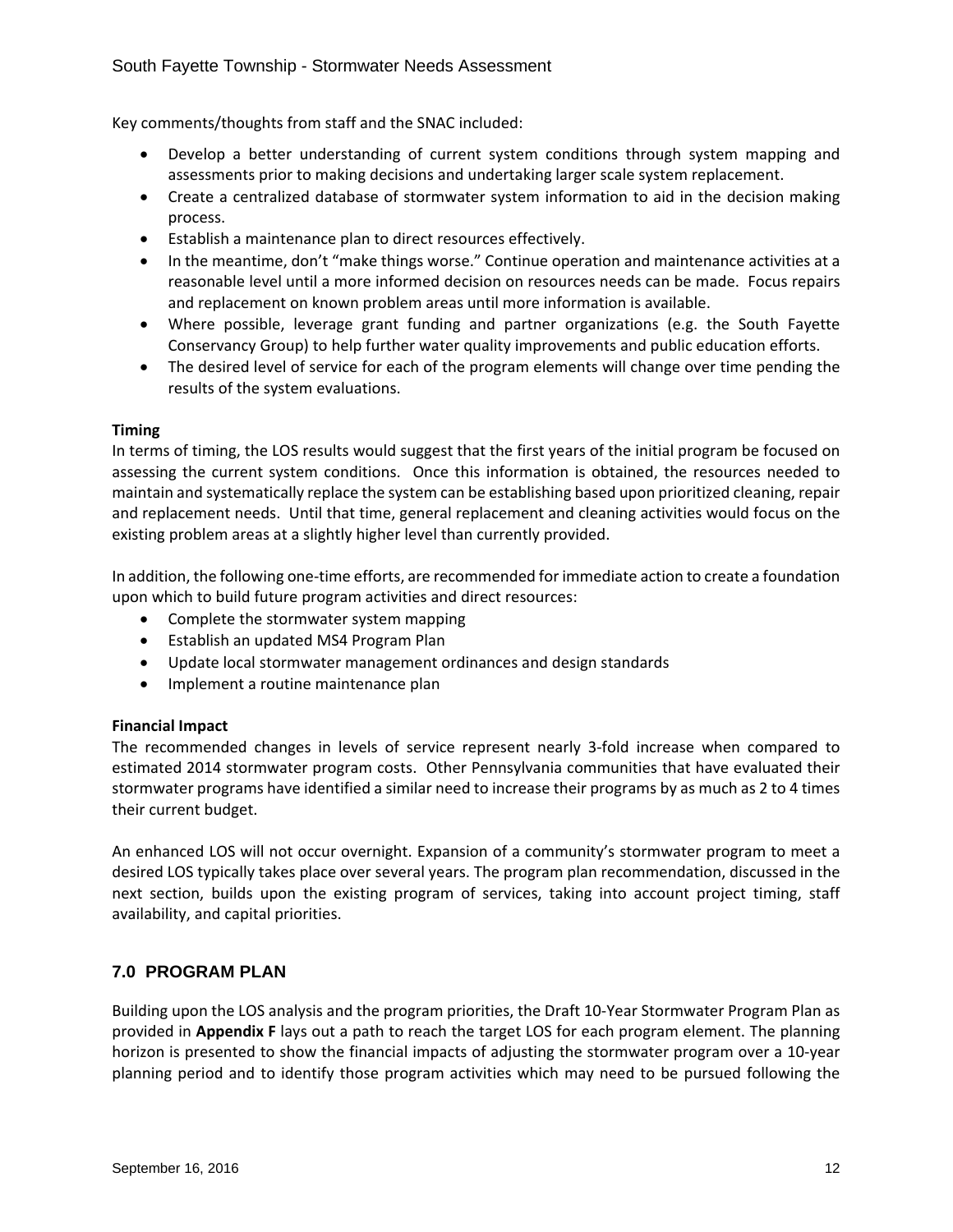initial years of an updated stormwater program. Each element is accompanied by the target LOS and notes regarding the anticipated implementation over the first ten years of the updated stormwater program.

When considering the recommended stormwater program updates, the following should be considered:

- The stormwater system isn't a closed system weather events can heavily influence needs.
- South Fayette is an actively growing community:
	- o This creates the opportunity to partner with developers to address existing issues.
		- o This can also pull Township resources away from maintaining the current system focusing attention on new development/infrastructure; and
- Stormwater is multi-dimensional, meaning there is no silver bullet to fix and optimize the existing system. The Township likely needs both more information and resourcesto address existing issues and maintain the system long‐term.
- The Township will still need to deal with local problem areas as they arise.

# **7.1 Cost and Timing Assumptions**

**Costs** ‐ The following assumptions should be noted with regard to the program costs presented in the plan:

- The activities and costs associated with each program element relate to the LOS Options detailed in **Appendix E**.
- For the majority of the program elements, each activity will eventually reach the preferred LOS option as noted above. Some costs will fluctuate based on preliminary implementation timing projections.
- The estimated costs for the enhanced LOS are based upon anticipated effort by Township staff, support by outside consultants or contractors, as well as construction and capital costs associated with specific activities, as applicable.
- Costs do not account for inflation.
- The costs noted in the tables present the anticipated funds needed to support implementation of the stormwater program.

**Timing ‐** the following should be noted with regard to the timing of the program adjustments as presented in the program plan:

- At a minimum, the existing LOS (if applicable) for each program element will be maintained until change can occur to move toward the targeted LOS.
- Some Program Elements fluctuate from year to year based on the community's priorities, available information, and internal capacity.
- The early years of the program direct more resources to inventorying and assessing the existing systems prior to implementing larger scale replacement activities.
- In general program activities are sequenced based upon logical sequences and planned activities.
	- o For example, system mapping and conditions assessment are performed before more robust maintenance and replacement activities are undertaken.
	- o Program Elements, such as Storm Sewer Infrastructure Replacement, do not fully ramp up to their preferred LOS until Year 7, which enables the Township to perform system inspection and assessments ahead of additional infrastructure replacement activities.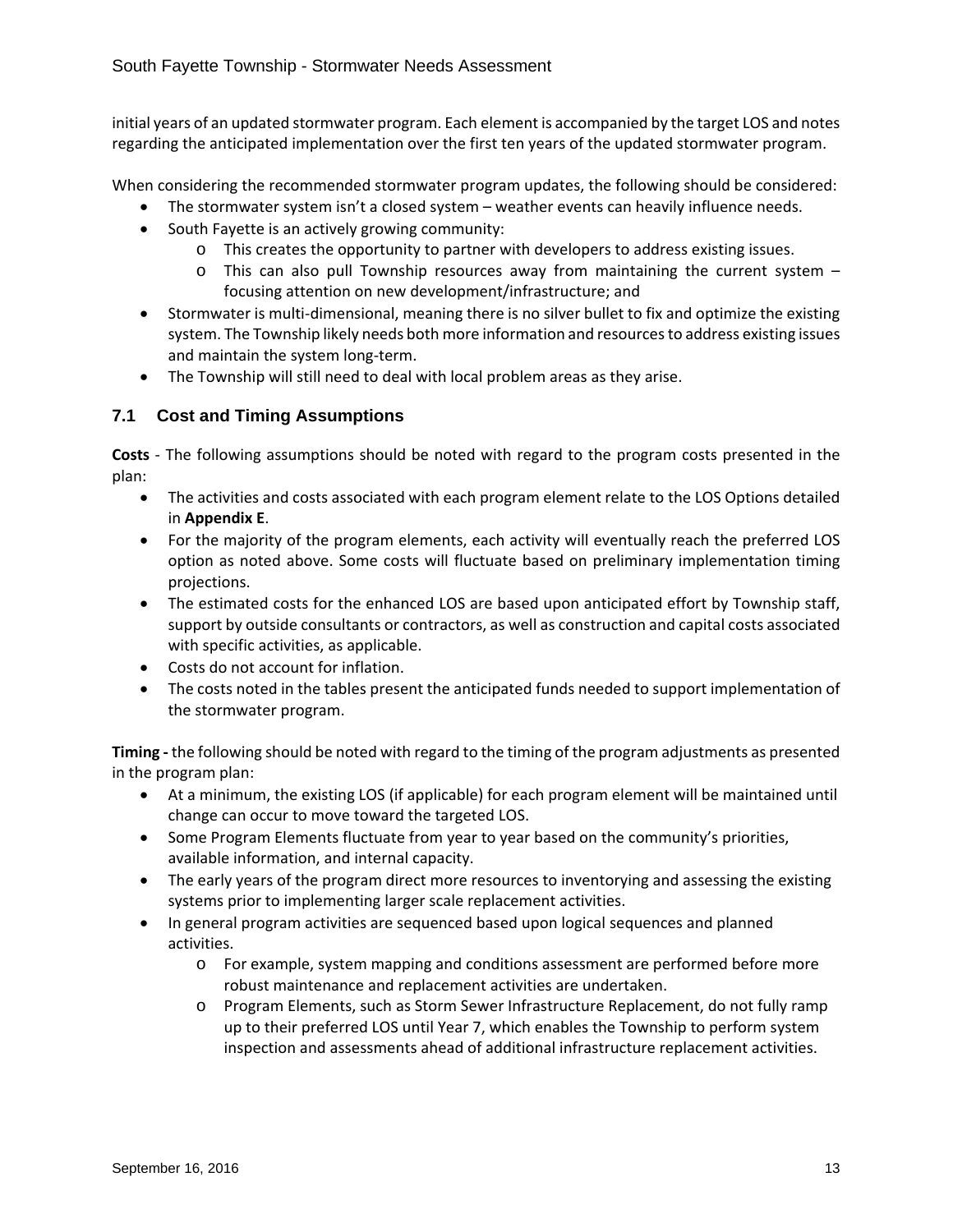# **7.2 10-Year Plan Overview**

The future program plan might be best described in terms of its overall focus and priorities, which can be broken down as follows:

| <b>Years</b> | <b>Focus</b>                                 | <b>Priorities</b>                                                                                                                                                                                                                                                                                                                                                                  |
|--------------|----------------------------------------------|------------------------------------------------------------------------------------------------------------------------------------------------------------------------------------------------------------------------------------------------------------------------------------------------------------------------------------------------------------------------------------|
| $1$ to 5     | <b>Understanding the</b><br>System           | 4. Learn all that we can about the system:<br>Extent of the systems<br>Ownership<br>Current conditions<br>What investment is needed<br>Build an asset management system / database<br>5.<br>Maintain the current program with some additional investment<br>6.<br>in key areas to maintain a consistent baseline of service. At a<br>minimum provide a basic LOS for all elements. |
| 6 to 10      | Implementing the<br><b>Optimized Program</b> | 4. As the system inventory is completed, identify the required<br>resources to achieve the goal of fully mature program -<br>proactively managed and well maintained.<br>Ramp up resources needed to meet the refined program needs.<br>5.<br>By Year 10, achieve targeted LOS for each program element.<br>6.                                                                     |

# **Table 6 – Future Program Plan Priorities**

Another way to summarize the overall goal of the 10‐year program plan would be to move the Township from what could be described as a reactive, unplanned, under-resourced and emergency oriented program to a proactive, planned, supported and scripted program meeting the needs of the Township now and into the future.

The overall estimated level of investment does represent an increase from the current level of spending for South Fayette. **Table 9** presents the estimated program costs for the current program, and the average annual costs for the future program for the first and second 5‐year periods.

| Table 9 - Total Average Annual Funding |  |  |  |  |
|----------------------------------------|--|--|--|--|
|----------------------------------------|--|--|--|--|

| Ħ                                             | <b>COST CENTER</b>                                   | <b>Current LOS</b>     | <b>Total Avg. Cost</b><br>Years 1 to 5 | <b>Total Avg. Cost</b><br>Years 6 to 10 |
|-----------------------------------------------|------------------------------------------------------|------------------------|----------------------------------------|-----------------------------------------|
|                                               | 1 Program Administration                             | \$5,000                | \$65,000                               | \$65,000                                |
|                                               | 2 Infrastructure Operation & Maintenance             | \$405,000<br>\$241,000 |                                        | \$538,000                               |
| Engineering, Compliance & Asset<br>Management |                                                      | \$47,000               | \$276,000                              | \$218,000                               |
| 4                                             | Capital Projects, Equipment & System<br>Replacement* | \$48,000               | \$281,000                              | \$400,000                               |
|                                               | TOTAL                                                | \$341,000              | \$1,027,000                            | \$1,221,000                             |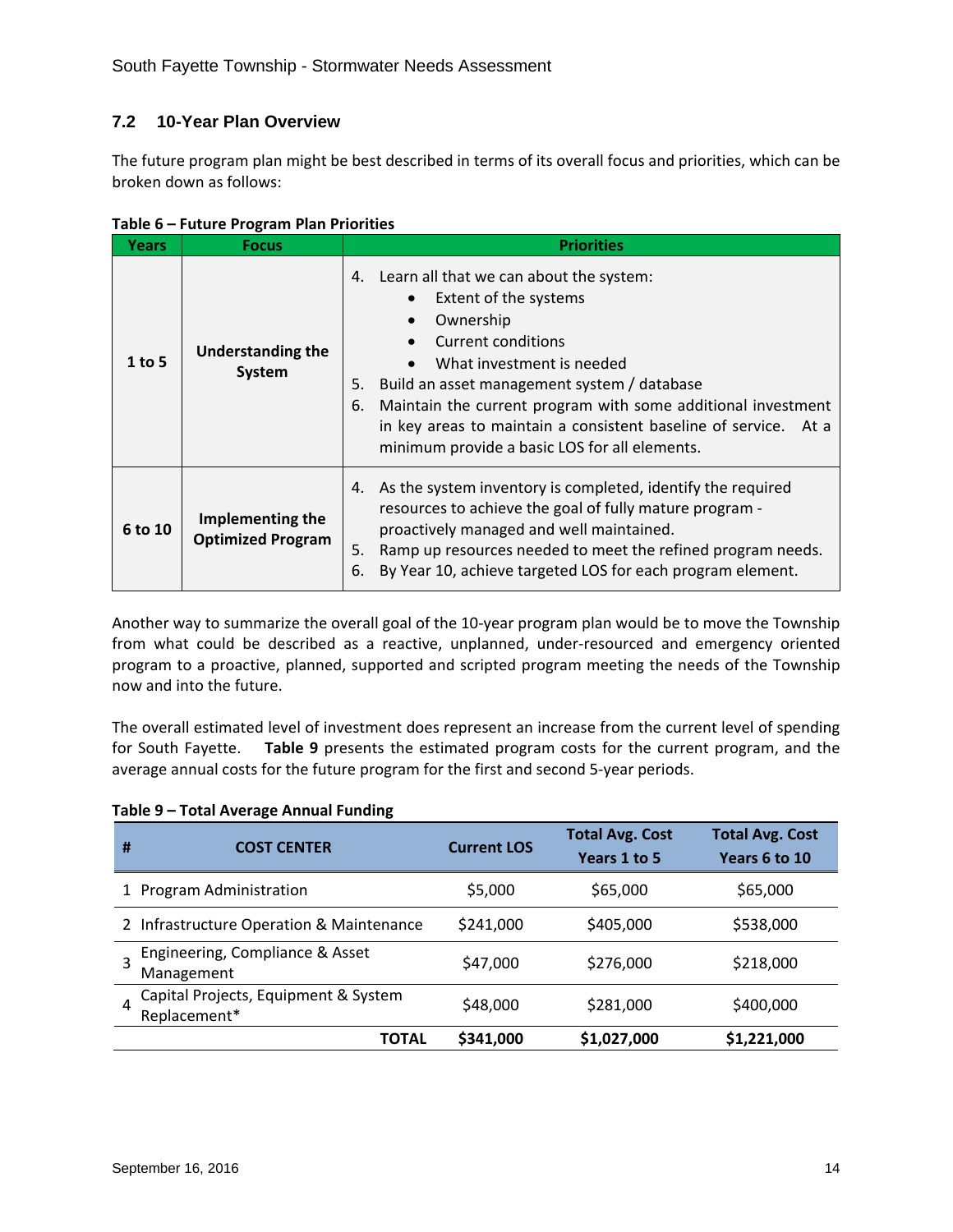# **8.0 SUMMARY**

Overall the process has identified a need to increase the support for the Township's stormwater management program now and into the future. The recommended level of funding would suggest the township may need triple the available program budget in the next 10 years to provide the necessary resources to meet the target level of service recommended by staff and the SNAC.

While the program plan may not address all of the Township's future stormwater issues, it would make strides in moving the current program from a reactive program to one that is deliberate and planned, making better use of available funding and targeting investment where it is most needed. The plan would also help in positioning South Fayette for the future, providing leadership and staff the opportunity to maximize the community's investment in existing stormwater infrastructure while putting into place the necessary information, staffing and resources needed to allow for continued growth.

# **9.0 NEXT STEPS**

In terms of immediate next steps, the following should be considered:

- Asthe Township preparesthe budget for the next fiscal year, can funding be made available within the Township's existing resources to support the recommended program adjustments?
	- o If full funding isn't available, what level of service can the Township support?
- If the Township's available funding cannot support program adjustments, is a separate funding something that should be considered and/or further evaluated?
	- o If so, how quickly would leadership like to have information made available upon which they could base a decision?
	- o What background information or policy recommendations would leadership like to evaluate first?
- Community outreach and education is often critical in supporting changes in stormwater programs and funding availability. Is public education needed to build understanding at thistime?
- The Township may want to identify local communities with whom they could partner to pursue watershed based planning and capital improvement projects. Are there local partners that might be interested in pursuing change jointly?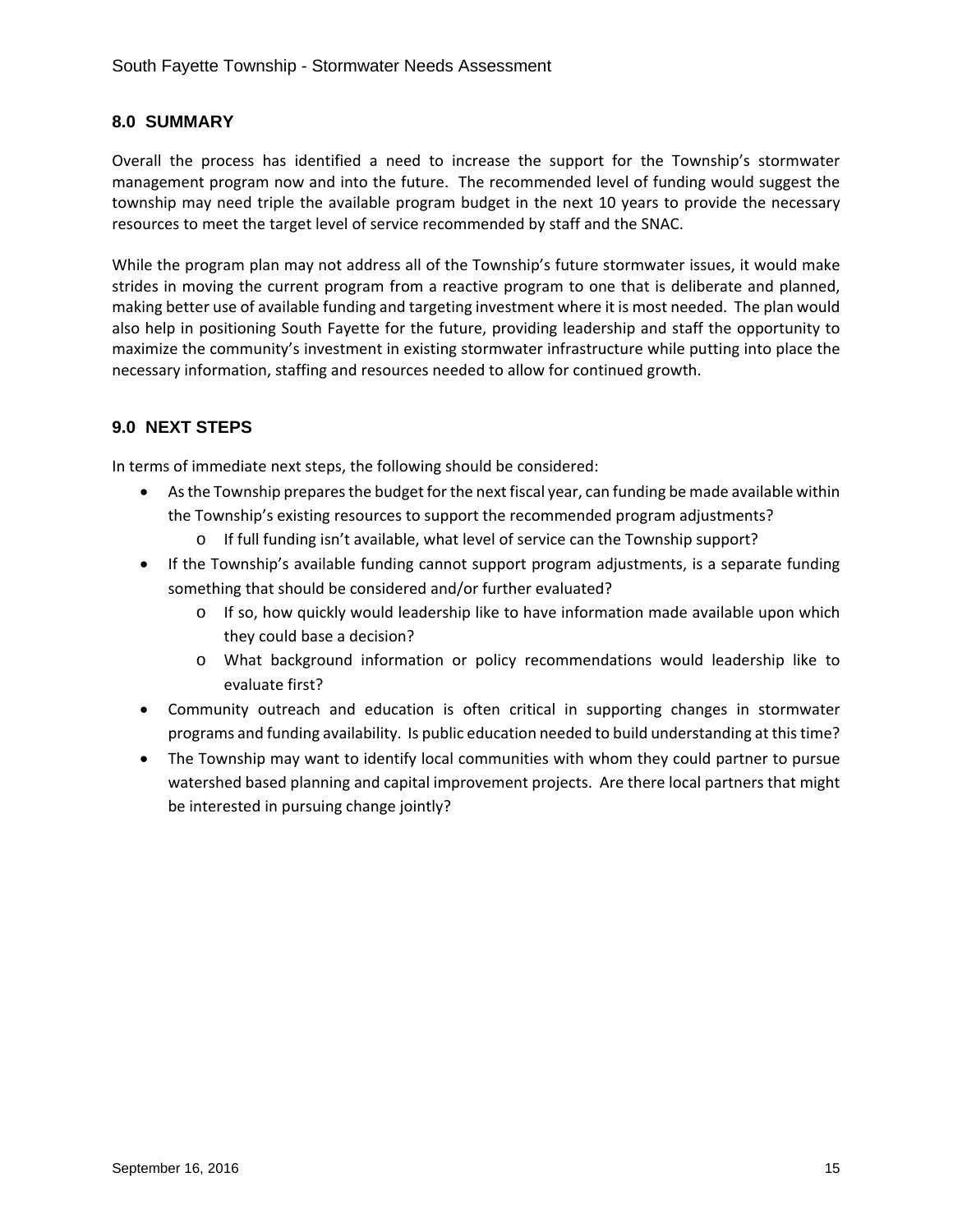# **Appendix A Current Services Report**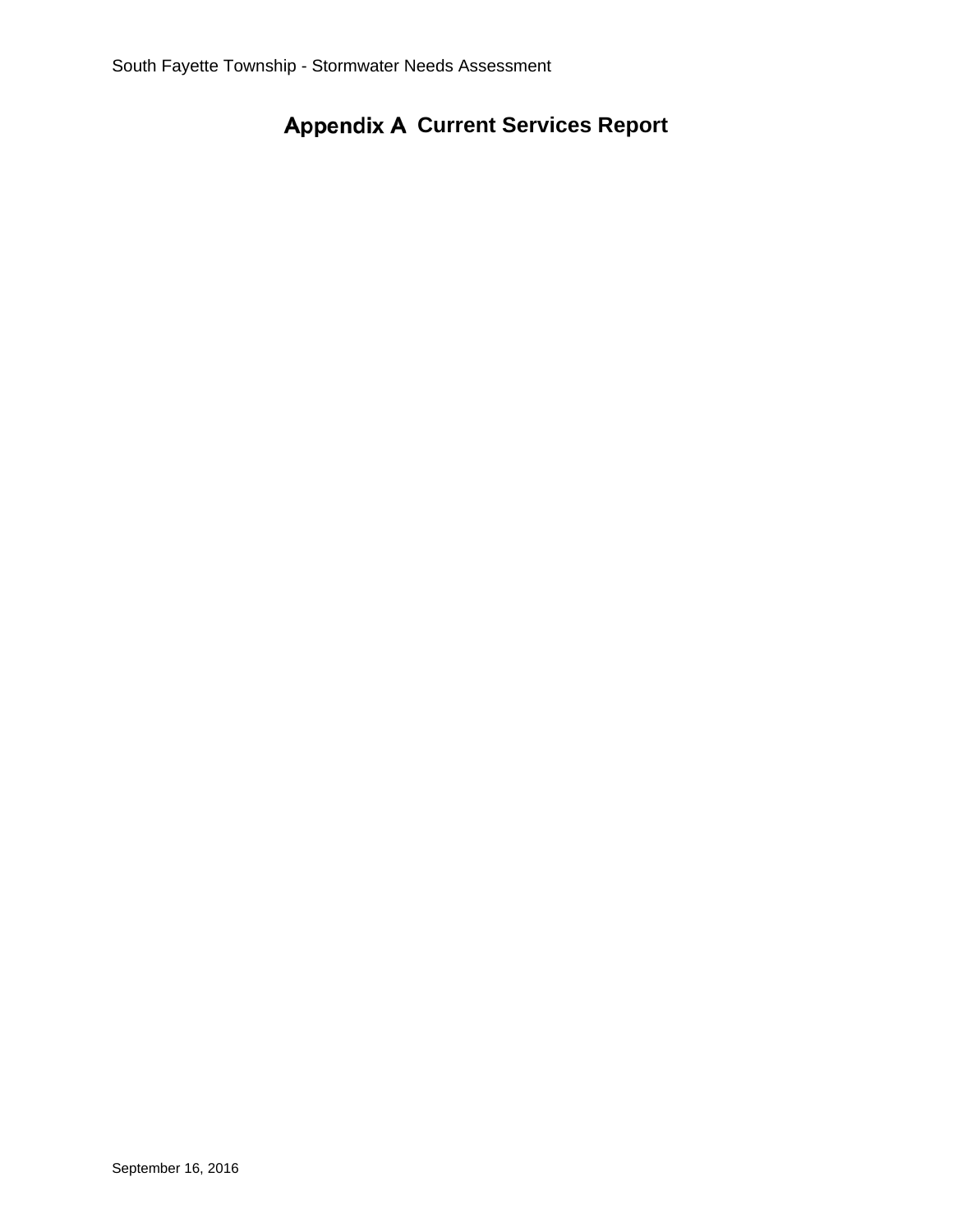# **South Fayette Township**

Stormwater Needs Assessment Draft ‐ Current Stormwater Services Report April 17, 2015

# **A. PURPOSE**

The purpose of the Current Services report is to provide an overview of South Fayette Township's existing stormwater program, including a summary of current Township responsibilities, services and costs related to stormwater activities. By understanding the current state of the stormwater program, the Township and stakeholders will be able to make informed decisions about how to develop a program that best meets infrastructure needs within the community.

# **B. TOWNSHIP SETTING**

South Fayette Township, established in 1842, is a fast-growing community in Allegheny County, Pennsylvania, located about 17 miles southwest of Pittsburgh and 15 miles from Pittsburgh International Airport. According to the US Census Bureau, the Township had a population of 14,416 in 2010—an increase of more than 48 percent since 1980.

The Township covers a total area of approximately 20.95 square miles. The topography of the Township is mostly wooded with small hills and floodplains draining to four main streams. The major land uses are residential (25% of total land area), agricultural (24%), and industrial (6%) with smaller percentages of institutional uses (schools, municipal operations), open space, right‐of‐way, and vacant/wooded lots.

The Township consists of seven watersheds, all of which eventually discharge to the Chartiers Creek and ultimately into the Ohio River. The watersheds include:

- Chartiers Creek
- Coal Run
- Dolphin Run
- Fishing Run
- Millers Run
- Thoms Run
- Robinson Run

All of the main streams are considered impaired, meaning they do not meet designated water quality criteria. Multiple impairments exist throughout the watershed including those related to acid mine drainage, nutrients, PCBs, and sediment.

# **C. SOUTH FAYETTE 'S CURRENT STORMWATER MANAGEMENT PROGRAM**

Stormwater management services in South Fayette are primarily handled by staff from two departments: Planning and Engineering and Public Works.

**The Planning & Engineering** staff are responsible for planning, zoning, subdivisions, land development and other issues including stormwater infrastructure design standards and capital project oversight, floodplain management, system inventories and mapping, and compliance with the Township's Federal Clean Water Act Municipal Separate Storm Sewer System (MS4) permit. Staff work closely with the Planning Commission and the Environmental Advisory Council on development and infrastructure issues. General township operation and maintenance activities along with infrastructure projects are

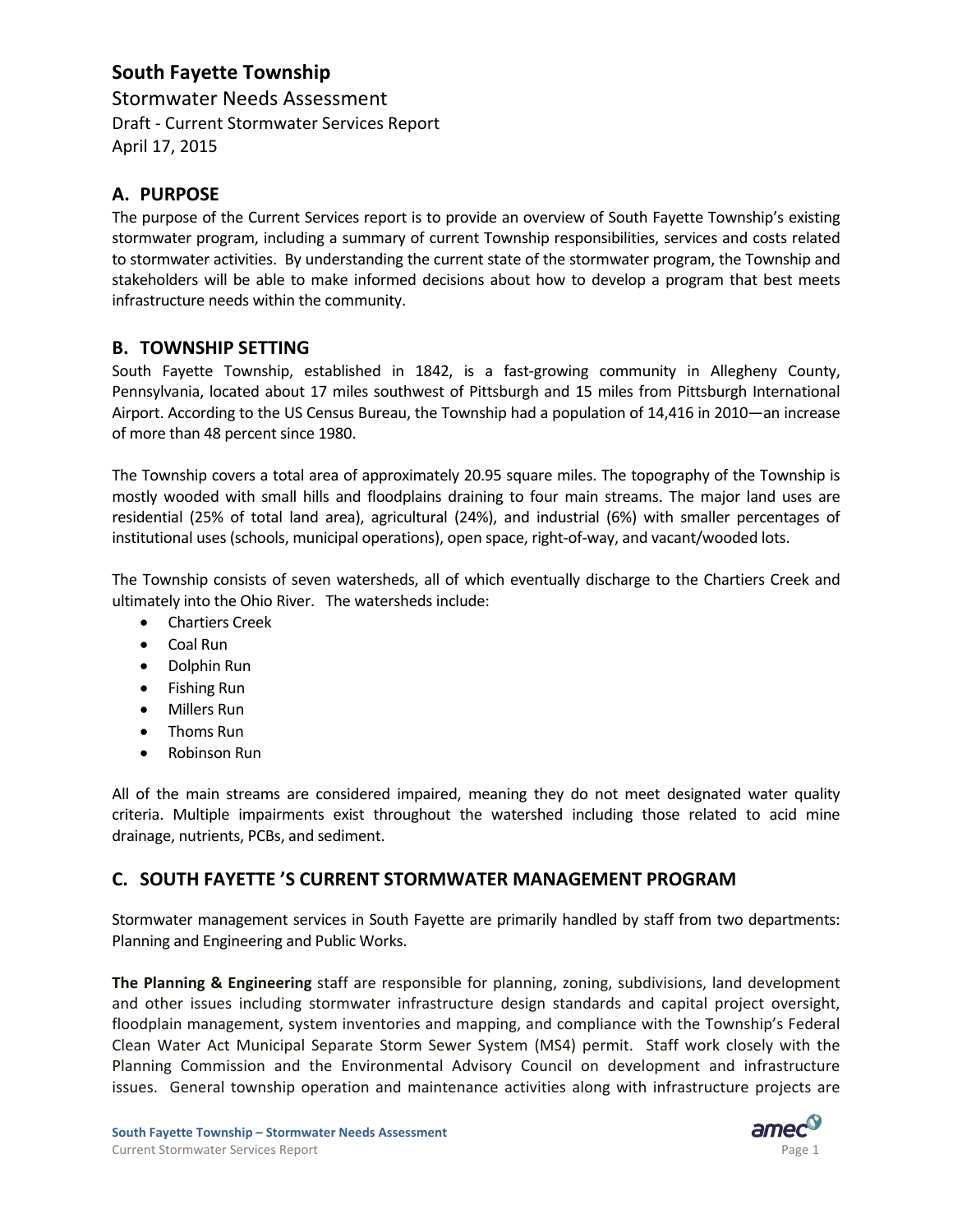coordinated with the Public Works Department on a routine basis. Currently the Planning & Engineering Department consists of the Township Engineer (who also acts as the Zoning Officer) and one administrative assistant (who also supports Building and Code Enforcement services). An engineering consultant provides review of all projects for compliance with the Township subdivision and land development ordinance (SALDO).

The Director of Planning and Engineering also oversees the Building and Code Enforcement staff, who handle building and zoning code enforcement, building inspections and permits, and construction issues such as coordination of erosion and sediment controls and installation of stormwater management facilities. The department issues permits for the building of common residential and commercial structures. Staff includes one full time Code Enforcement officer and one part-time assistant Code Enforcement officer.

**Public Works** provides services essential to the maintenance of parks, roads, buildings and other township-owned property and facilities including stormwater infrastructure. Some of the crew's stormwater related activities include:

- Storm sewer inspection and maintenance
- Catch basin cleaning and repairs
- Storm sewer repairs and minor replacement projects
- Street sweeping
- Pre and Post storm response
- Roadside ditch maintenance

Public Works includes a management team consisting of a director, a superintendent, and a foreman. The union labor workforce of 13 includes heavy equipment operators, full-time mechanics, and laborers / truck drivers. The department is on call 24 hours a day, 365 days a year.

The **Municipal Authority Township of South Fayette** (MATSF) also provides support to the Township in two primary ways: 1) Geographic Information Systems (GIS) Consultant Support and 2) Televideoing Services. MATSF contracts with a third party GIS Consultant and via agreement with the Township, the consultant also provides GIS mapping and inventory services including storm sewer system mapping support. MATSF provides televideoing services to the Township, aiding in the inspection prior to the dedication of public infrastructure to the Township. Televideoing services are charged to the developer of the subject project and handled via the associated escrow account. From time to time, MATSF shares equipment with the Township Public Works Department.

# **D. CURRENT PROGRAM DATA COLLECTION**

Through a series of interviews and a review of existing source documents, such as budgets, employee time sheets and existing ordinances, information was collected from Township staff to develop a snapshot of South Fayette's current stormwater program. To gather this information, interviews were specifically held in January 2015 with the Township Manager, Township Engineer/Zoning Officer, Public Works Director and Superintendent, Finance Director, Community Development Director, as well as a representative from the Municipal Authority. These interviews, and associated document research, captured data on the current stormwater program, stormwater‐related problem areas and complaints, and current stormwater expenditures.

This following section presents a summary of how stormwater related programs and activities are conducted across the Township.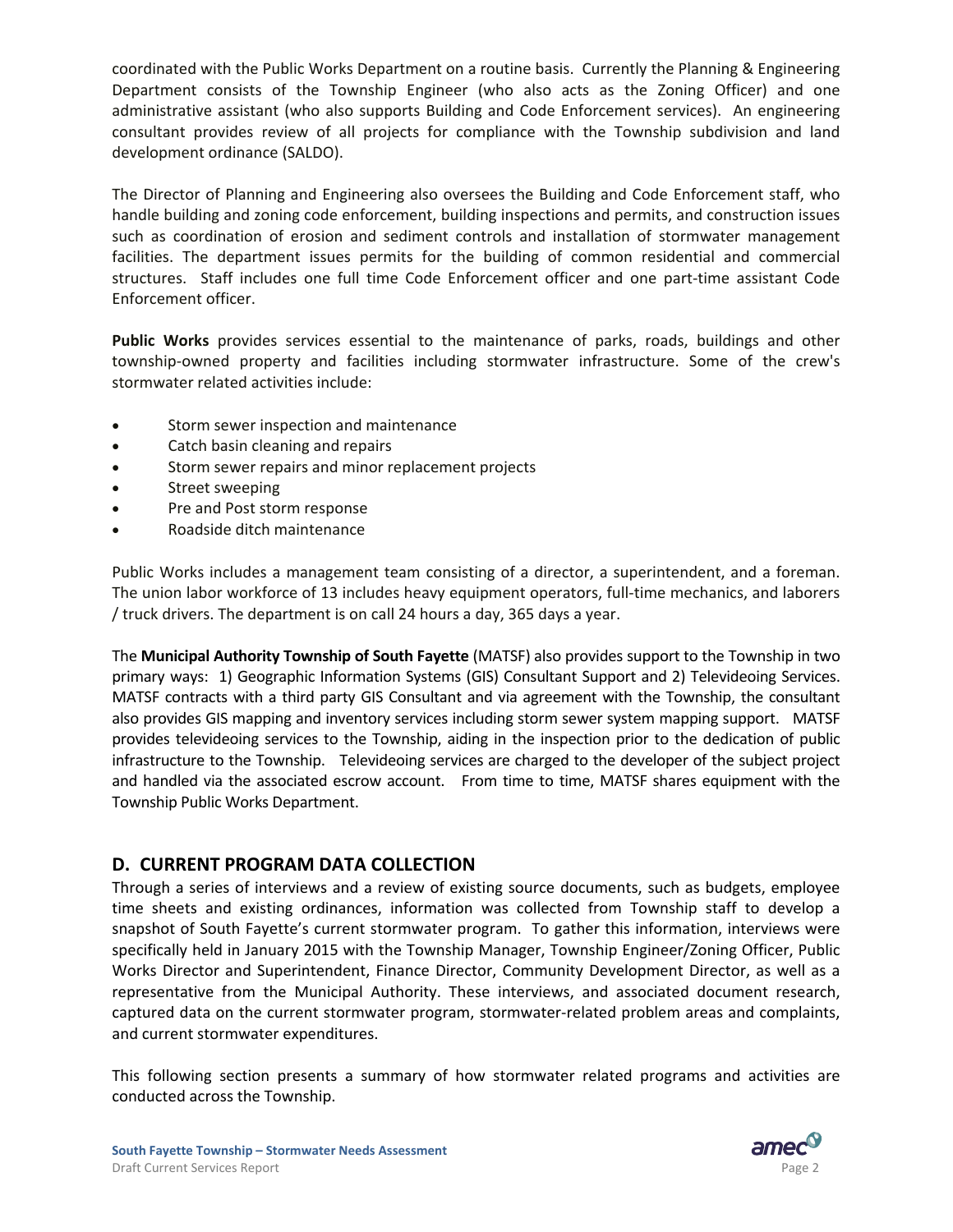# **E. TOWNSHIP ORGANIZATION**

The overall hierarchy of Township personnel that perform stormwater management services is provided in **Figure 1** followed by a brief description of stormwater management functions by department in **Table 1**. **Table 2** presents the stormwater services provided by partnering agencies outside of the Township structure.



**Figure 1 ‐ South Fayette Stormwater Organizational Chart** 

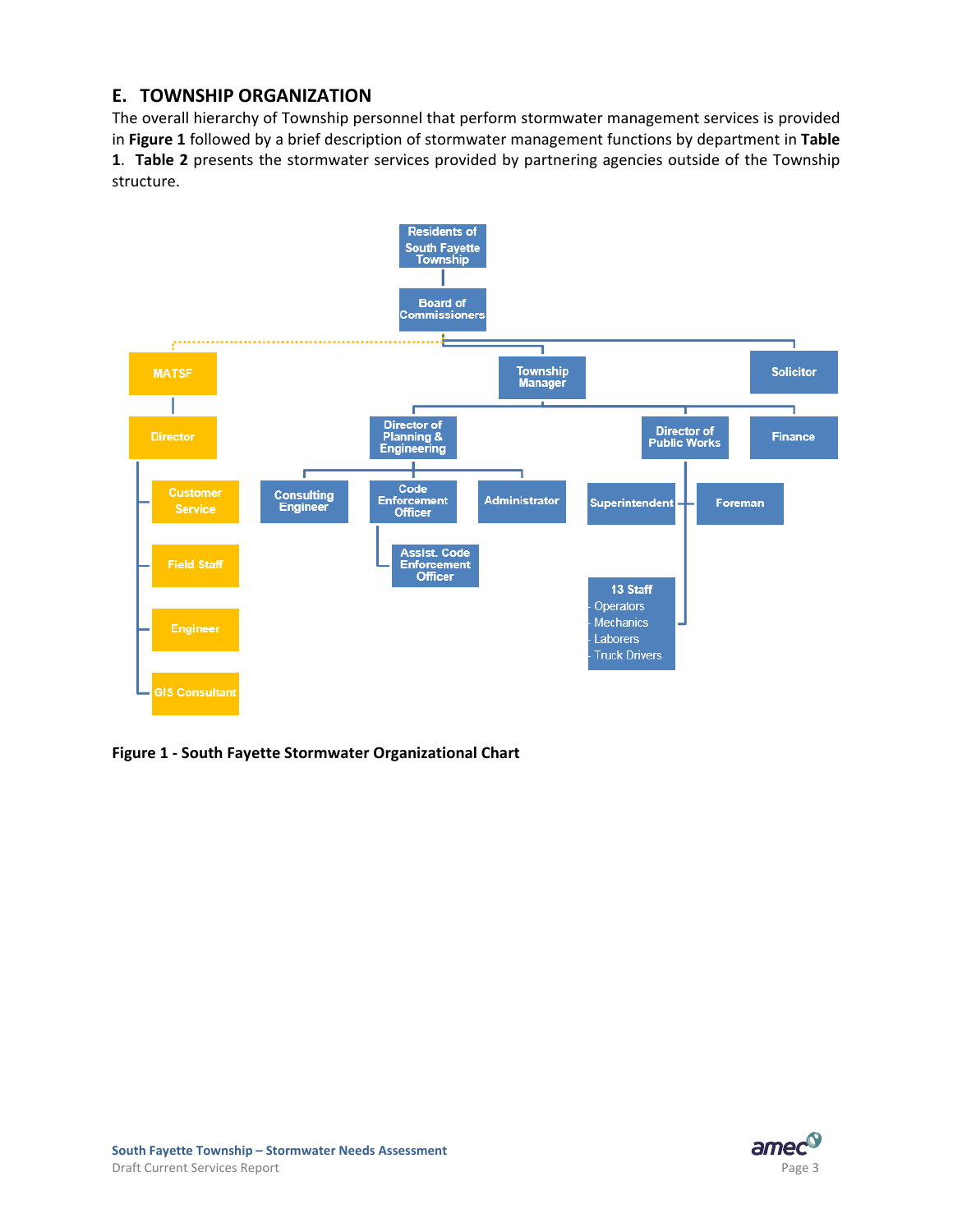# **Table 1 ‐ South Fayette Township Stormwater Functions**

| <b>Township Office</b>                   | <b>Functions</b>                                                                                                                                                                                                                                                                                                                                                                                                                                                                                                                                                                                                                                                                                                                                                                                                                                                                                                                                                                                                                                                                                                 |  |
|------------------------------------------|------------------------------------------------------------------------------------------------------------------------------------------------------------------------------------------------------------------------------------------------------------------------------------------------------------------------------------------------------------------------------------------------------------------------------------------------------------------------------------------------------------------------------------------------------------------------------------------------------------------------------------------------------------------------------------------------------------------------------------------------------------------------------------------------------------------------------------------------------------------------------------------------------------------------------------------------------------------------------------------------------------------------------------------------------------------------------------------------------------------|--|
|                                          | Coordinates overall Township operations and services including oversight and planning                                                                                                                                                                                                                                                                                                                                                                                                                                                                                                                                                                                                                                                                                                                                                                                                                                                                                                                                                                                                                            |  |
| <b>Township Manager</b>                  | for Township stormwater management activities and capital improvements.                                                                                                                                                                                                                                                                                                                                                                                                                                                                                                                                                                                                                                                                                                                                                                                                                                                                                                                                                                                                                                          |  |
|                                          | Responsible for coordinating annual budget and managing staff.                                                                                                                                                                                                                                                                                                                                                                                                                                                                                                                                                                                                                                                                                                                                                                                                                                                                                                                                                                                                                                                   |  |
| Director of Planning &<br>Engineering    | Responsible for the enforcement of the Township's land development, zoning<br>ordinances and flood plain management ordinances. Coordinates updates as needed.<br>Acts as the liaison on the County's Stormwater Management planning efforts and the<br>Township's Environmental Advisory Committee (EAC).<br>Coordinates response to property owner stormwater-related complaints.<br>Manages the Township's GIS system and mapping activities.<br>Coordinates the design and construction of capital improvement projects.<br>Responsible for MS4 Permit Compliance activities and reporting.<br>Responsible for managing permitting, plan review and inspection services performed by<br>the Consulting Engineer, Pubic Works personnel, Code Enforcement Officer, and<br>Assistant Code Enforcement Officer. The services for which the Director of Planning and<br>Engineering provides oversight include:<br>Review and processing of development stormwater management plans<br>Planning and Engineering studies<br>٠<br>Stormwater conveyance facility inspections<br>٠<br>Construction inspections<br>٠ |  |
|                                          | The Director also handles contract procurement, payment and invoicing for all service<br>and Township capital projects.                                                                                                                                                                                                                                                                                                                                                                                                                                                                                                                                                                                                                                                                                                                                                                                                                                                                                                                                                                                          |  |
| <b>Consulting Engineer</b>               | A contracted position, the consulting engineer provides review of subdivision and land<br>development plans including review of stormwater management and erosion and<br>sediment control plans.                                                                                                                                                                                                                                                                                                                                                                                                                                                                                                                                                                                                                                                                                                                                                                                                                                                                                                                 |  |
| Code Enforcement Officer                 | Assist the Director of Planning and Engineering in providing services related to GIS                                                                                                                                                                                                                                                                                                                                                                                                                                                                                                                                                                                                                                                                                                                                                                                                                                                                                                                                                                                                                             |  |
| and Assistant Code                       | mapping, site inspections, and land development plan review. Respond to property                                                                                                                                                                                                                                                                                                                                                                                                                                                                                                                                                                                                                                                                                                                                                                                                                                                                                                                                                                                                                                 |  |
| <b>Enforcement Officer</b>               | owners stormwater-related complaints.                                                                                                                                                                                                                                                                                                                                                                                                                                                                                                                                                                                                                                                                                                                                                                                                                                                                                                                                                                                                                                                                            |  |
| <b>Finance Director</b>                  | Responsible for overall accounting, reporting and management of financial affairs<br>including accounting, budgeting, procurement, debt service, payroll and billing. Note:<br>collection of Township taxes and fees are provided by third party vendors.                                                                                                                                                                                                                                                                                                                                                                                                                                                                                                                                                                                                                                                                                                                                                                                                                                                        |  |
| Department of Public Works               | Performs Township stormwater services and activities including:<br>Storm sewer inspection and maintenance<br>٠<br>Catch basin cleaning and repairs<br>٠<br>Storm sewer repairs and minor replacement projects<br>Street sweeping<br>Pre and Post storm response<br>Roadside ditch maintenance<br>Maintains fleet vehicles as well as township facilities including material storage areas.<br>The Public Works Director and Superintendent assist the Director of Planning &<br>Engineering in responding to property owner stormwater related complaints.<br>The Public Works Director and Superintendent oversee and manage all maintenance                                                                                                                                                                                                                                                                                                                                                                                                                                                                    |  |
| <b>Municipal Authority</b>               | contracts.<br>MATSF provides support services including: GIS Consultant Services and Televideoing                                                                                                                                                                                                                                                                                                                                                                                                                                                                                                                                                                                                                                                                                                                                                                                                                                                                                                                                                                                                                |  |
| Township of South Fayette                | support. MATSF also provides equipment (i.e. mini-excavator) to the Township Public<br>Works Department.                                                                                                                                                                                                                                                                                                                                                                                                                                                                                                                                                                                                                                                                                                                                                                                                                                                                                                                                                                                                         |  |
| Solicitor                                | Provides overall legal support to the Township.                                                                                                                                                                                                                                                                                                                                                                                                                                                                                                                                                                                                                                                                                                                                                                                                                                                                                                                                                                                                                                                                  |  |
|                                          | The EAC is a 5-member volunteer committee appointed by the BOC. The EAC supports                                                                                                                                                                                                                                                                                                                                                                                                                                                                                                                                                                                                                                                                                                                                                                                                                                                                                                                                                                                                                                 |  |
| <b>Environmental Advisory</b><br>Council | stormwater related activities in a variety of ways, by pursuing and assisting with stream<br>habitat rehabilitation projects, review of development plans related to environmental<br>concerns and pursuit of grant and funding opportunities.                                                                                                                                                                                                                                                                                                                                                                                                                                                                                                                                                                                                                                                                                                                                                                                                                                                                   |  |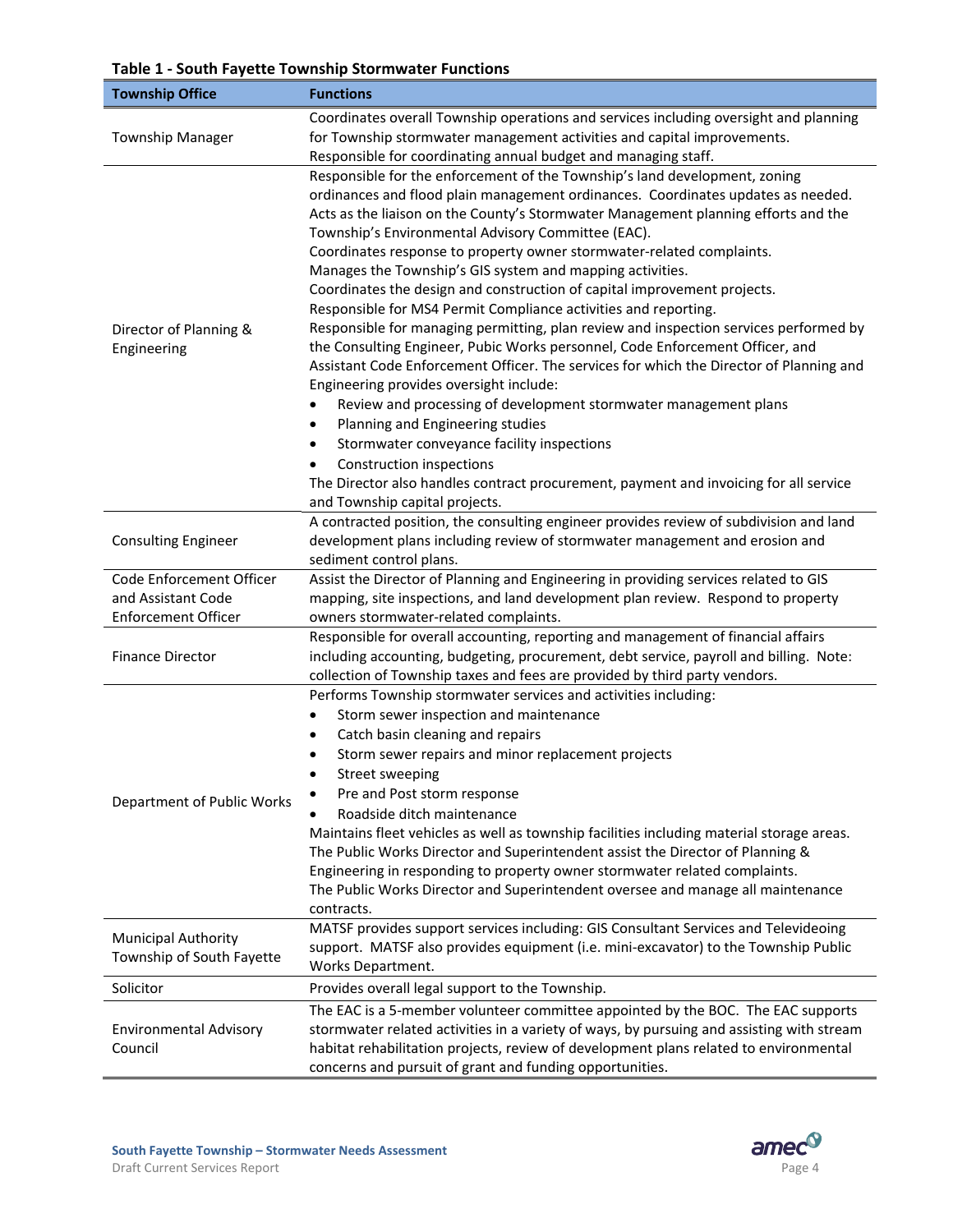#### **Table 2 ‐ Other Stormwater‐Related Agencies**

| <b>Outside Agencies</b>                                                  | <b>Functions</b>                                                                                                                                                                                                                                                                                                                                                                                                                                                                                                                                                                                                                                     |  |  |
|--------------------------------------------------------------------------|------------------------------------------------------------------------------------------------------------------------------------------------------------------------------------------------------------------------------------------------------------------------------------------------------------------------------------------------------------------------------------------------------------------------------------------------------------------------------------------------------------------------------------------------------------------------------------------------------------------------------------------------------|--|--|
| Pennsylvania Department of<br>Transportation (PennDOT)                   | Owns, operates and maintains storm sewer inlets, piping and conveyance located<br>$\bullet$<br>within State roads and right-of-way.                                                                                                                                                                                                                                                                                                                                                                                                                                                                                                                  |  |  |
| Allegheny County                                                         | Owns, operates and maintains storm sewer inlets, piping and conveyance located<br>$\bullet$<br>within County roads and right-of-way.                                                                                                                                                                                                                                                                                                                                                                                                                                                                                                                 |  |  |
| Pennsylvania Department of<br><b>Environmental Protection</b><br>(PADEP) | Administers National Pollution Discharge Elimination System (NPDES) Permit<br>Program as delegated to the Commonwealth by US EPA<br>Administers Dam Safety and Waterway Management Permitting, including wetland<br>and stream encroachment permitting                                                                                                                                                                                                                                                                                                                                                                                               |  |  |
| Allegheny County<br><b>Conservation District (ACCD)</b>                  | Responsible for:<br>$\bullet$<br>Review of erosion and sediment control plans > 1 acre<br>O<br>Construction inspection (erosion and sediment control only)<br>O<br>Erosion and sediment pollution complaint response<br>O<br>Water quality protection/assistance to agricultural land owners<br>O<br>Water Resources Education Grant administration to feature the benefits of<br>O<br>existing rain gardens and water friendly practices, as well as provide additional<br>resources to municipal officials and staff to encourage the development and<br>installation of innovative stormwater management practices in their own<br>municipalities |  |  |
| <b>Chartiers Valley District</b><br><b>Flood Authority</b>               | Maintains the James G. Fulton Flood Protection Project on Chartiers Creek, which<br>$\bullet$<br>widened, deepened and realigned portions of the Chartiers Creek in order to<br>minimize flooding.<br>The Flood Authority maintains the improvement project and also aims to preserve<br>٠<br>natural features and floodplains by providing oversight of development which may<br>encroach upon Chartiers Creek.<br>Note: The township contributes funding annually to the Flood Authority to support the<br>ongoing maintenance of the flood protection project.                                                                                    |  |  |
| Char-West Council of<br>Governments (Char-West<br>COG)                   | Provides materials and equipment purchasing opportunities via purchasing alliance<br>$\bullet$<br>agreement.<br>The COG owns a Vactor Truck, which is available as a rental to members.<br>$\bullet$                                                                                                                                                                                                                                                                                                                                                                                                                                                 |  |  |

# **F. CURRENT STORMWATER INVENTORY INFORMATION**

Based upon GIS data and figures provided by Township Staff, the inventory of current stormwater infrastructure and related assets are estimated as follows:

- 65 total miles of Township roads and an additional 15 miles of State roads, maintained by the Township via contractual agreement with PennDOT;
- 1918 catch basins;
- 170 manholes;
- 26.3 miles of stormwater pipe;
- Over 110 outfalls; and
- 1 detention basin.

Note:

- The figures provided above are based upon GIS inventory of the existing Township system. Township Staff estimate that 2/3rds of the Township's stormwater infrastructure has been inventoried to date. The remainder of mapping is schedule to be completed during the summer of 2015. The figures above will be updated as more information becomes available.
	- o Staff estimate that the figures associated with the inventory of stormwater related assets will likely an increase by 20% following the completion of the mapping effort. Estimated figures are as follows:

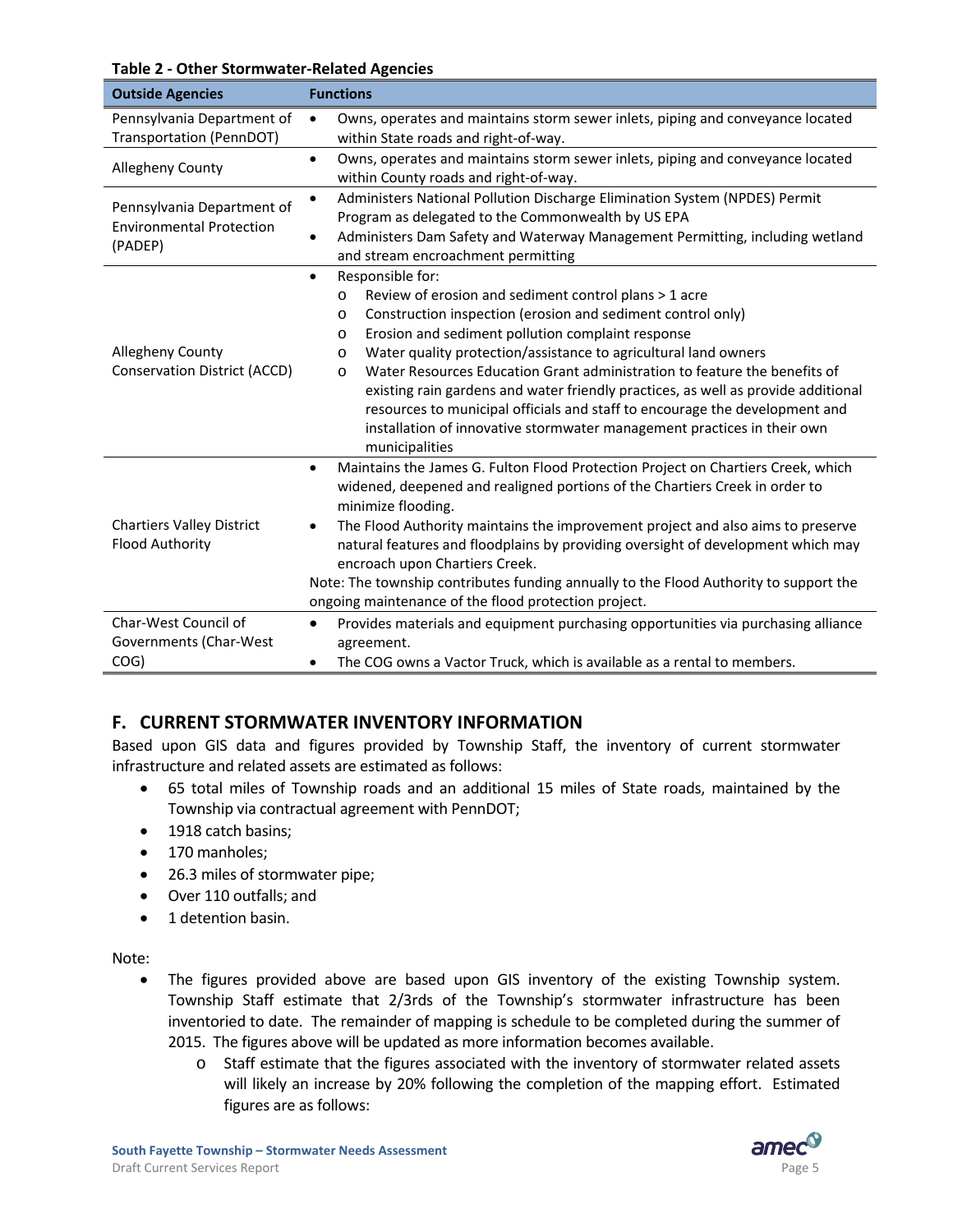- 2300 catch basins;
- **204 manholes:**
- 31.6 miles of stormwater pipe; and
- 132 outfalls.
- The majority of the Township's pipe, approximately 16 miles, is corrugated metal which has an anticipated design life of roughly 30‐40 years. Staff estimate that of the corrugated metal pipe, the majority is between 25-30 years old. The actual service life is highly dependent on watershed conditions, runoff characteristics such as pH and maintenance and cleaning activities.
- The Township currently owns and maintains one detention basin, located in Fairview Park. The remaining stormwater basins or other best management practices (BMPs) located throughout the township, are maintained by private property owners and/or home‐owners associations. Township staff are in the process of verifying ownership of several basins within the Township.

# **G. CURRENT STORMWATER ACTIVITIES**

The first step in evaluating the current stormwater program is to define the current level of service being provided. This baseline information will then be used to assess the Township's existing program and to identify needs and gaps. The current stormwater program information is organized under four Major Service and Cost Centers:

- 1. Program Administration
- 2. Infrastructure Operations and Maintenance
- 3. Engineering, Compliance and Asset Management
- 4. Capital Projects, Equipment and System Replacement

By organizing South Fayette's services and costs by major category, it will help demonstrate how the Township's stormwater program is organized and how funds are expended. Having this overview of all existing services and the corresponding level of effort is critical to understanding:

- **How** services are currently delivered to the community;
- **Who** is providing them;
- **What are the associated required resources**; and
- **What are the known and perceived needs**.

# **1. Program Administration**

The Township provides coordination and planning for Township stormwater management activities and capital improvements.

- **Annual Budgeting** ‐ The Township develops annual budgets for both operational and capital needs. Each Department head is responsible for developing their requested budget for materials, equipment, and services. The Township Manager is responsible for requesting funds for capital projects. The Board of Commissioners (BOS) has final budget approval, including stormwater related expenditures.
- **Accounting/Cost Tracking** The Township Finance Director oversees accounting of all Township activities and supports the Township auditing process.
	- The Township Finance Director conducts the administrative activities associated with stormwater services (human resources/personnel staffing, purchasing, procurement payroll, etc.).
	- Note: personnel time related to stormwater management activities is not currently tracked separately. A budgetary line item for materials is included in the Township's annual budget. In FY2014, this budget was \$28.6K and actual expenditures were \$48K.
- **Contracts and Procurement** The Director of Planning and Engineering is responsible for the administration of all stormwater related services provided by outside contractors including engineering, construction, maintenance and consultant services. The Finance Director assists in

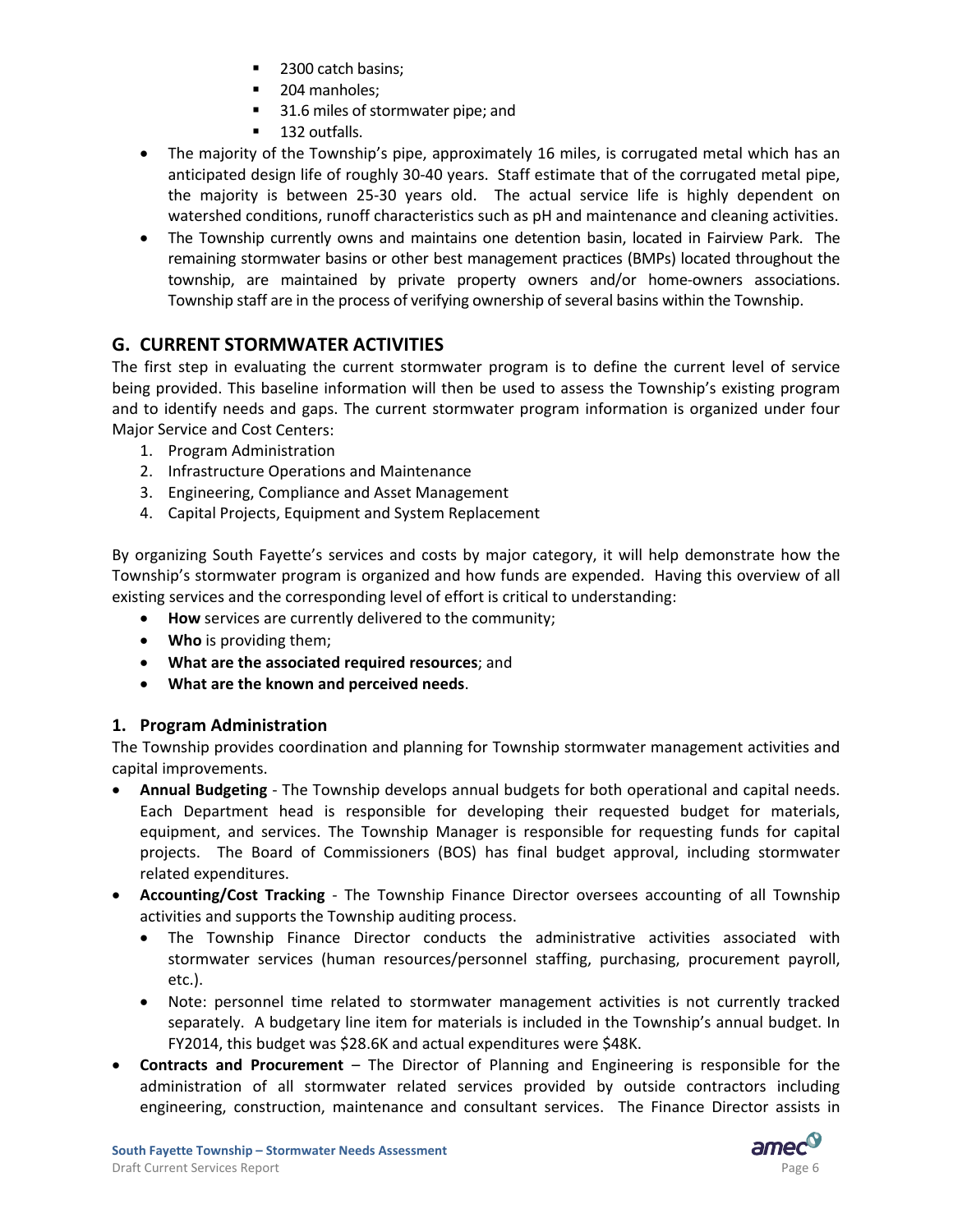administering contracts and processing payments.

- **Grant Funding** ‐ The Director of Planning and Engineering coordinates the pursuit of state and federal grant opportunities with support from the EAC
- **Advisory Committee Support** ‐ The Director of Planning and Engineering serves as a staff liaison to the Township's Environmental Advisory Committee.

# **2. Infrastructure Operations and Maintenance**

The Township performs the following operation and maintenance activities to maintain the structure and function of the stormwater conveyance system.

- **Operations and Maintenance Scheduling –** The Township does not have a routine inspection or asset management plan in place. The Director of Planning and Engineering, the Public Works Director and Superintendent meet weekly to coordinate Township activities.
- **Catch Basin Cleaning–** Catch basin cleaning was done in 2013 in coordination with stormwater system mapping efforts. Grates are pulled, cleaned and GPS located.
	- o This required a four man crew plus an intern (operating the GPS and taking field measurements unit) to complete.
	- o Approximately 2/3rds of the Township stormwater system, including catch basins, conveyance pipes and outfalls, has been completed. Township staff estimate another 400 man‐hours will be required to complete the work (planned for summer 2015).
- **Ditches –** Limited ditch maintenance is performed throughout the Township.
	- o This is generally done on an as‐needed basis. Staff estimate ditches may be cleared once every 2 years. Staff utilize a backhoe to clear out problem areas and restore grades.
	- o Ditches within the Township right‐of‐way are mowed on a routine basis.
- **Detention Pond Maintenance** The Township maintains one stormwater management basin. Typically activities include mowing and outlet pipe clearing/cleaning.
- **Private Infrastructure Assistance** Through cost sharing agreements, the Township has assisted private property owners in addressing drainage issues when runoff from Township roads and facilities is involved.
	- o For example, in 2014, the Township assisted two property owners in the Lakemont neighborhood. A public park just upstream of the subject properties drains to the Township stormwater system.
		- Localized regrading forced runoff onto one of the properties, resulting in minor flooding and damage to the structure. The Township devised an extension of the existing stormwater system to capture and convey water between the two properties.
		- While a private property issue, in this instance a cost sharing agreement was established. The private property owners were responsible for the purchase of materials (approximately \$6K) and the Township provided labor for the installation of the system (approximately \$6K).
		- The property owners will be responsible for maintaining grading and vegetation. The township will maintain the pipe and received an access easement from the property owners' to enter the site.
- **Street Sweeping** The Township operates 2 street sweepers full-time for 4 to 6 weeks each spring and fall. Materials are disposed of at designated in‐house facilities located on Township property.
- **Pre‐Storm Inlet and Culvert Cleaning** Prior to major forecasted rain events, staff clean inlet grates, culverts and ditches system wide. These preventative actions are critical to maintaining open conveyance structures that may have reduced capacity from sediment, leaves, or debris.
	- o This activity typically requires 75% of the public works staff one full day in the field to complete for each storm event.

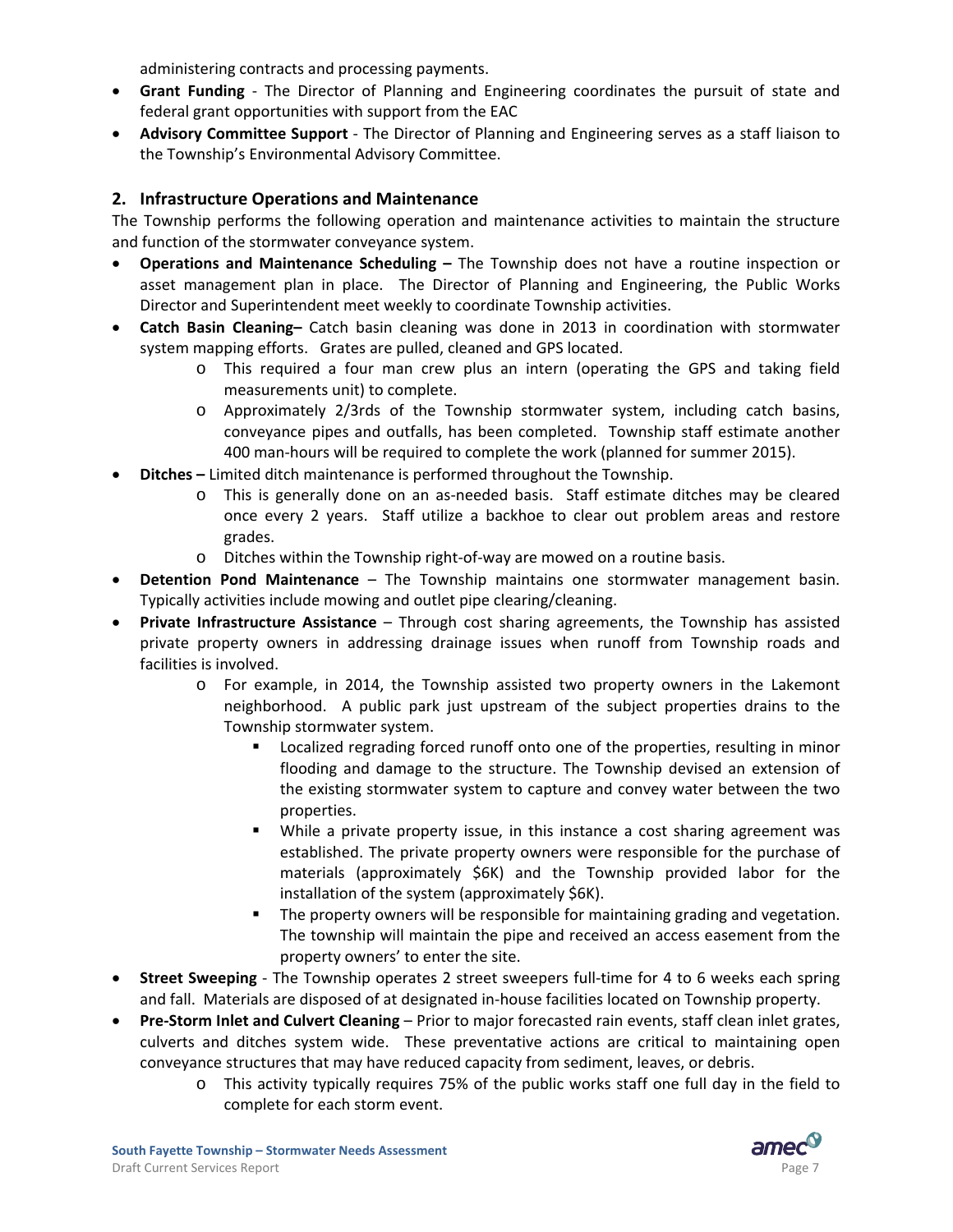- o Staff estimate that pre‐storm activities were required approximately 10 times in 2014.
- **Road Closures and Barricades** ‐ The staff erects barricades around intersections and travel lanes that are flooded due to rising streams and blocked pipes. This typically includes the following roads:
	- o Millers Run & Sygan Road
	- o Sygan Road & 2<sup>nd</sup> Avenue
	- o Sygan Road and Vernon Road
	- o Millers Run Road & 978/Battle Bridge Road
	- o Millers Run & Union Avenue
- **Post‐Storm/ Emergency Clean‐Up** ‐ After large storms the Township performs post‐ flood clean‐up duties, including street sweeping, debris removal, additional culvert cleaning, and additional trash pick‐ups. The overall effort associated with storm clean‐up varies with the severity of the rainfall event.
- **Emergency Response –** Staff support emergency response to localized flooding issues. This activity is covered by general funds, as needed. No significant flooding events occurred in 2014.
- **Clearing and Dredging** Following storm events the potential for significant siltation, sedimentation and debris build up within local streams and waterways may occur, particularly at culverts and bridge crossings.
	- o The Township does not currently do any routine clearing or dredging of local bridges and culverts. This is performed on an as needed/emergency basis for Township bridges and culverts.
- **Vehicle Maintenance ‐** The Public Works' Mechanics perform maintenance on all Township vehicles including those used in stormwater related activities including Township work trucks, street sweepers, trailers, etc.
	- o Staff estimate that the street sweepers require 1‐2 weeks of maintenance each year, requiring 2 mechanics. Staff purchase approximately \$3,500 in parts annually (brushes, rubber gaskets, etc.) for repair and replacement due to routine wear and tear. Repairs are performed in house.
	- o Staff also maintain other vehicles such as the backhoe, high‐lift, skid steer and dump trucks, which are also utilize in stormwater related activities.

# **3. Engineering, Compliance and Asset Management & Engineering Support**

- **MS4 Permit Compliance ‐** Under the Federal Clean Water Act (CWA), South Fayette Township is subject to the National Pollution Discharge Elimination System (NPDES) Municipal Separate Storm Sewer System (MS4) permit requirements. This permit, administered by PADEP, governs the discharge of pollutants in stormwater runoff from municipal storm sewers. The MS4 permit requires the Township to perform and report on specific tasks associated with the following six Minimum Control Measures (MCMs) which are intended to protect water quality:
	- I. Public Education and Outreach
	- II. Public Participation and Involvement
	- III. Illicit Discharge Detection and Elimination
	- IV. Construction Site Stormwater Runoff Control (Erosion Control)
	- V. Post‐construction Stormwater Management in New Development and Redevelopment
	- VI. Pollution Prevention and Good Housekeeping Practices of Municipal Operation and Maintenance

The Director of Planning and Engineering manages the NPDES compliance activities including the re‐ application process and annual reporting.

- o The Township is required to provide annual report updates to PADEP on the existing MS4 Permit.
- o System mapping, inspection and public outreach are also ongoing requirements

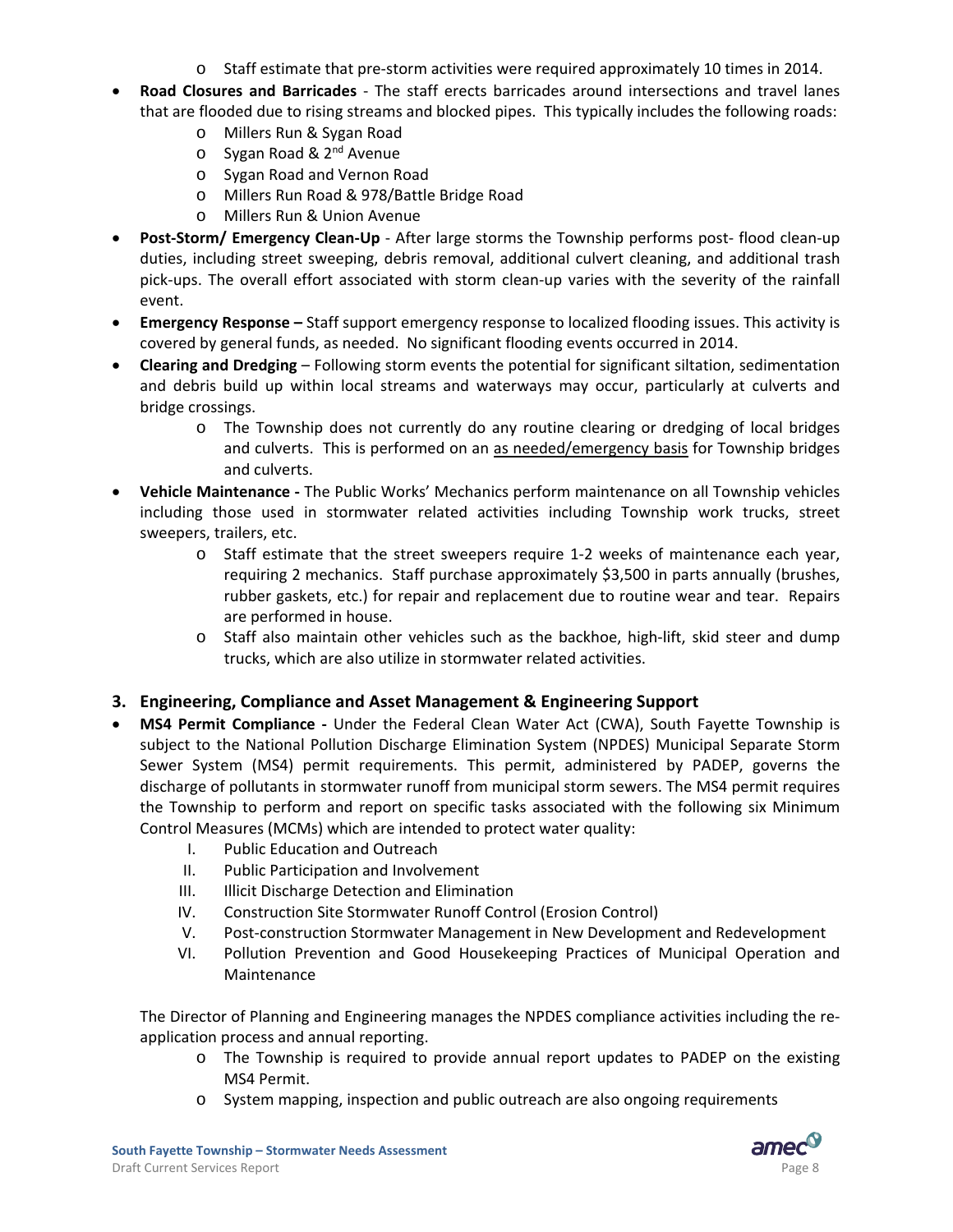- o New website and newsletter being prepared to provide additional stormwater management information.
- **Engineering Design –**Design services are typically provided by the Consulting Engineer, however none were required in 2014.
- **Storm System Mapping –** The Director of Planning and Engineering oversees mapping efforts. Interns have typically been utilized to gather system information including location, sizing, materials and conditions assessment. Data is captured via a GPS unit for coordination/consolidation into to the Township GIS database.
	- o The Township's GIS consultant, contracted via agreement with the Municipal Authority, assists with maintaining the database. The Township pays for these services via the general fund.
	- o The GIS consultant will add stormwater infrastructure from land development plan submissions as infrastructure is constructed.
- **Stormwater‐related Inquiries and Complaints** ‐ Property owner issues related to stormwater are generally addressed by the Director of Planning and Engineering, the Public Works Director or Superintendent, based upon staff availability. If the Township personnel cannot address the issue over the phone, site visits are typically performed. Typical citizen complaints related to stormwater issues include street flooding, basement flooding, runoff issues between properties, standing water concerns, and erosion problems.
	- o In 2015, the Township initiated a program called "Citizen Request Tracker" intended to centralize complaints and inquiries. Prior to that no centralized complaint tracking was in place. Staff hope to completely transition to the system by the end of the first quarter of 2015. All calls will be logged and responses will be documented. The Director of Planning and Engineering, the Public Works Director or Superintendent will be responsible to responding to any stormwater or flooding issues.
- **Public Infrastructure Inspections** The Township staff conducts inspection of the drainage system infrastructure as it is constructed and prior to dedication to the Township.
	- o Prior to taking ownership, the Township uses MATSF's televideo equipment and staff to inspect underground portions of the system. Findings from inspections may result in remedial repairs prior to the Township acceptance. The cost of this services is typically covered by development/escrow fees.
	- o Assessment of inlets were previously performed in conjunction with the Township's system mapping efforts.
	- o The Township does not perform routine assessment/inspection of existing stormwater infrastructure. Inspections are done on an as-needed/emergency basis.
- **Private Property Assistance** The Director of Planning and Engineering reviews requested changes to local private drainage systems, such as those located at Hunting Ridge, to confirm that appropriate downstream conveyance is available. Staff estimate they process 4 to 6 applications per year.
- **Land Development and Stormwater Management Plan Review** The Township provides services related to land development, including:
	- o Guidance to developers and homeowners on required development approvals and applicable stormwater management requirements and regulations.
	- o Review of development plans to ensure infrastructure is being designed in compliance with pertinent ordinances including the stormwater management ordinance.
	- o Review of grading permit applications.
	- o Administration of maintenance agreements for private stormwater BMPs.
	- o Stormwater construction inspections (BMPs and Township Infrastructure) and erosion and sediment control inspections.
	- o Review results of infiltration/percolation testing for BMP construction.

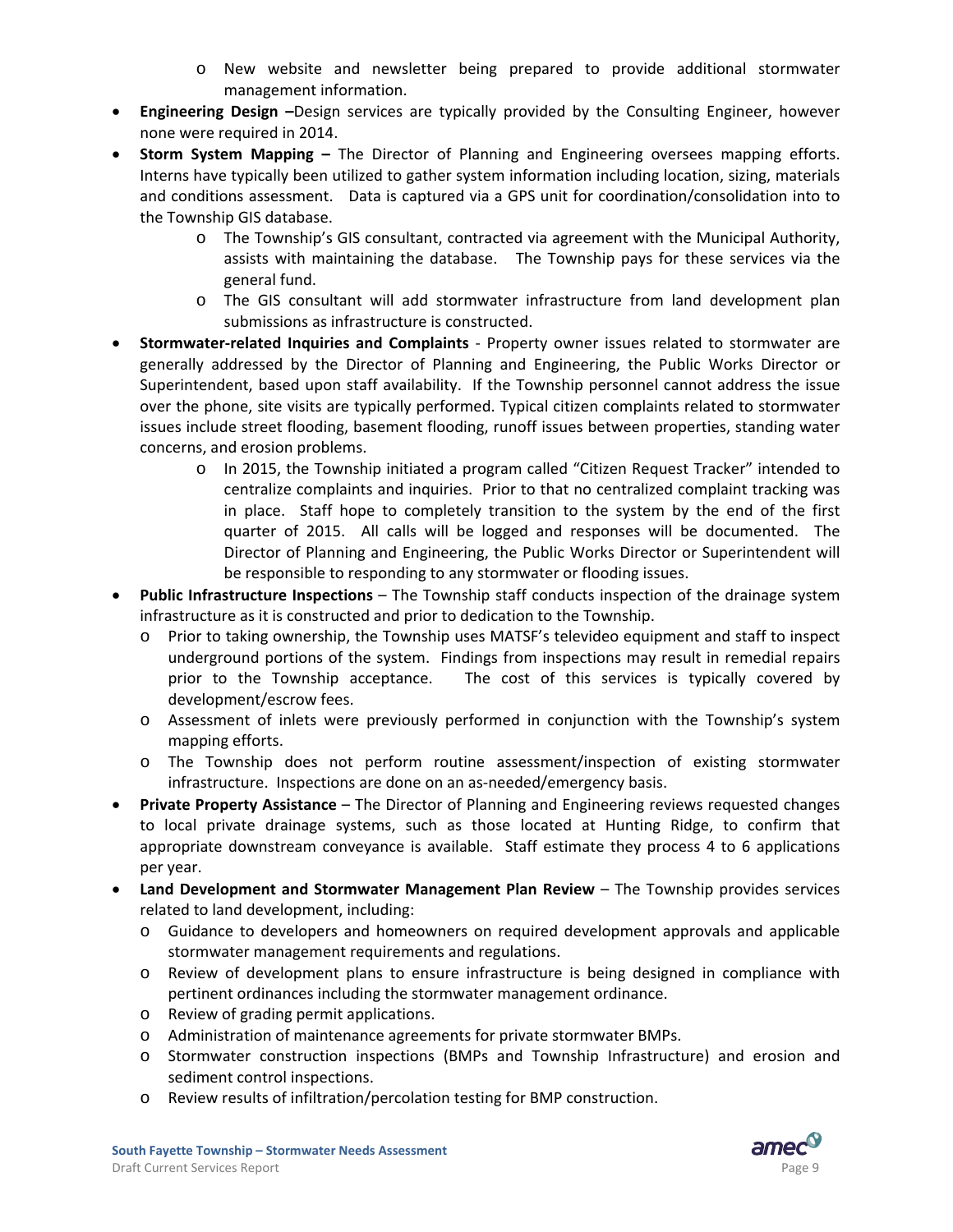The Township Solicitor provides general legal support associated with the land development process.

- **Floodplain Management Ordinance Enforcement** ‐ The Township provides initial review of development activities within the FEMA floodplain and is responsible for enforcing the floodplain management ordinance.
- **Ordinance and Construction Standards Development and Updates** ‐ As new ordinance requirements are identified based on State and Federal regulations, the Solicitor is responsible for developing draft ordinance language for review and approval by the BOC. Township staff provides input on potential ordinance needs and revisions.
	- o The Township is currently in the process of updating their roadway construction standards via a cooperative agreement with surrounding municipalities. The Consulting Engineer is providing these services and costs are being split across the participating communities.

# **4. Capital Projects, Equipment & System Replacement**

Other than small sections of in‐kind storm sewer replacement, the Township has not taken on any new capital projects related to stormwater management in the past 5 years. While there are is no current capital stormwater program, any engineering needs or capital contracts would be managed by the Director of Planning and Engineering. The Township Manager, Director of Planning and Engineering, and Public Works Director are responsible for developing the list of prioritized capital improvement projects. The BOC has the final decision of project prioritization and planning.

#### **System Replacement and Repairs**

- o Public Works Staff deal with small scale drainage issues replacing a few hundred feet of pipe at a time, regrading and installing new inlets, headwall and outfall structures.
- o Inlet repairs are typically done in coordination with other infrastructure replacement (i.e. gas, sewer and water) and Township paving projects.
	- The Township replaced 56 inlets in 2013 and 11 in 2014.
	- Inlet replacement requires a two-man crew for excavation and repair and a 2 man crew for pipe repairs and repaving.
	- Staff estimate 5 inlets can be repaired in 3 days within an additional day required for paving.
	- Over the past 5 years, the cost of inlet replacement has risen from \$275-300/inlet to \$600/inlet due to the increasing cost of concrete.
- o Staff have noted the need for more routine and planned replacement.
- **Materials Purchasing** Public Works expended \$48k for materials in 2014, which are purchased utilizing Char‐West Council of Governments (COG) pricing. Staff typically stockpile about 500 LF of 15"D pipe annually. Other materials include stone, backfill, bricks, etc. Note: The materials budget of \$28.6k was exceeded in 2014. 2015 is budgeted at \$30k. Staff anticipate additional funding will be necessary to maintain normal/current activities.
- **Equipment Purchases ‐** The Township owns and maintains the various equipment that is used for in conjunction with stormwater operation and maintenance activities. The Township purchased a used street sweeper in 2014 for \$40k. Staff anticipate that the  $2<sup>nd</sup>$  street sweeper may need to be replaced soon.

The following is list of Township owned equipment and vehicles utilized in support of stormwater management activities. **Table 3** includes the year the item was purchased and its estimated replacement cost. Total replacement cost of this equipment is estimated at \$1.46M. Vehicles are used in support of multiple Township operation, maintenance and construction activities. Costs are not proportioned for stormwater only activities. There is currently no dedicated equipment replacement fund.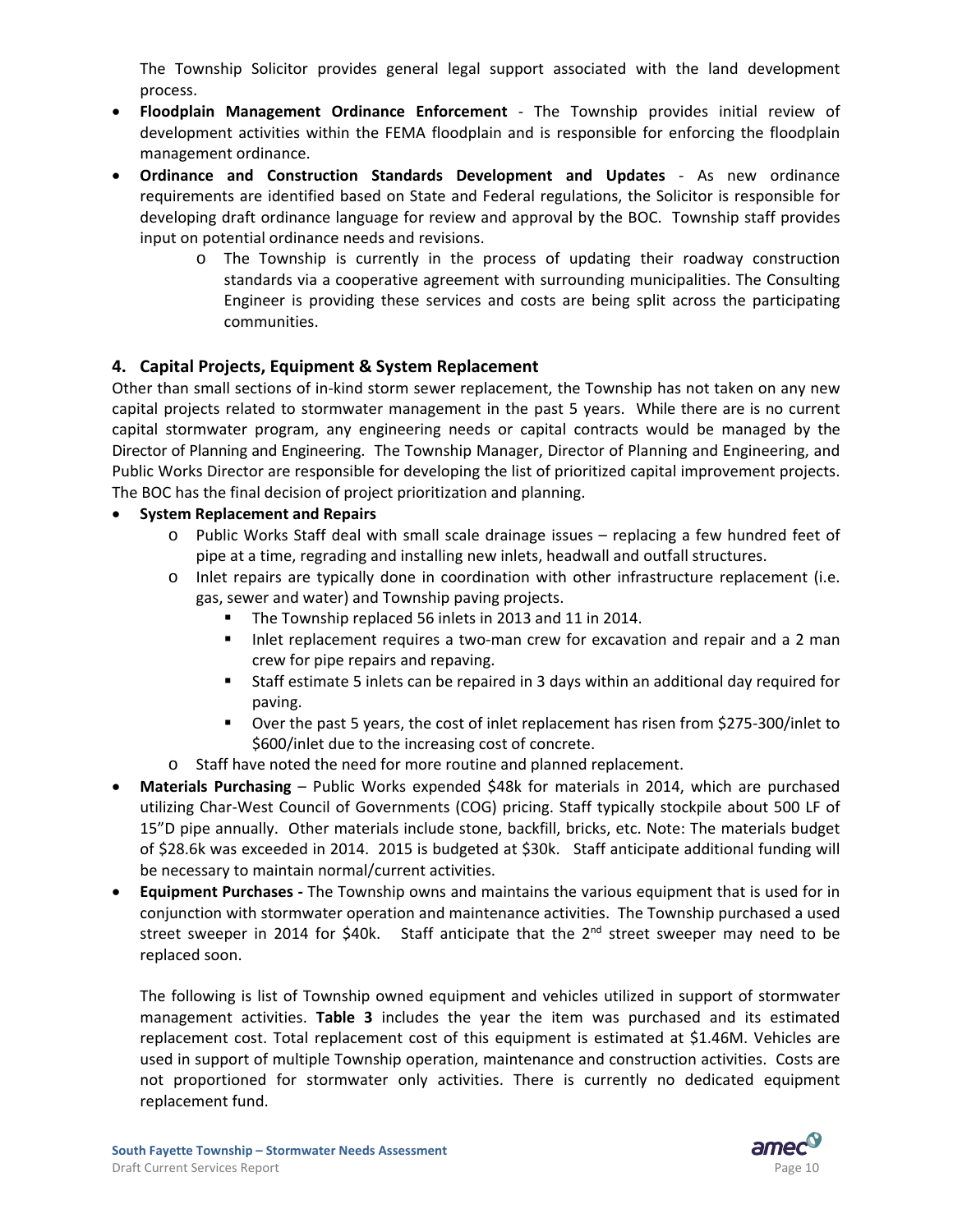| Vehicle #        | <b>YEAR</b> | <b>AGE</b> | <b>MAKE</b>                              | <b>REPLACEMENT COSTS</b> |
|------------------|-------------|------------|------------------------------------------|--------------------------|
| Truck 3          | 2003        | 9          | F-550 Dump<br>Ford                       | \$80,000.00              |
| Truck 9          | 2006        | 9          | <b>International</b><br><b>7300 Dump</b> | \$145,000.00             |
| Truck 10         | 2007        | 8          | Ford F-550 Dump                          | \$80,000.00              |
| Truck 22         | 2005        | 10         | <b>Chevrolet Silverado P/U</b>           | \$40,000.00              |
| <b>Equipment</b> | 1996        | 19         | Elgin (Series P Sweeper)                 | \$185,000.00             |
| <b>Equipment</b> | 2007        | 8          | <b>Massey Ferguson 5445</b>              | \$115,000.00             |
| Truck 20         | 1995        | 20         | Utility)<br><b>Ford F-450</b>            | \$45,000.00              |
| Truck 24         | 2001        | 14         | F-550 Dump<br>Ford                       | \$80,000.00              |
| Truck 25         | 2000        | 15         | <b>Sterling (Johnston Sweeper)</b>       | \$265,000.00             |
| <b>Equipment</b> | 2000        | 15         | <b>New Holland LS-180</b>                | \$70,000.00              |
| <b>Equipment</b> | 2004        | 11         | Case Backhoe 580 M                       | \$125,000.00             |
| <b>Equipment</b> | 2003        | 12         | Cat Loader 924 GZ                        | \$225,000.00             |

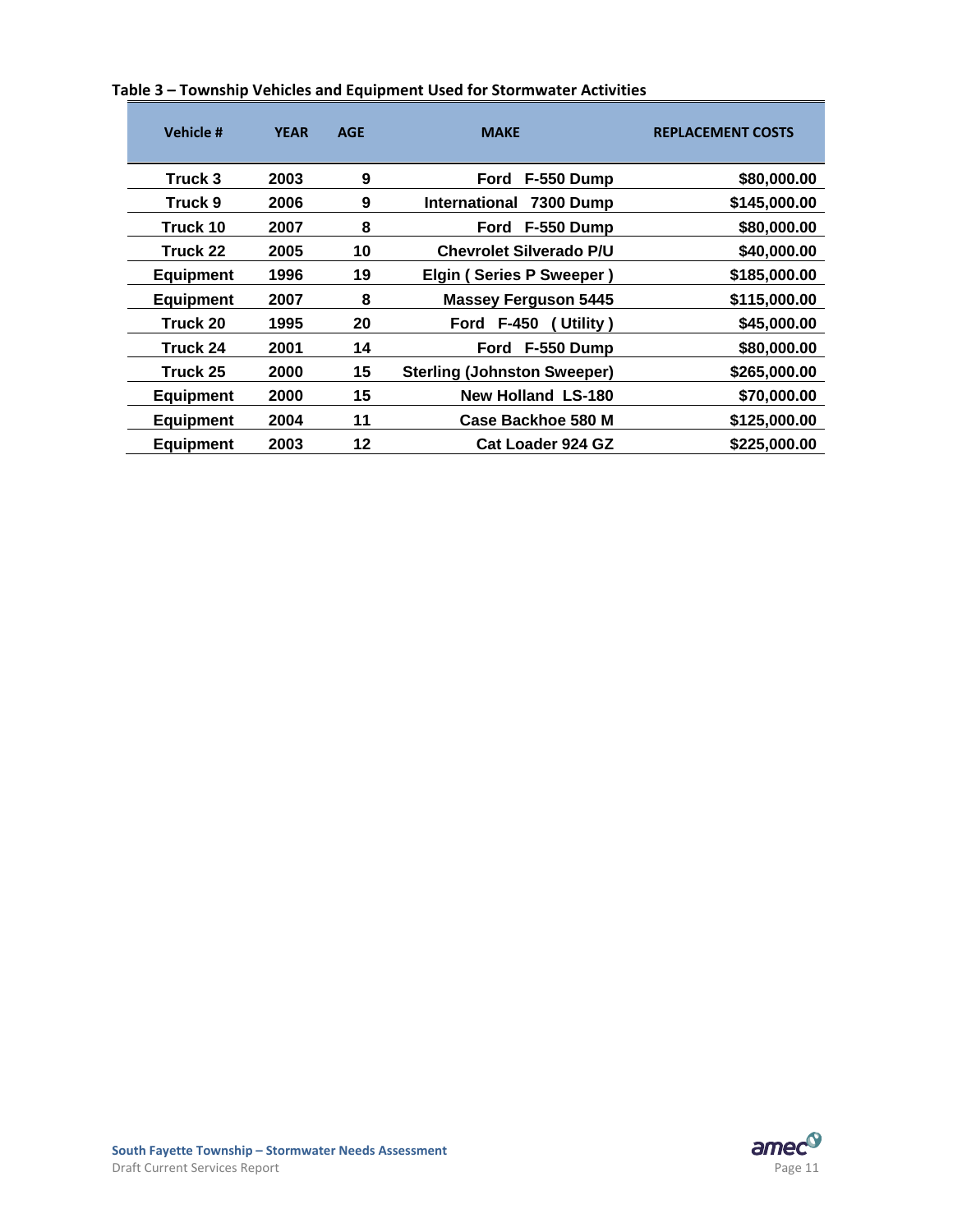# **H. CURRENT COST OF SERVICE**

A single line item for Stormwater Maintenance Materials in the 2015 budget presents South Fayette's dedicated budget for stormwater management activities. This line item only presents materials (i.e., catch basin risers, pipe, stone, etc.) and does not incorporate staff time. Personnel time related to stormwater activities is currently included in the budgets for the respective Township Departments (e.g. Planning and Engineering, Public Works, etc.). **Table 4** presents the fluctuation of annual expenditures for materials and contract services associated with the Stormwater Maintenance Materials line item from 2012 to 2014, and the budgeted amount approved for 2015.

| <b>YEAR</b> | <b>ACTUAL</b> |
|-------------|---------------|
| 2012        | \$21,265      |
| 2013        | \$7,543       |
| 2014        | \$48,000      |
| 2015*       | \$30,000      |
| *budgeted   |               |

#### **Table 4 ‐ Storm Sewers & Drains Expenditures (2012 ‐ 2015)**

To understand the **full cost of stormwater management**, both the direct and indirect costs associated with each Major Service and Cost Center were identified. This included the costs of all personnel that are engaged in maintaining and managing stormwater activities, as well as non-payroll expenses. Specific items covered include:

- Equipment purchases,
- Equipment maintenance and usage,
- Training and education,
- Non-personnel maintenance and operation costs,
- Materials costs, and
- Administrative and office costs.

**Table 5** shows the estimated 2014 stormwater-related costs based on budget information, awarded contracts, and activity reports maintained by the Township. The Township does not currently itemize staff time associated with stormwater activities; estimates for these costs are based on interviews and discussions with Township staff. As these costs fluctuate from year to year, Table 6 provides a snapshot of the estimated 2014 costs associated with Stormwater related services provided by the Township.

The costs associated with the review of land development plans and grading permits are largely covered by development review/escrow and grading permit review fees and not included in the costs presented below.

| # | <b>COST CENTER</b>                                 | <b>ESTIMATED COST (2014)</b> |
|---|----------------------------------------------------|------------------------------|
|   | Program Administration                             | \$5,000                      |
|   | Infrastructure Operation & Maintenance             | \$241,000                    |
|   | Engineering, Compliance & Asset Management         | \$47,000                     |
| 4 | Capital Projects, Equipment & System Replacement** | \$88,000                     |
|   | TOTAL                                              | \$381,000                    |

#### **Table 5 ‐ 2014 Stormwater Program Costs\***

\*\*There were no planned capital improvements in 2014 – any replacement activities were carried out by the Township Public Works Staff and captured under Cost Center #2 – Infrastructure Operation & Maintenance.

<sup>\*</sup>Preliminary Estimate – to be verified.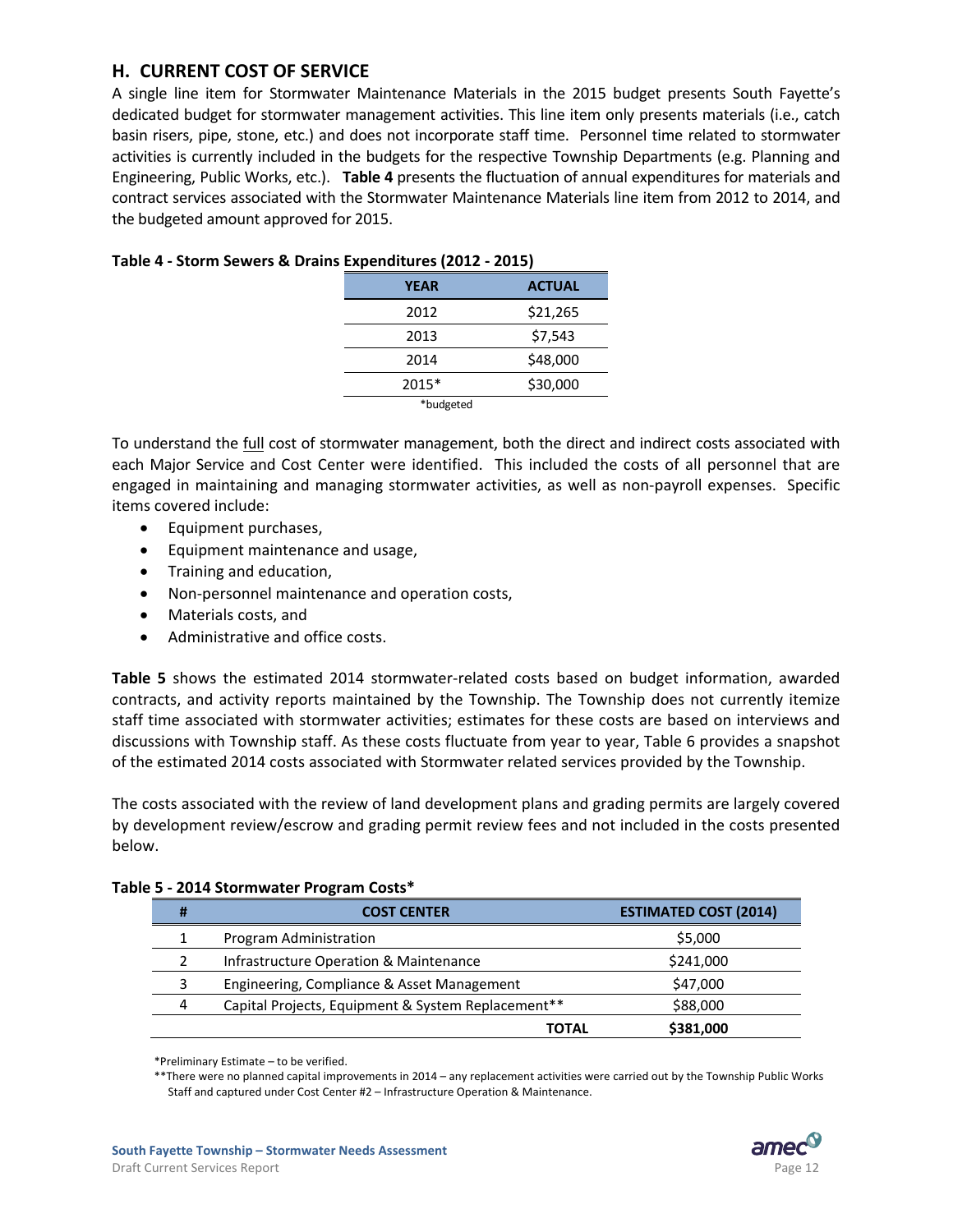# **I. PROGRAM NEEDS & GAPS**

Following a review and confirmation of the Current Services Report by the Township, a memorandum summarizing gaps, priorities, and preliminary needs for development of the future program plan will be developed. The Township has already identified a list of additional stormwater program services to be considered to better meet the community's needs for flood mitigation, water quality, and infrastructure management. Some of these new or expanded elements include:

- Improve overall MS4 Compliance efforts and documentation.
- Complete mapping of current stormwater infrastructure throughout the Township and complete a conditions assessment of the Township's current assets.
- Expand the Township's infrastructure replacement program to be more proactive.
- Develop a more robust inspection program to help ensure the long term maintenance and performance of both public and private stormwater management BMPs.
- Create a routine operation and maintenance plan for all Township owned stormwater infrastructure.
- Initiate watershed planning efforts to aid the Township in planning for anticipated growth as well as begin to address long-term impairments throughout the Township's seven watersheds.

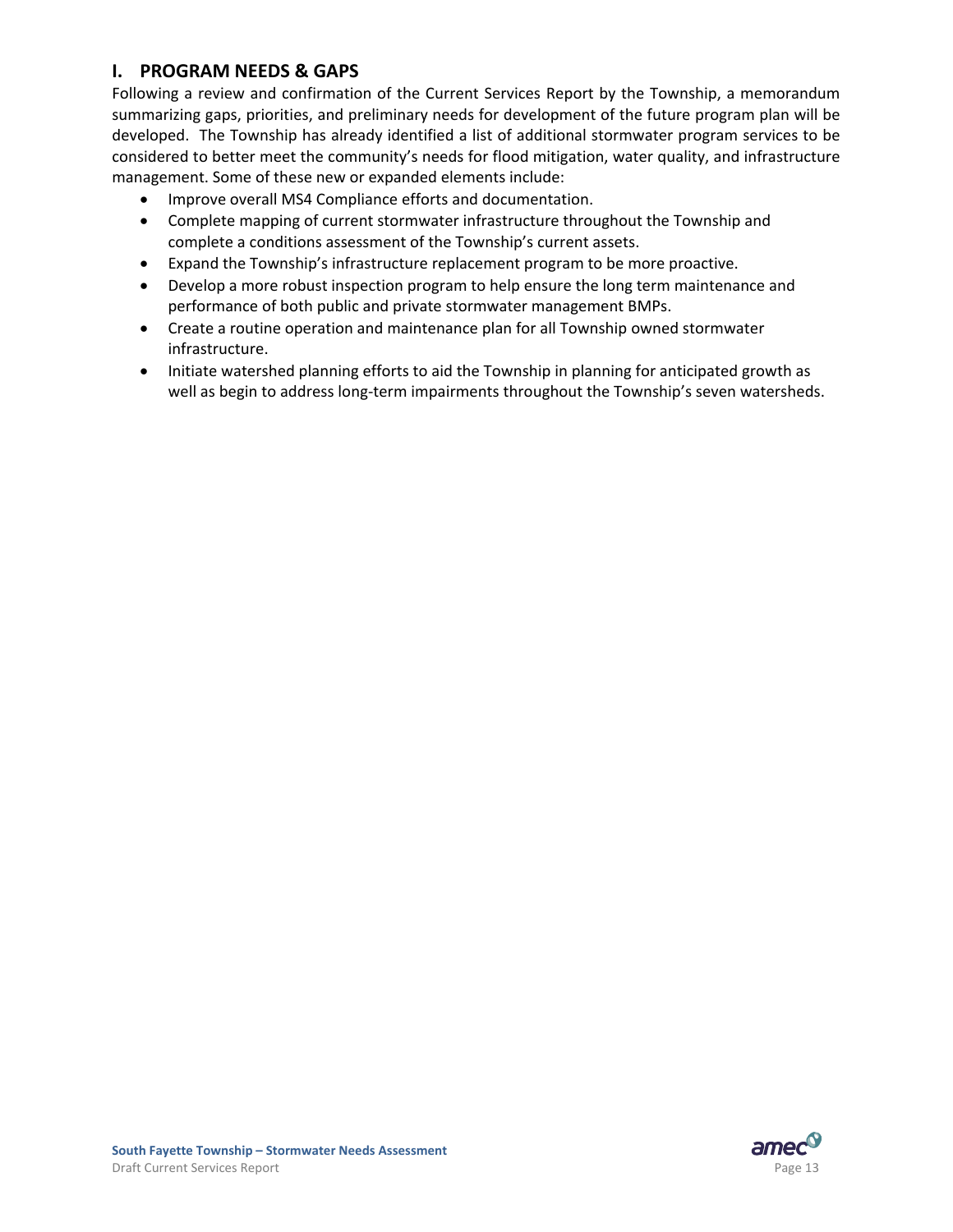# **Drivers and Challenges**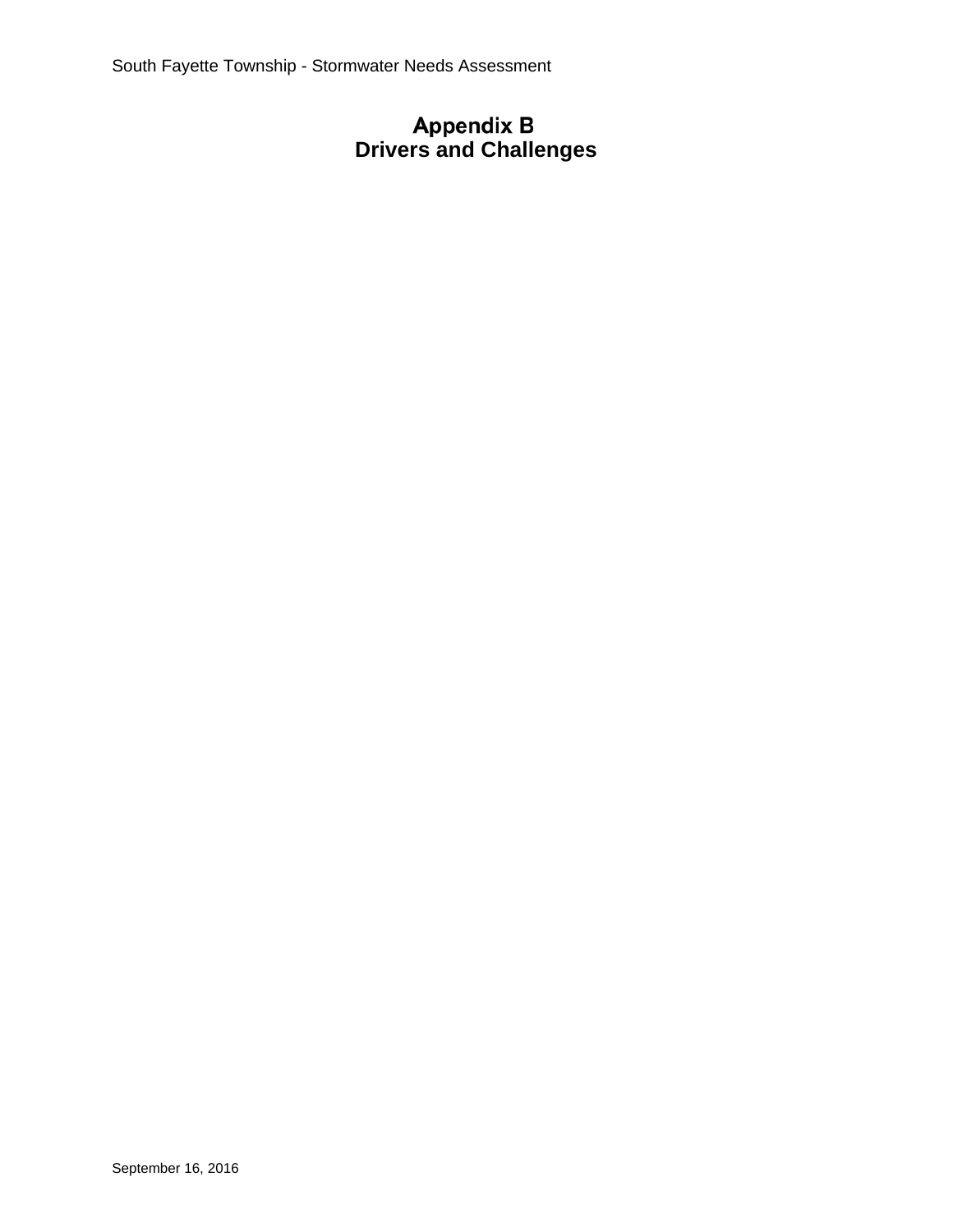## **South Fayette Township**

Stormwater Needs Assessment Drivers and Challenges April 17, 2015

South Fayette Township is being confronted with several local drivers that impact the need to reevaluate current and future public stormwater management services – an aging infrastructure, increased development, more intense rain events, and evolving federal and state stormwater regulations. The following section highlights the key challenges and identifies preliminary gaps in the current services that may need to be addressed to meet the stormwater management needs of the community. Proactively dealing with these issues may warrant the expansion of the current stormwater program as well as a change in funding level and/or strategy in order to better meet the needs of the Township now and in the future.

- South Fayette has experienced steady growth since the early 1980s. The Township's 2013 Comprehensive plan notes that there is capacity for an additional 20,000 residents in the future. With continued residential growth, anticipated expansion of commercial and industrial development and the planned Turnpike Extension with the creation of 576 Beltway (aka State Route 576), the Township will need to plan for:
	- o New public infrastructure including roads, stormwater conveyance, stormwater best management practices, and new stream crossings that will need to be maintained to provide system capacity to minimize flooding problems and manage runoff and pollutants.
	- o New private stormwater management infrastructure, which will need to be monitored and inspected to ensure proper functionality and alleviate potential downstream impacts.
	- o An increase in impervious area ‐ requiring the management of additional stormwater runoff and potential pollution in order to protect local water resources.
- The majority of existing stormwater best management practices (BMPs) are currently maintained by private property owners and/or home‐owners associations.
	- o As property ownership changes, the maintenance responsibilities need to be clearly communicated to ensure on‐going proper operation. Without proper communication of owner responsibilities, required maintenance may be delayed or neglected.
	- o Without proper maintenance and required repairs, these systems have the potential to impact upstream and downstream property owners alike resulting in flooding, property damage, loss of habitat and pollution of local waterways.
	- o The township does not currently perform routine inspection of these systems but since the community relies on the proper functioning of these systems to protect public health and safety, enforcement of maintenance requirements should be addressed.
- Township staff must maintain existing systems and manage previous public investment in stormwater infrastructure.
	- o The current stormwater program can be described as reactive. Township staff address needs related to maintenance, repairs and replacement on an as‐needed / emergency basis.
	- o A large portions of the Township's existing stormwater system is beginning to approach the end of its anticipated service life and will eventually require replacement.

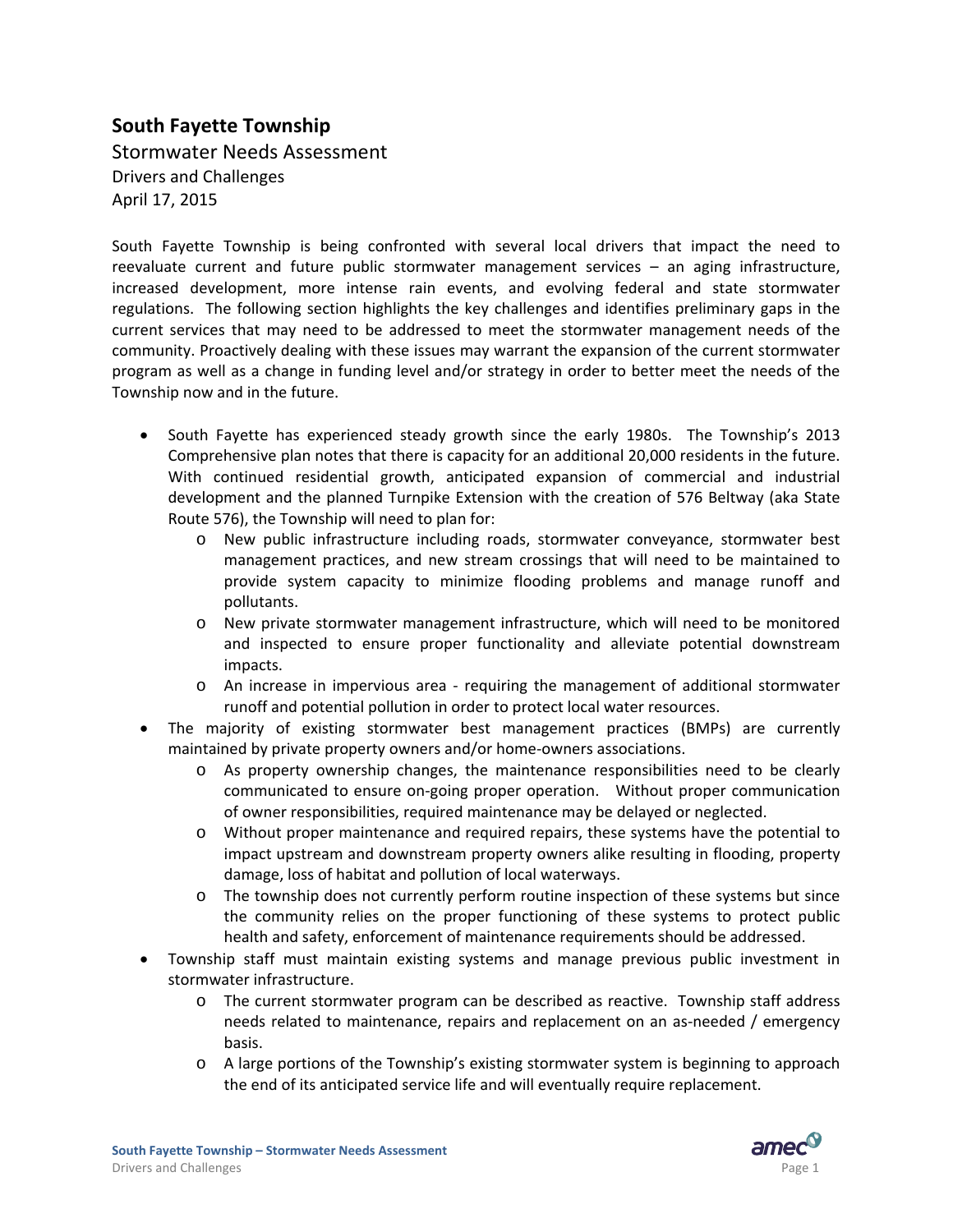- o The increase in frequency and intensity of rainfall events makes it more critical to maintain system capacity to minimize potential public health and safety hazards.
- o The township does not currently have a routine maintenance, repair or replacement program.
- o Expansion of Township owned and maintained infrastructure will put further pressure on existing resources and funding to properly manage the system.
- o The township will likely need to address long‐term maintenance and replacement needs to maintain pace with the growing community.
- State and Federal mandates require the Township to meet the Federal Clean Water Act as part of the Township's Municipal Separate Storm Sewer System (MS4) Permit.
	- o Permit requirements continue to evolve and require additional effort at the local level to ensure compliance. Staff require additional clarification on the compliance requirements to ensure they can meet existing and future regulations;
	- o Water quality related requirements and regulations are also evolving. Staff anticipate that, similar to other local watersheds such as Saw Mill Run, the Township may need to address the impairments of local water bodies.
- It is the Township's goal to maintain a high-level of service and be able to serve the community while meeting the demands of a growing community. However, limited available resources including personnel and funding negatively impact the Township's ability to address increasing planning, engineering, operation and maintenance needs.
- Township Staff would like to expand the current stormwater program to better meet today's system constraints and regulatory mandates and to allow the Township to plan effectively and efficiently for continued growth without adversely impacting current residents and businesses.

To address these issues the Township is currently evaluating the existing stormwater program to identify service areas which may need to be expanded and activities which will need to be completed. So far, staff have identified the following preliminary objectives:

- Meet mandated regulatory requirements.
- Establish an asset management system to inventory, asses, maintain and replace infrastructure, in a planned and proactive manner.
- Develop an inspection program of both public and private infrastructure to ensure functionality and maximize benefits to the community.
- Prepare for system expansion and Township growth through effective planning.
- Provide dedicated funding and resource to meet the community's stormwater needs.

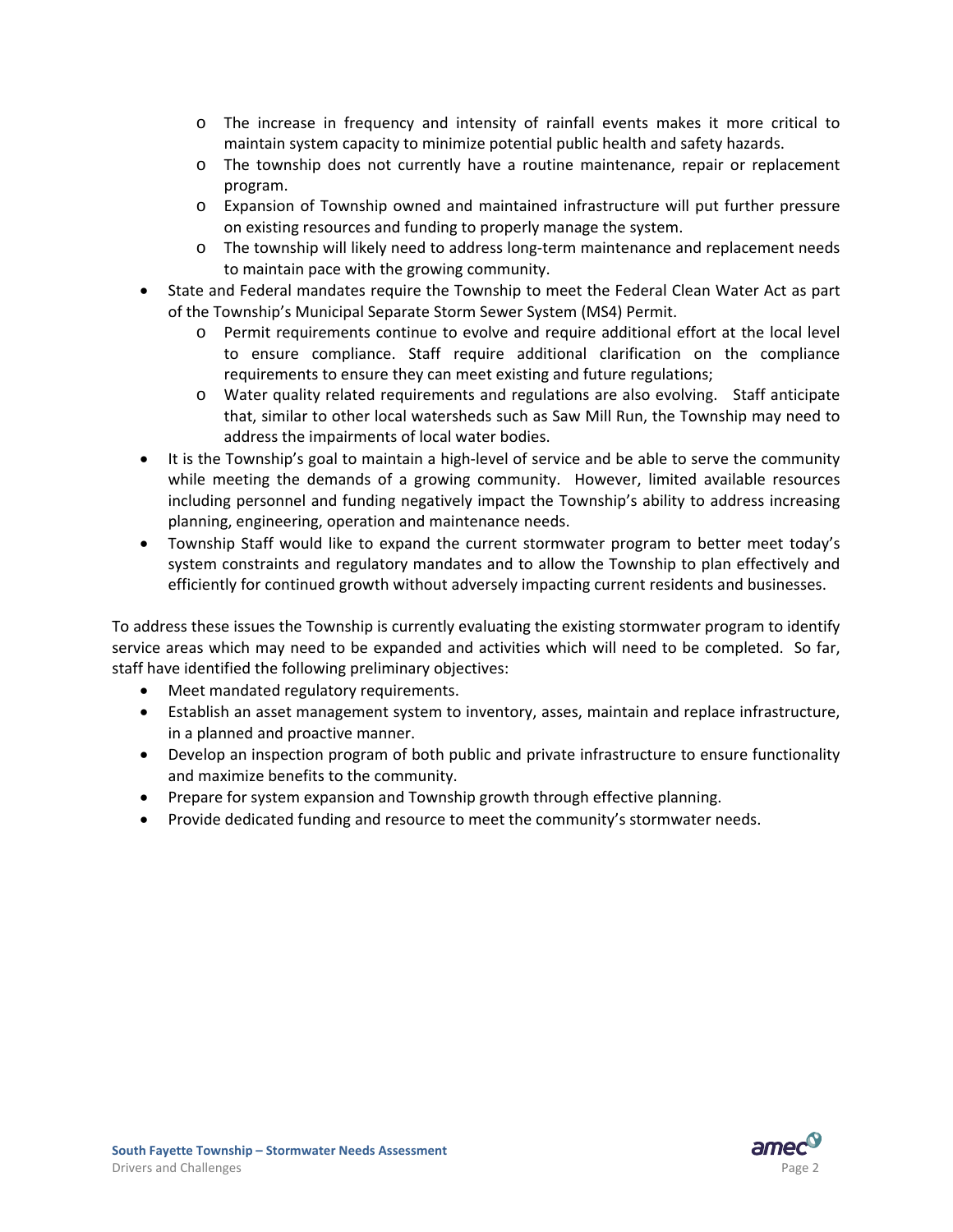## **Priorities & Goals**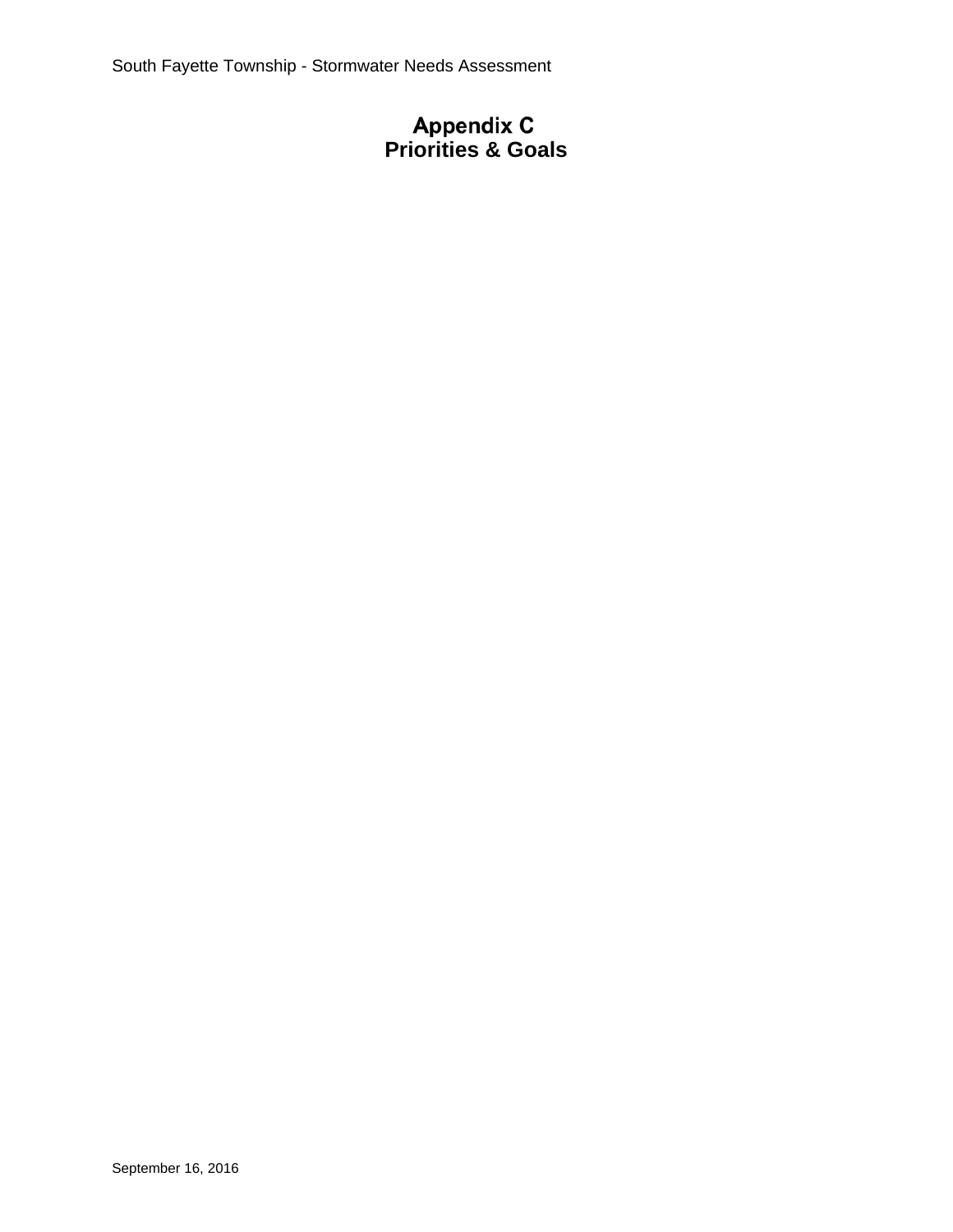## South Fayette Township **Stormwater Needs Assessment**

Draft Program Priorities and Goals May 12, 2015

As an initial step in developing a future Stormwater Program Plan for South Fayette, a set of priorities and goals is useful in communicating the need for program updates, identifying program gaps and prioritizing service needs. The following draft program priorities are based on discussions with South Fayette staff and the Stormwater Needs Assessment Committee (SNAC) along with a review of current Township stormwater services. These are intended to identify issues and needs that the program should address moving forward.

A set of goals consistent with these priorities was also drafted. These priorities and goals will be reviewed and revisited with Township leadership, staff and stakeholders, and revised or recast as necessary. These statements are intended to articulate the priorities and goals for the long-term stormwater program over a multi-year horizon (i.e. 5-10 years) rather than immediate/emergency based needs.

#### **Draft Township Stormwater Management Program Priorities:**

Based upon the stormwater related challenges and drivers facing South Fayette, the Township would like to address these issues via an updated stormwater program**:**

- Maintain and Replace Aging Infrastructure
- Protect Water Quality
- Address Flooding Issues
- Meet Regulatory Compliance Requirements
- Plan for Community Growth

#### **Draft Township Stormwater Management Goals:**

- Inventory the existing stormwater infrastructure system, both public and private, to assess the condition and function of structural elements, and determine parties responsible for operations and maintenance.
- Create a proactive and systematic maintenance, repair and upgrade program to address aging infrastructure issues.
- Establish dedicated and sustainable funding for stormwater management activities to support an appropriate ongoing program that addresses the Township's stormwater priorities and long-term needs.
- Enforce local stormwater management requirements and protect local water resources through a planned inspection of Best Management Practices and enforcement operations and maintenance agreements.
- Reduce the threat to public safety and local property from stormwater runoff and flooding by actively working with property owners and the development community to address known problem areas.
- Collaborate with local watershed groups and municipalities to promote water quality protection and projects that address local water quality impairments over time.
- Undertake watershed planning efforts to identify and implement projections that protect water quality, habitat and natural channels by proactively managing flows and pollution while supporting continued community growth.
- Adopt a regulatory compliance program that meets the requirements of the Township's Municipal Separate Storm Sewer System (MS4) Permit.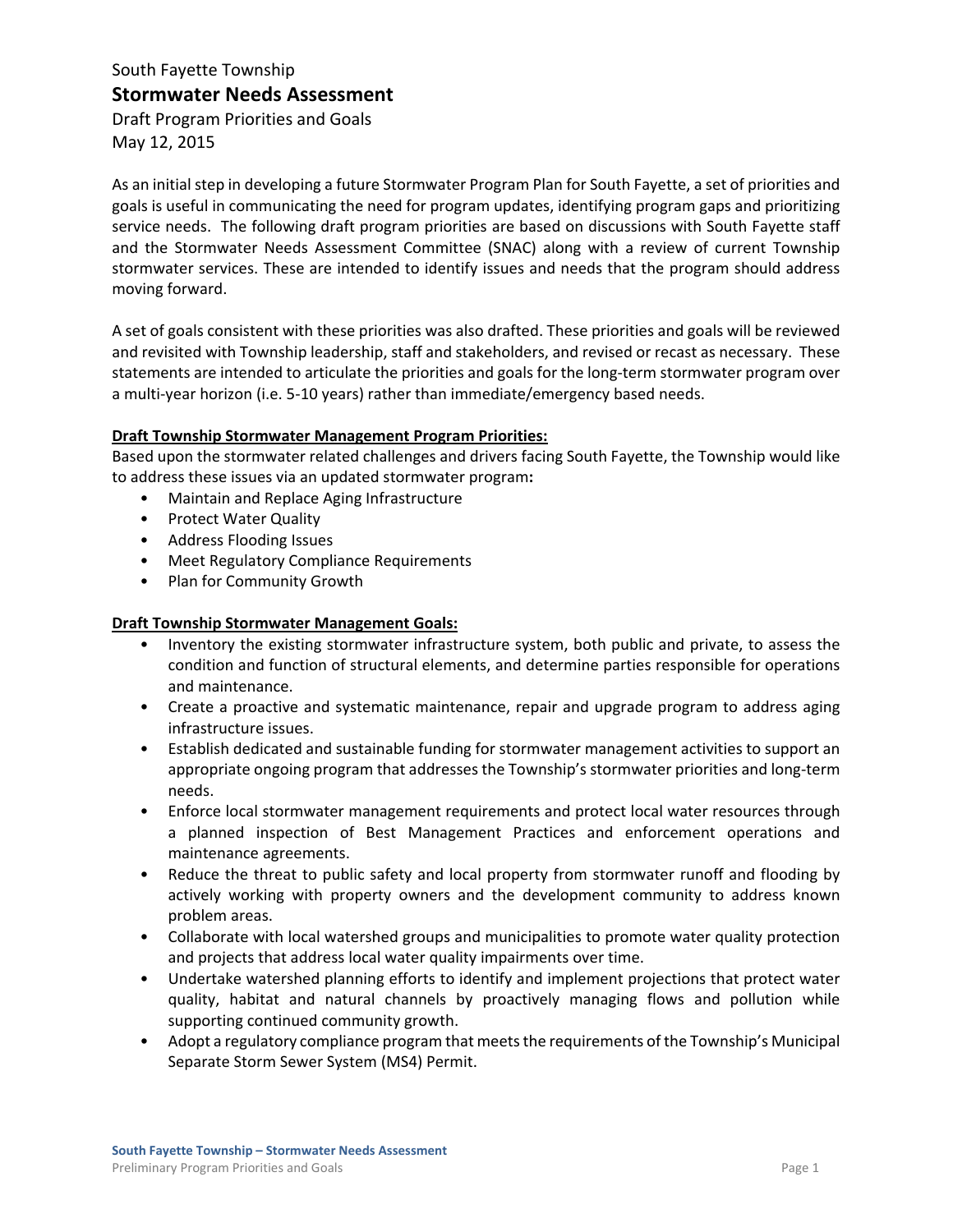# **Program Gaps**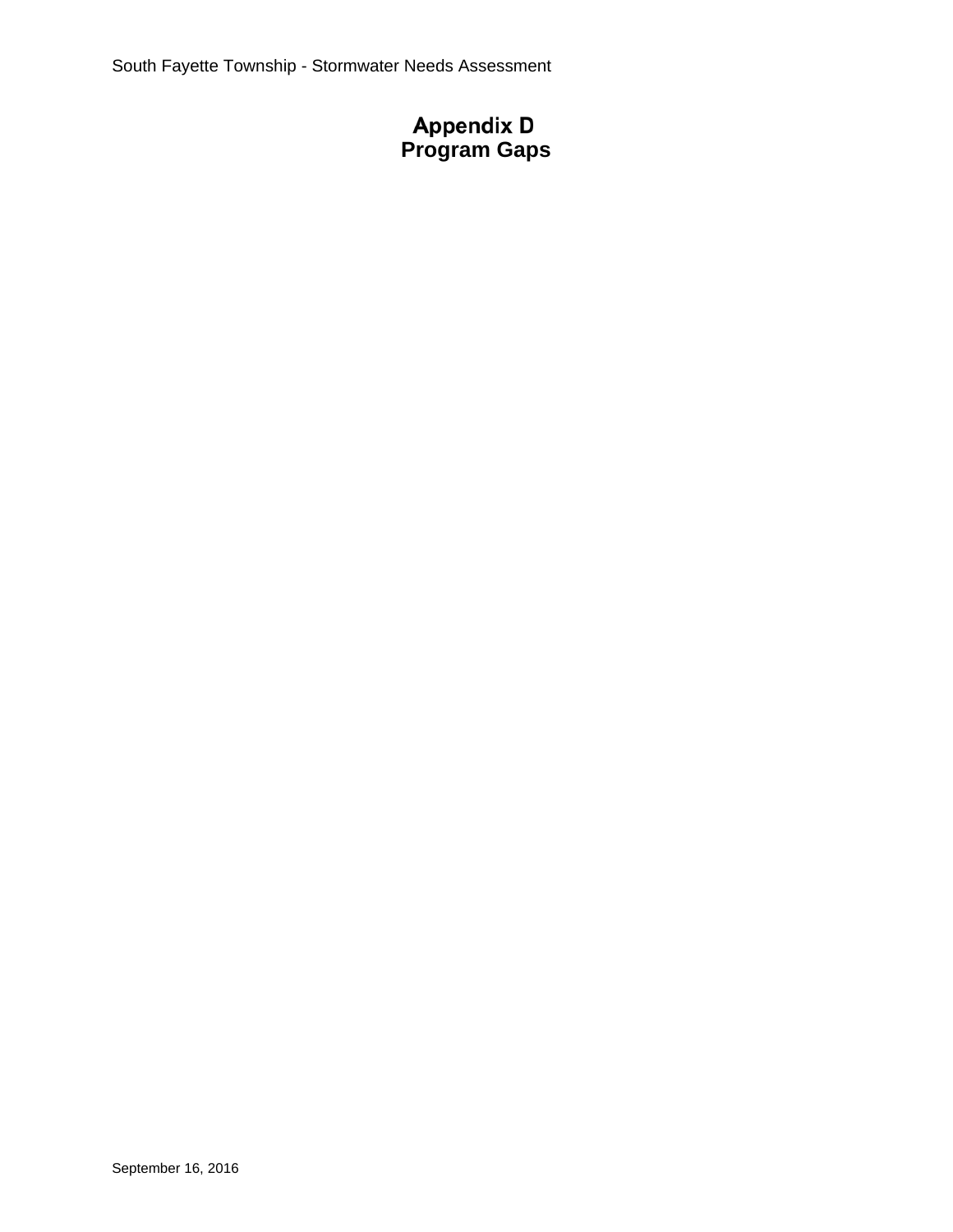South Fayette Township

#### **Stormwater Needs Assessment**

Stormwater Program Gaps May 12, 2015

#### **STORMWATER PROGRAM GAPS**

Based upon an evaluation of the Township's current stormwater services and discussions with Township staff, it appears that not all stormwater goals are being met. Through interviews with staff and review of existing documents, Amec Foster Wheeler and Township staff have identified a working list of the current stormwater program's limitations and gaps, organized by the same Cost Centers used in the Current Services Report.

- Infrastructure Operations & Maintenance;
- Engineering, Compliance & Asset Management;
- Capital Projects, Equipment & System Replacement; and
- Program Administration.

These gaps help to identify current program elements that may require an increased level of service, additional staffing support or other resources. Some gaps may require new services be implemented to better meet the needs of the community. Each of these four major areas are discussed here in more detail.

#### **Infrastructure Operations & Maintenance**

- **Stormwater Conveyance System Cleaning and Repairs** ‐ Regular cleaning, inspection, and stormwater infrastructure maintenance tasks are not completed on a routine basis. Routine maintenance cannot be performed. When services are provided it is reactive to immediate needs. Most maintenance and repair activities occur in conjunction with Township paving activities. This is primarily due to limited personnel, high workloads and limited funding. By not performing tasks such as minor catch basin repair and line flushing, the existing stormwater conveyance system may not operate at maximum capacity. This can result in system surcharges, nuisance or roadway flooding, development of sinkholes within the cartway, and system deterioration. Additional resources to assist in maintenance and cleaning activities would help to extend the life of the existing system and maintain system capacity. These resources needed include: additional personnel, equipment such as a vacuum truck, contracted services, etc.
- **Culvert and Channel Maintenance** ‐ The Township maintains multiple culverts and channels in the public right‐of‐way. These culverts and channels can fill with sediment and debris which may contribute to flooding of roads and may threaten public safety and private property. While the Township clears channels that are known problem areas prior to a storm, other areas are addressed in a reactive fashion and only in the event of an emergency. There is no established program or dedicated source of funding for clearing and dredging. More routine dredging, in select areas such as Verner Street or at the confluence of streams throughout the Township, could aid in minimizing flood risks and avoid associated risks. These activities could be handled either by in‐house resources or via contracted services.
- **Maintenance Planning** ‐ There is no comprehensive maintenance plan in place to help direct and prioritize maintenance activities. Rather, the Director of Planning and Engineering, the Public Works Director and Public Works Superintendent meet weekly to coordinate Township maintenance activities on an as‐needed basis.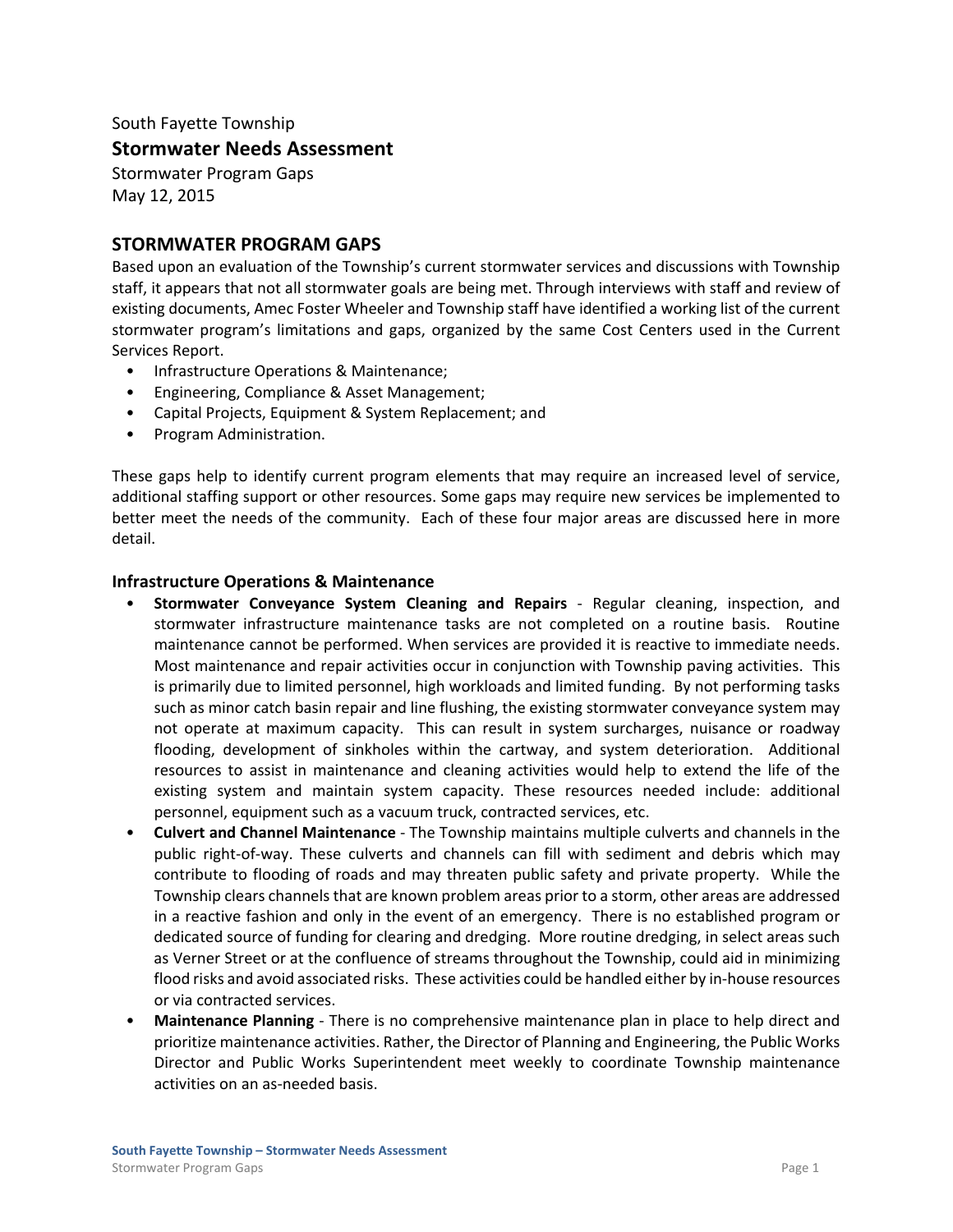- The Department of Public Works staff and the Township Engineer are generally aware of the location of problem areas and areas requiring more frequent maintenance; however, in most instances, this information is not systematically documented.
- A maintenance plan could be linked to Geographic Information System (GIS) software to enable tracking of progress and coordination of activities internally, with the Municipal Authority and with outside entities such as PennDOT.
	- This system could be implemented in conjunction with an Asset Management Plan (see Asset Management Planning and Scheduling in the next section for further discussion).
	- This tracking system could also be useful for tracking complaints on individual properties and linked to the "Citizen Request Tracker" program, which was recently implemented to centralize complaints and inquires.
- A plan could help the Township maximize available staffing and resources by setting measureable goals and further documenting the maintenance needs of the existing system.
- **Private Stormwater Management Facilities –** The Township does not currently perform routine maintenance on private stormwater management facilities. The Township has assisted in addressing maintenance issues in the past, such as maintenance of the Lakemont detention basins in 2014. Maintenance is generally the responsibility of private property owners and/or homeowners associations. Staff noted that the Township may need to consider taking over operation and maintenance of detention basins in the future as most basins are not routinely maintained and most property owners and home owners association do not have the capability / experience to perform major repairs.A program to assess and evaluate these systems is discussed in the next section.

#### **Engineering, Compliance and Asset Management**

- **MS4 Permit Compliance –** As noted in the currentservicesreport, South Fayette Township issubject to Municipal Separate Storm Sewer System (MS4) permit requirements as administered by the Pennsylvania Department of Environmental Protection (PADEP). There are specific activities associated with the six Minimum Control Measures (MCMs), listed below, that the Township is required to complete within each permit cycle.
	- I. Public Education and Outreach
	- II. Public Participation and Involvement
	- III. **Illicit Discharge Detection and Elimination (IDD&E)**
	- IV. Construction Site Stormwater Runoff Control (Erosion Control)
	- V. Post‐construction Stormwater Management in New Development and Redevelopment
	- VI. Pollution Prevention and Good Housekeeping Practices of Municipal Operation and Maintenance
- **Existing Conditions Assessment** ‐ No dedicated/systematic inspection and assessment plan has been established for stormwater infrastructure.
	- Inspections are currently performed on an emergency/as‐needed basis. Current storm sewer inspection activities are further limited by the availability of televideo equipment which is available from the Municipal Authority or via contracted services.
	- Performing a conditions assessment of the storm sewer using televideoing technology would provide the Township with more accurate information on the current conditions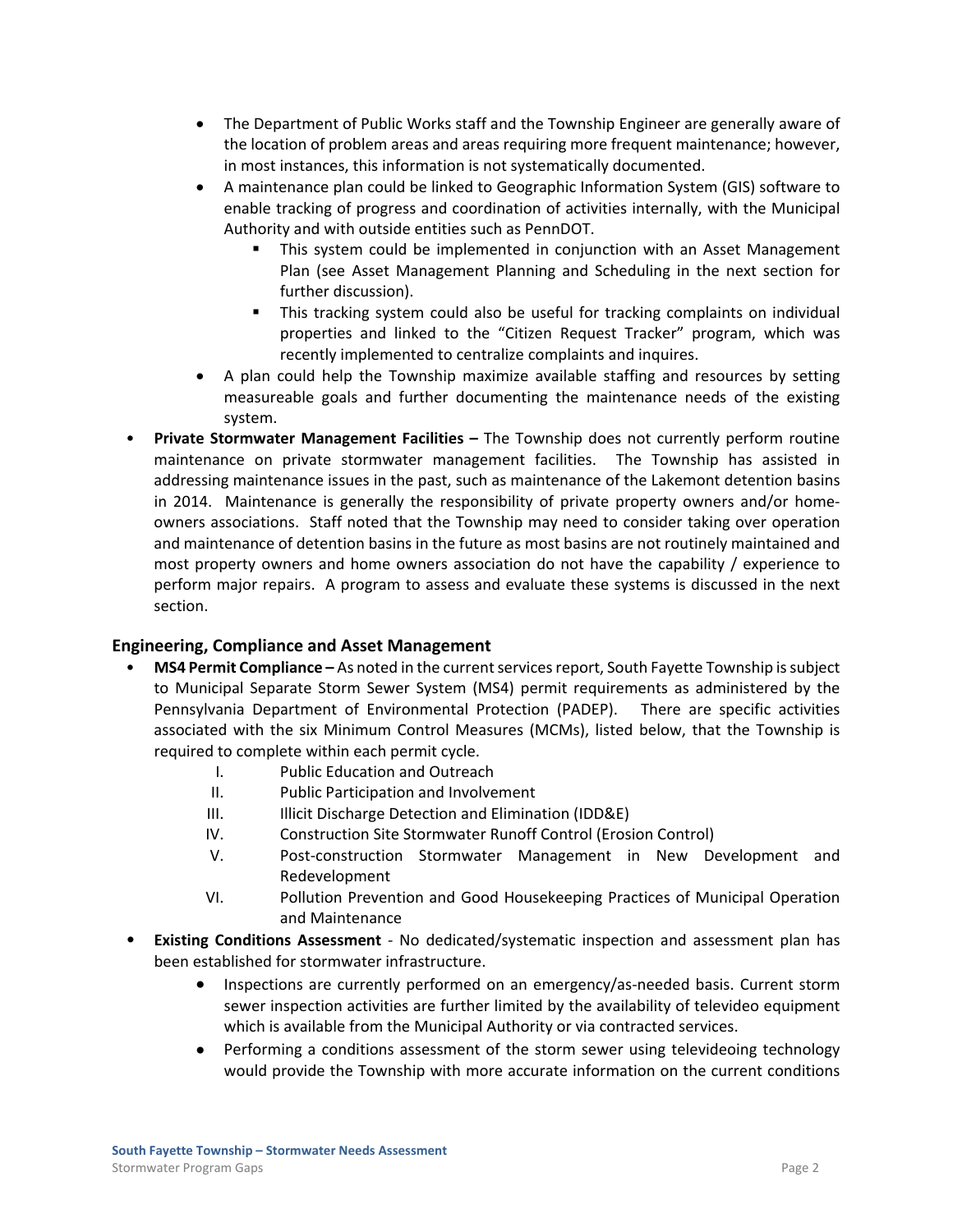of the existing system and help to prioritize maintenance and replacement activities based upon which locations need immediate action or attention.

- Upon completion of the system mapping task as described below, the Township will be able to develop a plan to routinely inspect stormwater infrastructure; including both public and private BMPs to evaluate their current condition and performance.
- **System Mapping and Asset Management** As noted in the current service report, the Township does not have complete mapping of the existing stormwater system and related infrastructure.
	- Township Staff estimate that two-thirds of the Township's stormwater infrastructure has been inventoried to date. An estimated 400 man-hours are needed to complete the system inventory.
	- The existing stormwater infrastructure system mapping is limited or incomplete and does not include a full inventory of locations, materials, condition, dimensions, elevations, access easements, and ownership.
	- The existing mapping does not include all public and private stormwater BMPs. BMPs may need to be field located, current conditions confirmed, and attributes added to the GIS.
	- In addition, the current mapping does not include all the elements, recommended by the PADEP, as part of the system mapping required under the MS4 permit.
	- Complete system mapping could be coupled with assessment management systems to help inventory and maintain more detailed system records. This could be linked to Township maintenance plans, other software applications and GIS based devices to improve efficiency of stormwater activities and the management of the stormwater related assets (as well as other Township infrastructure).

The Township does not have a plan in place that prioritizes or schedules needed repairs or replacement activities. Using the findings from the Existing Conditions Assessment and the System Mapping activities, the Township could develop an Asset Management Plan that establishes a schedule for completing the highest priority projects. Improved asset management and system mapping will help support general operations and maintenance activities, system upgrade and replacement and help to direct funding to areas which need more immediate attention.

- **Stormwater Facility Inspections** The Township does not currently perform routine inspection of private or public stormwater management facilities. The Township engineer and/or code inspector perform site inspections during or immediately following construction. These inspections are intended to determine if stormwater infrastructure is installed as designed. Staff have noted the need for a more robust inspection program for critical infrastructure such as stormwater detention basins. However, ongoing inspection is needed to ensure long-term system performance.
	- Township staff recommend establishing a routine inspection program for both public and private stormwater management facilities to monitor performance and identify critical maintenance needs. This could assist the Township in implementing a more proactive maintenance program for public owned and maintained basins, as well as allow improved coordination and engagement with private property owners in support of completing private maintenance activities.
	- Staff have noted that ownership as well as operation and maintenance responsibility for several basins throughout the Township will need to be determined.
	- As part of the inspection program, staff could evaluate whether the facility might be a candidate for future acquisition by the Township, if the owner cannot perform adequate maintenance or if the system poses a potential danger to the community.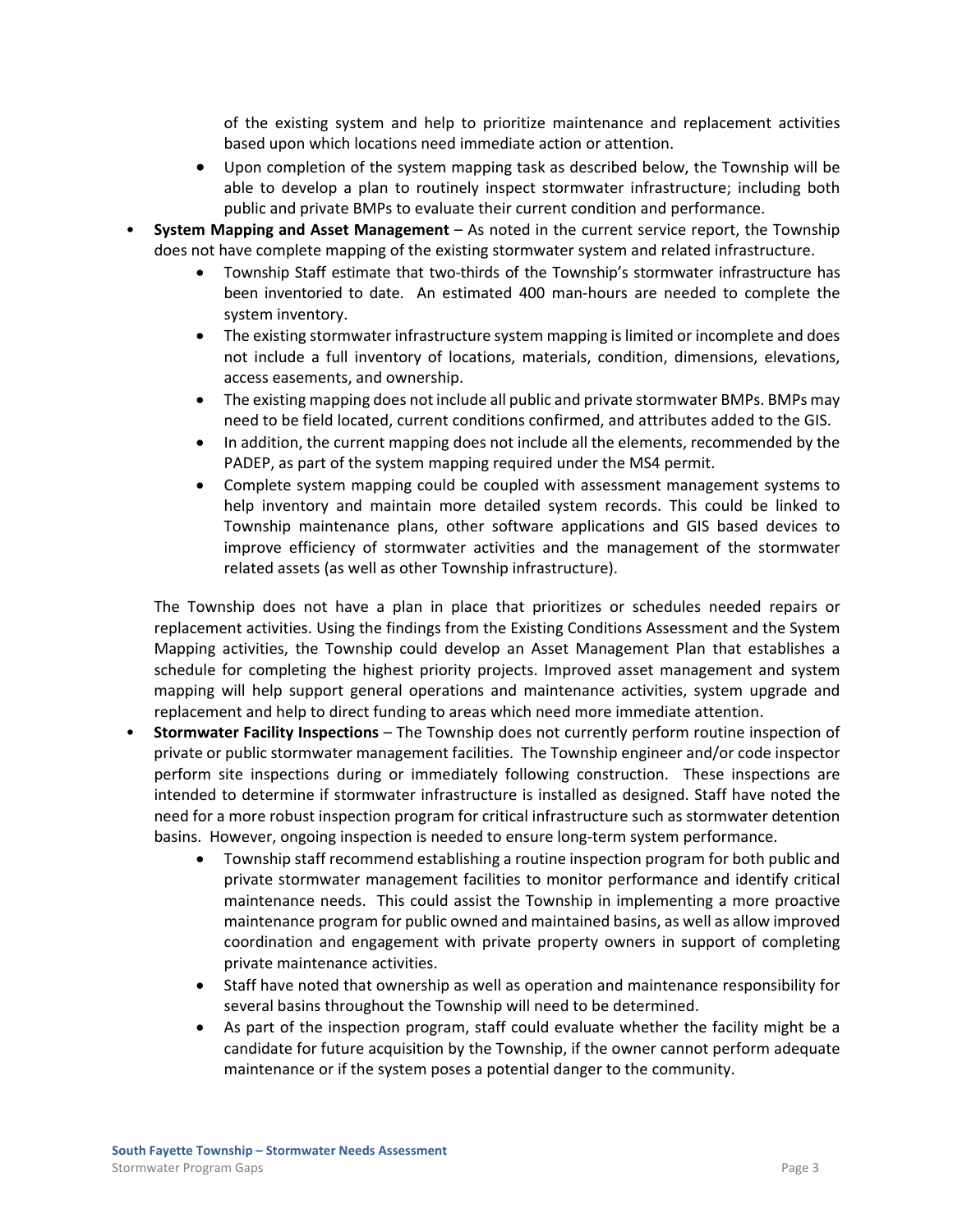- **Engineering Design –** The Township performs limited in‐house engineering design. Most design services are typically provided by the Consulting Engineer, however none were required in 2014.
	- If the Township were to implement a routine pipe replacement program or undertake any larger scale capital improvement projects, additional engineering support may be required.
	- For small‐scale projects: Design and construction advice is often needed to support small scale construction projects including replacement activities and BMP maintenance to be carried out by Township personnel. Additional engineering support could be used to assist staff in making repairs and address maintenance issues on a more routine basis.
	- For the capital improvement projects: Detailed engineering and design documents will need to be developed for identified projects. For projects selected for construction, bid documents and construction oversight will be required.
- **Ordinance and Construction Standards Development and Updates –** Township staff have expressed a need to improve and create stormwater‐related construction standards, beyond those covered by the road construction standards.
- **Watershed Planning Support –** Staff have indicated the need for larger scale watershed planning in order to identify management and infrastructure strategiesthat address existing flooding and water quality impairments; as well as to respond to continued pressures from ongoing development. Dedicated staff time and/or consulting services could be used to help carry out planning needs.

#### **Capital Projects, Equipment & System Replacement**

- **Capital Projects** ‐ Other than small sections of in‐kind storm sewer replacement, the Township has not taken on any new capital projects related to stormwater management in at least the past 5 years. The system mapping and conditions assessments activities discussed in the previous sections may identify areas of the Township which may require more immediate or largerscale replacement.
- **Water Quality Projects** A visual assessment of 3 of Township's 7 watersheds was conducted by the South Fayette Conservation Group in August 2013. The resulting report identifies projects throughout Coal Run, Miller's Run and Robinson run intended to address existing impairments related to acid mine drainage (AMD), stream erosion and sedimentation, bank failures, invasive species and fish habitat improvements. The Township may wish to consider these projects in conjunction with watershed planning efforts, capital projects, system replacement, and in context of the current and future MS4 Permit requirements. The report identifies over \$7.1M of projects throughout the Township that could be implemented as part of the future stormwater program. Projects ranges in cost from \$25,000 for additional field investigation to \$100,000+ for stream restoration and stabilization.
- **Storm Sewer Replacement** ‐ The Township has an estimated 32 miles of stormwater pipe, 2,300 catch basins, 204 manholes and 132 outfalls. Staff estimate that approximately 500 feet of storm sewer pipe was replaced in 2013. There is no dedicated or systematic pipe replacement program established.
	- Pipe replacement activities carried out by the Township Public Works crew is limited to smaller projects due to staff availability. Outside of planned paving activities, replacement is conducted on an emergency or as-needed basis.
	- Some sections of the storm sewer may require engineering review to size the system to meet modern design standards and adequately handle current flows.
	- Planned system replacement could help to maintain the capacity of the current system and minimize major system failures and costs. In addition, dedicated funding could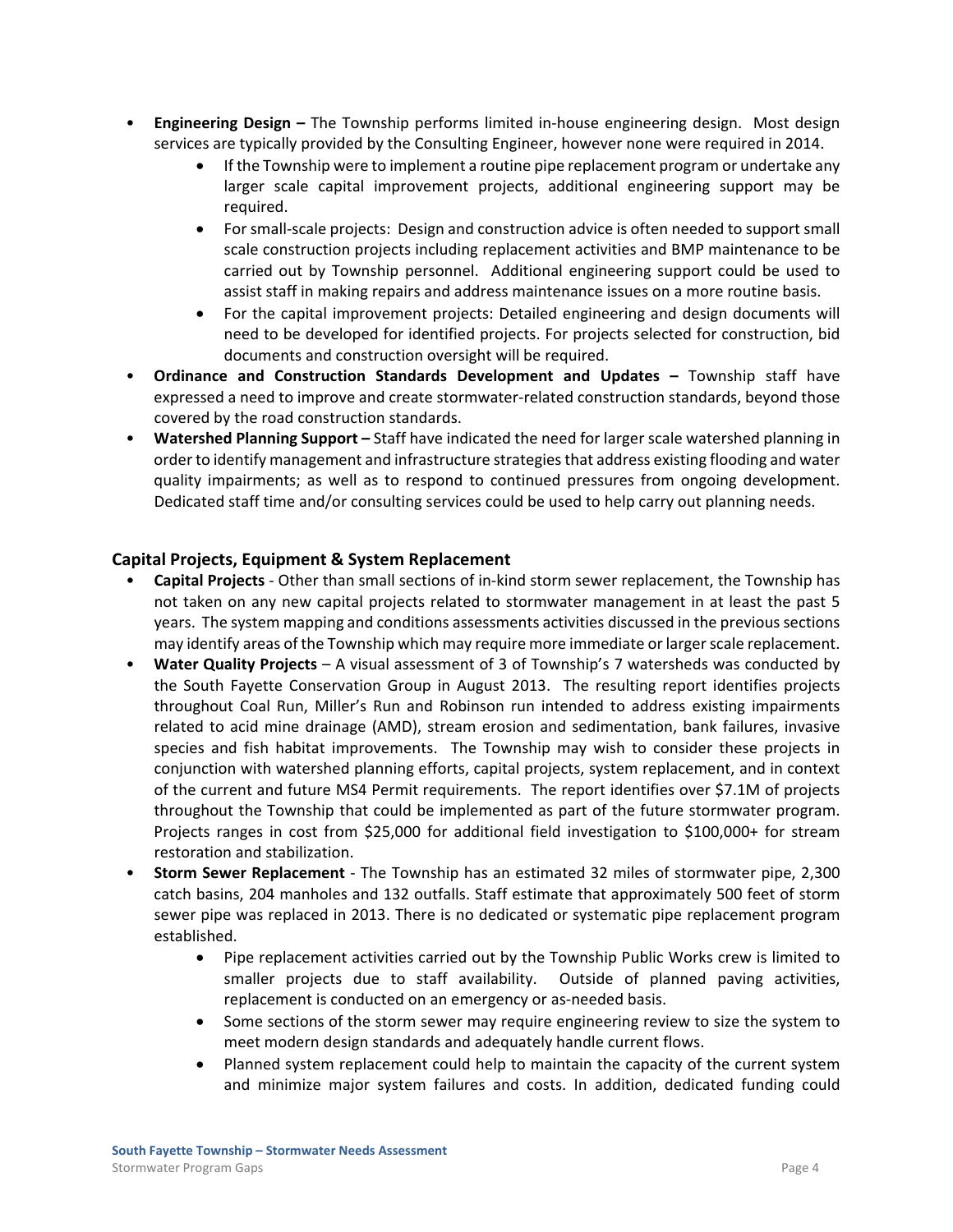provide the necessary resources to upgrade the system where necessary and potentially reduce flooding and public safety hazards.

- Based upon an American Water Works Association (AWWA) benchmarking survey, industry standards recommend investing approximately 1% of the value of the stormwater assets in repair or replacement of the infrastructure on an annual basis. For South Fayette, this would equate to roughly 1,700 feet of pipe and at least 23 inlets annually. This is a recommended standard/ideal approach.
	- The level of funding needed to support this level of replacement is not feasible for all communities.
	- The Township may also consider replacement alternatives such as slip lining the pipe system where access is a potential issue or where lining is a more cost effective solution.
- If the Township staff are to carry out additional system replacement additional staff may be required along with increased funding for materials purposes. Alternatively, system replacement could be contracted out via service agreement.
- **New and Replacement Equipment** ‐ There is currently no dedicated fund to routinely replace the estimated \$1.46M in equipment utilized in performing stormwater activities. Dedicated equipment replacement funding could help to regularly replace equipment, minimize downtime and provide staff with the equipment needed to perform stormwaterrelated operation and maintenance (O&M) and replacement activities more efficiently.
	- For example, the most heavily used piece of equipment in support of stormwater related O&M activities is the Street Sweeper. The current sweeper is a 1996 model and has an estimate replacement cost of \$185,000. This vehicle is currently out of service. Staff estimate repairs will cost approximately \$6,000. Given the age of the sweeper, replacement may be a more cost effective approach in the long‐term.
	- Planned replacement funding could help to maximize staff productivity and minimize vehicle repair-time. In addition, the cost of ongoing maintenance and repairs should be balanced against vehicle replacement costs. Note – repairs are currently performed by in‐house mechanics.

#### **Program Administration**

- **Contracts and Procurement** Depending on the extent of the future program, the Township staff likely do not have enough capacity to oversee an increase in engineering, construction, and other related services.
	- Bidding and procurement services and support will be needed from Township Administrative staff.
	- Capital project will require project management, construction inspection, and support.
	- The Township could address this gap by hiring additional engineering staff, expanding its use of the current contract engineer, or seeking specialty engineering/project oversight services for these contracted activities.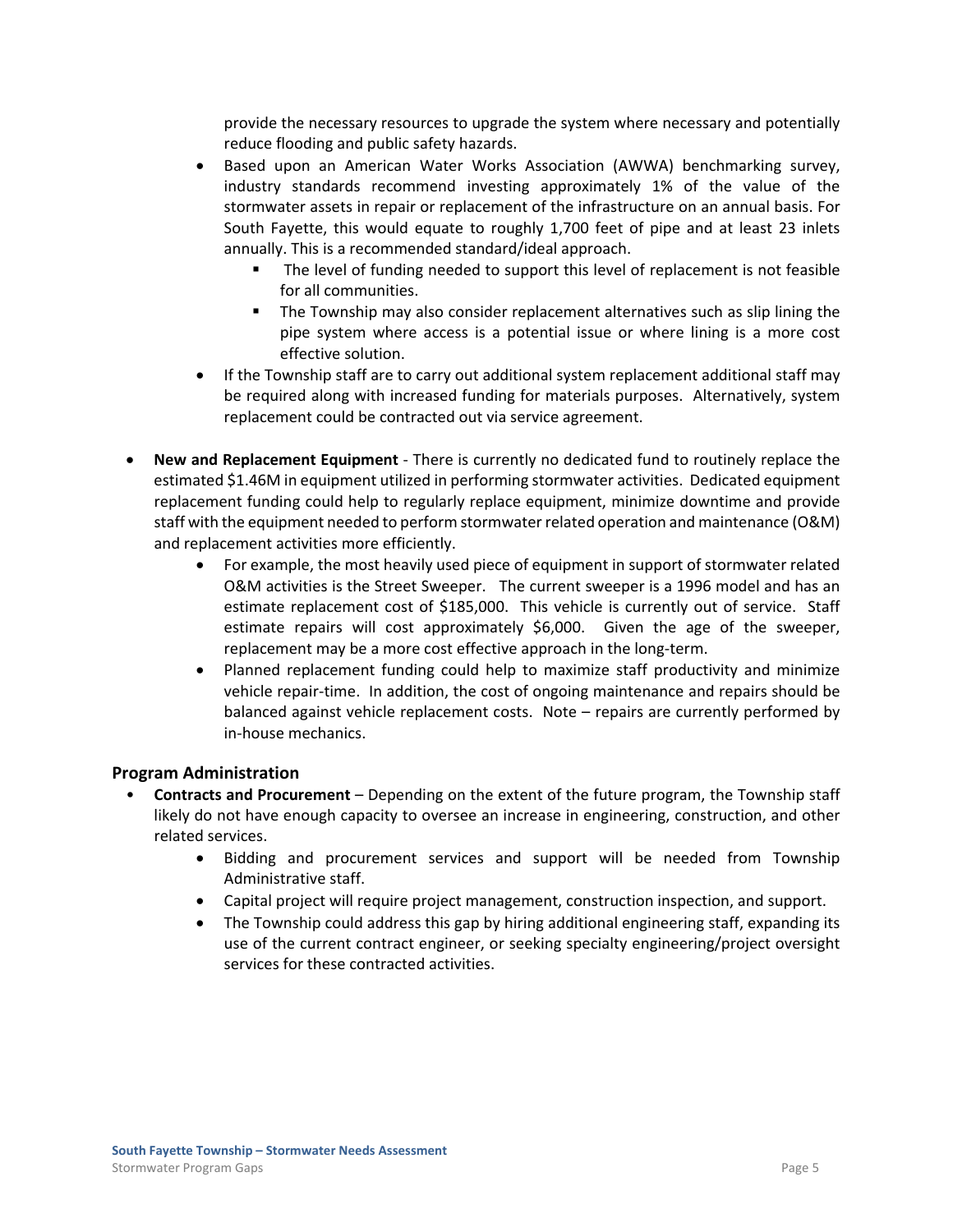# **Level of Service Analysis**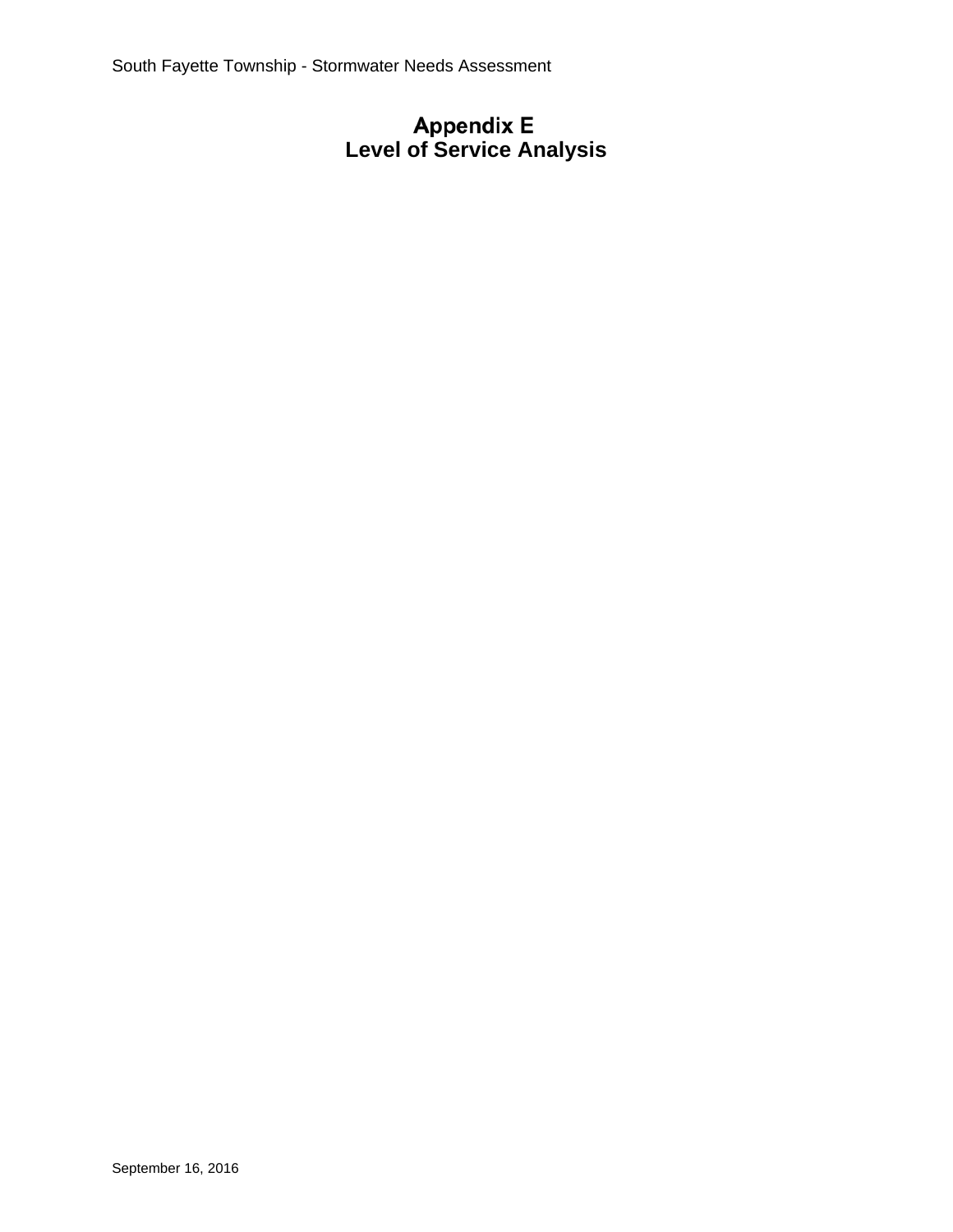

## *Level of Service Introduction*

When establishing a formal stormwater management program, it's important to define the Township's activities and services as well as the level at which these services are offered across a planned time‐ horizon. This is often referred to as the level of service (LOS) and sets the foundation for estimating the annual program costs, which will be further developed in the 5-year program plan. Establishing the services and associated costs helps to identify the funding that may be needed to support the program. Anticipated staff time and additional support should also be considered in context of the program plan, along with operation and maintenance activities and capital improvement activities. This approach, which considers the full extent of resources needed to successfully manage stormwater, helps to better estimate and identify the total cost of stormwater related activities.

The following sections identify potential program enhancements to meet current and projected future program needs to address the previously identified gaps within each of the major cost centers as summarized in the table below. The information presented herein is based on a review of available data, interviews with staff, and professional judgment on costs for similar program elements in other Pennsylvania communities.

| <b>COST CENTER</b>                                                     | <b>PROGRAM ELEMENT</b>                                                  |
|------------------------------------------------------------------------|-------------------------------------------------------------------------|
| <b>Capital Projects,</b>                                               | <b>Storm Sewer Replacement</b>                                          |
| <b>Equipment &amp; System</b>                                          | <b>New and Replacement Equipment</b>                                    |
| Replacement                                                            | <b>Water Quality Projects</b>                                           |
| <b>Infrastructure</b><br><b>Operations &amp;</b><br><b>Maintenance</b> | <b>Stormwater Conveyance System Cleaning &amp; Repairs</b>              |
|                                                                        | <b>Culvert &amp; Channel Maintenance</b>                                |
|                                                                        | <b>Maintenance Planning</b>                                             |
|                                                                        | <b>Private Stormwater Management Facility Support</b>                   |
|                                                                        | <b>MS4 Permit Compliance Support</b>                                    |
|                                                                        | <b>Existing Conditions Assessments</b>                                  |
| Engineering,                                                           | <b>System Mapping &amp; Asset Management</b>                            |
| <b>Compliance &amp; Asset</b>                                          | <b>Stormwater Facility Inspections</b>                                  |
| <b>Management</b>                                                      | <b>Engineering Design</b>                                               |
|                                                                        | <b>Ordinance &amp; Construction Standards Development &amp; Updates</b> |
|                                                                        | <b>Watershed Planning Support</b>                                       |

After discussion of each program element, a recommended target level of services based upon feedback from Township staff and the Stormwater Needs Advisory Committee (SNAC) is presented along with key factors and general recommendations on the overall timing of implementation.

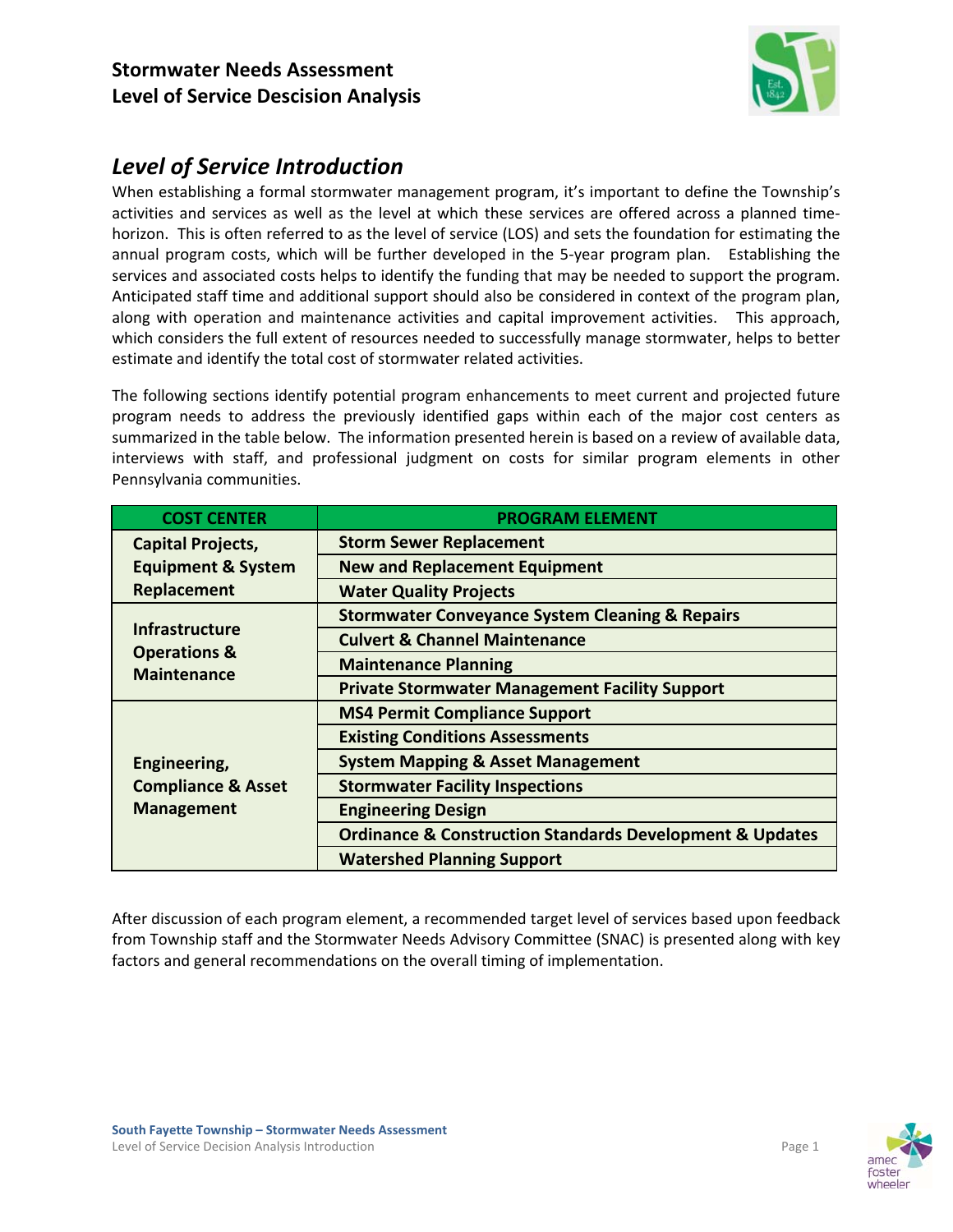

## *Background*

A program's LOS is typically comprised of system performance objectives and/or a minimum standard for system condition and is often defined in terms of frequency of service. For example, pipe replacement activities are currently limited by the availability of Public Works personnel. As the Public Works Department is responsible for providing services other than those related to stormwater (i.e., tree removal, repaving, snow removal), setting and achieving annual replacement goals can be difficult. Public Works staff are directed, often on a daily basis, to address the immediate needs of the community. Thus, the amount of the existing system which can be replaced during a given year will be highly impacted by the availability of resources, both staff time and funding. Under an expanded program, the LOS could be defined by the goal of replacing 1% of the existing system annually (e.g. a 100‐year replacement cycle). The cost associated with this LOS would be defined by the resources required to achieve this goal (e.g. staff time, materials costs, equipment costs, etc.). If the Township desires to replace the system on a faster cycle, for example in 50 years, both the effort and associated costs would generally double.

LOS can also be defined in terms of quantity of service in cases such as public education. The level can be measured directly by the amount and type of materials provided to the public or the investment in resources to prepare and deliver the materials.

When reviewing the LOS options, consider the following:

- The program elements presented herein assume the Township will continue to provide the services outlined in the Current Services Report at or around their current levels. For example, staff feel that the current street sweeping program is sufficient for community and no adjustments are needed at this time.
- Where applicable, resources for specific program elements are provided to address identified Township gaps/needs. For each program element, a low, medium and high LOS option was developed.
- Program development is incremental. Many levels of service are designed to provide the Township with better information from which to make future decisions. For example, a more thorough conditions assessment of the Township's existing system may reveal that some sections of pipe require immediate replacement, this may impact system replacement prioritization.
- The program items would not all be implemented immediately. The plan would be to phase in these services over time in general accordance with the timing recommendations.
- The costs presented in the table cannot necessarily be added up to determine the annual program costs. The activities need to be spread out over a number of years. This issue will be further addressed in context of the 5‐year program plan.
- Cost estimates are order of magnitude and based on typical cost data for the region. At this time, cost estimates are meant to provide a sense of the relative financial commitment involved in order to facilitate the decision‐making process. More specific cost data will be presented in context of the resulting program plan.

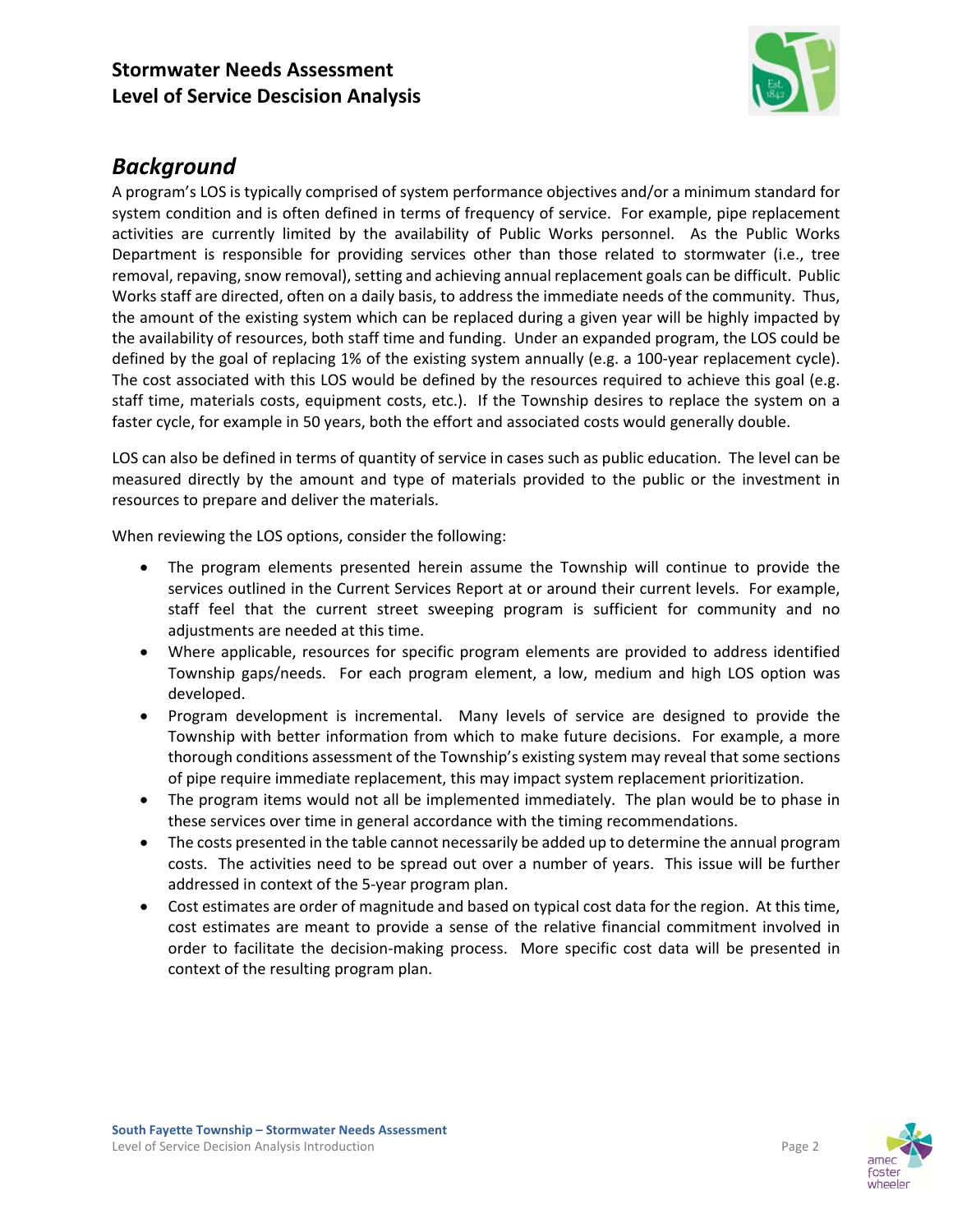

## *Level of Service Decision Exercise*

Moving to a formalized stormwater management program with defined performance metrics and goals will not occur overnight – rather adjustments to meet a desired LOS typically occurs over a period of years. To plan for program expansion, it is necessary to gather information and feedback on key priorities to begin moving the program in a direction that reflects the needs of South Fayette Township. To accomplish this both Township staff and members of the Stormwater Needs Assessment Committee (SNAC) were asked to provide their preferences and feedback on the LOS options. They were asked to consider which option they felt best addressed the Township needs at a level they could generally support.

The resulting recommendation is presented following the discussion of the LOS Options. The recommendation is accompanied by key factors for implementation and notes on the anticipated timing meant to represent the phasing in of services over time.

## *LOS Exercise ‐ Summary Results*

The following is a brief summary of the Stormwater Needs Advisory Committee's (SNAC) feedback on the Level of Service (LOS) options. The overall results as well the comments provided help to inform the development of a program plan, which is intended to set a vision for stormwater activities and priorities over the next 5 to 10 years. The table below summarizes the target level of service option based upon the average response for each program element. These results recognize that the current LOS should not remain constant but will need to be adjusted overtime.

| <b>PROGRAM ELEMENT</b>                                                  | <b>TARGET LOS</b> |
|-------------------------------------------------------------------------|-------------------|
| <b>CAPITAL PROJECTS, EQUIPMENT &amp; SYSTEM REPLACEMENT</b>             |                   |
| <b>Storm Sewer Replacement</b>                                          | M                 |
| <b>New and Replacement Equipment</b>                                    | M                 |
| <b>Water Quality Projects</b>                                           | <sub>B</sub>      |
| <b>INFRASTRUCTURE OPERATIONS &amp; MAINTENANCE</b>                      |                   |
| <b>Stormwater Conveyance System Cleaning &amp; Repairs</b>              | M                 |
| <b>Culvert &amp; Channel Maintenance</b>                                | M                 |
| <b>Maintenance Planning</b>                                             | M                 |
| <b>Private Stormwater Management Facility Support</b>                   | M                 |
| <b>ENGINEERING, COMPLIANCE &amp; ASSET MANAGEMENT</b>                   |                   |
| <b>MS4 Permit Compliance Support</b>                                    | M                 |
| <b>Existing Conditions Assessments</b>                                  | M                 |
| <b>System Mapping &amp; Asset Management</b>                            | н                 |
| <b>Stormwater Facility Inspections</b>                                  | M                 |
| <b>Engineering Design</b>                                               | M                 |
| <b>Ordinance &amp; Construction Standards Development &amp; Updates</b> | н                 |
| <b>Watershed Planning Support</b>                                       | M                 |



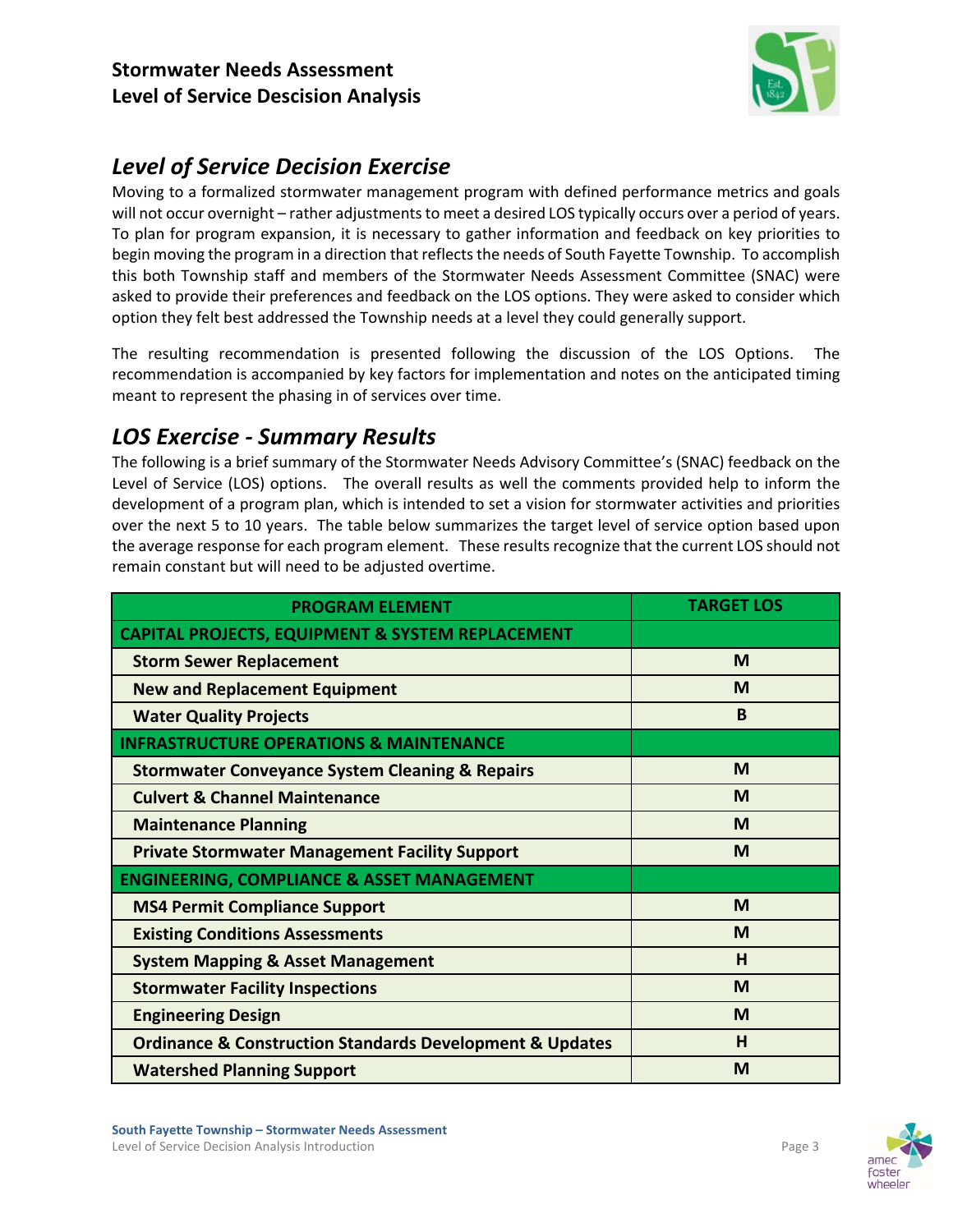

### *LOS Ranking*

While the average LOS responses, support an increase in all of the identified program areas, when ranked based upon the total LOS responses (H=3, M=2, L=1), a different pattern emerges:

| <b>Rank by LOS Selection</b>                                            |
|-------------------------------------------------------------------------|
| <b>System Mapping &amp; Asset Management</b>                            |
| <b>Ordinance &amp; Construction Standards Development &amp; Updates</b> |
| <b>Maintenance Planning</b>                                             |
| <b>Existing Conditions Assessments</b>                                  |
| <b>Culvert &amp; Channel Maintenance</b>                                |
| <b>Stormwater Facility Inspections</b>                                  |
| <b>New and Replacement Equipment</b>                                    |
| <b>Stormwater Conveyance System Cleaning &amp; Repairs</b>              |
| <b>MS4 Permit Compliance Support</b>                                    |
| <b>Watershed Planning Support</b>                                       |
| <b>Private Stormwater Management Facility Support</b>                   |
| <b>Engineering Design</b>                                               |
| <b>Storm Sewer Replacement</b>                                          |
| <b>Water Quality Projects</b>                                           |

The ranking of services by the overall LOS response provides a general sense of the priorities based upon the SNAC's input. This provides a basis for developing an implementation schedule with the higher ranking elements being address earlier in the program plan. This ranking also echoes a number of comments provided during by the SNAC. The overall feedback was diverse, with each respondent providing a different perspective on what's important, what level of investment is reasonable and when activities should be undertaken. The comments help to set a basis for outlining the program plan. Key comments/thoughts included:

- Develop a better understanding of current system conditions through system mapping and assessments prior to making decisions and undertaking larger scale system replacement.
- Create a centralized database of stormwater system information to aid in the decision making process.
- Establish a maintenance plan to direct resources effectively.
- In the meantime, don't "make things worse." Continue operation and maintenance activities at a reasonable level until a more informed decision on resources needs can be made. Focus repairs and replacement on known problem areas until more information is available. Where possible, leverage grant funding and partner organizations (e.g. the South Fayette Conservancy Group) to help further water quality improvements and public education efforts.
- The desired level of service for each of the program elements will change over time pending the results of the system evaluations.



wheele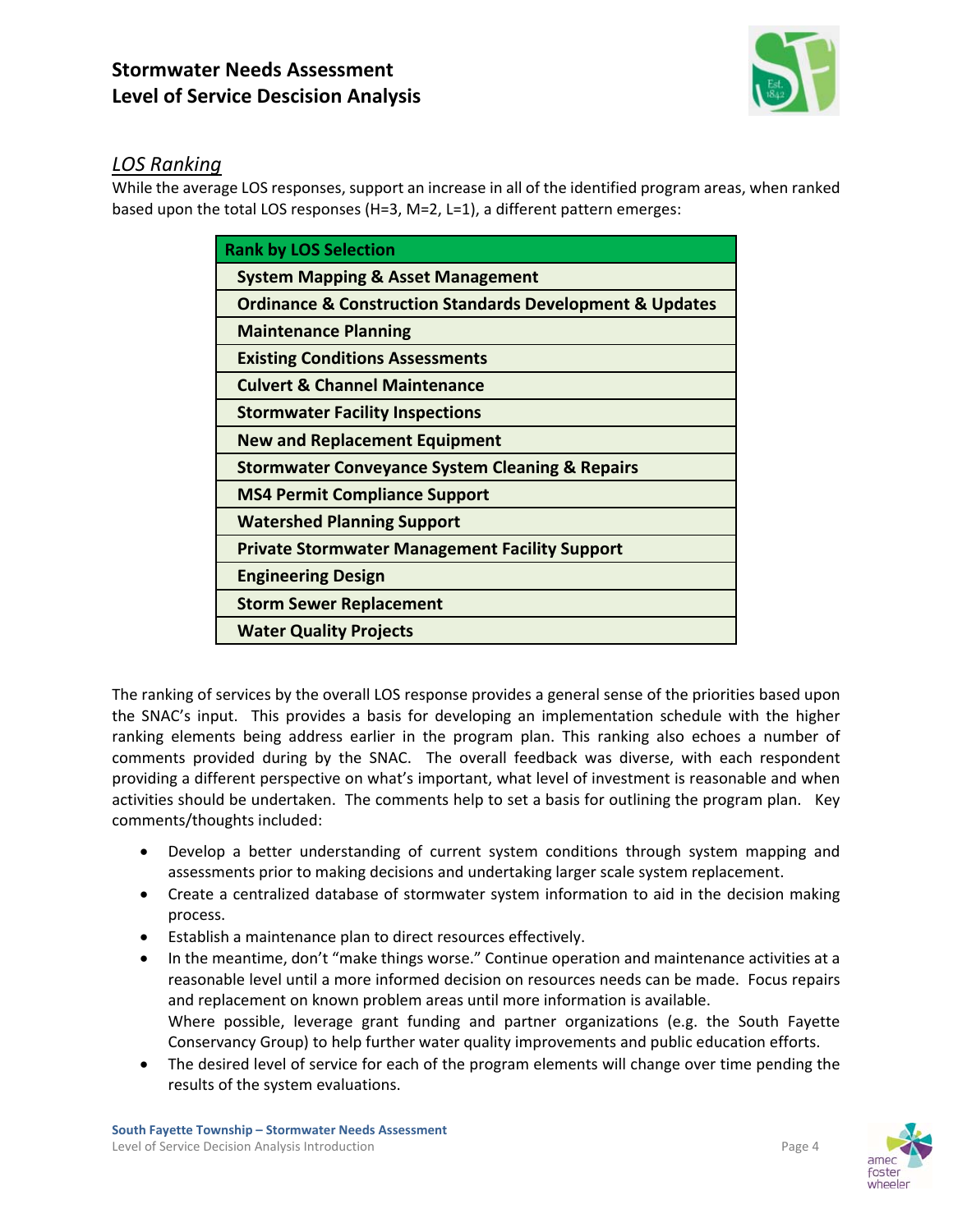

### *Implementation / Timing*

The LOS Exercise results would suggest that the first years of the initial program be focused on assessing the current system conditions. Once this information is obtained, the resources needed to maintain and systematically replace the system can be establishing based upon prioritized cleaning, repair and replacement needs. Until that time, general replacement and cleaning activities will focus on the existing problem areas at a slightly higher level than currently provided.

In addition, the following one-time efforts, would be undertaken during the first year of the program to create a foundation upon which to build future program activities and direct resources:

- Complete the stormwater system mapping
- Establish an updated MS4 Program Plan
- Update local stormwater management ordinances and design standards
- Implement a routine maintenance plan

A summary of the timing recommendations for each program element is presented following the recommended target LOS option.

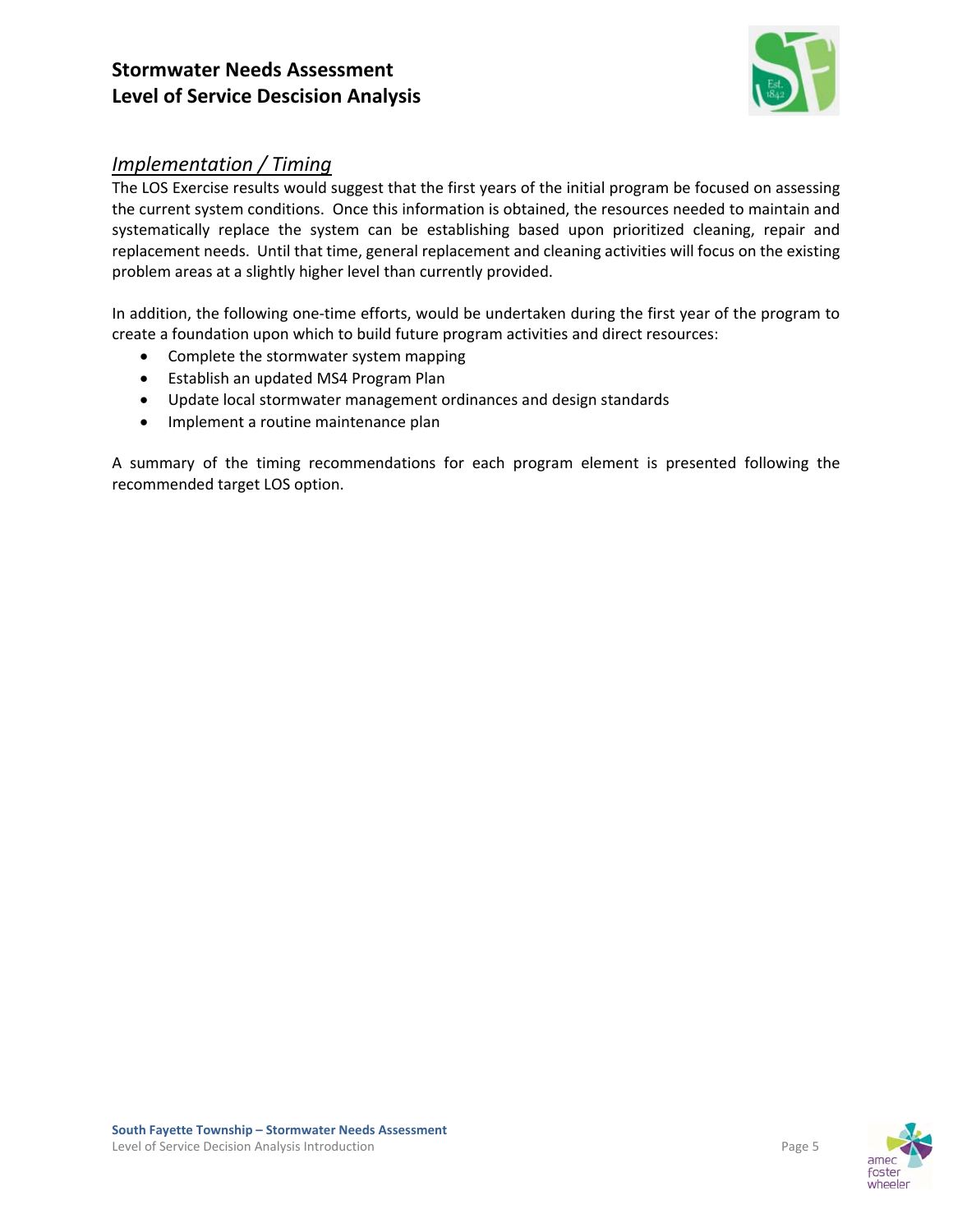

| <b>Cost Center:</b>              | Capital Projects, Equipment & System Replacement                                                                                                                                                                                                                                                                                                                                                                                                                                                                                                                                                                                                           |  |  |
|----------------------------------|------------------------------------------------------------------------------------------------------------------------------------------------------------------------------------------------------------------------------------------------------------------------------------------------------------------------------------------------------------------------------------------------------------------------------------------------------------------------------------------------------------------------------------------------------------------------------------------------------------------------------------------------------------|--|--|
| Service:                         | <b>Storm Sewer Replacement</b>                                                                                                                                                                                                                                                                                                                                                                                                                                                                                                                                                                                                                             |  |  |
| <b>Current Condition:</b>        | The Township has an estimated 32 miles of stormwater pipe, 2,300 catch basins,<br>204 manholes and 132 outfalls.                                                                                                                                                                                                                                                                                                                                                                                                                                                                                                                                           |  |  |
|                                  | System replacement is completed on an emergency basis or in conjunction with<br>Township paving projects. Pipe replacement activities are carried out by the<br>Township Public Works crew and limited due to staff availability and budget<br>limitations. In 2013, staff estimate 500 linear feet of storm sewer pipe was<br>replaced.                                                                                                                                                                                                                                                                                                                   |  |  |
| Need:                            | Predictable replacement of drainage infrastructure on a scheduled basis that<br>maximizes performance of the drainage network and minimizes risk of failure,<br>flood damage, and poor water quality.                                                                                                                                                                                                                                                                                                                                                                                                                                                      |  |  |
| <b>Assumptions:</b>              | Township will establish a routine replacement program. Pipe replacement will<br>be tied closely to the envisioned asset management system and coordinated<br>with system cleaning, mapping and conditions assessment efforts (see<br>Infrastructure Operations & Maintenance Cost Center). Township engineering<br>staff will oversee design and installation. Replacement will be coordinated with<br>other Township or related infrastructure projects when possible. Replacement<br>activities could be prioritized based upon factors such as existing conditions,<br>estimated remaining service life, pipe location, health and safety factors, etc. |  |  |
|                                  | Replacement costs range:<br>Pipe - \$100-\$150/LF. Costs cover materials (piping, bedding, pavement<br>$\bullet$<br>restoration, etc.) and labor.<br>Inlet replacement costs range: \$2,000-3,500/inlet installed.<br>$\bullet$<br>Manhole replacement costs range: \$4,000-5,000/manhole installed.<br>$\bullet$<br>Outfall replacement costs range: \$1,500 - 3,000/outfall installed. Does<br>$\bullet$<br>not include outfall protection (i.e. rip-rap, energy dissipaters, etc.).<br>Conditions should be evaluated on a site specific basis.                                                                                                         |  |  |
| <b>Level of Service Options:</b> |                                                                                                                                                                                                                                                                                                                                                                                                                                                                                                                                                                                                                                                            |  |  |
|                                  |                                                                                                                                                                                                                                                                                                                                                                                                                                                                                                                                                                                                                                                            |  |  |

- *Basic – Replace 0.25% (~425 LF) of the Township owned system annually.*
- *Medium – Replace 0.5% (~850 LF) of the Township owned system annually.*
- *High* **–** *Replace 1% (~1,700 LF) of the Township owned system annually.*

| <b>Basic</b>                        | <b>Medium</b>                       | <b>High</b>                         |
|-------------------------------------|-------------------------------------|-------------------------------------|
| <b>Estimated Annual Budget</b>      | <b>Estimated Annual Budget</b>      | <b>Estimated Annual Budget</b>      |
| \$66,000                            | \$125,000                           | \$245,000                           |
| <b>Targeted Annual Replacement:</b> | <b>Targeted Annual Replacement:</b> | <b>Targeted Annual Replacement:</b> |
| 425 LF of pipe @ \$100/LF           | 850 LF of pipe @ \$100/LF           | 1,700 LF of pipe @ \$100/LF         |
| 6 Inlets @ \$2,750/inlet            | 12 Inlets @ \$2,750/inlet           | 23 Inlets @ \$2,750/inlet           |
| 1 manholes@4,500/manhole            | 1 manholes@4,500/manhole            | 2 manholes@4,500/manhole            |
| 1 outfall @\$2,500/outfall          | 1 outfall @\$2,500/outfall          | 1 outfall @\$2,500/outfall          |



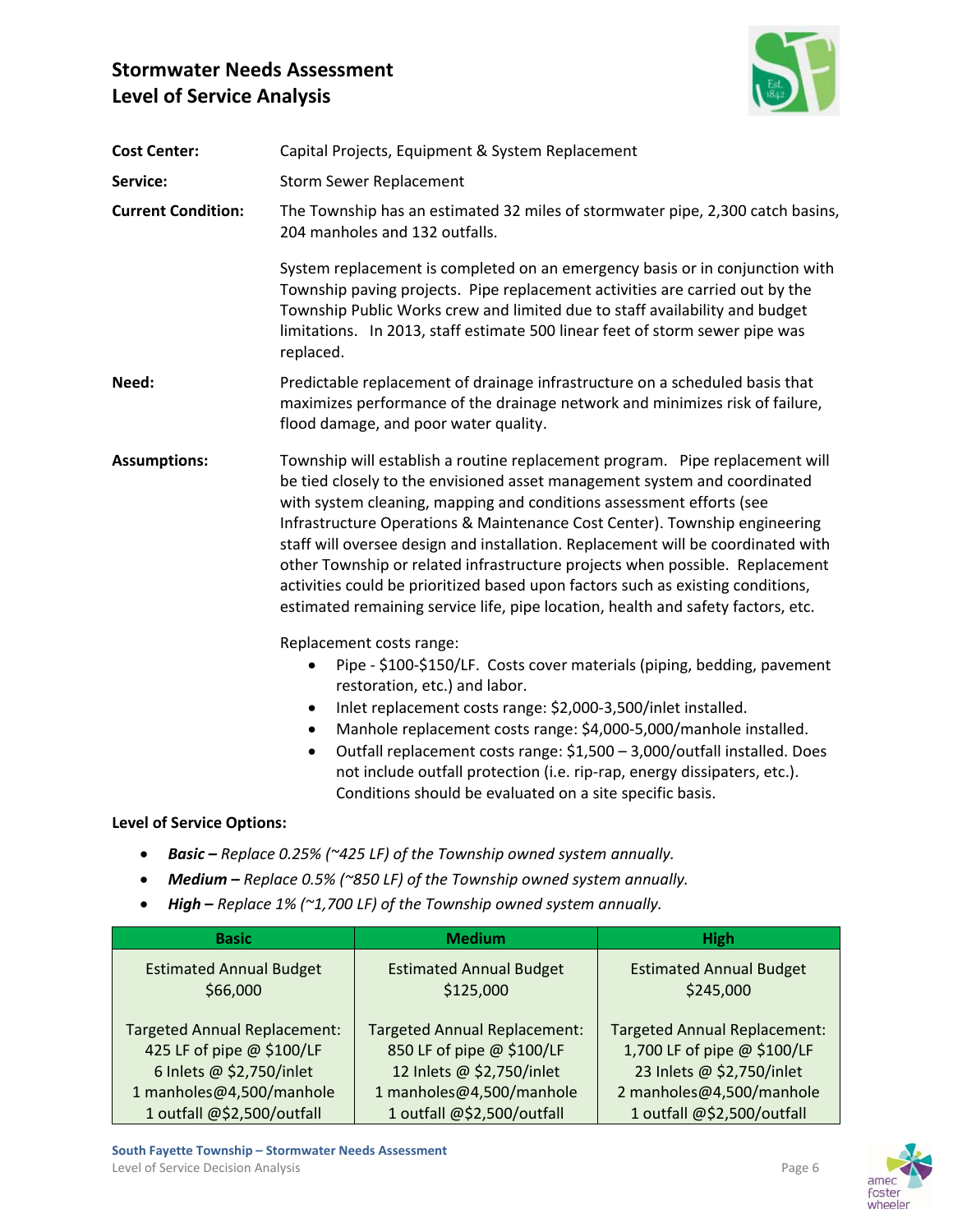

#### **LOS Recommendation:** Medium

| <b>Key Factors:</b> | This service would likely be performed via contracted service providers initially.<br>System replacement at the High LOS option may be required (Years 5 to 10)<br>following the completion and evaluation of the results from the existing<br>conditions assessment conditions assessment in Year 8.<br>Routine system assessment and replacement has not occurred for some<br>time.<br>Staff expect a backlog of projects would be identified and prioritized. |  |
|---------------------|------------------------------------------------------------------------------------------------------------------------------------------------------------------------------------------------------------------------------------------------------------------------------------------------------------------------------------------------------------------------------------------------------------------------------------------------------------------|--|
| Timing:             | Year 1 - Township will establish a routine replacement program beginning with<br>the Basic Level of Service Option in Year 1. This matches the replacement<br>performed by Township Staff in 2014.                                                                                                                                                                                                                                                               |  |
|                     | Year 2-4 - Pipe replacement activities will be ramped up and tied closely to the<br>existing conditions assessment, system cleaning and mapping efforts.                                                                                                                                                                                                                                                                                                         |  |
|                     | Year 5 – Continue to ramp up services to achieve targeted Medium LOS Option.                                                                                                                                                                                                                                                                                                                                                                                     |  |
|                     | Year 6-10 – Based upon the overall results of the conditions assessment the<br>Township would evaluate whether or not additional system replacement (i.e.<br>the High LOS Option) is needed to meet the anticipated replacement backlog.<br>Utilizing a service contractor or conducting replacement in-house would be re-<br>evaluated at this time.                                                                                                            |  |

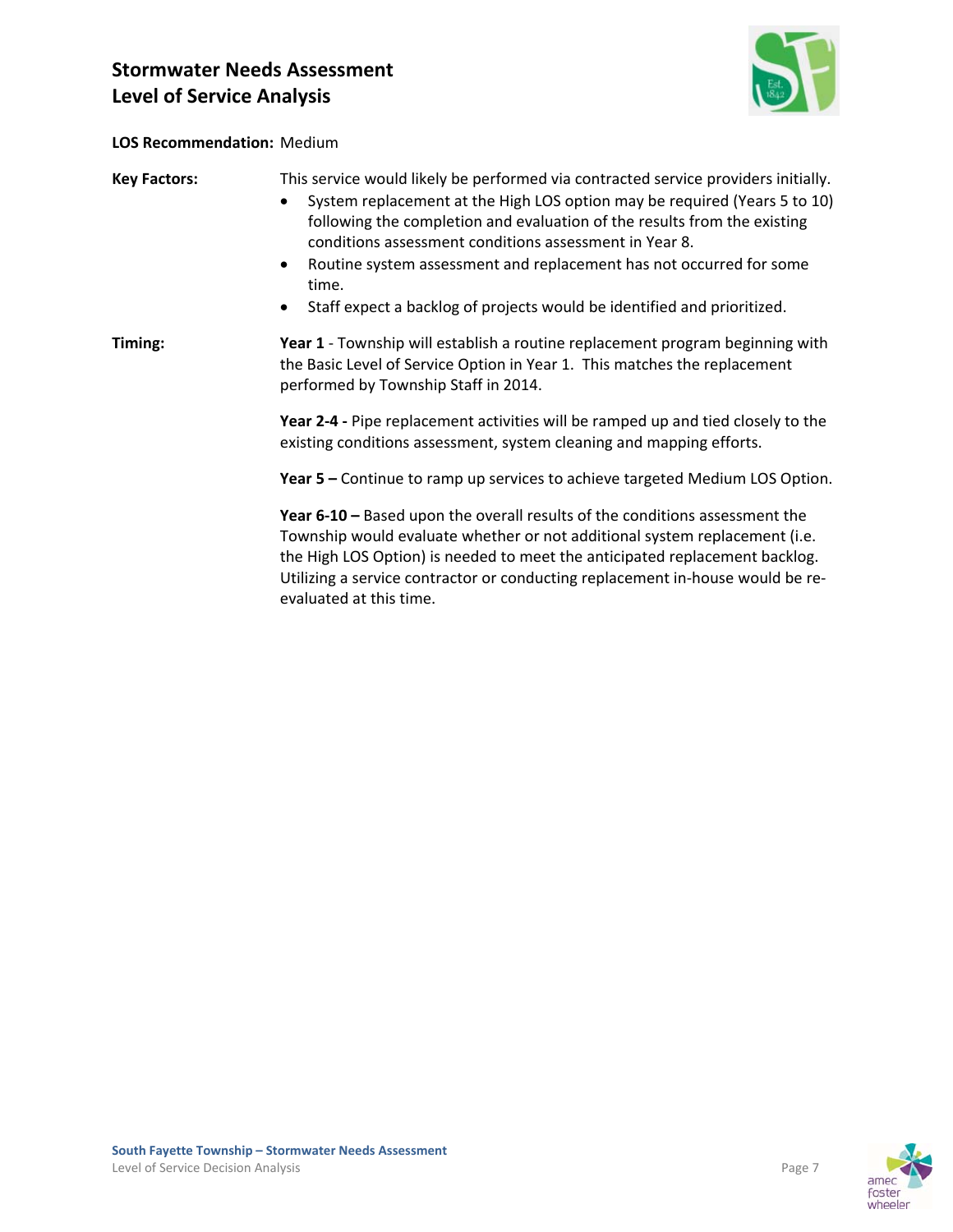

| <b>Cost Center:</b>       | Capital Projects, Equipment & System Replacement                                                                                                                                                                                                                                                                                                                                                     |
|---------------------------|------------------------------------------------------------------------------------------------------------------------------------------------------------------------------------------------------------------------------------------------------------------------------------------------------------------------------------------------------------------------------------------------------|
| Service:                  | New and Replacement Equipment                                                                                                                                                                                                                                                                                                                                                                        |
| <b>Current Condition:</b> | The Township has an estimated \$1.46M in equipment that is routinely used in<br>conjunction with stormwater activities such as operation and maintenance, and<br>pipe replacement. Note -equipment may also be used for other Township<br>purposes. Currently, any new or replacement equipment is purchased on an as-<br>needed basis. There is no dedicated funding or equipment procurement plan. |
|                           | One of the street sweepers needs to be replaced immediately at an estimated<br>cost of \$185,000.                                                                                                                                                                                                                                                                                                    |
| Need:                     | Routine / planned vehicle and equipment replacement that maximizes staff<br>productivity and minimizes vehicle repair-time.                                                                                                                                                                                                                                                                          |
| <b>Assumptions:</b>       | The Township will create a plan to periodically replace vehicles and equipment,<br>creating a long-term and sustainable replacement mechanism. Funds could be<br>allocated in each budget cycle for specific vehicle replacement or a fund could<br>be established to accept a defined amount of dedicated funding on a routine<br>basis.                                                            |
|                           | Calculation of contribution to the fund would be based on percent of time<br>equipment is used for stormwater activities, replacement value, and lifecycle.<br>Township staff would prioritize equipment replacements based upon estimated<br>remaining useful life and Public Works Department needs, both current and<br>proposed.                                                                 |

#### **Level of Service Options:**

- *Basic – Replacement schedule for equipment on a 20‐year rotating basis.*
- *Medium – Replacement schedule for equipment on a 15‐year rotating basis.*
- *High* **–** *Replacement schedule for equipment on a 10‐year rotating basis.*

| <b>Basic</b>                         | <b>Medium</b>                        | <b>High</b>                          |
|--------------------------------------|--------------------------------------|--------------------------------------|
| <b>Estimated Annual Contribution</b> | <b>Estimated Annual Contribution</b> | <b>Estimated Annual Contribution</b> |
| \$73,000                             | \$97,400                             | \$146,000                            |
| <b>Target Replacement Cycle:</b>     | <b>Target Replacement Cycle:</b>     | <b>Target Replacement Cycle:</b>     |
| 20 Years                             | 15 Years                             | 10 Years                             |

#### **LOS Recommendation:** Medium

**Key Factors:** The Township would need to establish a dedicated equipment replacement fund for stormwater related equipment.

- Some equipment such as the street sweeper require near-term/immediate replacement. Purchases may require additional capital outlays if sufficient funds haven't been accrued early on in the establishment of the fund.
- The target LOS would result in a 15‐year replacement cycle.

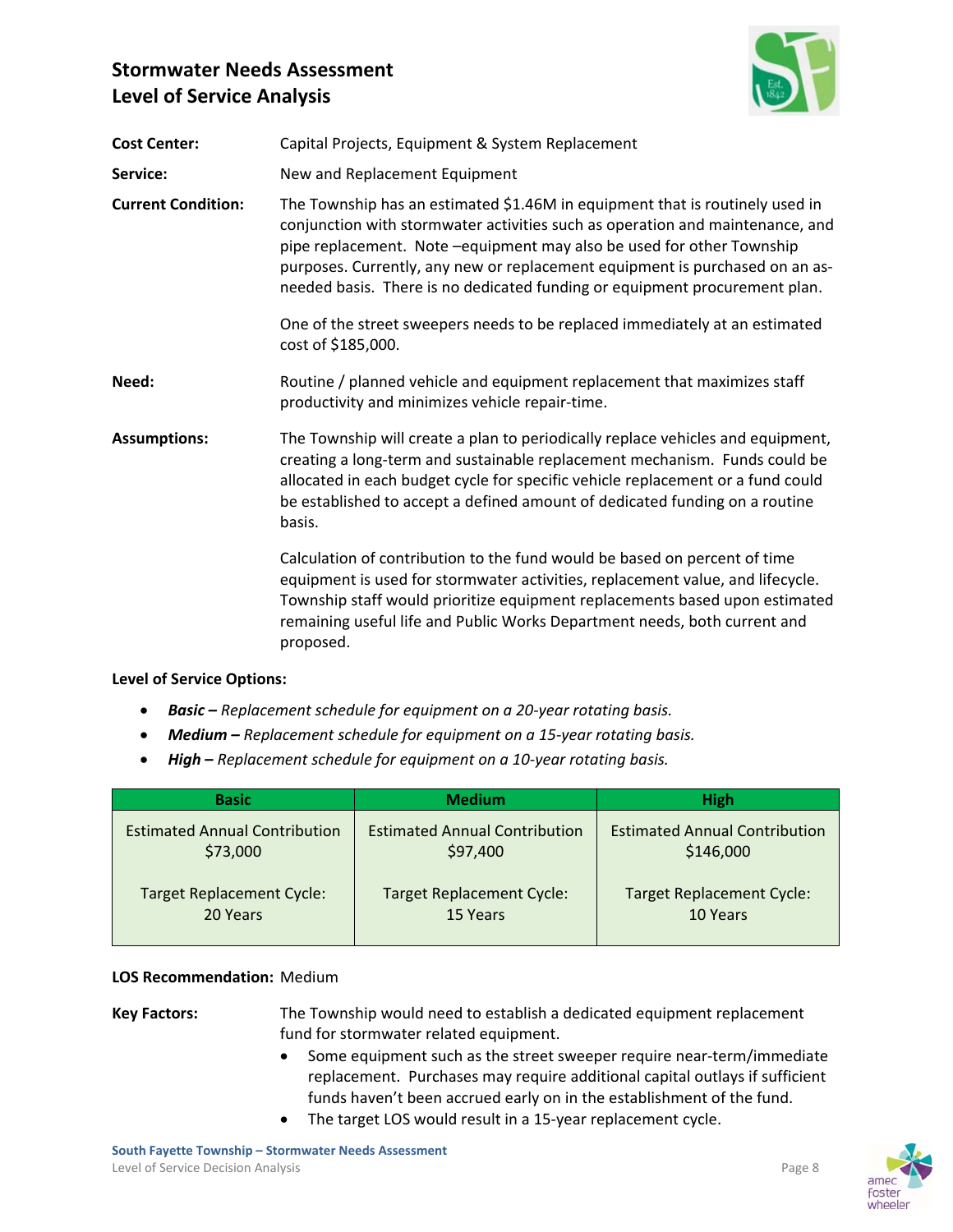

- The annual contribution could be reduced, by pro-rating the replacement costs to the fund based upon the percentage of time the vehicle/equipment is utilized in stormwater related activities. If this approach is utilized, another funding source (such as the general fund) may need to contribute at the time of purchase.
- If additional equipment, such as a vacuum truck (estimated purchase cost: \$310K), is added to the vehicle inventory, additional funds will need to be set aside to plan for future replacement.

**Timing: Year 1** - Township will purchase a replacement street sweeper at an estimated cost of \$185K.

> **Year 2 –** Establish equipment replacement fund with initial annual contribution of \$97,400. A vehicle replacement schedule will be established.

**Year 3‐5 ‐** Continue annual contribution of \$97,400 to replacement fund.

**Year 5+ ‐** Continue annual contributions and re‐evaluate equipment replacement prioritization and funding level.

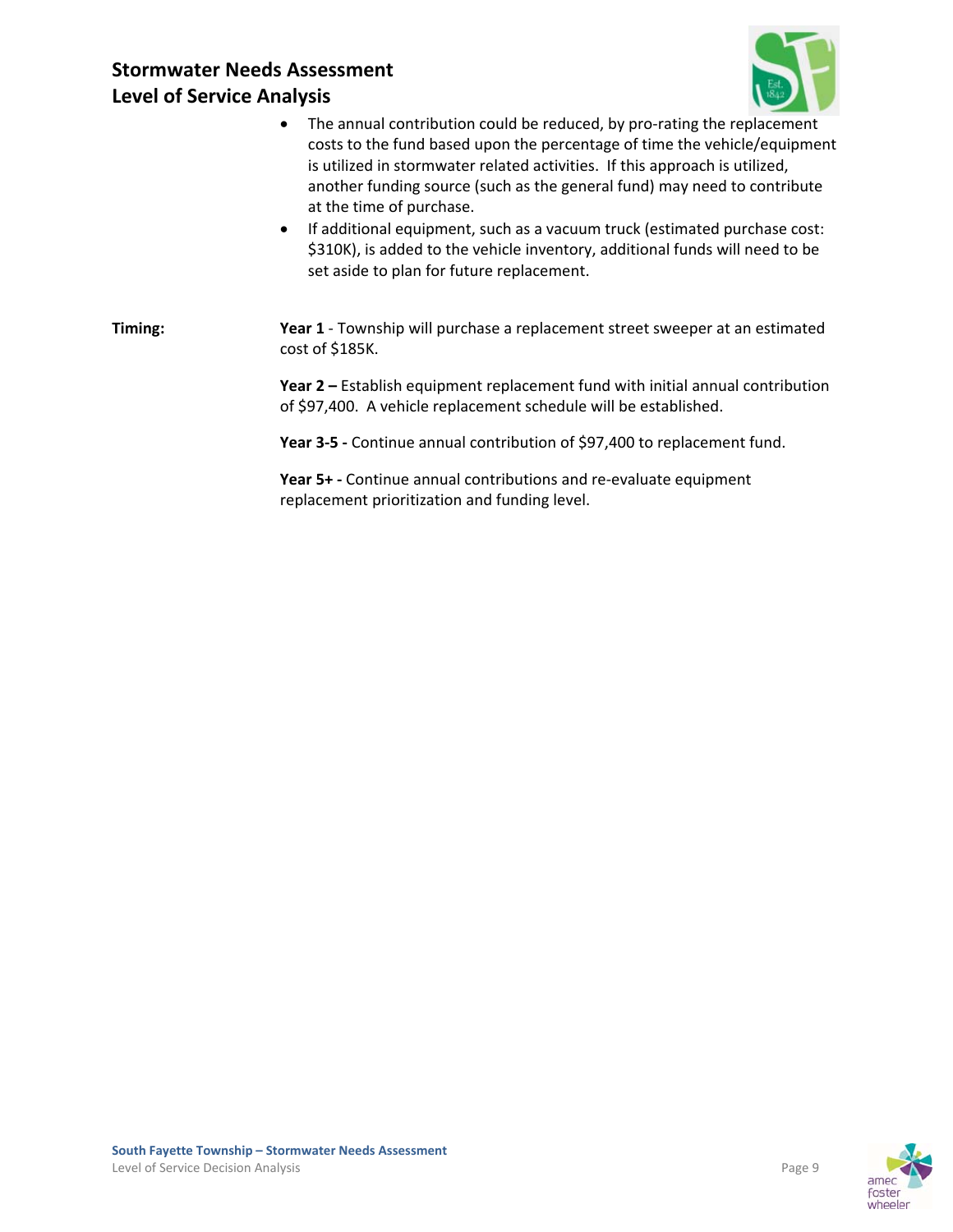

| <b>Cost Center:</b>       | Capital Projects, Equipment & System Replacement                                                                                                                                                                                                                                                                                                                                                                                                                                                                                                                                                                                                                                                                                        |  |
|---------------------------|-----------------------------------------------------------------------------------------------------------------------------------------------------------------------------------------------------------------------------------------------------------------------------------------------------------------------------------------------------------------------------------------------------------------------------------------------------------------------------------------------------------------------------------------------------------------------------------------------------------------------------------------------------------------------------------------------------------------------------------------|--|
| Service:                  | <b>Water Quality Projects</b>                                                                                                                                                                                                                                                                                                                                                                                                                                                                                                                                                                                                                                                                                                           |  |
| <b>Current Condition:</b> | All 7 of the watersheds in the Township have one or more water quality related<br>impairments. South Fayette Conservation Group conducted a visual assessment<br>in August 2013 and identified over \$7.1M in potential projects throughout Coal<br>Run, Miller's Run and Robinson Run that would begin to address existing<br>impairments related to acid mine drainage (AMD), stream erosion and<br>sedimentation, bank failures, invasive species and fish habitat, etc.                                                                                                                                                                                                                                                             |  |
|                           | In the past, the Township has provided Public Works Crews and vehicle support<br>for conservation projects. However, other than volunteer ongoing support<br>provided via the Environmental Advisory Committee (EAC), the Township has<br>not undertaken any of the identified projects or provided outside support for<br>the identified projects on a routine basis. This is primarily due to limited<br>resources - included staff availability and budget to support activities outside of<br>typical day to day operations (see current services report).                                                                                                                                                                          |  |
| Need:                     | Support and implementation of Water Quality Projects throughout the<br>Township to improve local water quality, protect natural resources and aid in<br>on-going compliance efforts.                                                                                                                                                                                                                                                                                                                                                                                                                                                                                                                                                    |  |
| <b>Assumptions:</b>       | The Township will evaluate and identify potential projects to support. Assume<br>projects with multiple benefits (water quality, permit compliance, protection of<br>other critical infrastructure, recreation, etc.) are preferred.                                                                                                                                                                                                                                                                                                                                                                                                                                                                                                    |  |
|                           | Dedicate Township staff time to project evaluation, grant pursuits and<br>$\bullet$<br>working with the EAC and other partners to pursue projects. Assume 8<br>hours per month of staff time would be dedicated to supporting these<br>efforts at average \$60/hr or approximately \$6,000 per year.<br>Township would support projects by providing additional resources in terms<br>$\bullet$<br>of personnel time, equipment, materials, or funding.                                                                                                                                                                                                                                                                                 |  |
|                           | The Township may wish to pursue projects in conjunction with MS4 compliance<br>activities and in partnership with South Fayette Conservation Group as well as<br>other local watershed and environmental organizations and agencies (e.g. the<br>Conservation District, Department of Conservation and Natural Resources and<br>Department of Environmental Protection, etc.). Grant funding may be<br>available to further support projects. Some restoration and stabilization projects<br>may help protect other infrastructure such as roadways, sanitary sewer<br>collection and water distributions systems. Partnering with other utility<br>providers and infrastructure owners (e.g. MASTF, PennDOT, etc.) may be<br>feasible. |  |

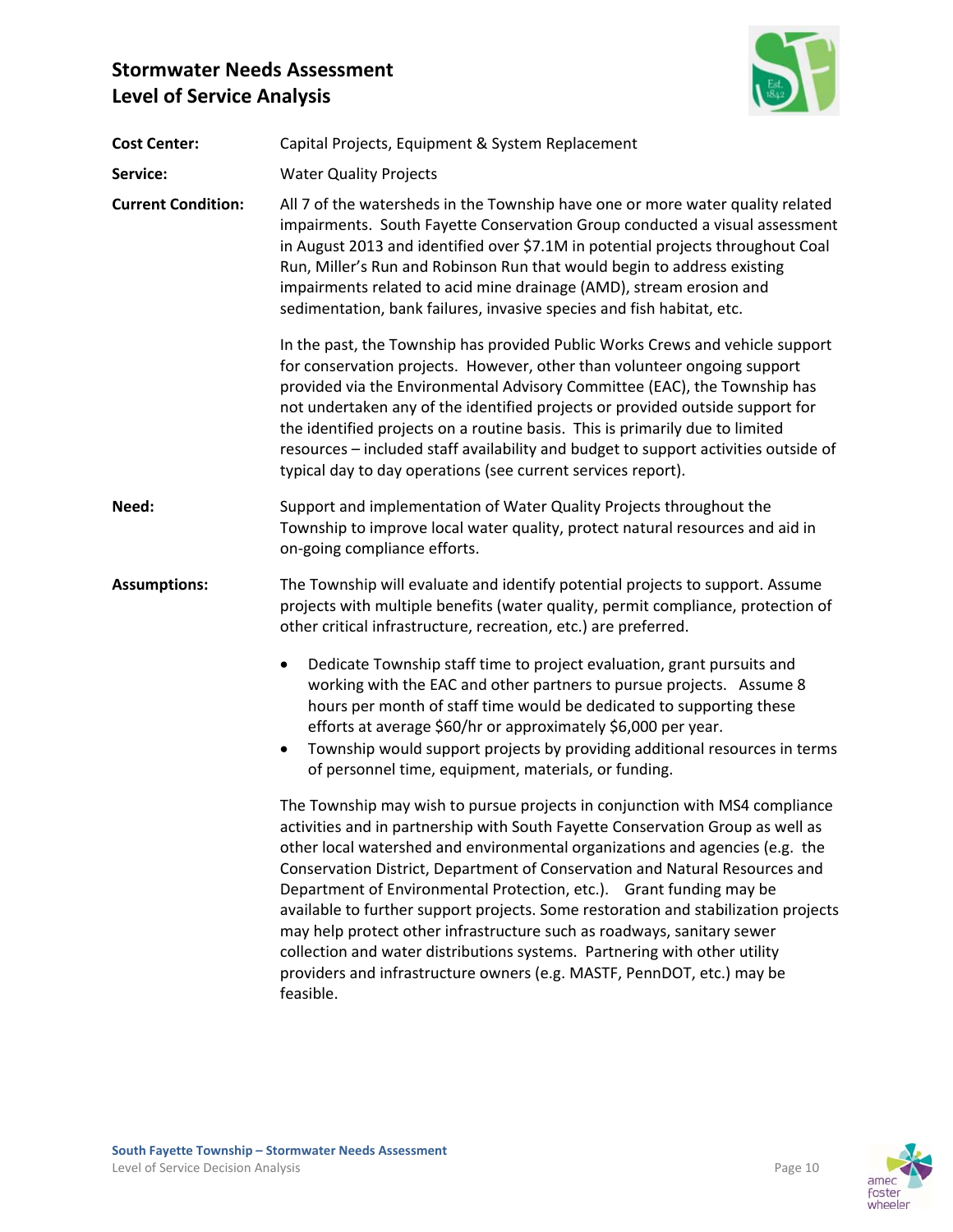

**Level of Service Options:** 

- *Basic – Provide support for water quality projects up to \$25k/year.*
- *Medium – Provide support for water quality projects up to \$50k/year.*
- *High – Provide support for water quality projects up to \$100k/year.*

| <b>Basic</b>                         | <b>Medium</b>                        | <b>High</b>                          |
|--------------------------------------|--------------------------------------|--------------------------------------|
| <b>Dedicated Staff Time</b>          | <b>Dedicated Staff Time</b>          | <b>Dedicated Staff Time</b>          |
| \$6,000                              | \$6,000                              | \$6,000                              |
| <b>Annual Project Support Budget</b> | <b>Annual Project Support Budget</b> | <b>Annual Project Support Budget</b> |
| \$25,000                             | \$50,000                             | \$100,000                            |

#### **LOS Recommendation:** Basic

**Key Factors:** Future activities for this program element is linked closely to coordination and ongoing work with the EAC and the South Fayette Watershed Conservancy Group.

- Availability of grant funding varies annually and the Township will need to actively pursue opportunities and compete with other municipalities to be awarded grants.
- Water Quality projects should be further evaluated and those which support other activities such as MS4 permit compliance, reduction of localized flooding and overall pollution reduction should be given priority
- The previously performed visual assessments only cover 3 of the Township's 7 watershed. The Township may wish to pursue assessments for the remaining watersheds so that project opportunities are identified across the entire Township.
- If budgeted matching funds are not utilized within a given year, they could be rolled over to the next year and used to pursue large scale projects or redirected to other stormwater program needs. This would be handled as part of the annual budgeting process.

**Timing: Year 1‐2** ‐ Township will provide personnel support (budgeted at \$6K) to work with the EAC and South Fayette Conservancy Group to help identify, prioritize and pursue grant based funding for water quality projects across the Township.

> **Year 3+ –** Assumes the Township will provide \$25K worth of matching funding/in‐kind service to support water quality projects annually. Continue to staff support (\$6K/annually).

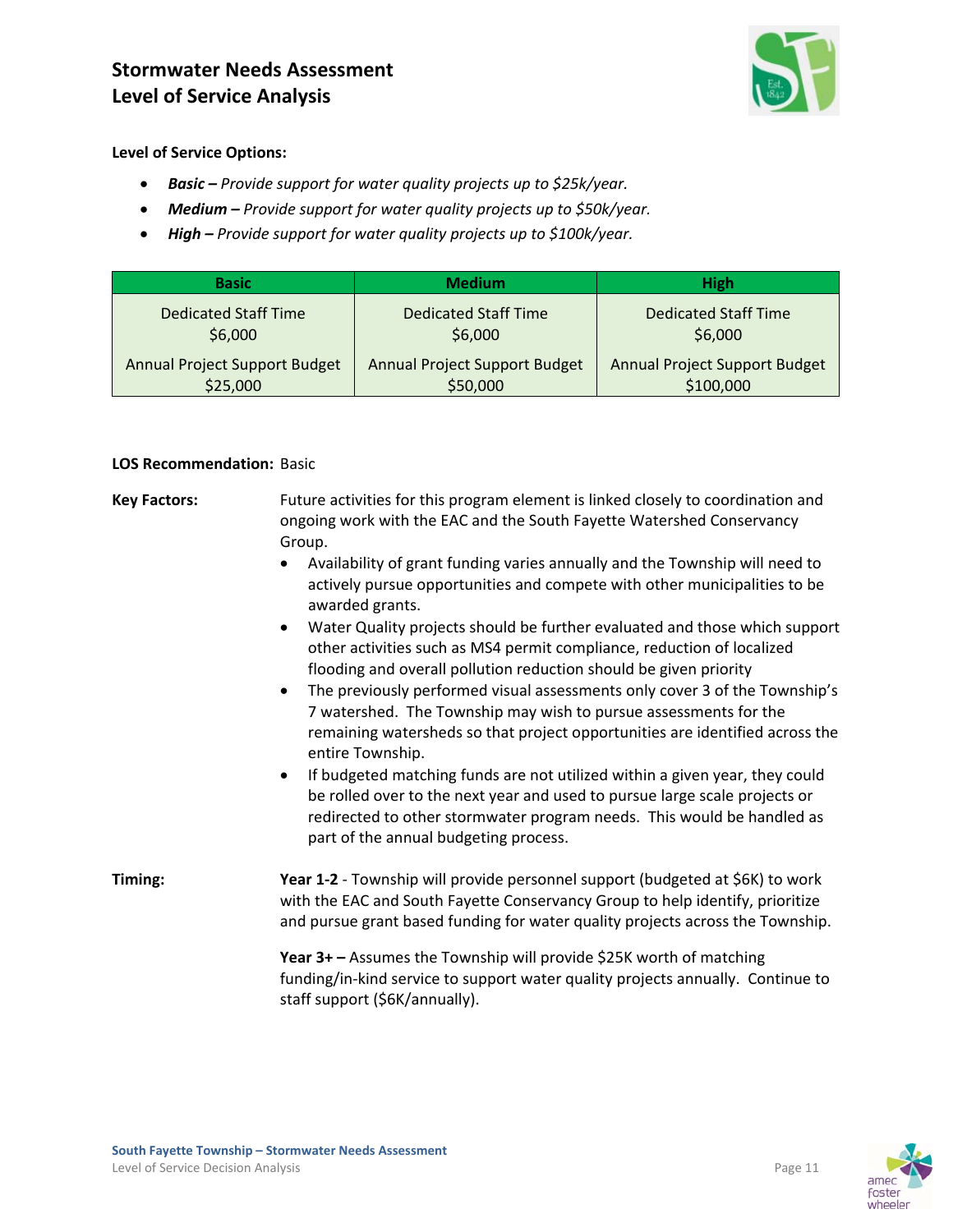

| <b>Infrastructure Operation &amp; Maintenance</b>                                                                                                                                                                                                                                                                                                                                                                                                                                                                                                                                                                  |
|--------------------------------------------------------------------------------------------------------------------------------------------------------------------------------------------------------------------------------------------------------------------------------------------------------------------------------------------------------------------------------------------------------------------------------------------------------------------------------------------------------------------------------------------------------------------------------------------------------------------|
| Stormwater Conveyance System Cleaning and Repairs                                                                                                                                                                                                                                                                                                                                                                                                                                                                                                                                                                  |
| Repairs are currently done on an as-needed/emergency basis. When services<br>are provided it is reactive to immediate needs. Most maintenance and repair<br>activities occur in conjunction with Township paving activities. This is primarily<br>due to limited personnel, high workloads and limited funding.                                                                                                                                                                                                                                                                                                    |
| Routine maintenance and repairs program that will help to extend the life of the<br>existing system, maximize performance, minimize unexpected repairs and avoid<br>cost premiums associated with emergency services.                                                                                                                                                                                                                                                                                                                                                                                              |
| The Public Works Department will maintain current level of service for street<br>sweeping activities and all current drainage related activities. Township staff<br>will develop a maintenance and inspection plan (see Maintenance Planning<br>Program Element below).                                                                                                                                                                                                                                                                                                                                            |
| The Township will maintain current level of service for street sweeping activities<br>and all current drainage related activities.                                                                                                                                                                                                                                                                                                                                                                                                                                                                                 |
| <b>Cost Assumptions:</b><br>For 20-yr maintenance target (basic LOS), dedicate equivalent of 2<br>personnel to complete stormwater maintenance and repairs full time at<br>average cost of \$88k per person. Assume personnel needs double for<br>medium (10-yr) and high (5-yr) LOS targets.<br>Purchase Vacuum Truck @ \$310K (one-time).<br>٠<br>Assume 10% of inlets cleaned annually will require repairs @ estimated cost<br>٠<br>of \$1,000/inlet.                                                                                                                                                          |
| Alternative Cost Assumptions for Contracted Services:<br>Vacuuming for cleaning and maintenance of inlets requires a 2-person crew.<br>٠<br>Assume 6 inlets cleaned per day.<br>Cleaning and flushing of pipe requires a 4-person crew (visual inspection,<br>labor, etc.). The rate of infrastructure cleaning and flushing is dependent on<br>field conditions/amount of debris in the pipe/inlets. Assume 400 If cleaned<br>and flushed per day.<br>Equipment rental for vacuum/flusher = $$1,000$ per day.<br>Assume 10% of inlets cleaned annually will require repairs @ estimated cost<br>of \$1,000/inlet. |
|                                                                                                                                                                                                                                                                                                                                                                                                                                                                                                                                                                                                                    |



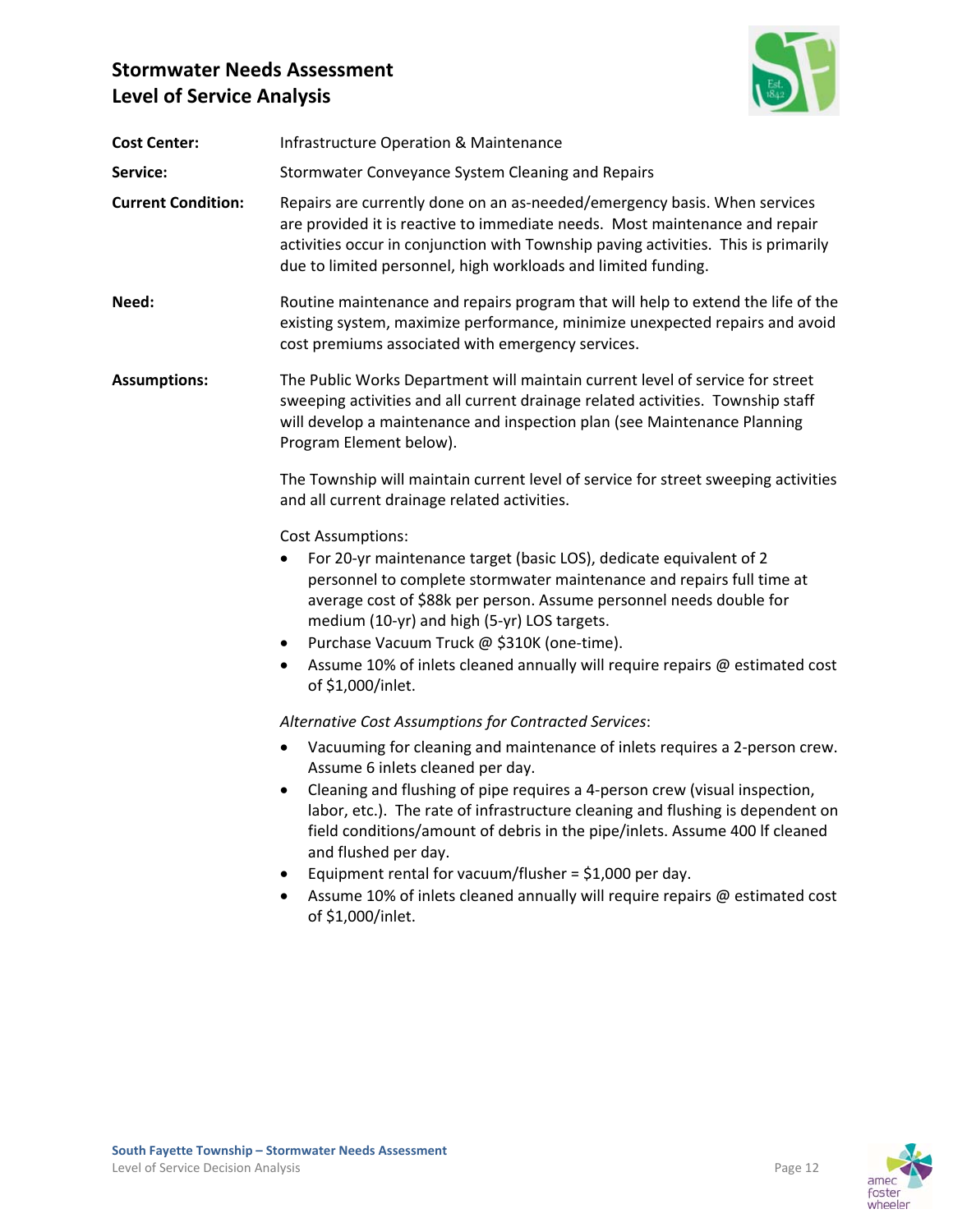

**Level of Service Options:** 

- *Basic – Routine cleaning and maintenance of the entire Township system on a 20‐year cycle.*
- *Medium – Routine cleaning and maintenance of the entire Township system on a 10‐year cycle.*
- *High* **–** *Routine cleaning and maintenance of the entire Township system on a 5‐year cycle.*

| <b>Basic</b>                    | <b>Medium</b>                   | <b>High</b>                     |
|---------------------------------|---------------------------------|---------------------------------|
| <b>Annual Support Budget</b>    | <b>Annual Support Budget</b>    | <b>Annual Support Budget</b>    |
| \$187,500                       | \$375,000                       | \$574,000                       |
| Equipment Costs (One-Time):     | Equipment Costs (One-Time):     | Equipment Costs (One-Time):     |
| \$310,000                       | \$310,000                       | \$310,000                       |
| <b>Target Maintenance Cycle</b> | <b>Target Maintenance Cycle</b> | <b>Target Maintenance Cycle</b> |
| 20 Years                        | 10 Years                        | 5 Years                         |

#### **LOS Recommendation:** Medium

| <b>Key Factors:</b> | This service would likely be performed via contracted service providers initially.<br>The Township would maintain current LOS utilizing Public Works Staff to<br>provide a baseline until a decision can be made on whether or not this<br>service should be performed by internal or contracted resources.<br>Cleaning during Year 1 would be augmented by System Mapping activities.<br>٠<br>Contracted resources would be utilized to support additional cleaning and<br>repairs.<br>Maintenance activities and tracking would be linked to the Maintenance<br>$\bullet$<br>Planning.<br>System cleaning and repairs would be informed by the existing conditions<br>assessment. |
|---------------------|-------------------------------------------------------------------------------------------------------------------------------------------------------------------------------------------------------------------------------------------------------------------------------------------------------------------------------------------------------------------------------------------------------------------------------------------------------------------------------------------------------------------------------------------------------------------------------------------------------------------------------------------------------------------------------------|
| Timing:             | Year 1 - Township will maintain current LOS utilizing Public Works Staff. Note:<br>under system mapping program element - Township will clean remaining inlets<br>to be inventoried.                                                                                                                                                                                                                                                                                                                                                                                                                                                                                                |
|                     | Year 2-5 - Contracted support would be implemented to augment current LOS<br>and achieve 20-yr cleaning and repair cycle to meet the Basic LOS target.                                                                                                                                                                                                                                                                                                                                                                                                                                                                                                                              |
|                     | Year 5+ – Continue with services at Basic LOS and evaluate if resources should<br>be internalized or if mix of internal and contracted support is preferred.                                                                                                                                                                                                                                                                                                                                                                                                                                                                                                                        |
|                     | Year 7-10 - Based upon the overall results of the conditions assessment the<br>Township would evaluate whether or not additional system cleaning and repairs<br>(i.e. the High LOS Option) are needed to meet the anticipated replacement<br>backlog. For planning purposes assume service will be ramped up in Year 7 to<br>High LOS utilizing a service contractor.                                                                                                                                                                                                                                                                                                               |

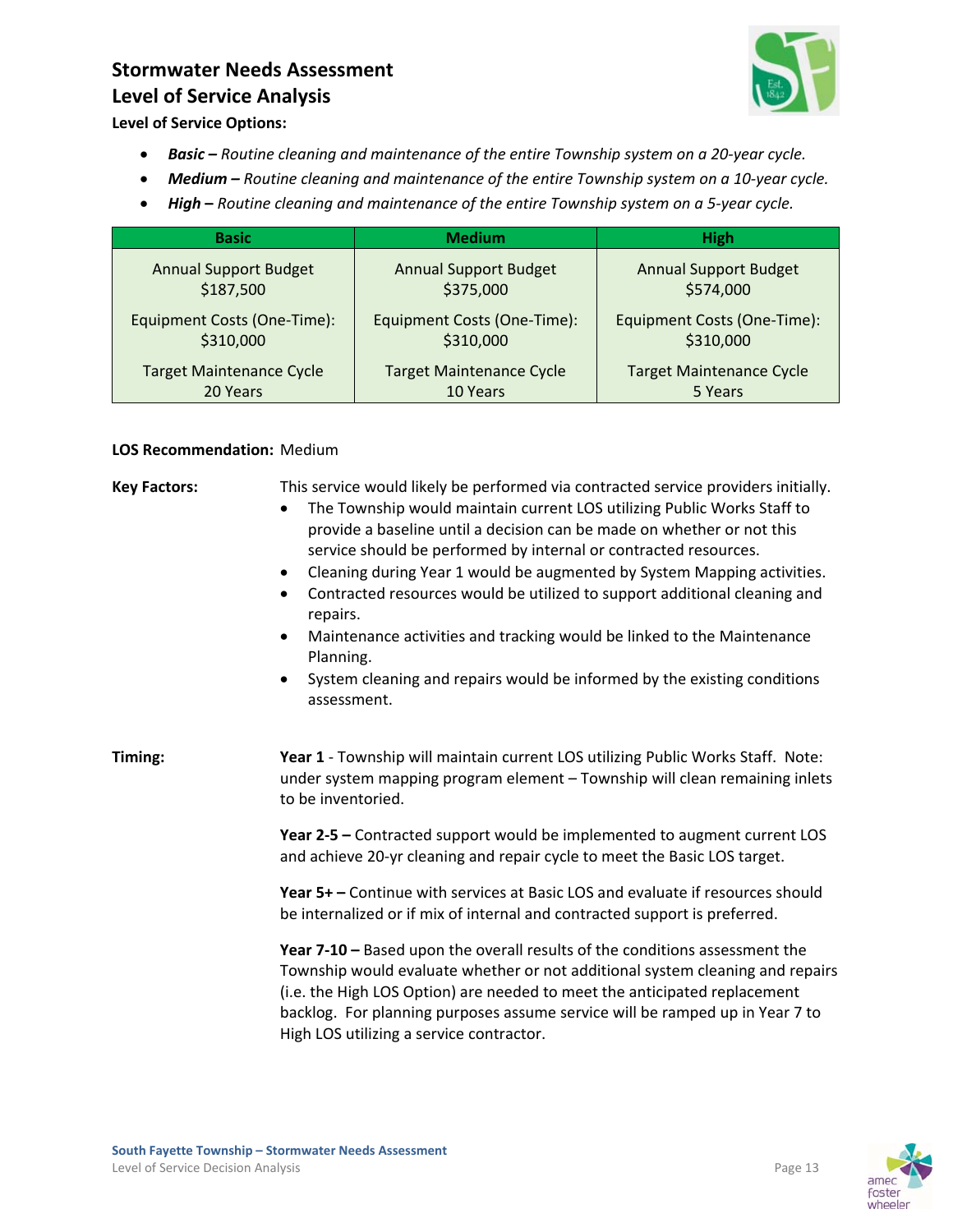

| <b>Cost Center:</b>       | <b>Infrastructure Operation &amp; Maintenance</b>                                                                                                                                                                                                                                                                                                                                                                               |
|---------------------------|---------------------------------------------------------------------------------------------------------------------------------------------------------------------------------------------------------------------------------------------------------------------------------------------------------------------------------------------------------------------------------------------------------------------------------|
| Service:                  | <b>Culvert and Channel Maintenance</b>                                                                                                                                                                                                                                                                                                                                                                                          |
| <b>Current Condition:</b> | The Township maintains multiple culverts and channels in the public ROW.<br>Following storm events the potential for significant siltation, sedimentation and<br>debris build up within local streams and waterways may occur, particularly at<br>culverts and bridge crossings. The Township clears channels that are known<br>problem areas prior to a storm. Other areas are addressed only in the event of<br>an emergency. |
|                           | Streams flowing through culverts and under bridges need periodic dredging to<br>maintain their capacity to carry runoff. More routine dredging, in select areas<br>such as Verner Street or at the confluence of streams throughout the Township,<br>can aid in minimizing flood risks and damage to infrastructure and property.                                                                                               |
| Need:                     | Routine clearing and dredging of system culverts and bridges to maintain<br>capacity of local streams and waterways, minimize flood hazards at road<br>crossings and protect public health and safety.                                                                                                                                                                                                                          |
| <b>Assumptions:</b>       | Township will establish a routine clearing and dredging program. These<br>activities could be handled either by in-house resources or via contracted<br>services. Assume clearing and dredging will be limited to 50 feet upstream and<br>downstream of culverts and bridges and no permitting will be necessary.                                                                                                               |
|                           | Dredging costs:<br>Mobile Dredging and Pumping Contracted Services - \$2,500/day                                                                                                                                                                                                                                                                                                                                                |

#### **Level of Service Options:**

- *Basic – Contract dredging services for 5 days per year / Budget \$12,500 annually.*
- *Medium – Contract dredging services for 10 days per year / Budget \$25,000 annually.*
- *High – Contract dredging services for 15 days per year / Budget \$37,500 annually.*

| <b>Basic</b>                   | <b>Medium</b>                  | <b>High</b>                    |
|--------------------------------|--------------------------------|--------------------------------|
| <b>Annual Support Budget</b>   | <b>Annual Support Budget</b>   | <b>Annual Support Budget</b>   |
| \$12,500                       | \$25,000                       | \$37,500                       |
| <b>Target Dredging Service</b> | <b>Target Dredging Service</b> | <b>Target Dredging Service</b> |
| 5 days/year                    | 10 days/year                   | 15 days/year                   |

#### **LOS Recommendation:** Medium

**Key Factors:** This service would likely be performed via contracted service providers.

- Cross culverts and known problem areas would be targeted initially.
- After the initial years of the program, staff will evaluate the effectiveness of the program and if additional dredging is needed on a more routine basis.

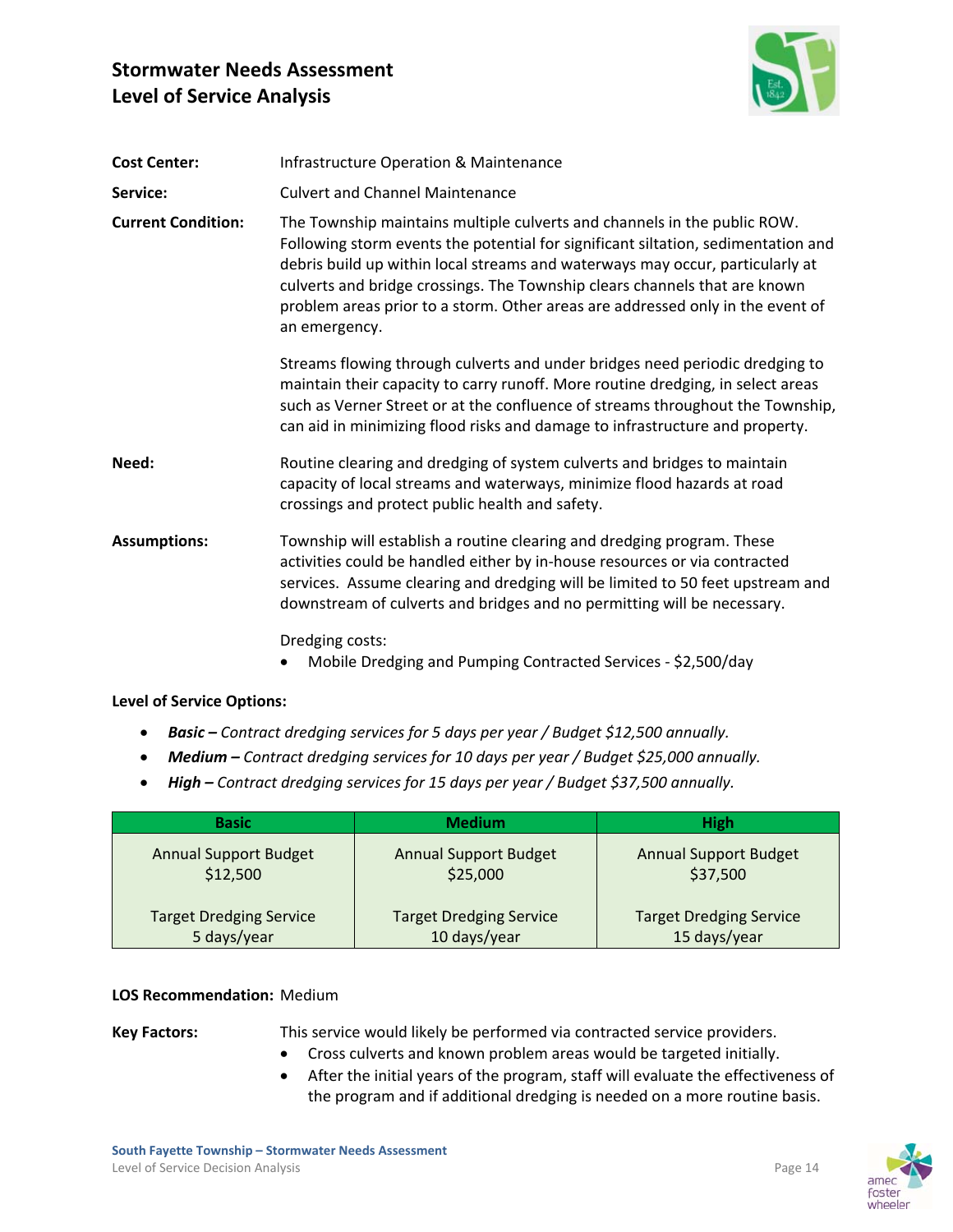

 The Township will develop a list of prioritize locations as part of the maintenance plan and Township wide stormwater system assessment to help directed contracted services and track progress.

**Timing: Year 1** - Township will establish a routine clearing and dredging of Township culverts and bridges beginning with the Basic Level of Service Option in Year 1.

> **Year 3 –** Continue to ramp up dredging/clearing activities to achieve targeted Medium LOS Option.

**Year 5 –** The Township will evaluate the overall program and determine if routine dredging/clearing is required an annual basis at the Medium LOS or at a lower level.

**Year 6+ ‐** For planning purposes assume program will continue at Medium LOS.

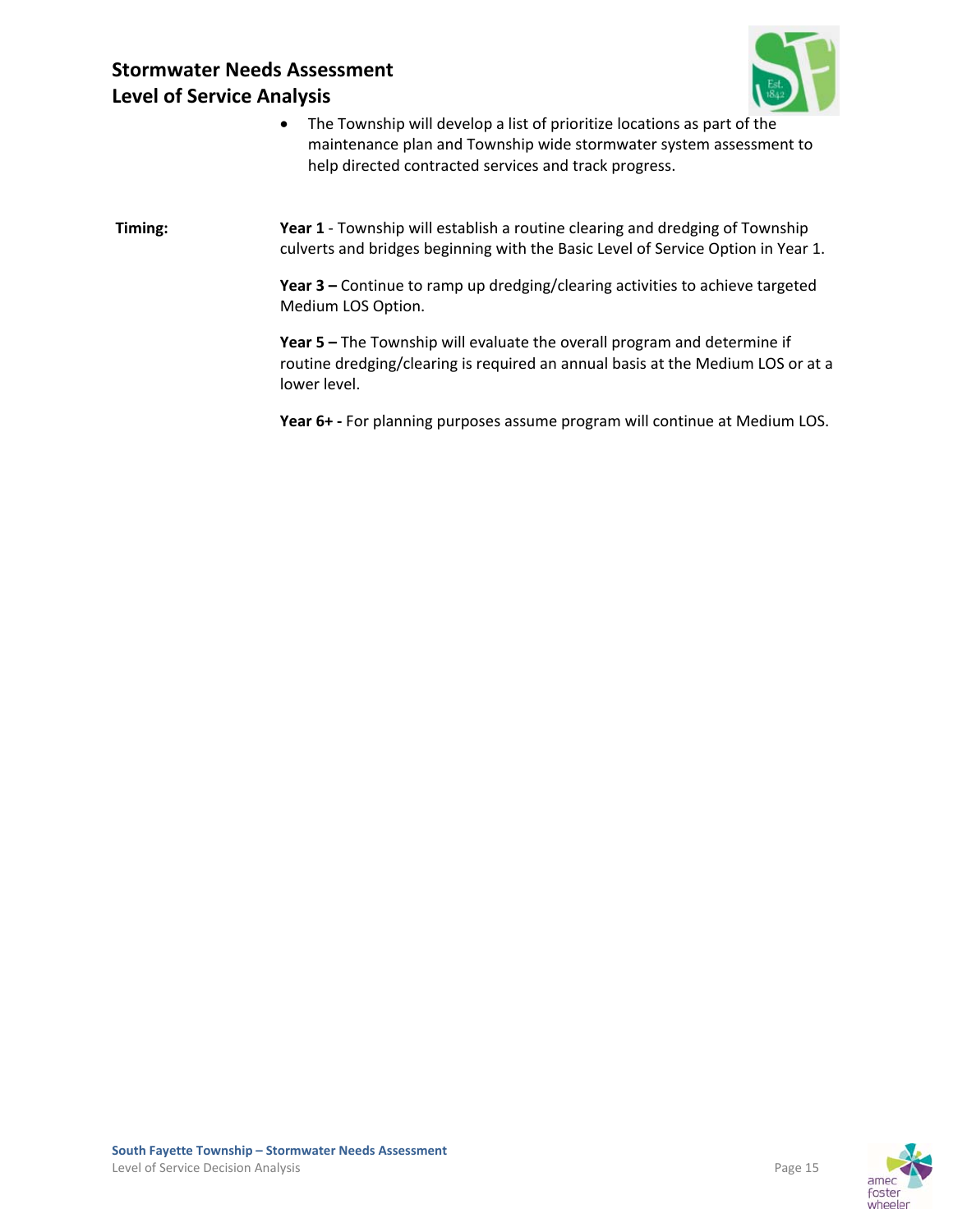

| <b>Cost Center:</b>              | <b>Infrastructure Operation &amp; Maintenance</b>                                                                                                                                                                                                                                                                                                                                                                                                                                                                                      |
|----------------------------------|----------------------------------------------------------------------------------------------------------------------------------------------------------------------------------------------------------------------------------------------------------------------------------------------------------------------------------------------------------------------------------------------------------------------------------------------------------------------------------------------------------------------------------------|
| Service:                         | <b>Maintenance Planning</b>                                                                                                                                                                                                                                                                                                                                                                                                                                                                                                            |
| <b>Current Condition:</b>        | The Director of Planning and Engineering, the Public Works Director and<br>Superintendent meet weekly to coordinate Township maintenance activities<br>and issue resolution on an as-needed basis. There is no comprehensive<br>maintenance plan in place to help direct and prioritize maintenance activities.                                                                                                                                                                                                                        |
| Need:                            | Written maintenance plan to establish a routine cleaning, maintenance and<br>repair of the existing stormwater system to coordinate and direct staff efforts.<br>On-going support to monitor performance against Township goals and<br>communicate progress to the public.                                                                                                                                                                                                                                                             |
| <b>Assumptions:</b>              | The Township needs to develop a reliable GIS database of the storm sewer<br>infrastructure to establish a maintenance plan (see Asset Management). The<br>maintenance plan will be coordinated with operation and maintenance<br>activities, conditions assessment, system mapping, GIS software and MS4<br>compliance tracking efforts.                                                                                                                                                                                               |
|                                  | Township will develop a means of prioritizing maintenance activities based on<br>findings of the conditions assessment and current operations and maintenance<br>needs.                                                                                                                                                                                                                                                                                                                                                                |
|                                  | Township would track maintenance activities including personnel time,<br>materials costs, etc. to refine maintenance plan and resource requirements to<br>meet the targeted levels of services described herein.                                                                                                                                                                                                                                                                                                                       |
|                                  | <b>Maintenance Planning Cost Assumptions:</b>                                                                                                                                                                                                                                                                                                                                                                                                                                                                                          |
|                                  | Dedicate Township staff time to create routine maintenance plan. Assume<br>$\bullet$<br>80 Hours for Township Engineering, Public Works Direct, etc.<br>Assume 48 hours/month would be dedicated to ongoing coordination and<br>planning of maintenance activities. Includes field views would be conducted<br>on a routine basis.<br>Assume additional engineering support at 8 hours per month based on LOS<br>for replacement and cleaning activities. Basic $-8$ hours/month, Medium $-$<br>16 hours/month, High - 24 hours/month. |
| <b>Level of Service Options:</b> |                                                                                                                                                                                                                                                                                                                                                                                                                                                                                                                                        |
|                                  | <b>Basic</b> – Establish maintenance plan and provide annual support to coordinate efforts.<br>Medium - Same as basic with increased support based on Medium LOS.<br>High - Same as basic with increased support based on High LOS.                                                                                                                                                                                                                                                                                                    |

| <b>Basic</b>                  | <b>Medium</b>                 | <b>High</b>                   |
|-------------------------------|-------------------------------|-------------------------------|
| Maintenance Plan Budget:      | Maintenance Plan Budget:      | Maintenance Plan Budget:      |
| \$10,000                      | \$10,000                      | \$10,000                      |
| <b>Annual Support Budget:</b> | <b>Annual Support Budget:</b> | <b>Annual Support Budget:</b> |
| \$37,000 (Baseline)           | \$37,000 (Baseline)           | \$37,000 (Baseline)           |
| \$1,500 (Additional)          | \$3,000 (Additional)          | \$5,000 (Additional)          |



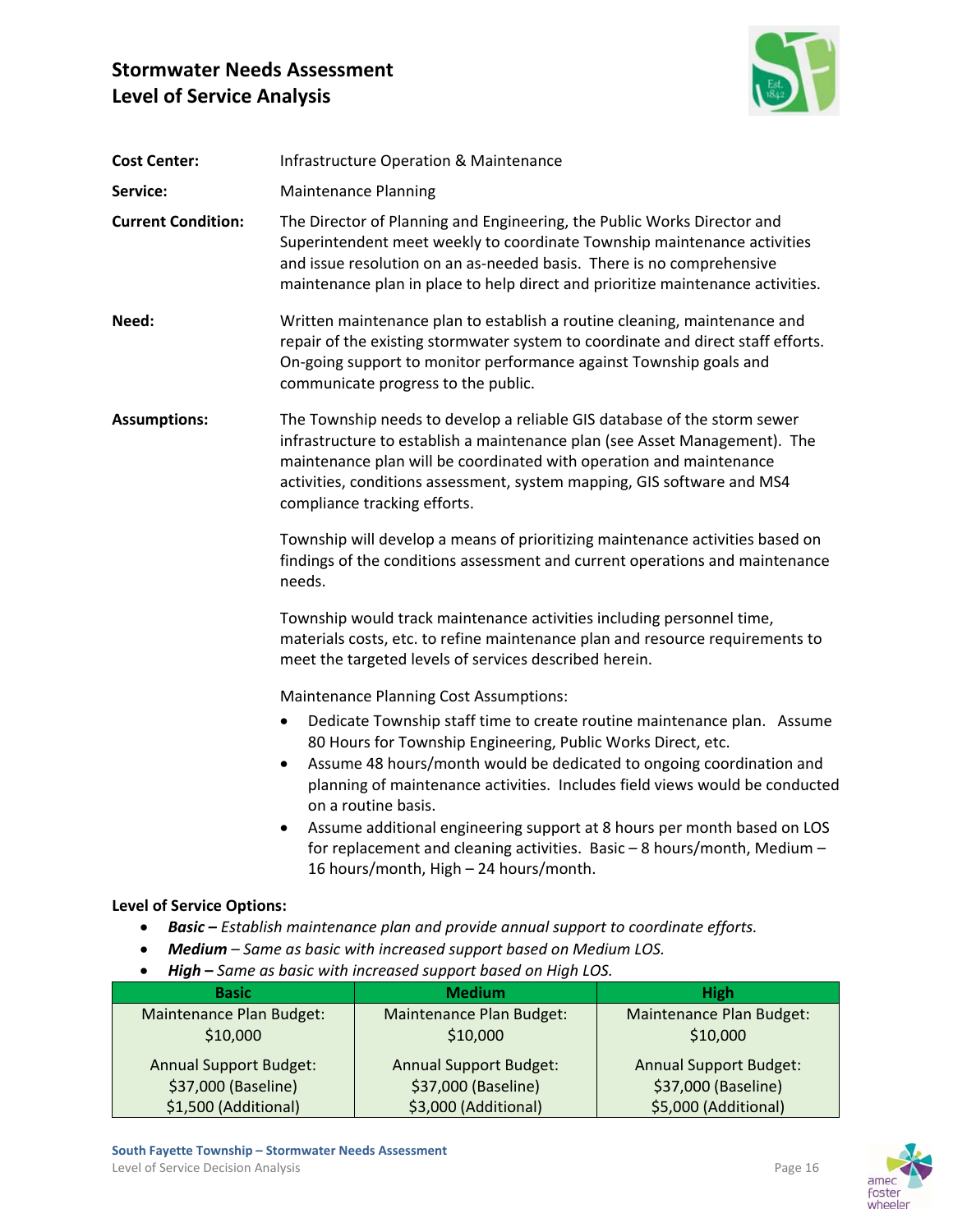

#### **LOS Recommendation:** Medium

| <b>Key Factors:</b> | This service would likely be performed by Township staff.<br>Staff will develop a routine maintenance schedule of activities covering<br>$\bullet$<br>Township-wide stormwater infrastructure.<br>Cleaning and repairs would be identified and prioritized in conjunction with<br>$\bullet$<br>the Township-wide assessment and inventory mapping.<br>The maintenance plan would be tied to on-going tracking within the GIS<br>$\bullet$<br>database. |
|---------------------|--------------------------------------------------------------------------------------------------------------------------------------------------------------------------------------------------------------------------------------------------------------------------------------------------------------------------------------------------------------------------------------------------------------------------------------------------------|
| Timing:             | Year 1 - Township staff will work to develop a maintenance plan. Oversight and<br>tracking will be tied to cleaning and repair activities starting with the Basic LOS<br>level.                                                                                                                                                                                                                                                                        |
|                     | Year $2-5$ – As Township ramps up maintenance and cleaning activities to<br>Medium LOS ramp up staff oversight of activities accordingly.                                                                                                                                                                                                                                                                                                              |

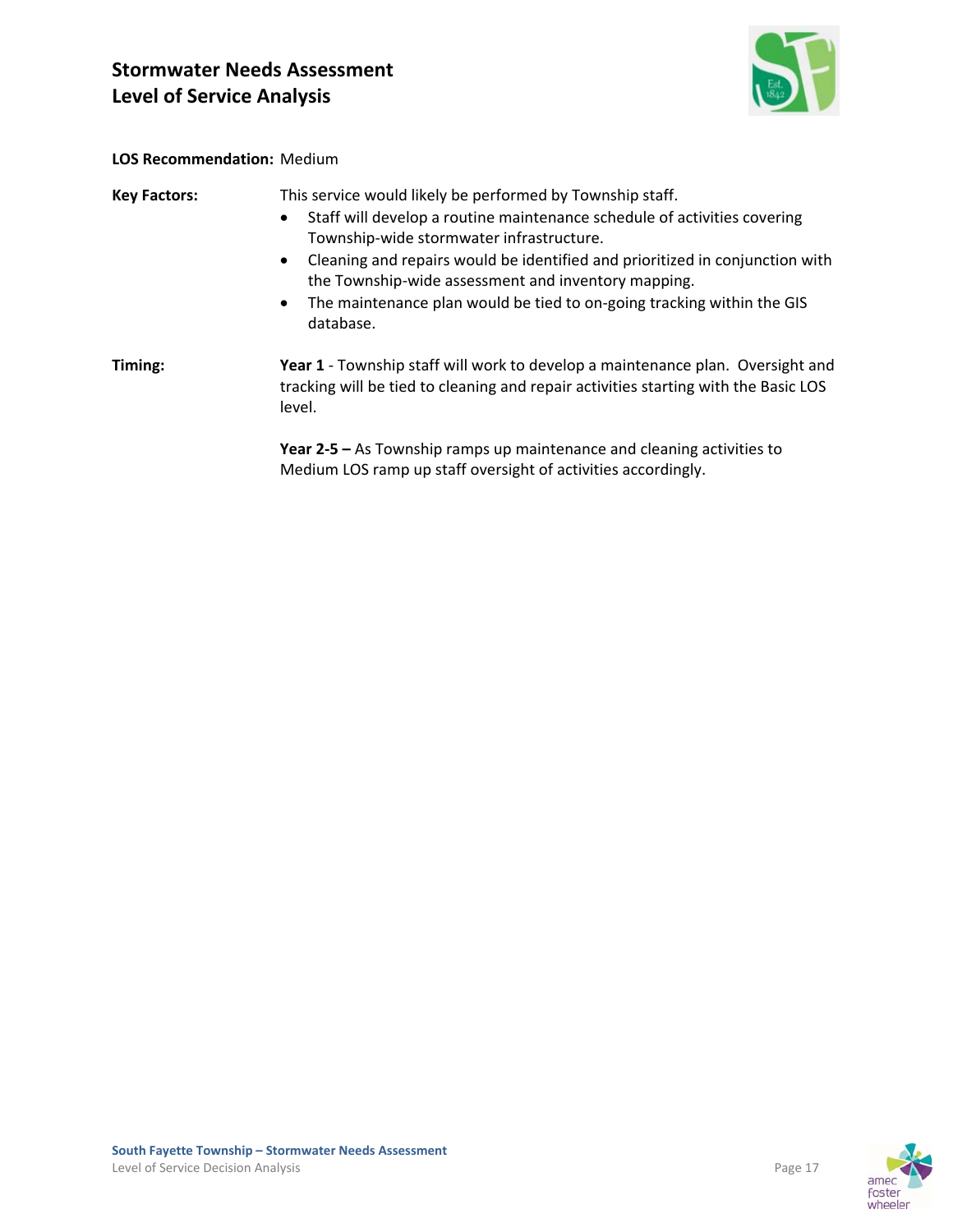

| <b>Cost Center:</b>              | <b>Infrastructure Operation &amp; Maintenance</b>                                                                                                                                                                                                                                                                                                                                                                                                                                                                                                                                                       |  |
|----------------------------------|---------------------------------------------------------------------------------------------------------------------------------------------------------------------------------------------------------------------------------------------------------------------------------------------------------------------------------------------------------------------------------------------------------------------------------------------------------------------------------------------------------------------------------------------------------------------------------------------------------|--|
| Service:                         | Private Stormwater Management Facility Support                                                                                                                                                                                                                                                                                                                                                                                                                                                                                                                                                          |  |
| <b>Current Condition:</b>        | The Township does not currently perform routine maintenance on private<br>stormwater management facilities (i.e. stormwater basins, infiltration BMPs).<br>Staff estimate there are between 50 and 100 private facilities located<br>throughout the Township (a full inventory has not yet been completed). Most<br>private basins are not routinely maintained and most property owners and<br>home owners association do not have the capability / experience to take on<br>major repairs. Maintenance is generally the responsibility of private property<br>owners and/or home-owners associations. |  |
|                                  | The Township has assisted in addressing maintenance issues in the past, such as<br>maintenance of the Lakemont retention basins in 2014.                                                                                                                                                                                                                                                                                                                                                                                                                                                                |  |
| Need:                            | A program to assess private facilities systems, work with property owners on<br>maintenance responsibilities and evaluate long term maintenance needs to<br>address long-term operations of these facilities and limit the risk of the<br>Township assuming greater responsibility for the function of private<br>infrastructure.                                                                                                                                                                                                                                                                       |  |
| <b>Assumptions:</b>              | The Township will research and review deeds, easements and operation and<br>maintenance agreements associated with the estimated 100 private stormwater<br>facilities. Following system inventory, inspection and Township Engineers<br>review, the Township will evaluate maintenance needs and. A written<br>recommendation on facility maintenance needs and future acquisition will be<br>issued.                                                                                                                                                                                                   |  |
|                                  | The information will be linked to the Asset Management System. Any new<br>facilities constructed as part of the development process will be incorporated at<br>the time of construction.                                                                                                                                                                                                                                                                                                                                                                                                                |  |
|                                  | <b>Cost Assumptions:</b><br>Township Engineering will review available documents including approved<br>plans, easements, operation and maintenance agreements, perform field<br>view and meet with facility owner - Estimate 12 hours/facility @\$60/hour.<br>Budget to provide maintenance support (either material or labor from<br>$\bullet$<br>Public Works). Assume assistance will be needed for 25% of basins @<br>\$5,000/basin.<br>New basins would be covered via maintenance and inspection escrow funds<br>٠<br>per land development process.                                               |  |
| <b>Level of Service Options:</b> |                                                                                                                                                                                                                                                                                                                                                                                                                                                                                                                                                                                                         |  |

#### **Level of Service Options:**

- *Basic – Complete evaluation and initial assistance program within 15 years (7 basin/year).*
- *Medium – Complete evaluation and initial assistance program within 10 years.*
- *High* **–** *Complete evaluation and initial assistance program within 5 years.*

| Basic                         | <b>Medium</b>          | <b>High</b>                   |
|-------------------------------|------------------------|-------------------------------|
| <b>Annual Support Budget:</b> | Annual Support Budget: | <b>Annual Support Budget:</b> |
| \$10,000                      | \$20,000               | \$40,000                      |

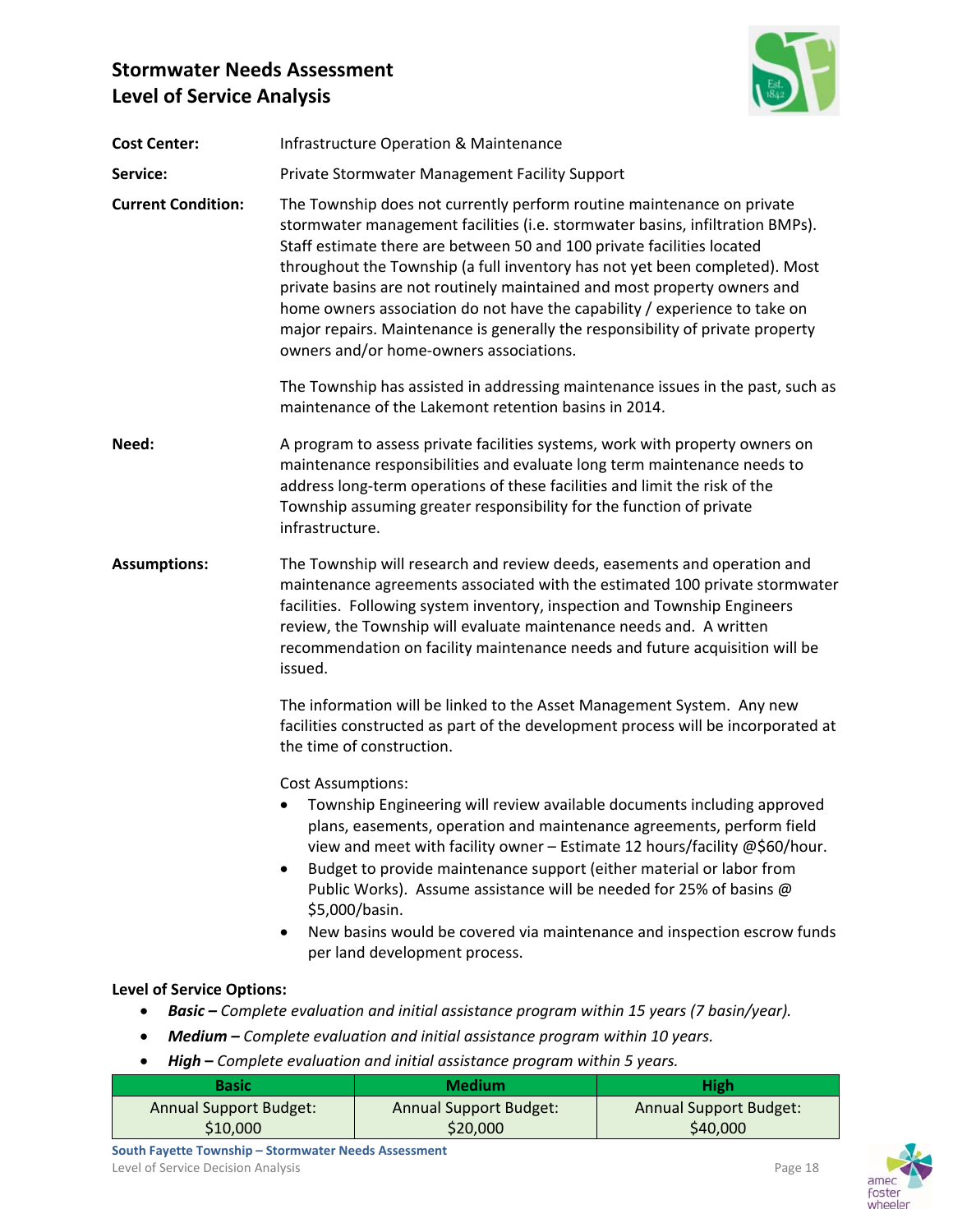

**LOS Recommendation:** Medium

| <b>Key Factors:</b> | This service would likely be performed by Township Planning and Engineering<br>Staff.<br>The Township would need to make a policy decision on whether or not to<br>provide assistance to private stormwater basin owners and if the Township<br>wants to obtain access/easements or ownership rights to any facilities (if so,<br>criteria should be established).<br>If there are basins which drain into the MS4 system, the Township may want<br>$\bullet$<br>to be given priority for compliance reporting purposes.<br>Additional support/research may be necessary depending on the extent of<br>available records associated with existing systems. |
|---------------------|------------------------------------------------------------------------------------------------------------------------------------------------------------------------------------------------------------------------------------------------------------------------------------------------------------------------------------------------------------------------------------------------------------------------------------------------------------------------------------------------------------------------------------------------------------------------------------------------------------------------------------------------------------|
| Timing:             | Year 1-2 - Implementation of this program element would be delayed until the<br>system inventory and mapping is completed, the updated MS4 program plan<br>has been established, updates to the Township's stormwater management<br>ordinance have been adopted and initial Stormwater Facility inspections are<br>completed.                                                                                                                                                                                                                                                                                                                              |
|                     | Year 3 - Initiate Private Stormwater Management Facility Support beginning<br>with the Basic LOS option.                                                                                                                                                                                                                                                                                                                                                                                                                                                                                                                                                   |
|                     | Year 4 – As the Stormwater Facility Inspections are completed, ramp up services<br>to achieve targeted Medium LOS Option.                                                                                                                                                                                                                                                                                                                                                                                                                                                                                                                                  |
|                     | Year 5-10 - Based upon the overall results of the facility inspections and<br>evaluation of maintenance capabilities of the owner, the Township would<br>evaluate whether or not to take over ownership of selected basins throughout<br>the Township.                                                                                                                                                                                                                                                                                                                                                                                                     |

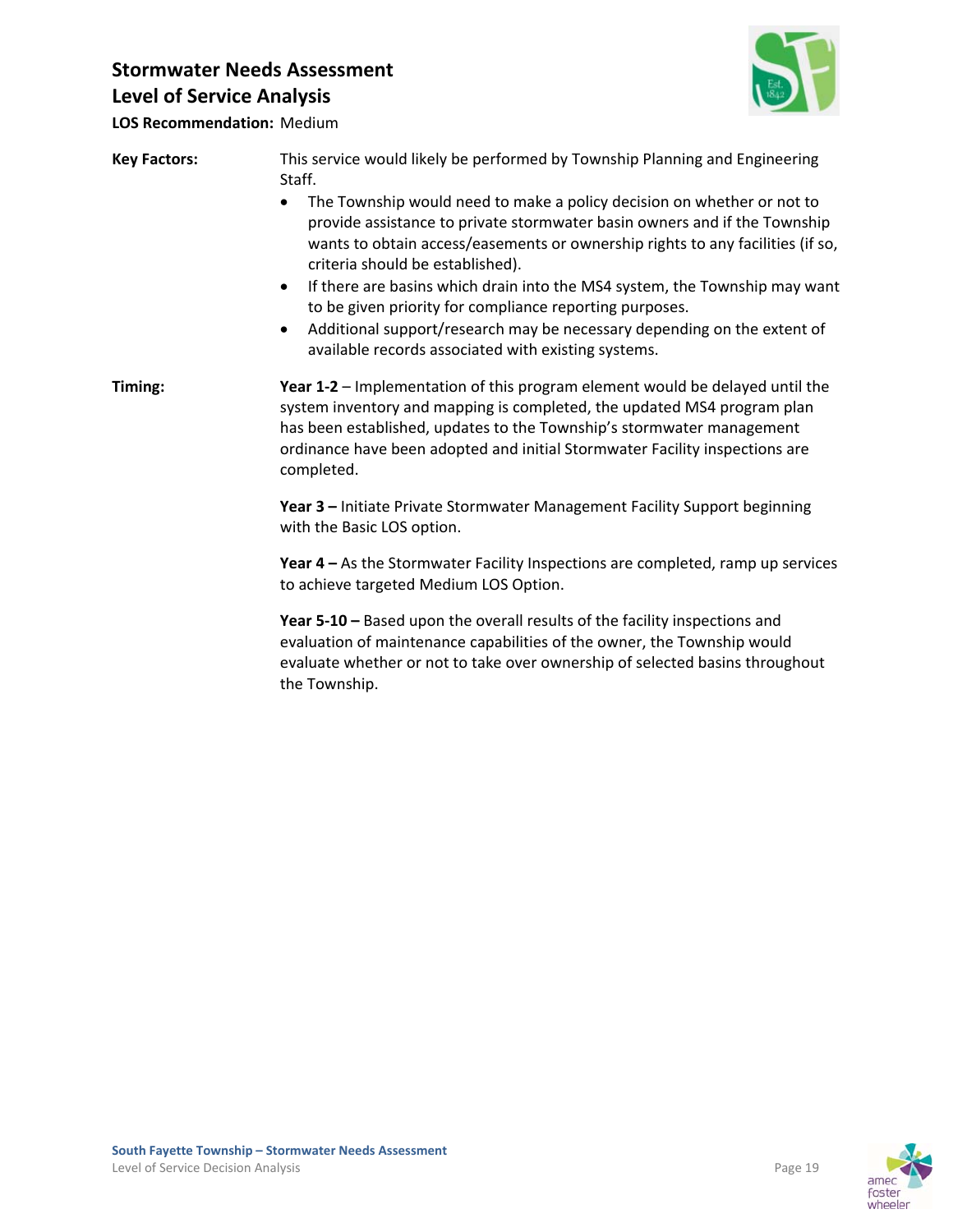

| Engineering, Compliance & Asset Management                                                                                                                                                                                                                                                                                                                                                                                                                                                                                           |
|--------------------------------------------------------------------------------------------------------------------------------------------------------------------------------------------------------------------------------------------------------------------------------------------------------------------------------------------------------------------------------------------------------------------------------------------------------------------------------------------------------------------------------------|
| MS4 Permit Compliance Support                                                                                                                                                                                                                                                                                                                                                                                                                                                                                                        |
| South Fayette Township is subject to Municipal Separate Storm Sewer System<br>(MS4) permit requirements as administered by the Pennsylvania Department of<br>Environmental Protection (PADEP).                                                                                                                                                                                                                                                                                                                                       |
| The Township is required to complete within each permit cycle for each of the<br>following MCMs:<br>I. Public Education and Outreach<br>II. Public Participation and Involvement<br>III. Illicit Discharge Detection and Elimination (IDD&E)<br>IV. Construction Site Stormwater Runoff Control (Erosion Control)<br>V. Post-construction Stormwater Management in New Development and<br>Redevelopment<br>VI. Pollution Prevention/Good Housekeeping for Municipal Operations                                                       |
| The Director of Planning and Engineering manages the NPDES compliance<br>activities including the re-application process and annual reporting. Staff have<br>indicated additional training and support may be needed to achieve compliance.                                                                                                                                                                                                                                                                                          |
| A defined and resourced MS4 compliance program plan to protect local water<br>quality, minimize pollution and meet the Township's regulatory requirements.<br>This would also aid the Township in minimizing liability/exposure to potential<br>regulatory enforcement actions.                                                                                                                                                                                                                                                      |
| There are specific activities associated with the six Minimum Control Measures<br>(MCMs), listed below, that the Township is required to complete within each<br>permit cycle.                                                                                                                                                                                                                                                                                                                                                       |
| The Township will need to maintain documentation of all of the Township's MS4<br>stormwater management activities (planning documents, background files,<br>operation and maintenance records, inspection logs, education outreach<br>program tracking, etc.). The Township anticipates increased staff time will be<br>required to implement the six MCMs and may require additional support to meet<br>the permit requirements.                                                                                                    |
| <b>MS4 Permit Compliance Cost Assumptions:</b><br>The Township will retain a consultant to develop the following:<br>A Written MS4 Compliance Program<br>$\circ$<br><b>Inspection Forms and Record Keeping Documents</b><br>O<br><b>Mapping Guidelines</b><br>O<br>Formalize Spill Pollution and Prevention Guidance<br>$\circ$<br>Good Housekeeping Training Materials and Training Session<br>$\circ$<br>Estimated support costs: \$30,000 (one-time)<br>Dry Weather/Illicit Discharge Detection and Elimination Inspections would |
| <b>Current Condition:</b>                                                                                                                                                                                                                                                                                                                                                                                                                                                                                                            |

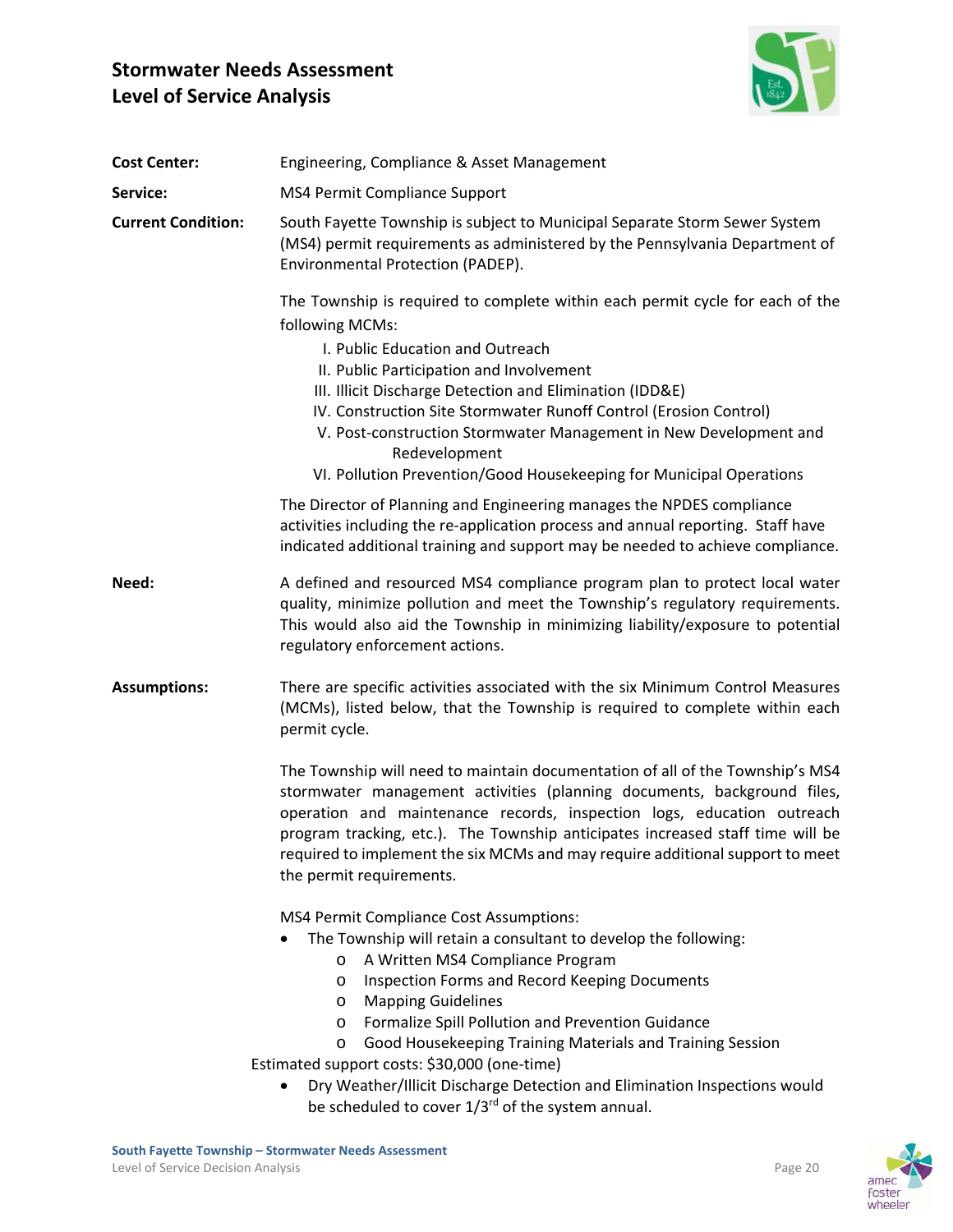

- o With 132 known outfalls, assume 44 inspected annually and budget one week for field inspections. Estimated Costs: \$6,000. (Alternative approach would be to find a volunteer organization to perform screenings).
- Township will create a formal agreement with local watershed groups to aid in conducting public outreach and education, public participation and involvement.
- Township would provide dedicated funding for educational materials.
	- o Budget public education per capita (pop. 14,500)
	- o Support based on LOS selection:
		- Basic:  $$0.25$  per capita = \$3,625
		- Medium:  $$0.50$  per capita = \$7,250
		- $\blacksquare$  High:  $$0.75$  per capita = \$10,875
- Township will formalize agreements with the local conservation district to cover construction inspections during construction. Township will inspect construction projects that do not trigger Conservation District review and approval (costs will be covered by development escrow fees).
- The Township will cover Post Construction Stormwater Management inspections (seed Stormwater Facility Inspections section).

#### **Level of Service Options:**

- *Basic – Establish written program, provide annual IDDE inspection, and basic level public education funding.*
- *Medium – Same as basic with medium level public education funding.*
- *High* **–** *Same as basic with high level public education funding.*

| <b>Basic</b>                        | <b>Medium</b>                       | <b>High</b>                         |
|-------------------------------------|-------------------------------------|-------------------------------------|
| <b>Implementation Budget:</b>       | <b>Implementation Budget:</b>       | <b>Implementation Budget:</b>       |
| \$30,000 (one-time)                 | \$30,000 (one-time)                 | \$30,000 (one-time)                 |
| <b>IDDE Inspection Support:</b>     | <b>IDDE Inspection Support:</b>     | <b>IDDE Inspection Support:</b>     |
| \$6,000 (annually)                  | \$6,000 (annually)                  | \$6,000 (annually)                  |
| <b>Public Education Budget:</b>     | <b>Public Education Budget:</b>     | <b>Public Education Budget:</b>     |
| $$3,625$ (annually)                 | $$7,250$ (annually)                 | \$10,875 (annually)                 |
| <b>Permit Compliance Reporting:</b> | <b>Permit Compliance Reporting:</b> | <b>Permit Compliance Reporting:</b> |
| \$5,000 (annually)                  | \$5,000 (annually)                  | \$5,000 (annually)                  |

#### **LOS Recommendation:** Medium

- **Key Factors:** Compliance with permit requirements will need to be evaluated and any identified deficiencies addressed accordingly. The Township would likely contract out support services to augment staff to establish the updated program and assist with annual reporting.
	- Updated program and policies should be implemented early on
	- System mapping, Facility Inspections, Ordinance Updates and Water Quality projects will assist with permit compliance activities.

**South Fayette Township – Stormwater Needs Assessment**  Level of Service Decision Analysis **Decision Analysis Page 21** 

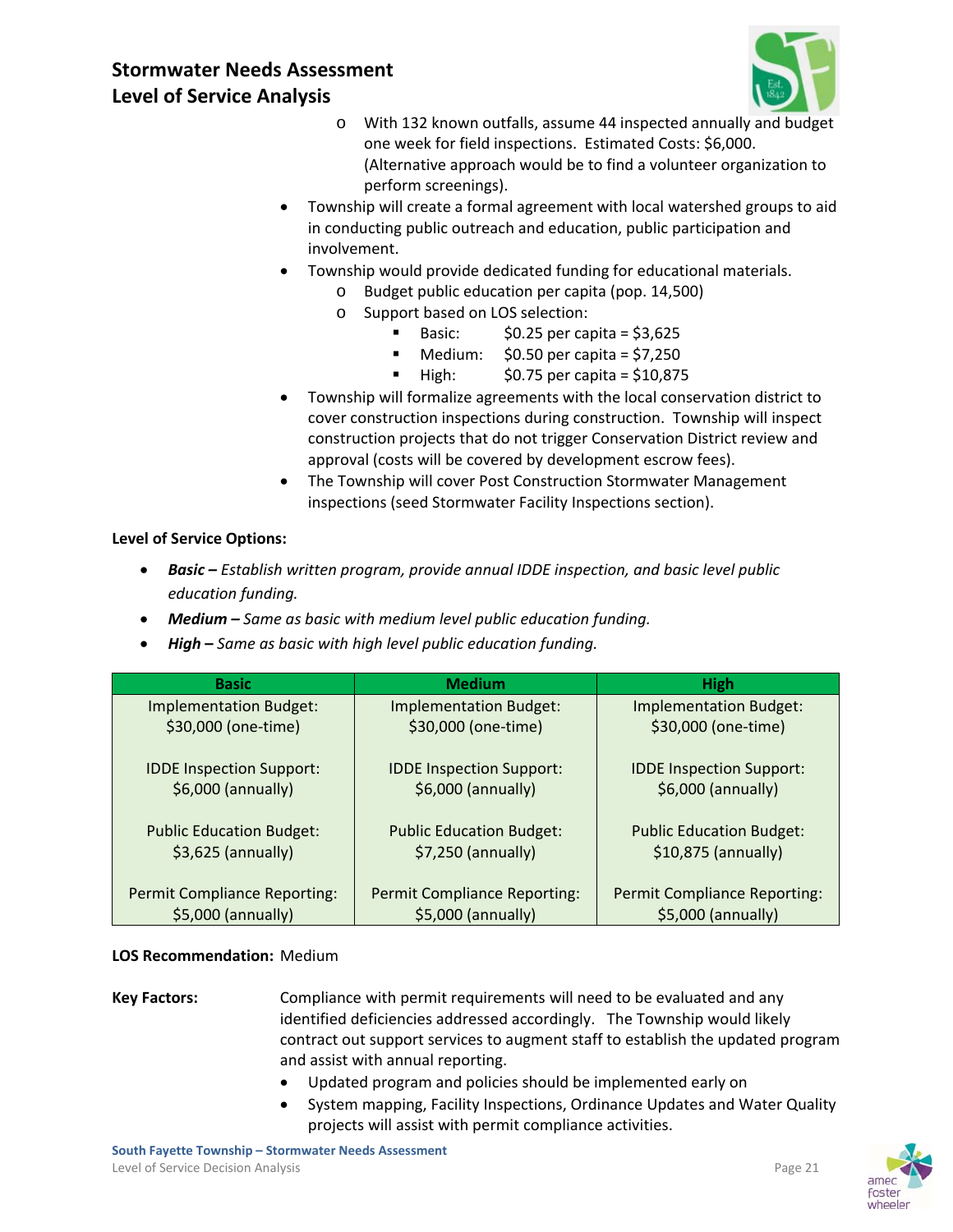

- The Township would establish record keeping and reporting requirements to document program activities.
- The Township will need to negotiate and establish agreements with support partners, such as the South Fayette Watershed Conservancy Group and the Allegheny County Conservation District to formalize service/support agreements.
- MS4 program supporting documentation and records would be linked to the GIS database/electronic record keeping.
- Staff expect a backlog of projects would be identified and prioritized.
- The Township will routinely revisit compliance activities in conjunction with updated permit requirements.

**Timing: Year 1** ‐ Township will establish an updated MS4 Program Plan, along with updated policies and procedures for Township activities (\$30K – one‐time cost). The IDDE inspection program (\$6k annually) will be implemented and ongoing public education will be put into place (\$7,250 annually). Township will contract out annual permitting support (\$5K annually).

> **Year 2‐5 –** Continue with annually IDDE, Public Outreach and Reporting activities.

**Year 6+ –** Update MS4 program plan to meet permit compliance requirements.

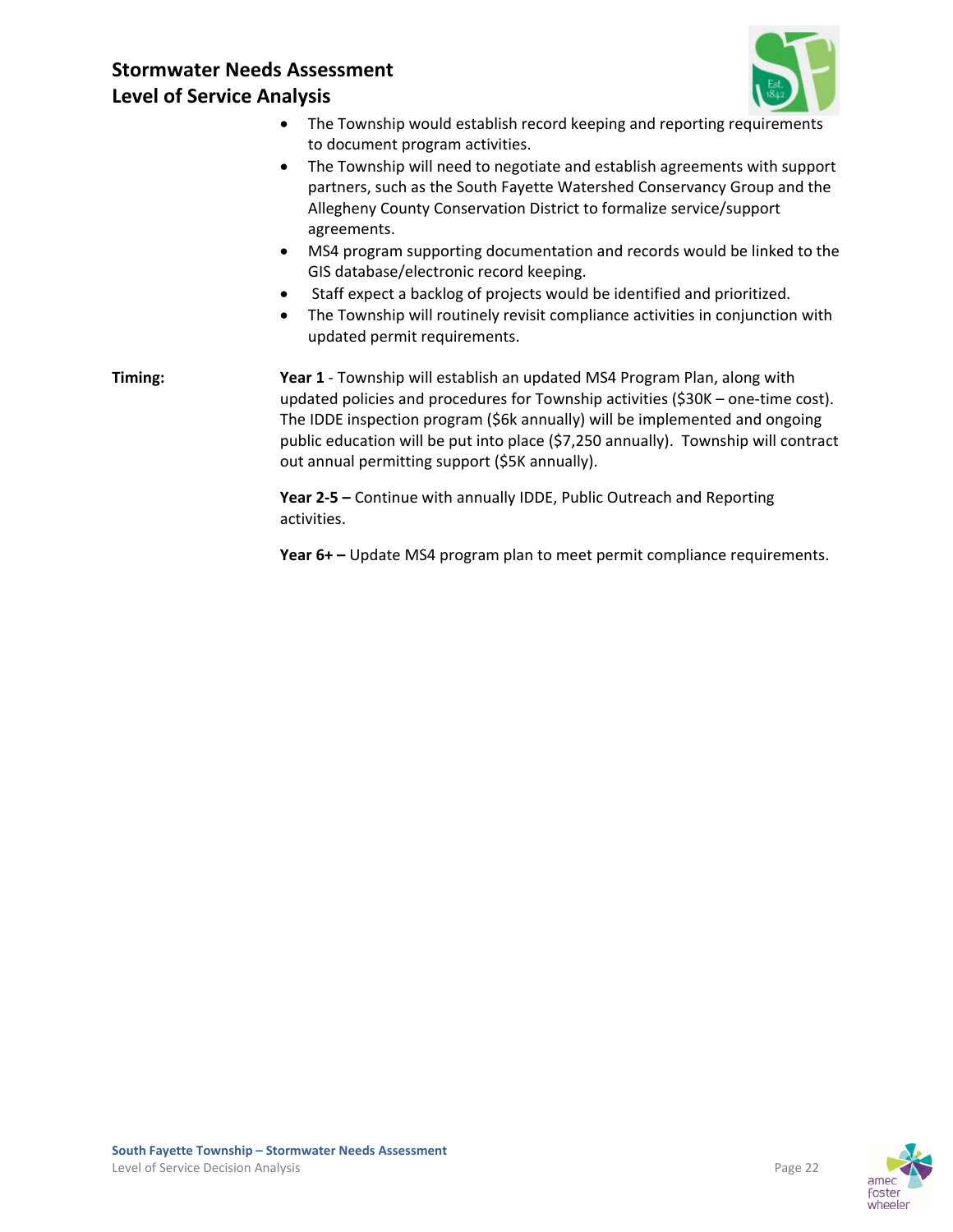

| <b>Cost Center:</b>              | Engineering, Compliance & Asset Management                                                                                                                                                                                                                                                                                 |
|----------------------------------|----------------------------------------------------------------------------------------------------------------------------------------------------------------------------------------------------------------------------------------------------------------------------------------------------------------------------|
| Service:                         | <b>Existing Conditions Assessments</b>                                                                                                                                                                                                                                                                                     |
| <b>Current Condition:</b>        | Inspections are currently performed on an emergency/as-needed basis. Routine<br>or planned system inspections are not carried out. Current storm sewer<br>inspection activities are also limited by the availability of televideo equipment<br>which is available from the Municipal Authority or via contracted services. |
| Need:                            | Performing a routine conditions assessments of the storm sewer to provide the<br>Township with more accurate information on the current conditions of the<br>existing system and help to prioritize maintenance and replacement activities.                                                                                |
|                                  | This effort would provide input for maintenance planning, system mapping and<br>asset management services.                                                                                                                                                                                                                 |
| <b>Assumptions:</b>              | A dedicated/systematic inspection and assessment plan will be established.<br>The Township could either purchase televideoing equipment and dedicate staff<br>time or contract with an outside service provider to performing conditions<br>assessments.                                                                   |
|                                  | Some areas of the Township may require specialty services to assess due to<br>poor infrastructure accessibility. The Township will develop a means of<br>prioritizing inspections based on system age and known problem locations.                                                                                         |
|                                  | The system will likely require cleaning prior to visual/televideo assessment. This<br>service would be linked to system cleaning and repairs.                                                                                                                                                                              |
|                                  | <b>Assessment Costs:</b><br>A televideo contractor with equipment can assess storm sewer condition for<br>$\bullet$<br>\$3 to \$7/LF. Assumed \$5/LF for estimating purchases.<br>Road-crossings would be prioritized.<br>$\bullet$                                                                                        |
| <b>Level of Service Options:</b> |                                                                                                                                                                                                                                                                                                                            |

- *Basic – Assess 1 mile of pipe per year/entire Township system inspected over 32 years.*
- *Medium – Assess 2 miles of pipe per year/entire Township system inspected over 16 years.*
- *High – Assess 4 miles of pipe per year/entire Township system inspected over 8 years.*

| <b>Basic</b>                    | <b>Medium</b>                   | <b>High</b>                     |
|---------------------------------|---------------------------------|---------------------------------|
| <b>Estimated Annual Budget:</b> | <b>Estimated Annual Budget:</b> | <b>Estimated Annual Budget:</b> |
| \$26,400                        | \$52,800                        | \$105,600                       |
| <b>Targeted Assessment:</b>     | <b>Targeted Assessment:</b>     | <b>Targeted Assessment:</b>     |
| 1 mile per year                 | 2 miles per year                | 4 miles per year                |



wheeler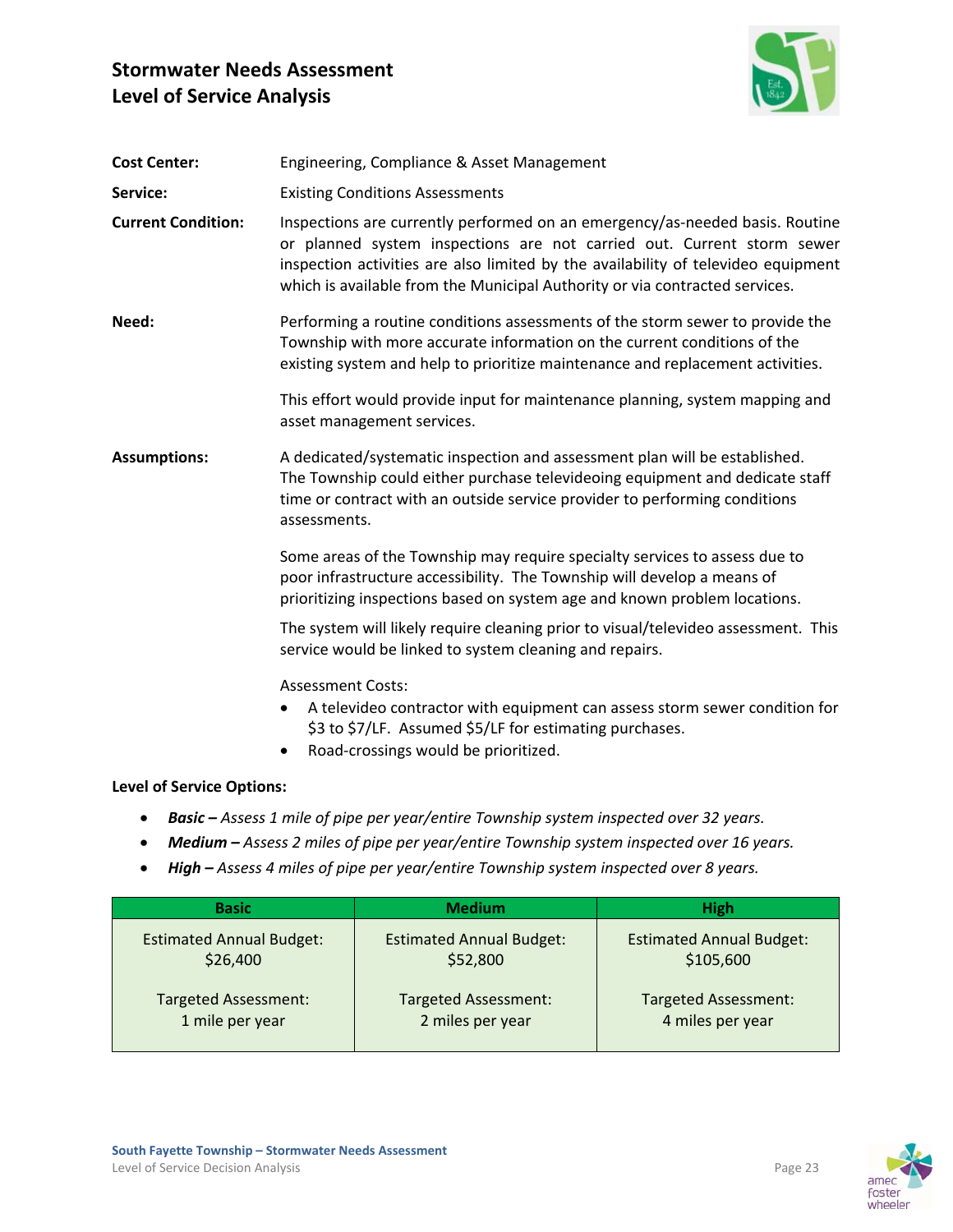

#### **LOS Recommendation:** High

## **Key Factors:** This service would likely be performed via contracted service providers. Initiating conditions system assessment at the High LOS option can provide the Township with useful data to aid into evaluate repair and replacement needs in a short period of time. If maintained at the High LOS, the system would be completed assessed within 8 years. • The initial years of the program would target older areas of the community which have not be inspected/field viewed recently. Following the initial years (Years 1‐4), the Township should have sufficient information and detail on the system to evaluate if televideoing services should be maintained at the High LOS. Staff will develop a specification for the televideo contractor. Contractor to clean and video the system. Contractor reports would include assessment and prioritization recommendations, identifying portions of the system requiring repair or replacement. • The resulting data would inform ongoing maintenance and repairs as well as planned system replacement. System assessment data would be incorporated into the GIS database. **Timing: Year 1** – Contract services for televideoing and initiate program at the High LOS (\$105K/year) **Year 2‐4 –** Continue televideoing services at High LOS. Following Year 4, evaluate if service should be maintained at this level of if it can be reduced. **Year 5‐8 –** For planning purposes assume, televideoing will continue at High LOS. **Year 9+ –** Budget for additional televideoing services to assist with problem areas/emergency situations which may arise.

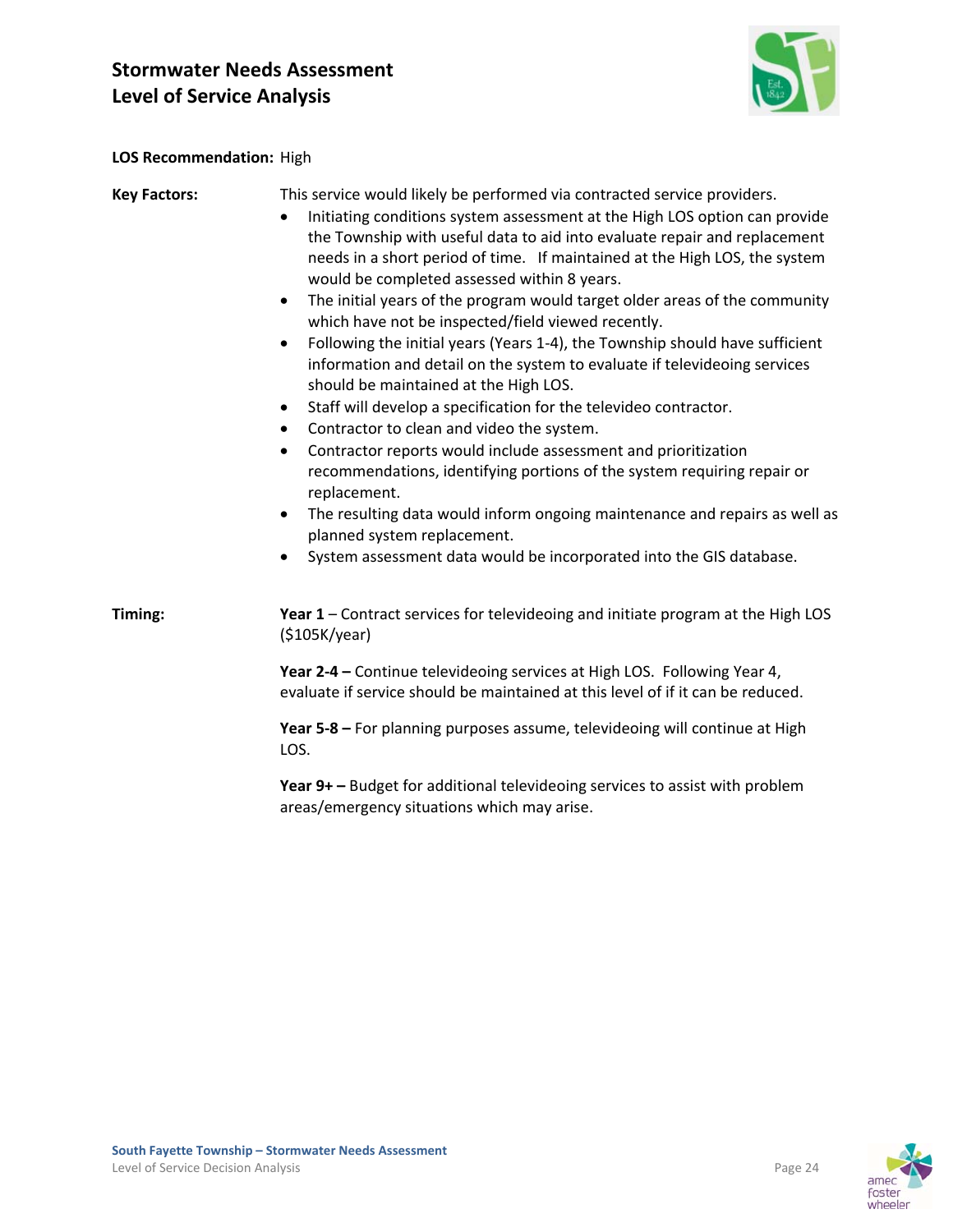

| <b>Cost Center:</b>                   | Engineering, Compliance & Asset Management                                                                                                                                                                                                                                                                                                                                                                                                                                                                                                        |                                                                                                                                                                                                                                                                                                                                                                                                                                                                                                                                                                                                                                                                                                                                                                                                                                                                                                                                                                                                              |                                                      |  |  |
|---------------------------------------|---------------------------------------------------------------------------------------------------------------------------------------------------------------------------------------------------------------------------------------------------------------------------------------------------------------------------------------------------------------------------------------------------------------------------------------------------------------------------------------------------------------------------------------------------|--------------------------------------------------------------------------------------------------------------------------------------------------------------------------------------------------------------------------------------------------------------------------------------------------------------------------------------------------------------------------------------------------------------------------------------------------------------------------------------------------------------------------------------------------------------------------------------------------------------------------------------------------------------------------------------------------------------------------------------------------------------------------------------------------------------------------------------------------------------------------------------------------------------------------------------------------------------------------------------------------------------|------------------------------------------------------|--|--|
| Service:                              |                                                                                                                                                                                                                                                                                                                                                                                                                                                                                                                                                   | System Mapping and Asset Management                                                                                                                                                                                                                                                                                                                                                                                                                                                                                                                                                                                                                                                                                                                                                                                                                                                                                                                                                                          |                                                      |  |  |
| <b>Current Condition:</b>             |                                                                                                                                                                                                                                                                                                                                                                                                                                                                                                                                                   | Township Staff estimate that 2/3rds of the Township's stormwater infrastructure<br>has been inventoried (inlets, manholes, pipes, outfalls, swales, etc.) to date. The<br>existing mapping does not include all public and private stormwater management<br>facilities. The current mapping does not include all the elements, recommended<br>by the PADEP for MS4 system mapping. A formalized asset management program<br>has yet to be established.                                                                                                                                                                                                                                                                                                                                                                                                                                                                                                                                                       |                                                      |  |  |
| Need:                                 | program.                                                                                                                                                                                                                                                                                                                                                                                                                                                                                                                                          | Complete overall system mapping and implement an asset management                                                                                                                                                                                                                                                                                                                                                                                                                                                                                                                                                                                                                                                                                                                                                                                                                                                                                                                                            |                                                      |  |  |
| <b>Assumptions:</b>                   | The Township will complete the overall system mapping and inventory of<br>stormwater related assets. Current mapping will be augmented to incorporate<br>recommended MS4 mapping elements. Prioritized maintenance, repair and<br>replacement schedules would be established. The asset management program<br>would be actively linked to maintenance records, conditions assessments and<br>field assessments to create a centralized database. Assume that the Township<br>will implement the asset management system within a GIS environment. |                                                                                                                                                                                                                                                                                                                                                                                                                                                                                                                                                                                                                                                                                                                                                                                                                                                                                                                                                                                                              |                                                      |  |  |
|                                       | Asset Management, Mapping and Inventory Cost Assumptions:                                                                                                                                                                                                                                                                                                                                                                                                                                                                                         |                                                                                                                                                                                                                                                                                                                                                                                                                                                                                                                                                                                                                                                                                                                                                                                                                                                                                                                                                                                                              |                                                      |  |  |
|                                       | ٠<br>$\bullet$<br>$\bullet$<br>٠                                                                                                                                                                                                                                                                                                                                                                                                                                                                                                                  | Staff estimate 400 man-hours @\$60/hour including equipment costs are<br>needed to complete mapping. Estimated Costs: \$24,000 (one-time).<br>Township Public Works Staff would also support mapping by cleaning and<br>clearing the system prior to mapping, removing and replacing grates and<br>manhole covers for visual assessment and inventorying. Estimate 2 person<br>crew for 10 crew weeks to support. Estimated Cost: \$68,000 (one-time).<br>This would cover inlet system cleaning for a period of 1-year.<br>Provide on-going to support to continue to refine mapping, update as new<br>information becomes available, incorporate assessment and inspection<br>data, etc. Estimate 80 hours annually for GIS Analyst support @\$60/hour.<br>Estimated Costs: S4.800.<br>Township staff will need to review televideoing reports, field inspections<br>and public works maintenance reports. Tied to existing conditions<br>assessment. Assume 8 hours review per mile of system inspection. |                                                      |  |  |
| <b>Level of Service Options:</b>      |                                                                                                                                                                                                                                                                                                                                                                                                                                                                                                                                                   |                                                                                                                                                                                                                                                                                                                                                                                                                                                                                                                                                                                                                                                                                                                                                                                                                                                                                                                                                                                                              |                                                      |  |  |
|                                       |                                                                                                                                                                                                                                                                                                                                                                                                                                                                                                                                                   | <b>Basic</b> – Complete mapping inventory, provide GIS support and review data of 1 mile/year.                                                                                                                                                                                                                                                                                                                                                                                                                                                                                                                                                                                                                                                                                                                                                                                                                                                                                                               |                                                      |  |  |
|                                       |                                                                                                                                                                                                                                                                                                                                                                                                                                                                                                                                                   | Medium - Same as basic with data review of 2 miles/year.                                                                                                                                                                                                                                                                                                                                                                                                                                                                                                                                                                                                                                                                                                                                                                                                                                                                                                                                                     |                                                      |  |  |
| <b>Basic</b>                          |                                                                                                                                                                                                                                                                                                                                                                                                                                                                                                                                                   | High - Same as basic with data review of 4 miles/year.<br><b>Medium</b>                                                                                                                                                                                                                                                                                                                                                                                                                                                                                                                                                                                                                                                                                                                                                                                                                                                                                                                                      |                                                      |  |  |
| Initial Costs (One-time):<br>\$92,000 |                                                                                                                                                                                                                                                                                                                                                                                                                                                                                                                                                   | Initial Costs (One-time):<br>\$92,000                                                                                                                                                                                                                                                                                                                                                                                                                                                                                                                                                                                                                                                                                                                                                                                                                                                                                                                                                                        | <b>High</b><br>Initial Costs (One-time):<br>\$92,000 |  |  |
| <b>Annual Support Budget:</b>         |                                                                                                                                                                                                                                                                                                                                                                                                                                                                                                                                                   | <b>Annual Support Budget:</b>                                                                                                                                                                                                                                                                                                                                                                                                                                                                                                                                                                                                                                                                                                                                                                                                                                                                                                                                                                                | <b>Annual Support Budget:</b>                        |  |  |

\$7,000

\$6,000





\$8,000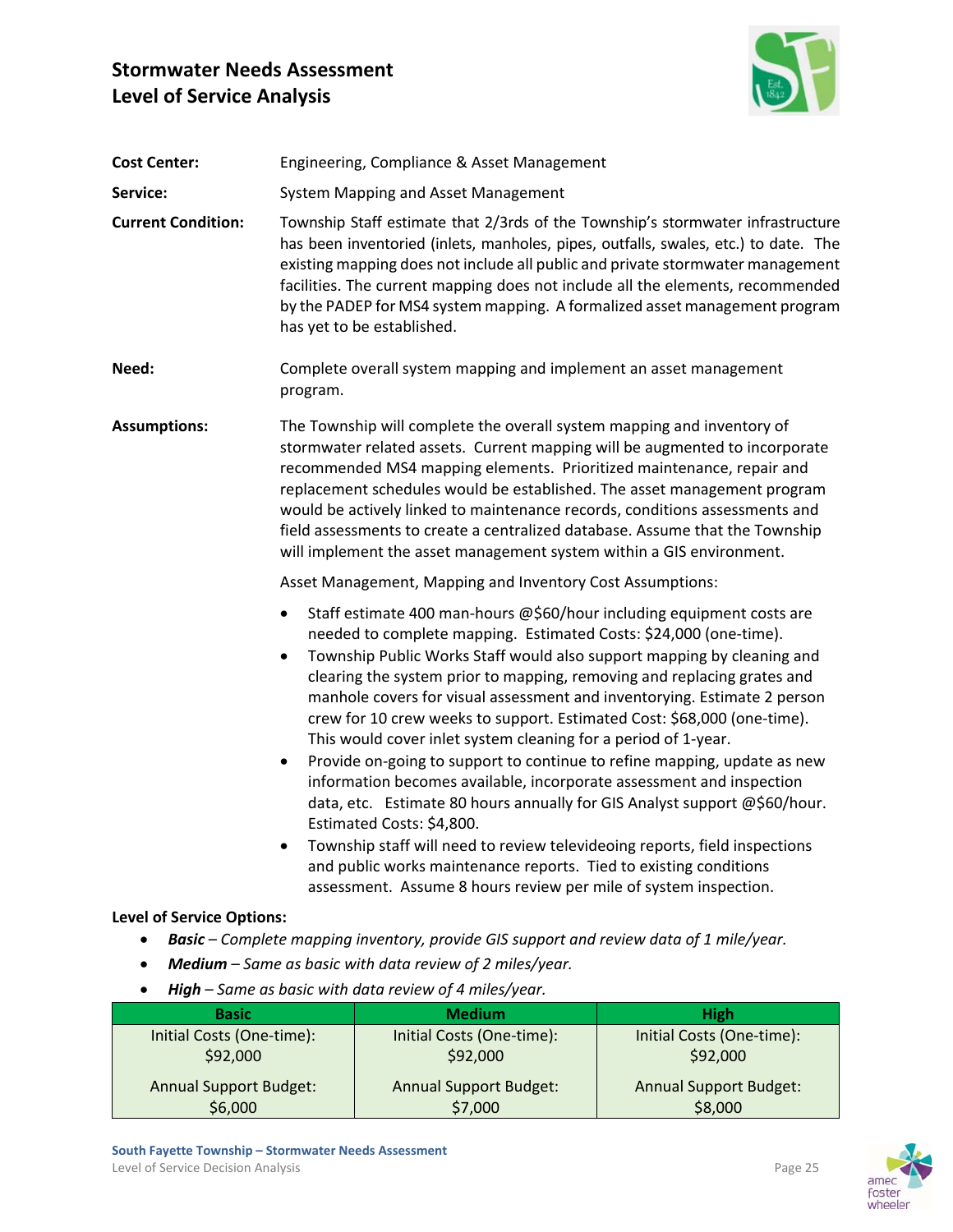

**LOS Recommendation:** High

| <b>Key Factors:</b> | This service would likely be performed via a combination of Township personnel<br>and contracted service providers.                                                                                                                                                                                                                                                                                                             |  |  |  |  |  |  |  |  |  |
|---------------------|---------------------------------------------------------------------------------------------------------------------------------------------------------------------------------------------------------------------------------------------------------------------------------------------------------------------------------------------------------------------------------------------------------------------------------|--|--|--|--|--|--|--|--|--|
|                     | Year one would focus on completing the system inventory and updating the<br>$\bullet$                                                                                                                                                                                                                                                                                                                                           |  |  |  |  |  |  |  |  |  |
|                     | mapping.                                                                                                                                                                                                                                                                                                                                                                                                                        |  |  |  |  |  |  |  |  |  |
|                     | System inventory/mapping would be completed ahead of the<br>$\circ$                                                                                                                                                                                                                                                                                                                                                             |  |  |  |  |  |  |  |  |  |
|                     | implementation of facility inspections and facility support program<br>elements.                                                                                                                                                                                                                                                                                                                                                |  |  |  |  |  |  |  |  |  |
|                     | Cleaning and clearing by Public Works Staff in Year 1 would cover a<br>$\circ$<br>portion of the system cleaning under the Stormwater Conveyance<br>System Cleaning & Repairs element. Additional routine cleaning<br>would be delayed until Year 2 accordingly.                                                                                                                                                                |  |  |  |  |  |  |  |  |  |
|                     | Data would be inventoried into GIS and use in conjunction with the existing<br>$\bullet$<br>conditions assessment, maintenance planning, etc.                                                                                                                                                                                                                                                                                   |  |  |  |  |  |  |  |  |  |
|                     | Required mapping refinements would be identified under the MS4 Permit<br>$\bullet$<br>Compliance Support element.                                                                                                                                                                                                                                                                                                               |  |  |  |  |  |  |  |  |  |
|                     | Televideoing/existing conditions assessment data would be incorporated<br>$\bullet$<br>into the mapping database. The Township engineer would review data prior<br>to input to the asset management database.                                                                                                                                                                                                                   |  |  |  |  |  |  |  |  |  |
| Timing:             | Year 1 - Township would complete inventory / system mapping (\$24K). Public<br>Works Department Staff would support effort be clearing and cleaning inlets<br>ahead of system inventory (\$68K). The GIS Support Contract to update<br>database/mapping information (\$4,800). The Township Engineer to review<br>existing conditions assessment data and provide direction to                                                  |  |  |  |  |  |  |  |  |  |
|                     | Year 2-8 - Continue to incorporate existing conditions assessment data, facility<br>inspection results, MS4 program data (i.e. IDDE inspection results), maintance<br>activity tracking, system replacement, etc. Township Engineer to review data<br>from existing conditions assessment prior to input - estimated completion by<br>Year 8. GIS Support Consultant support provided annually. Estimated costs:<br>\$10K/year. |  |  |  |  |  |  |  |  |  |
|                     | Year 9+ - Continue to maintain and update system inventory data with support<br>of GIS Consultant. Estimated costs: \$4,800/yr.                                                                                                                                                                                                                                                                                                 |  |  |  |  |  |  |  |  |  |

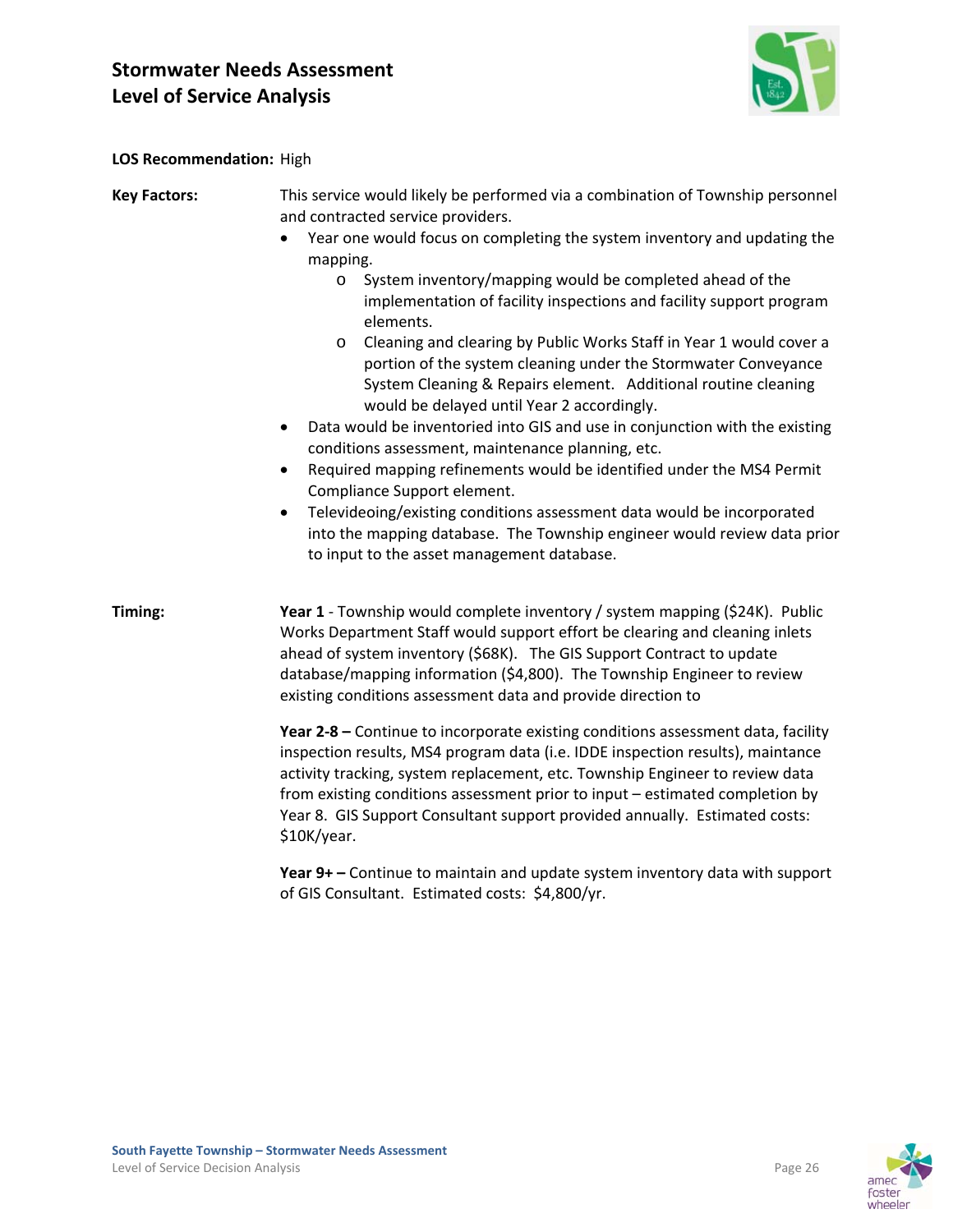

| <b>Cost Center:</b>       | Engineering, Compliance & Asset Management                                                                                                                                                                                                                                                                                                 |  |  |  |  |  |  |  |  |
|---------------------------|--------------------------------------------------------------------------------------------------------------------------------------------------------------------------------------------------------------------------------------------------------------------------------------------------------------------------------------------|--|--|--|--|--|--|--|--|
| Service:                  | <b>Stormwater Facility Inspections</b>                                                                                                                                                                                                                                                                                                     |  |  |  |  |  |  |  |  |
| <b>Current Condition:</b> | The Township engineer and/or code inspector perform site inspections during<br>and immediately following construction. Ongoing/routine inspections of both<br>public and private stormwater management facilities are not conducted and<br>there is no formalized BMP Inspection and Tracking program currently.                           |  |  |  |  |  |  |  |  |
|                           | Private BMP inspection occurs for pre-construction testing and immediately<br>following construction activities.                                                                                                                                                                                                                           |  |  |  |  |  |  |  |  |
|                           | Based upon previous studies and Township records, staff estimate that there<br>are an estimated 50 to 100 privately owned BMPs throughout the Township.<br>Not all public and private BMPs are inventoried.                                                                                                                                |  |  |  |  |  |  |  |  |
| Need:                     | Routine inspection of both public and private stormwater facilities. Ongoing<br>inspections help ensure long-term system performance and confirm appropriate<br>maintenance is being performed. The Township's MS4 permit recommends<br>inspection of each BMP once per permit cycle.                                                      |  |  |  |  |  |  |  |  |
| <b>Assumptions:</b>       | The Township will establish annual inspection goals to complete Township wide<br>BMPs inspections in accordance with the MS4 permit cycle. A Township wide<br>BMP inspection and tracking plan would be created and linked with the Asset<br>Management / GIS System.                                                                      |  |  |  |  |  |  |  |  |
|                           | Landowners with BMPs would be reminded of their maintenance<br>responsibilities every 3-years. Township would send written notifications via<br>mail.                                                                                                                                                                                      |  |  |  |  |  |  |  |  |
|                           | <b>Inspection Costs:</b><br>Assume inspector costs \$100/hr including equipment, vehicle and expenses.<br>Assume GPS enabled inspection.<br>Daily rate of BMP inventory, inspection and reporting estimated at 4/day to<br>$\bullet$<br>complete initial inventory.<br>Following initial verification assumes routine inspections would be |  |  |  |  |  |  |  |  |
|                           | performed on a 3-year cycle. Estimate inspection rate at 8 BMPs/day.                                                                                                                                                                                                                                                                       |  |  |  |  |  |  |  |  |

#### **Level of Service Options:**

- *Basic – Inventory and inspect all public and private BMPs within 3 years.*
- *Medium – Inventory and inspect all public and private BMPs within 2 years.*
- *High – Inventory and inspect all public and private BMPs within 1 years.*

| <b>Basic</b>                 | <b>Medium</b>                | <b>High</b>                  |  |  |  |
|------------------------------|------------------------------|------------------------------|--|--|--|
| <b>Annual Support Budget</b> | <b>Annual Support Budget</b> | <b>Annual Support Budget</b> |  |  |  |
| \$6,800                      | \$10,000                     | \$20,000                     |  |  |  |
| <b>Complete Inventory</b>    | Complete Inventory           | Complete Inventory           |  |  |  |
| 3 Years                      | 2 Years                      | 1 Year                       |  |  |  |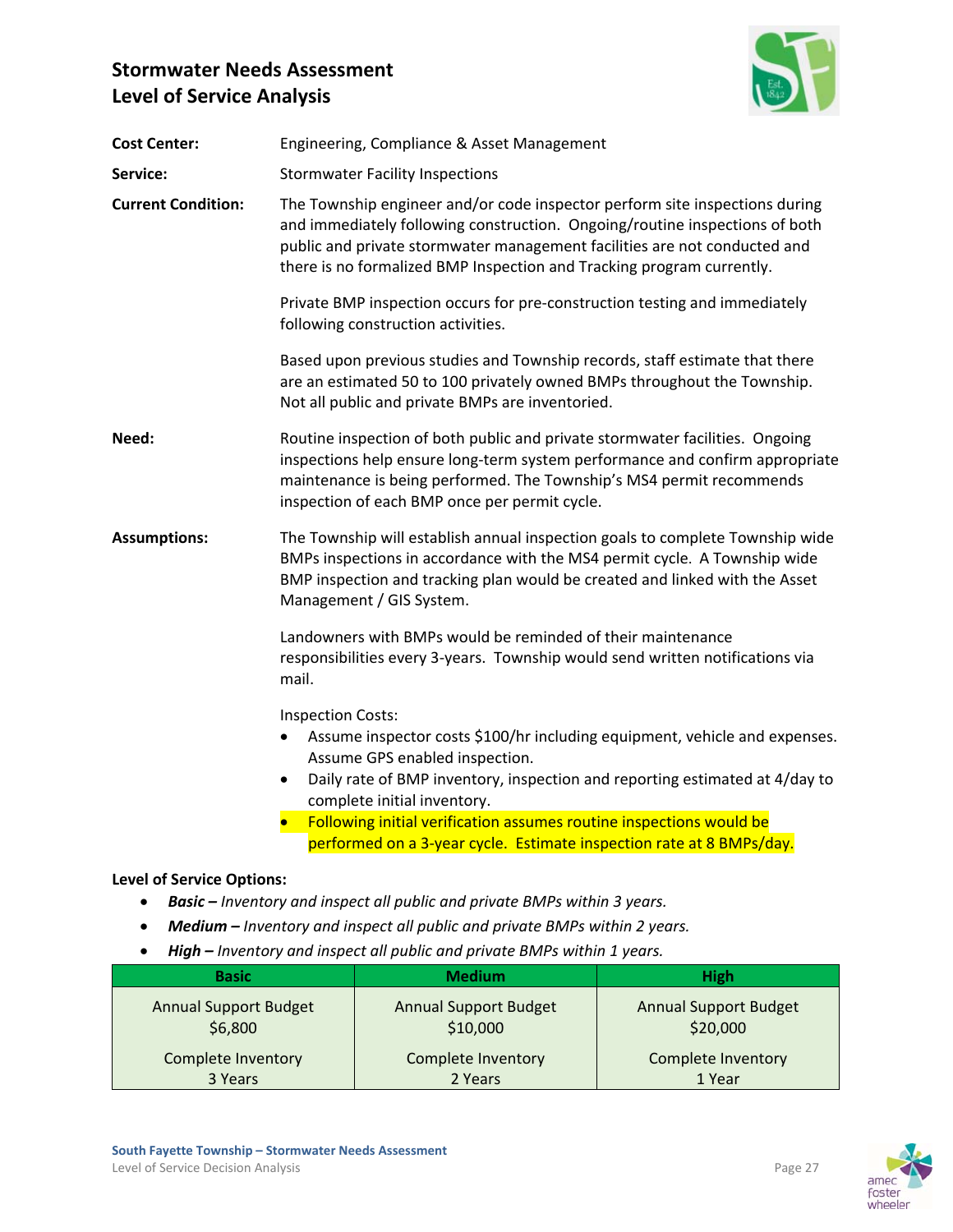

#### **LOS Recommendation:** Medium

| <b>Key Factors:</b> | This service could be performed by Township Engineering and Planning staff or<br>provided via contracted service.<br>Facility inspections would follow system mapping and inventorying.<br>Older facilities would be prioritized for inspection during Year 1.<br>٠<br>Results of the inspections would be input into the Township's GIS database.<br>Inspection records / files would meet recommended compliance activities of<br>$\bullet$<br>the MS4 permit requirements. |  |  |  |  |  |  |  |
|---------------------|-------------------------------------------------------------------------------------------------------------------------------------------------------------------------------------------------------------------------------------------------------------------------------------------------------------------------------------------------------------------------------------------------------------------------------------------------------------------------------|--|--|--|--|--|--|--|
| Timing:             | Year 1 - Township would inspect 50 (of the estimated 100) private stormwater<br>management facilities to meet Medium LOS target. Estimated cost: \$10K.                                                                                                                                                                                                                                                                                                                       |  |  |  |  |  |  |  |
|                     | Year 2- Complete inspections of the remaining 50 facilities. Estimated cost:<br>\$10K.                                                                                                                                                                                                                                                                                                                                                                                        |  |  |  |  |  |  |  |
|                     | Year 3 – Initiate 3-year inspection cycle of facilities to aligning with MS4 permit<br>requirements. Estimated annual cost: \$5K.                                                                                                                                                                                                                                                                                                                                             |  |  |  |  |  |  |  |

**Year 4‐10 –** Continue with routine inspections. Estimated annual cost: \$5K.

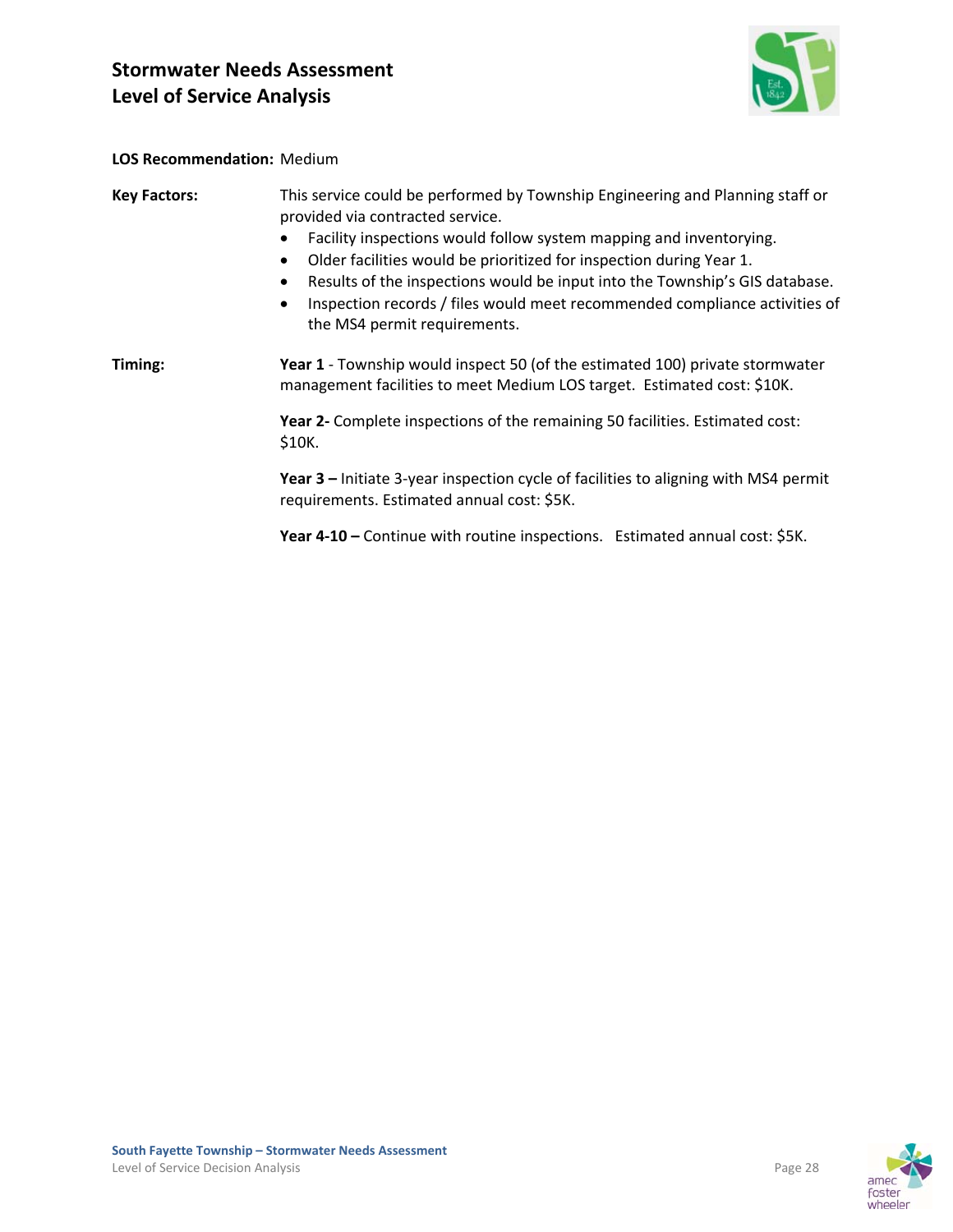

| <b>Cost Center:</b>              | Engineering, Compliance & Asset Management                                                                                                                                                                                                                                                                                                                                                                                                                          |  |  |  |  |  |  |  |
|----------------------------------|---------------------------------------------------------------------------------------------------------------------------------------------------------------------------------------------------------------------------------------------------------------------------------------------------------------------------------------------------------------------------------------------------------------------------------------------------------------------|--|--|--|--|--|--|--|
| Service:                         | <b>Engineering Design</b>                                                                                                                                                                                                                                                                                                                                                                                                                                           |  |  |  |  |  |  |  |
| <b>Current Condition:</b>        | The Township does not currently perform any in depth in-house engineering<br>design. Design services are typically provided by the Consulting Engineer; none<br>were used in 2014 for stormwater.                                                                                                                                                                                                                                                                   |  |  |  |  |  |  |  |
|                                  | Staff have indicated a desire to be able perform design of smaller improvement<br>projects in-house. Select small scale projects may require additional<br>engineering support and advice.                                                                                                                                                                                                                                                                          |  |  |  |  |  |  |  |
|                                  | More complex replacement projects, water quality and capital Improvement<br>projects may require detailed engineering design, development of construction<br>and bidding packages and permitting prior to construction. For projects<br>selected for construction, bid documents and construction oversight may be<br>required.                                                                                                                                     |  |  |  |  |  |  |  |
| Need:                            | Engineering design support for replacement activities and capital improvements<br>projects to make sure system upgrades are sized and constructed to meet<br>current and future conditions as well as meet current design standards and best<br>practices.                                                                                                                                                                                                          |  |  |  |  |  |  |  |
| <b>Assumptions:</b>              | In conjunction with pipe replacement activities, water quality projects and<br>capital improvements, the Township will identify required engineering support<br>and establish a schedule/budget for required resources.                                                                                                                                                                                                                                             |  |  |  |  |  |  |  |
|                                  | <b>Engineering Support Cost Assumptions:</b><br>Assume surveying, planning, engineering, construction and bidding<br>document development and permitting equate to 20% of a project's<br>estimated construction budget. Note: depending on the complexity of the<br>project, assumed percentage/costs may change.<br>Anticipated engineering costs based construction budget for pipe<br>$\bullet$<br>replacement, water quality, and capital improvement projects. |  |  |  |  |  |  |  |
| <b>Level of Service Options:</b> |                                                                                                                                                                                                                                                                                                                                                                                                                                                                     |  |  |  |  |  |  |  |

- *Basic – Provide engineering support aligned with 0.25% annual replacement schedule.*
- *Medium –Provide engineering support aligned with 0.50% annual replacement schedule.*
- *High* **–** *Provide engineering support aligned with 1.00% annual replacement schedule.*

| <b>Basic</b>                  | <b>Medium</b>                 | <b>High</b>                   |  |  |  |  |
|-------------------------------|-------------------------------|-------------------------------|--|--|--|--|
| <b>Annual Support Budget:</b> | <b>Annual Support Budget:</b> | <b>Annual Support Budget:</b> |  |  |  |  |
| \$13,200                      | \$25,000                      | \$50,000                      |  |  |  |  |



foster wheeler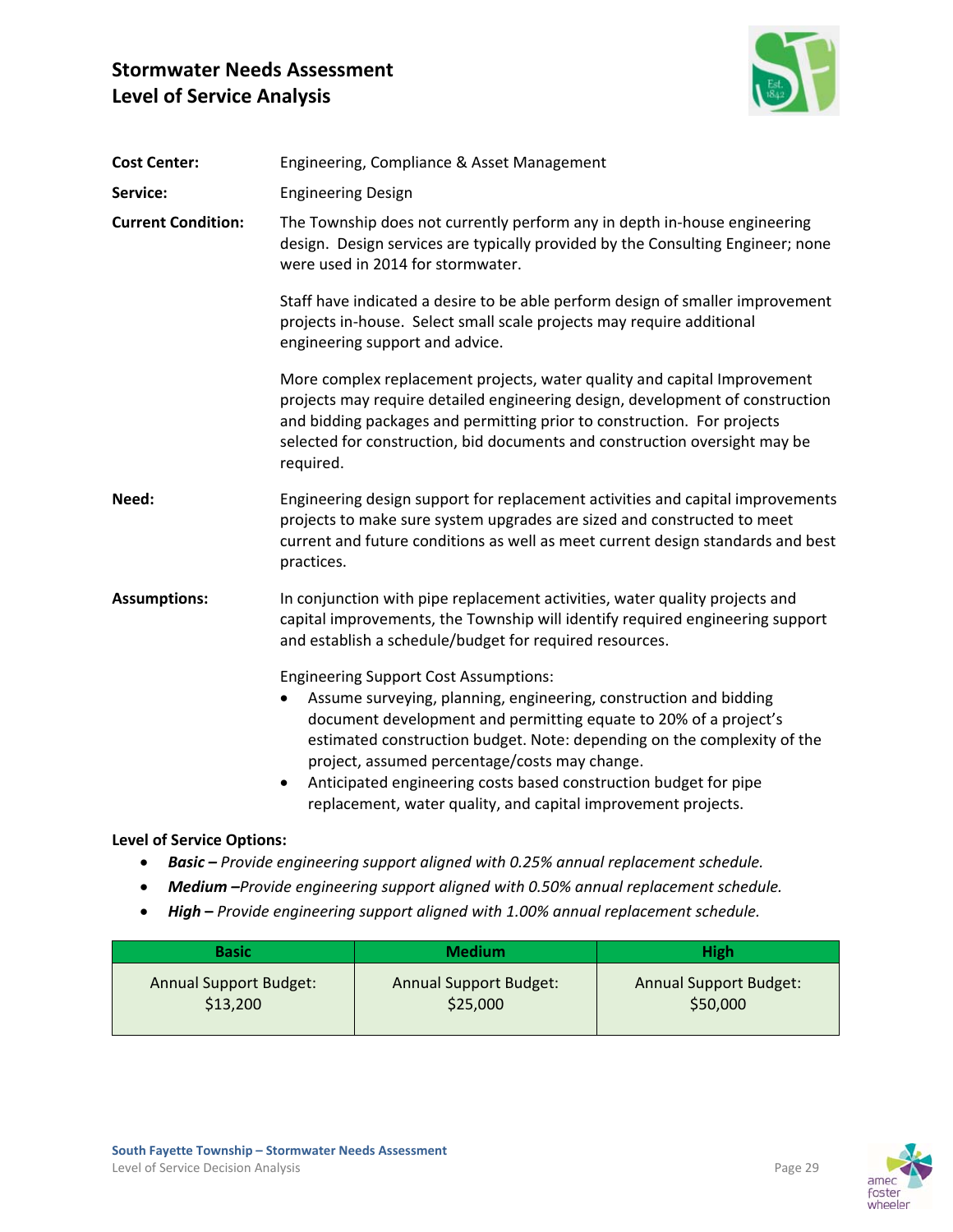

**LOS Recommendation:** Medium

| <b>Key Factors:</b> | Depending on the complexity of the project, this service will either be<br>performed by internal resources or via contracted engineering support.<br>Engineering support will be tied directly targeted level of system<br>replacement within a given program year.<br>Additional support may be required (Years 5-10) if the Township determines<br>$\bullet$<br>that replacement activities should be ramped up to the High LOS. |  |  |  |  |  |  |  |  |
|---------------------|------------------------------------------------------------------------------------------------------------------------------------------------------------------------------------------------------------------------------------------------------------------------------------------------------------------------------------------------------------------------------------------------------------------------------------|--|--|--|--|--|--|--|--|
| Timing:             | Year 1 - As stormwater replacement activities are initiated at the Basic LOS,<br>engineer design support would begin at corresponding Basic LOS (\$13.2K).                                                                                                                                                                                                                                                                         |  |  |  |  |  |  |  |  |
|                     | Year $3-4$ – As Pipe replacement activities will ramp up – engineering support will<br>ramp up accordingly until Medium LOS is established in Year 4 (\$25K/annually)                                                                                                                                                                                                                                                              |  |  |  |  |  |  |  |  |
|                     | Year 5-10 – In conjunction with conditions assessment, Township will determine<br>if pipe replacement activities need to be ramped up to the High LOS. If so,<br>engineering support will be increased as well. For planning purposes, assume<br>that system replacement activities will be ramped up to the High LOS by Year 7<br>and engineering support will be increased accordingly (\$50K/annually).                         |  |  |  |  |  |  |  |  |

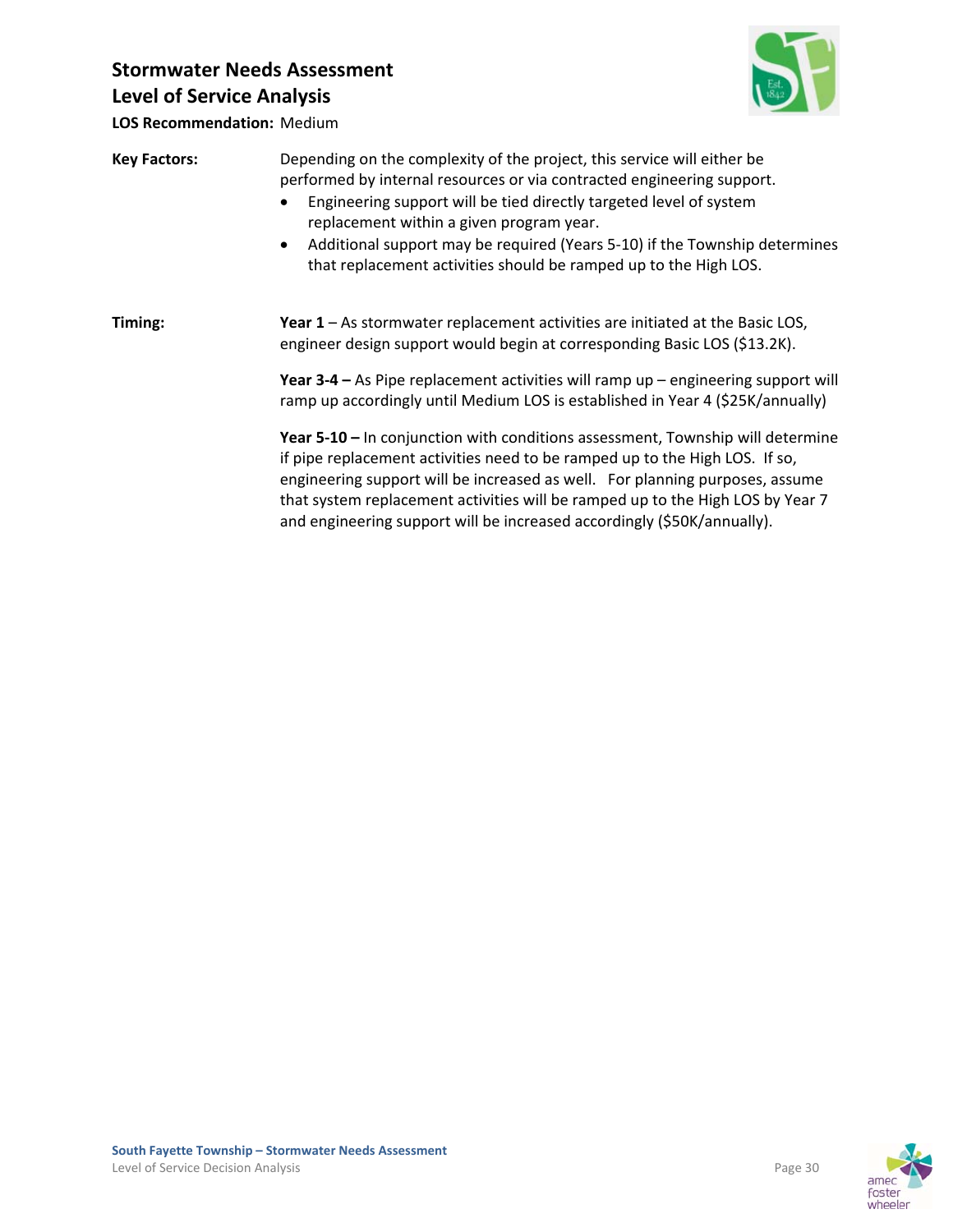

| <b>Cost Center:</b>       | Engineering, Compliance & Asset Management                                                                                                                                                                                                                                                                                                                                                                                                                                                              |  |  |  |  |  |  |  |  |
|---------------------------|---------------------------------------------------------------------------------------------------------------------------------------------------------------------------------------------------------------------------------------------------------------------------------------------------------------------------------------------------------------------------------------------------------------------------------------------------------------------------------------------------------|--|--|--|--|--|--|--|--|
| Service:                  | Ordinance and Construction Standards Development and Updates                                                                                                                                                                                                                                                                                                                                                                                                                                            |  |  |  |  |  |  |  |  |
| <b>Current Condition:</b> | The Township's current stormwater management ordinance was last updated in<br>2004. Since that time, stormwater management standards of practice and<br>design have continued to evolve. Based upon discussion with Township staff<br>local ordinances regulating zoning, land development and stormwater<br>management should be reviewed and updated in order to adopt practices which<br>encourage better stormwater management through various planning,<br>engineering and site design approaches. |  |  |  |  |  |  |  |  |
|                           | Staff have also noted that updated construction standards and operation and<br>maintenance guidance/requirements would be useful in constructing and<br>maintaining both public and private infrastructure. The Township has limited<br>construction standards and guidance recommendations for operation and<br>maintenance associated with stormwater infrastructure.                                                                                                                                 |  |  |  |  |  |  |  |  |
| Need:                     | Update the current stormwater management ordinance and develop<br>construction standards to reflect current standards of practice adapted for<br>South Fayette Township.                                                                                                                                                                                                                                                                                                                                |  |  |  |  |  |  |  |  |
| <b>Assumptions:</b>       | The Township Engineer and contracted engineering support will be responsible<br>for evaluating current stormwater management guidance and ordinance<br>requirements, drafting updates, as well as creating construction standards and<br>operation and maintenance guidance/requirements.                                                                                                                                                                                                               |  |  |  |  |  |  |  |  |
|                           | <b>Cost Assumptions:</b>                                                                                                                                                                                                                                                                                                                                                                                                                                                                                |  |  |  |  |  |  |  |  |
|                           | Contract with consultant to support ordinance updates and development of<br>$\bullet$<br>construction standards. Estimated costs: \$10,000 (one time).                                                                                                                                                                                                                                                                                                                                                  |  |  |  |  |  |  |  |  |

#### **Level of Service Options:**

- *Basic – Complete ordinance updates by third year of program.*
- *Medium – Complete ordinance updates by second year of program.*
- *High* **–** *Complete ordinance updates in first year of program.*

| <b>Basic</b>                                     | <b>Medium</b>                             | <b>High</b>                                      |  |  |  |
|--------------------------------------------------|-------------------------------------------|--------------------------------------------------|--|--|--|
| <b>Estimated Support (One-time):</b><br>\$10,000 | Estimated Support (One-time):<br>\$10,000 | <b>Estimated Support (One-time):</b><br>\$10,000 |  |  |  |
| Complete within 3 years                          | Complete within 2 years                   | Complete within 1 years                          |  |  |  |

### **LOS Recommendation:** High

**Key Factors:** This service would be supported by contracted engineering services and support from the Township Solicitor to assist with updates to the stormwater management ordinance.

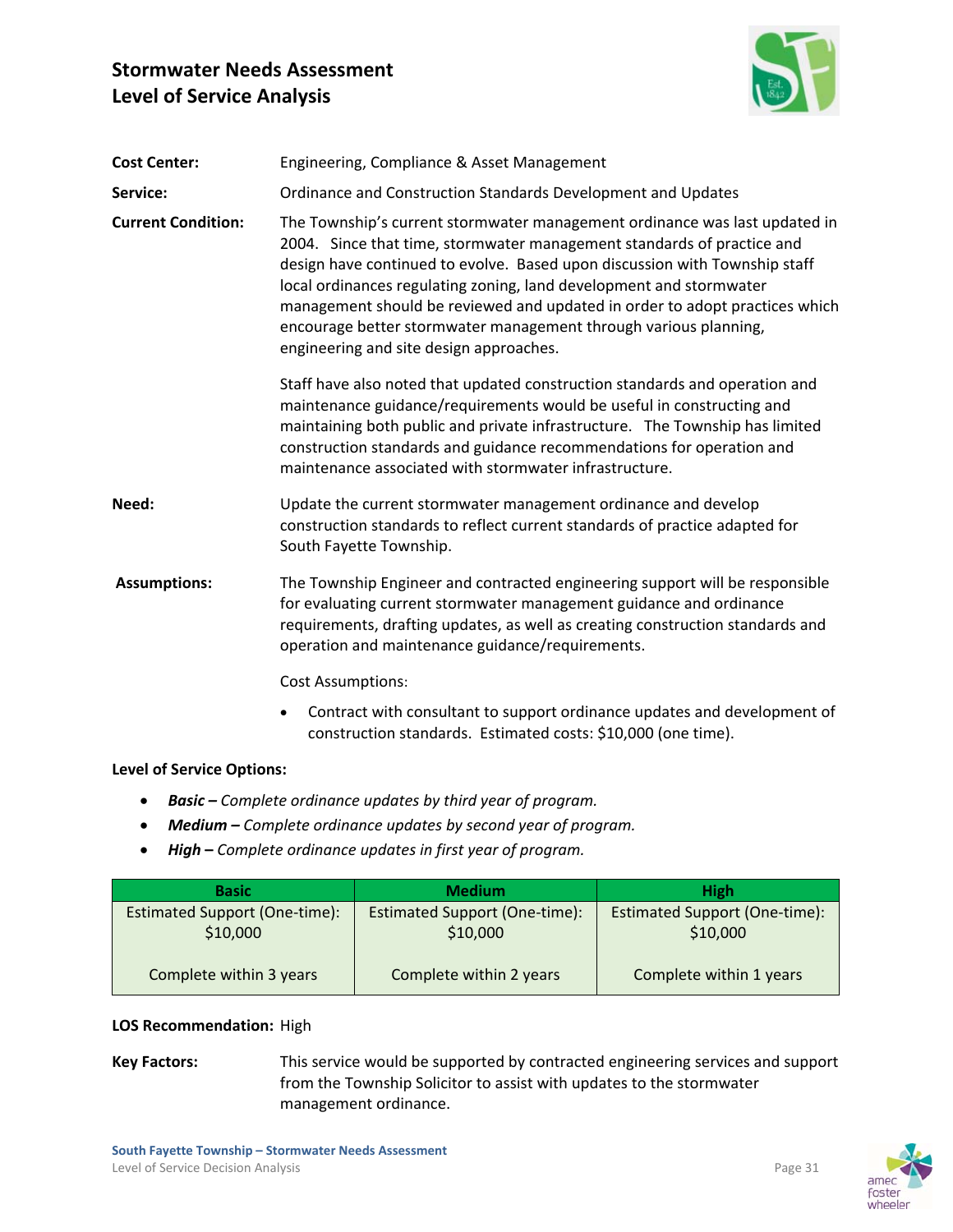

- Updates to the ordinance would reflect and align with updated Township MS4 permit requirements.
- Management requirements would be adjusted to meet watershed specific criteria when available.
- Inspection and enforcement requirements should be updated to better meet anticipated stormwater program needs, such as
- The ordinance could include a provision to incorporate and reflect the results of future watershed studies.
- **Timing: Year 1** Work with engineering service provide to update the Township's stormwater management ordinance updates and develop Township standards for stormwater convenyance and management facility design. Budget for a one‐ time cost of \$10K.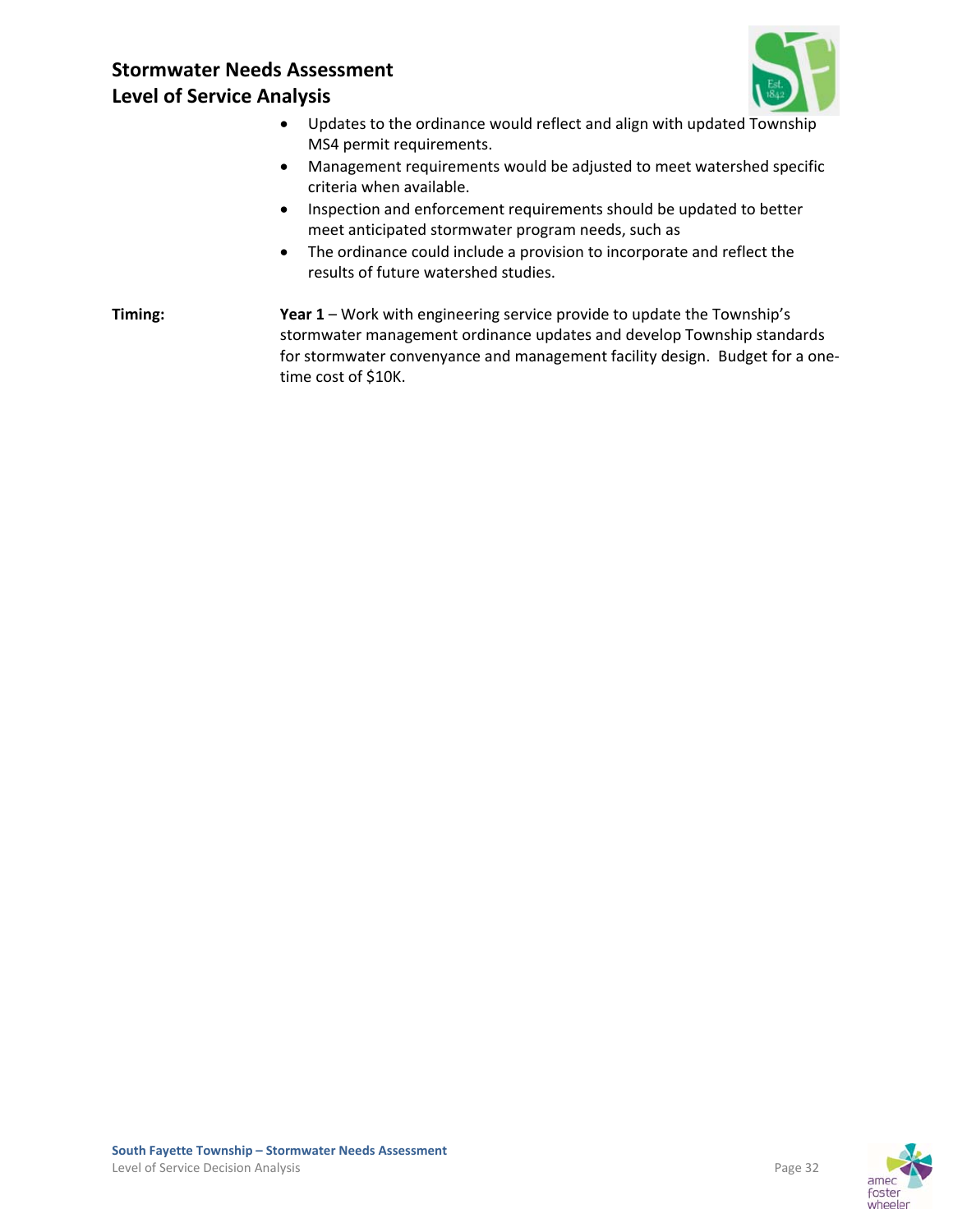

| <b>Cost Center:</b>                          | Engineering, Compliance & Asset Management                                                                                                                                                                                                                                                                                                                                                     |                                                                                                                                                                                                                                                                                                                                                                                                                                                                                                                                    |                                              |  |  |  |  |  |  |  |  |  |
|----------------------------------------------|------------------------------------------------------------------------------------------------------------------------------------------------------------------------------------------------------------------------------------------------------------------------------------------------------------------------------------------------------------------------------------------------|------------------------------------------------------------------------------------------------------------------------------------------------------------------------------------------------------------------------------------------------------------------------------------------------------------------------------------------------------------------------------------------------------------------------------------------------------------------------------------------------------------------------------------|----------------------------------------------|--|--|--|--|--|--|--|--|--|
| Service:                                     | <b>Watershed Planning Support</b>                                                                                                                                                                                                                                                                                                                                                              |                                                                                                                                                                                                                                                                                                                                                                                                                                                                                                                                    |                                              |  |  |  |  |  |  |  |  |  |
| <b>Current Condition:</b>                    | Detailed Act 167 Plans for each of the Township's seven watersheds have not<br>been completed. An initial county wide assessment identified 14 flood prone<br>areas and two areas of accelerated erosion within South Fayette.                                                                                                                                                                 |                                                                                                                                                                                                                                                                                                                                                                                                                                                                                                                                    |                                              |  |  |  |  |  |  |  |  |  |
|                                              |                                                                                                                                                                                                                                                                                                                                                                                                | Stormwater management is implemented on a project by project basis via the<br>land development process. The Township does not currently evaluate the<br>impact of land development projects, anticipated community growth, capital<br>improvement and infrastructure projects on a watershed.                                                                                                                                                                                                                                      |                                              |  |  |  |  |  |  |  |  |  |
| Need:                                        |                                                                                                                                                                                                                                                                                                                                                                                                | Watershed planning that aids the Township in addressing stormwater<br>infrastructure needs: to effectively plan for and manage community growth,<br>protect local water resources, minimize impacts from increased runoff to water<br>quality, quantity and peak flows. Larger scale watershed planning may also help<br>to identify stormwater management and infrastructure strategies that address<br>existing flooding and water quality impairments as well as to respond to<br>continued pressures from ongoing development. |                                              |  |  |  |  |  |  |  |  |  |
| <b>Assumptions:</b>                          | The Township would identify critical areas and provide sufficient resources to<br>complete watershed planning efforts.  Watershed plans may include a more<br>detailed evaluation of the following:<br>Flood prone/known problem areas<br>Stream conditions & water quality impairments<br>$\bullet$<br>Impacts from potential growth (build out)<br>٠<br>Regional BMP approaches<br>$\bullet$ |                                                                                                                                                                                                                                                                                                                                                                                                                                                                                                                                    |                                              |  |  |  |  |  |  |  |  |  |
|                                              |                                                                                                                                                                                                                                                                                                                                                                                                | Effort would likely include a mix of staff, consult and partner organization<br>support (both local and regional). Field reconnaissance and assessment,<br>modeling, monitoring, survey, engineering and public outreach may be needed<br>depending on the extent and scale of the planning effort.                                                                                                                                                                                                                                |                                              |  |  |  |  |  |  |  |  |  |
|                                              |                                                                                                                                                                                                                                                                                                                                                                                                | <b>Watershed Planning Cost Assumptions:</b><br>• Complete Township Wide Assessment - Baseline Watershed Plan: \$100K<br>Complete Watershed Specific Studies: \$60K / watershed.<br>Township would eventually complete studies for all 7 watersheds.                                                                                                                                                                                                                                                                                |                                              |  |  |  |  |  |  |  |  |  |
| <b>Level of Service Options:</b>             |                                                                                                                                                                                                                                                                                                                                                                                                |                                                                                                                                                                                                                                                                                                                                                                                                                                                                                                                                    |                                              |  |  |  |  |  |  |  |  |  |
|                                              |                                                                                                                                                                                                                                                                                                                                                                                                | Basic - Complete a township wide assessment and one detailed watershed within 5 years.<br>Medium - Complete a township wide assessment and two detailed watershed within 5 years.<br>High - Complete a township wide assessment and three detailed watershed within 5 years.                                                                                                                                                                                                                                                       |                                              |  |  |  |  |  |  |  |  |  |
| <b>Basic</b>                                 |                                                                                                                                                                                                                                                                                                                                                                                                | <b>Medium</b>                                                                                                                                                                                                                                                                                                                                                                                                                                                                                                                      | <b>High</b>                                  |  |  |  |  |  |  |  |  |  |
| <b>Estimated Support Budget</b><br>\$160,000 |                                                                                                                                                                                                                                                                                                                                                                                                | <b>Estimated Support Budget</b><br>\$220,000                                                                                                                                                                                                                                                                                                                                                                                                                                                                                       | <b>Estimated Support Budget</b><br>\$280,000 |  |  |  |  |  |  |  |  |  |

2 plans / 5 years

1 plan / 5 years



3 plans / 5 years

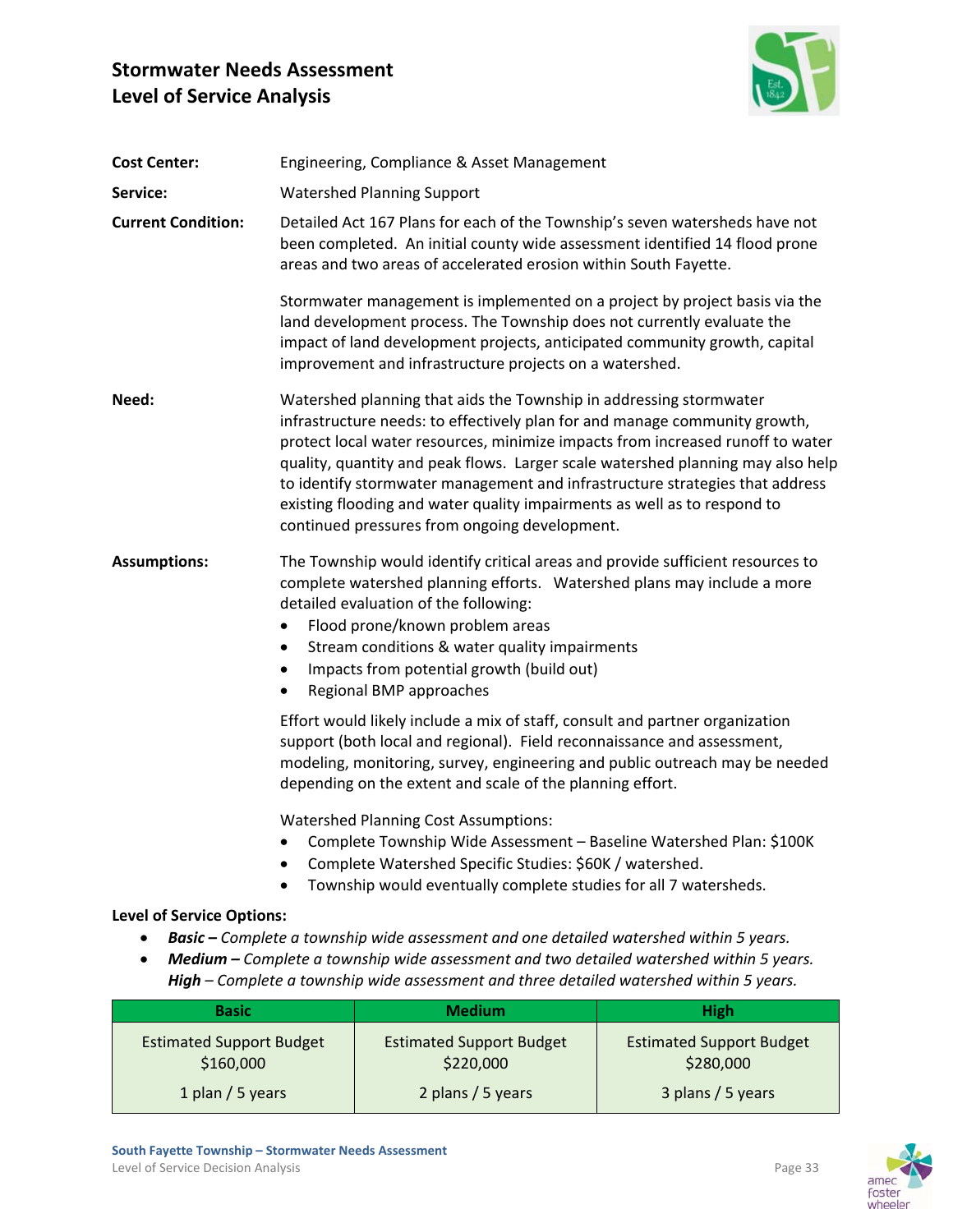

#### **LOS Recommendation:** Medium

| <b>Key Factors:</b> | This service would likely be performed via contracted engineering support.<br>The Township would begin by developing a Township Wateshed<br>$\bullet$<br>Management planning framework and then prioritize each of the 7<br>Township watersheds based upon anticipated growth and severity of<br>existing stormwater management issues such as flooding and water quality<br>issues. |  |  |  |  |  |  |
|---------------------|--------------------------------------------------------------------------------------------------------------------------------------------------------------------------------------------------------------------------------------------------------------------------------------------------------------------------------------------------------------------------------------|--|--|--|--|--|--|
| Timing:             | <b>Year 2-3 – A</b> high-level township wide watershed management plan would be<br>developed (\$50K/year).                                                                                                                                                                                                                                                                           |  |  |  |  |  |  |
|                     | Year 4-5 – The Township would develop detailed watershed management plas<br>for two priority watersheds (\$60K/watershed).                                                                                                                                                                                                                                                           |  |  |  |  |  |  |
|                     | Year 5-10 – The Township would continue to perform a watershed evaluation<br>every other year (\$60K/watershed). This process would continue until detailed<br>watershed plans are developed for all watershed within the Township.                                                                                                                                                  |  |  |  |  |  |  |

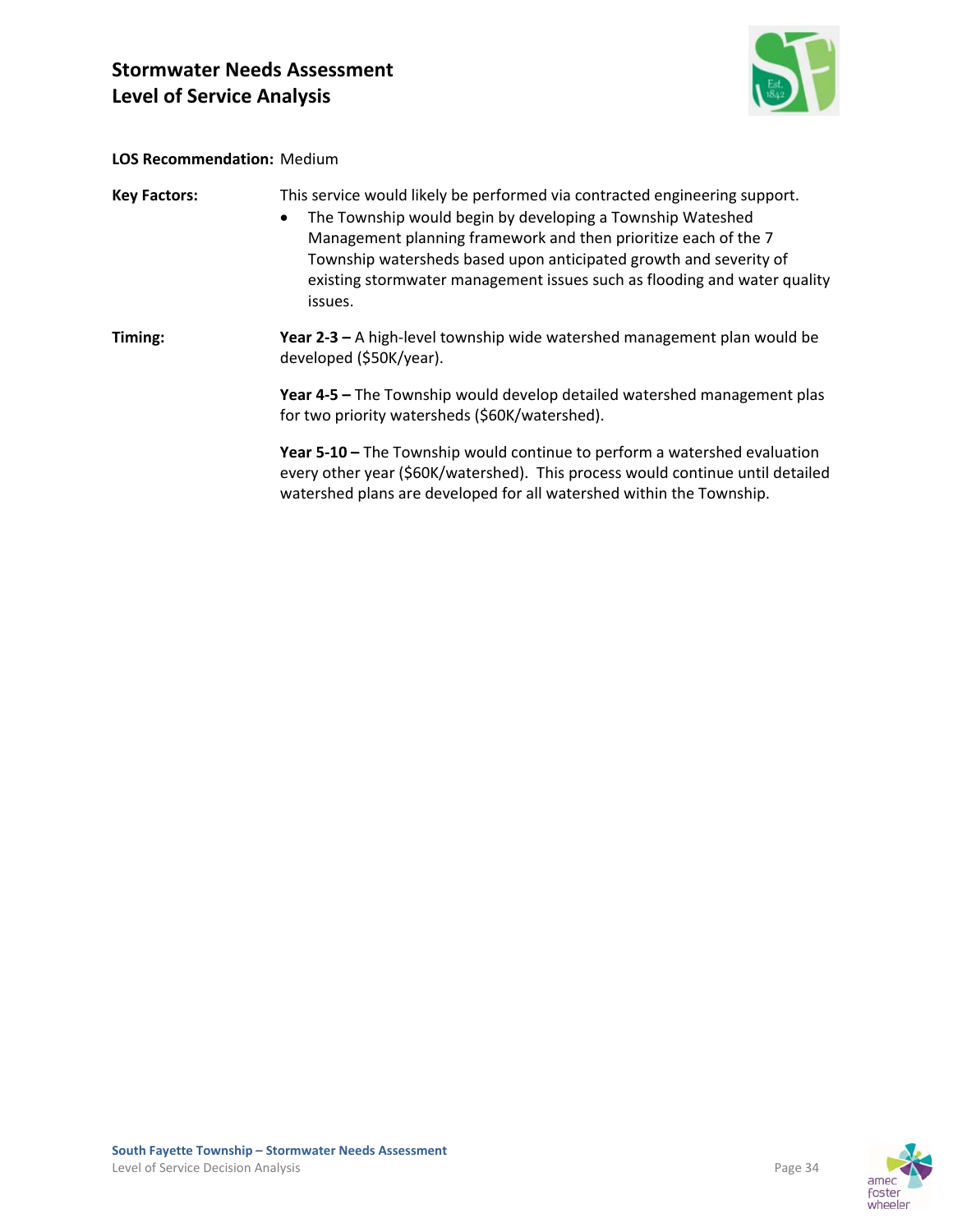# **Draft 10-Year Program Plan**